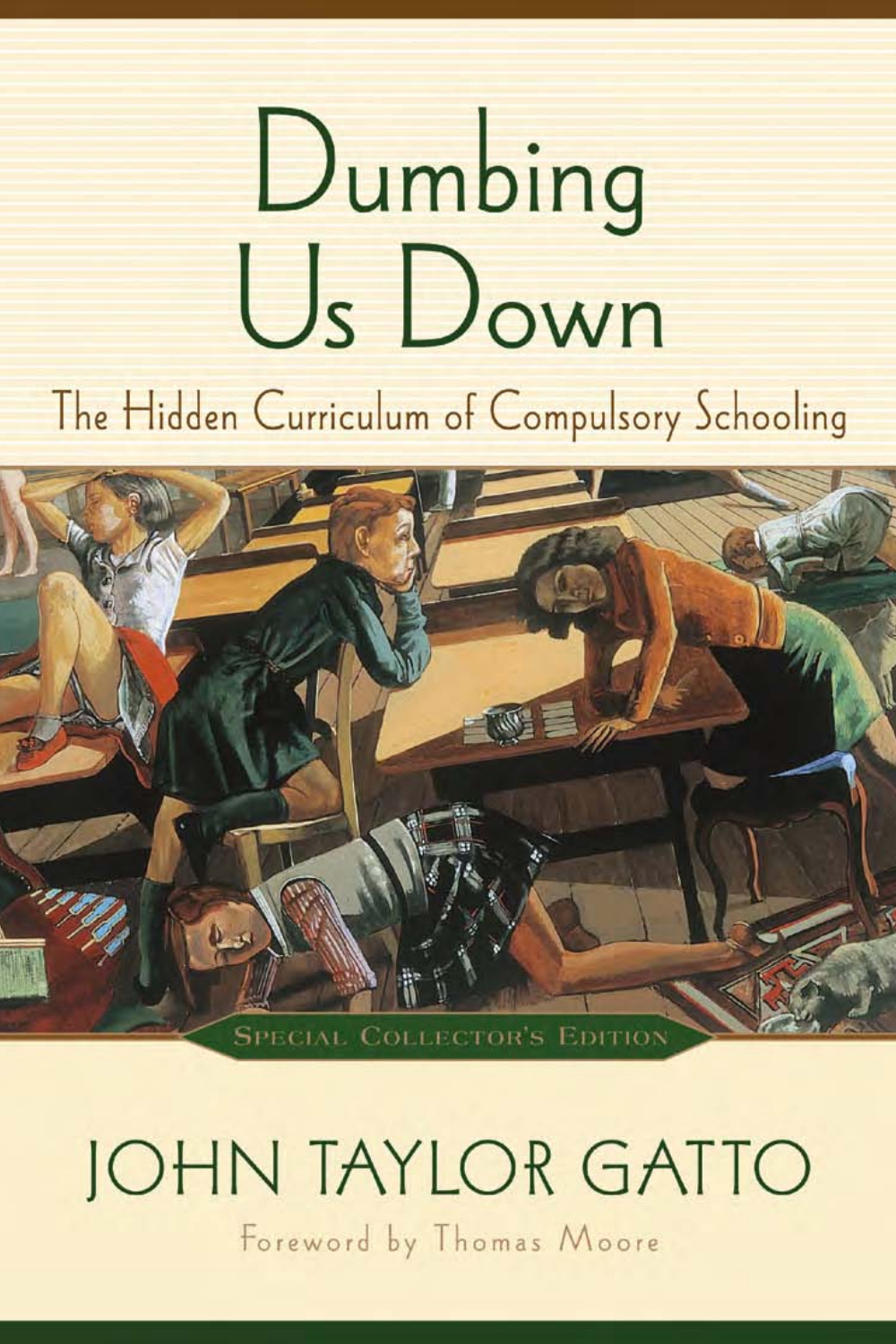# *Praise for Dumbing Us Down*

You've articulated in a most profound way the problems we are all observing in our students and children. My own 18-year-old commented that you clearly know what's going on.

— Cynthia Brown, Editor, *The International Educator*, West Bridgwater MA

I'm still baffled by how someone so forthright would have been named Teacher of the Year.

— Jeanne Allen, Editor, *Education Update*, Washington DC

… a masterful presentation of the "hidden curriculum." I can't think of anyone presently taking the public discussion of education so skillfully beyond where it usually gets stuck.

> — Eugene J. Burkart, Attorney at Law, Waltham MA

One of the world's most controversial education reformists.

— *The Western Australian*

…inspirational and chillingly on the money.

— Bruce Bebb, *The Hollywood Reporter*, Hollywood CA

You've got guts.

— D'Arcy Rickard, British Columbia School Trustees Association, Canada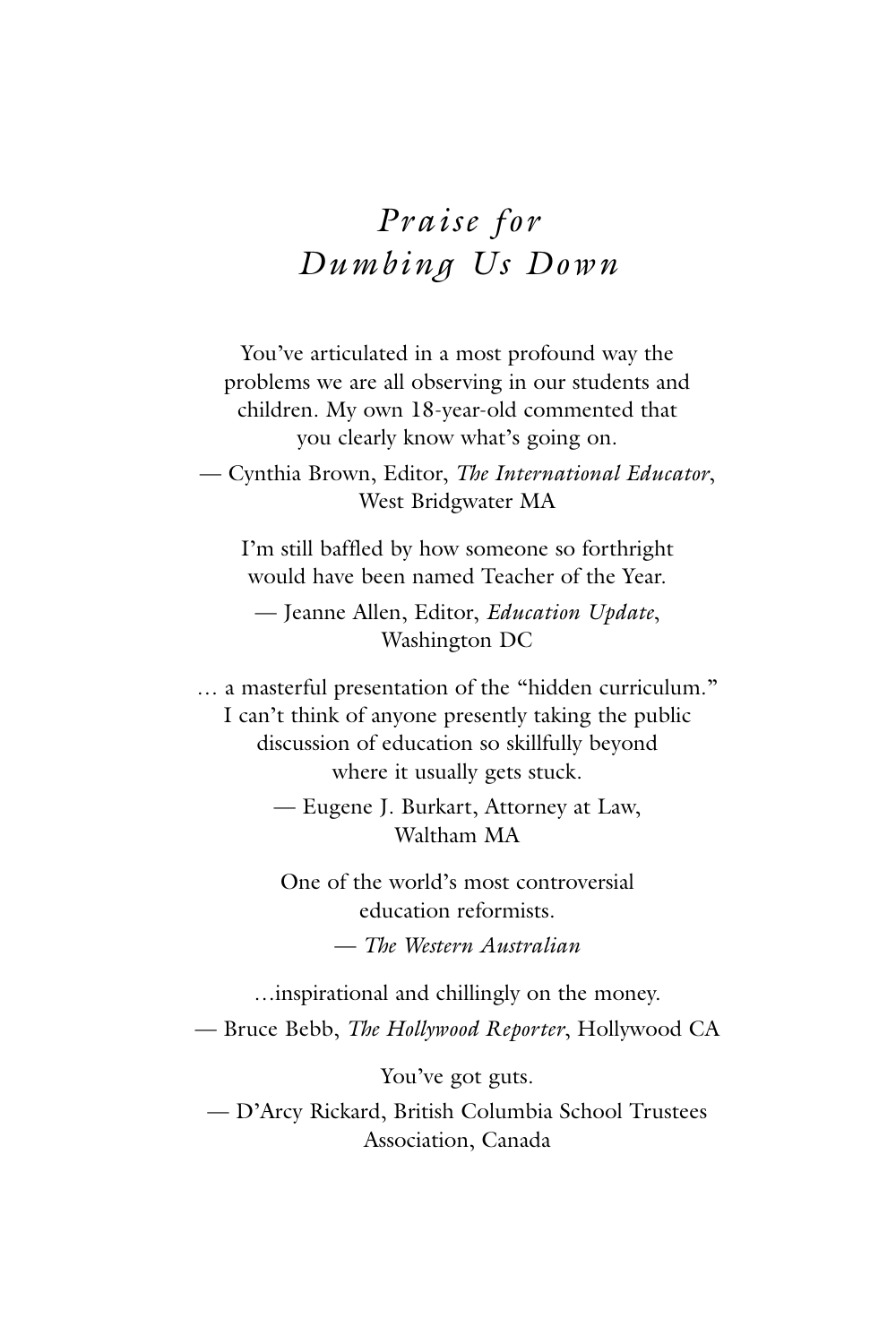…everywhere we look these days your words are printed and reprinted and analyzed and criticized and applauded. Thanks for your common sense approach to it all.

— Mark and Helen Hegener, *Home Education Magazine*, Tonasket WA

> Easily the most brilliant and arresting salvo on education that I've seen.

> > — Graham Betts, Madison WI

I read what you had to say with the greatest of delight and shared it with friends, one of whom said it brought tears to her eyes. We both thank you for writing.

— Edward M. Jones, Editor, *A Voice for Children*, Santa Fe NM

Your words hit the nail on the head. Our schools leave no time for kids to be with parents and the community.

— Bonni McKeown, Capon Springs VA

Professor Kenneth E. Boulding saw your writing and got it to me. I so fully agreed with everything you said that you have re-excited me about the similar mission I am on.

— Ed Lyell, Colorado State Board of Education, Denver CO

Everyone is listening to you. Thank goodness!

— Debbie Caldwell, Boston, MA

We found your views so resonant with the work we are doing that we reprinted excerpts from your speech. We have had many comments from our readers about the quality and truth of your words.

> — Betsy Koenig, Executive Director, *The Renaissance Educator*, Loveland CO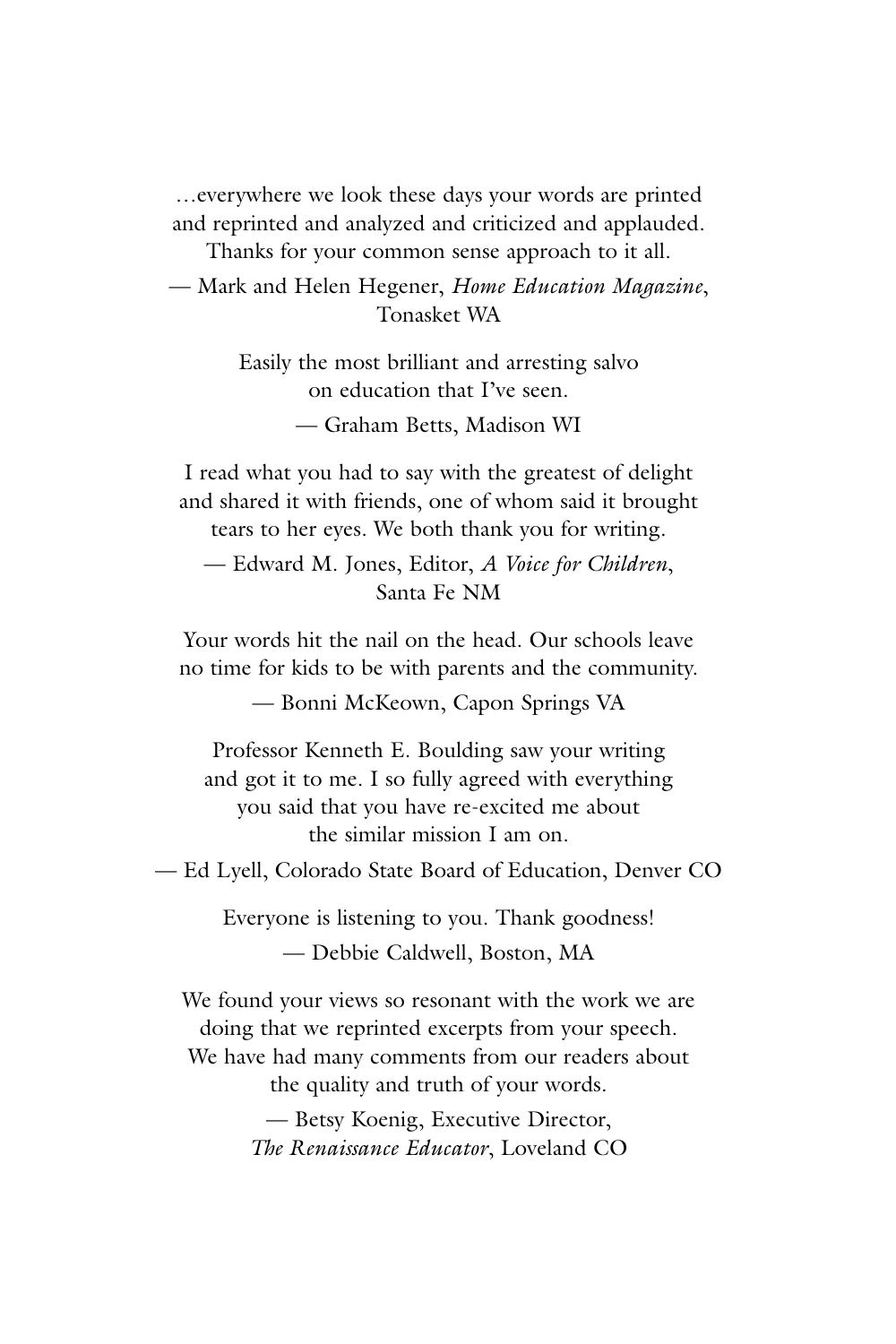Your book is excellent. You are an amazing writer, somehow able to be concise, sweeping and passionate all at the same time. Paulo Freire should have had to take one of your English classes. Unlike after reading Freire or Illich, I only wanted more when I got to the end of *Dumbing Us Down*.

— Chris Mercogliano, Director, The Albany Free School, Albany NY

A very important and passionate book — a reawakening of the penetrating critique of schooling made in the 1960s by John Holt, Jonathan Kozol, and James Herndon … it deserves top be in every bookstore in the country. Yours is a voice of humanity, community and love. Bravo!

— Ron Miller, Editor, *Holistic Education Review*

My daughter, a smart, dedicated 14-year-old who just dropped out of high school and is successfully pursuing independent studies reports that your findings about the nature of institutional schooling are precisely right. Drove her nuts.

— Ken Richards, Richmond IN

I count this speech one of the best articles on education I ever read. I believe you have put your finger on the central problems and have illustrated what you are saying with wonderful data and personal experiences.

— Gene W. Marshall, Dallas TX

Brilliant. I've never seen so many true statements about education, children and families in one place. …Your insights and integrity are wonderful.

— Norah Dooley, Cambridge MA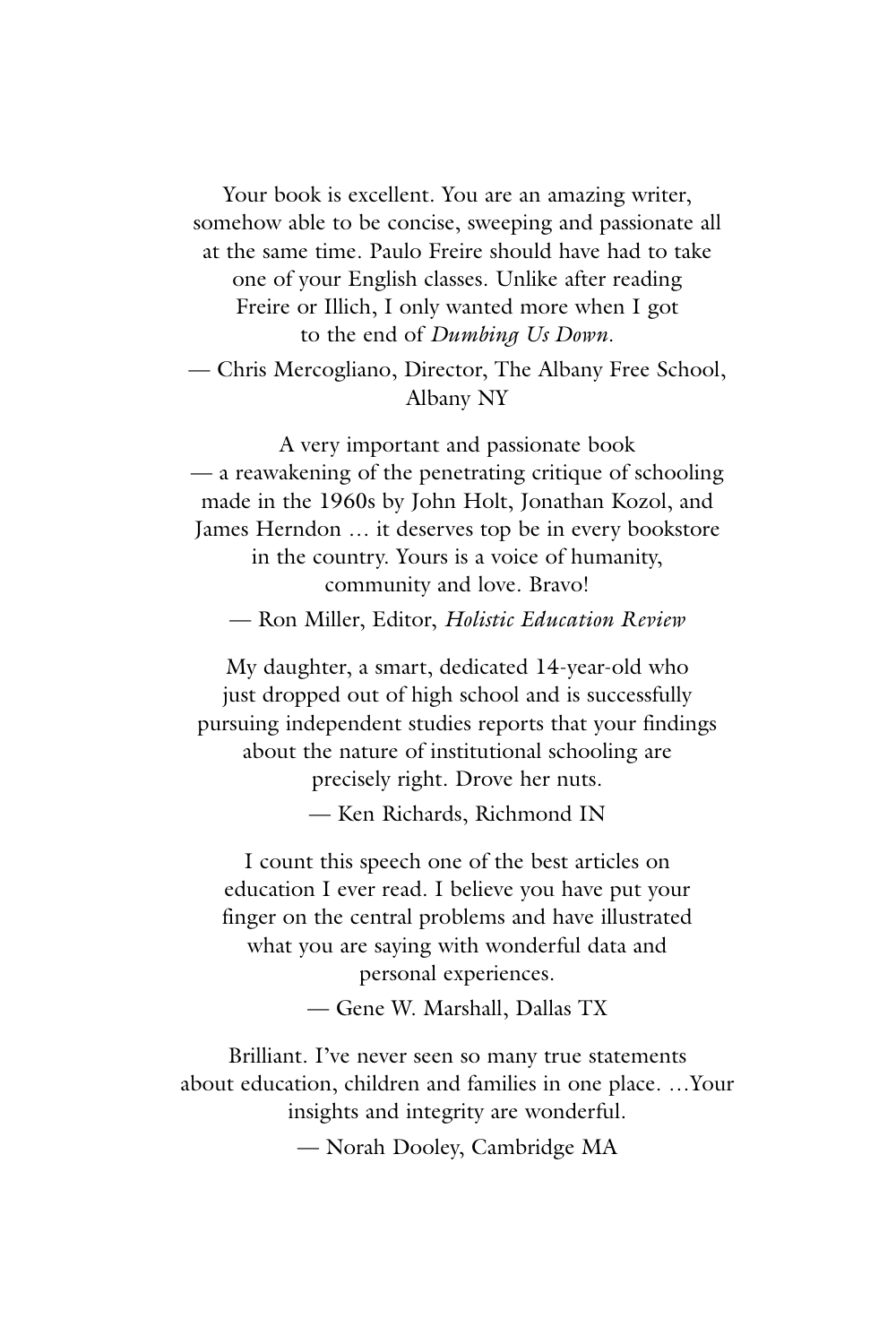Seldom have I read such a penetrating and passionate diagnosis of our current educational and cultural crisis. And I have read all the current weighty expostulations.

— Robert Inchausti, California Polytechnic University, San Luis Obispo CA

I can visualize the Department of Education putting out a contract on your life. Please continue to speak out in the direction you are going.

— W. Evans, Woodbury/St.George UT

Your articles are wonderful and so desperately needed. I've copied them for a dozen families and everyone was enthusiastic. One mother said, "We should elect this man President!" — Elaine Majors, Chapel Hill NC

Any student would be lucky to have a teacher like Gatto.

— Editorial in *Commonweal*

Thank you for challenging public education – in your *Wall Street Journal* editorial, your evening program at Carnegie Hall, your book, and all the rest.

— Sandra Booth, Spring Valley NY

It is as refreshing to read and hear your words as it is to study Zen… Good show!

— John Warfield, Huntingdon VA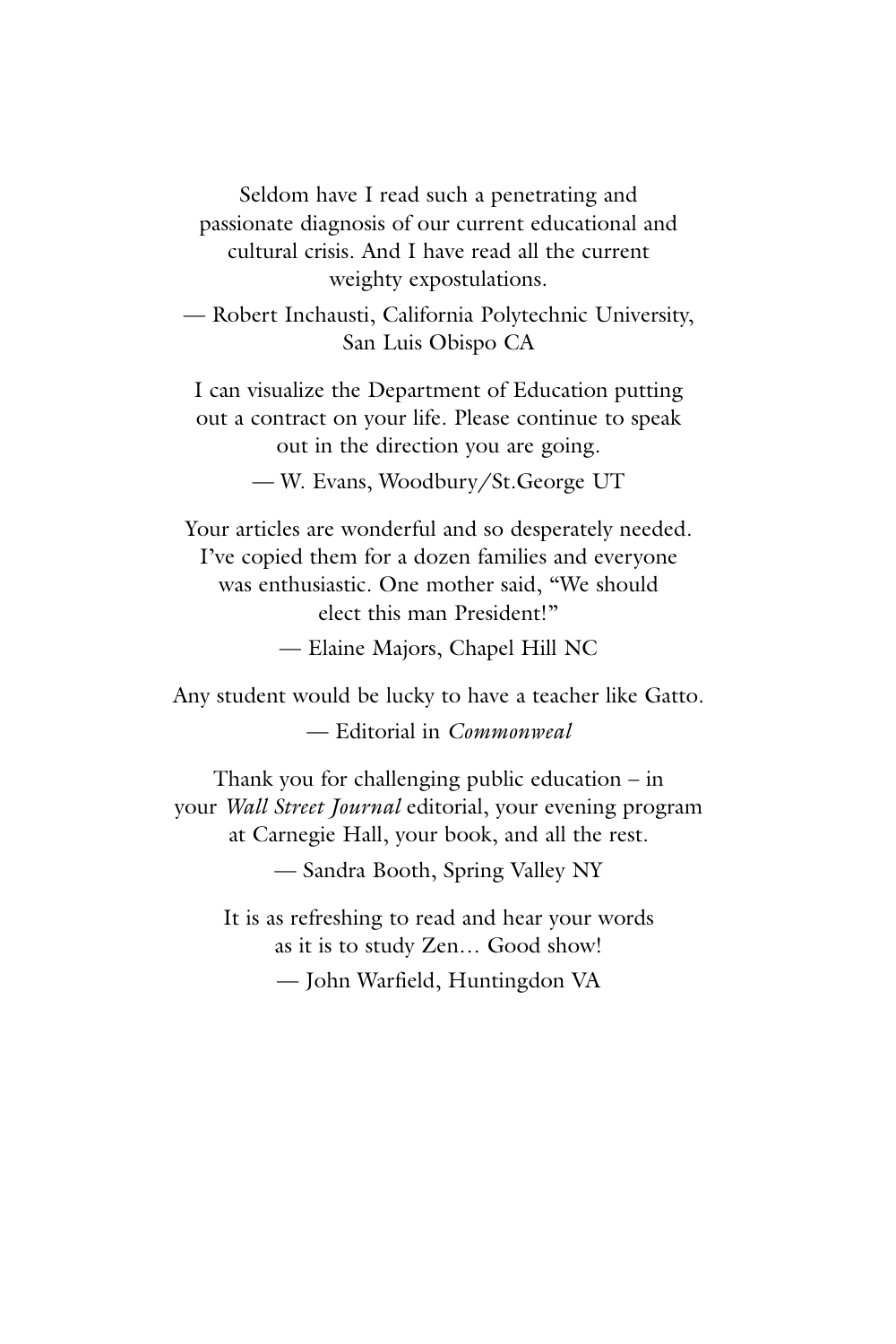# Dumbing<br>Us Down The Hidden Curriculum of Compulsory Schooling

# **JOHN TAYLOR GATTO**

Foreword by Thomas Moore



NEW SOCIETY PUBLISHERS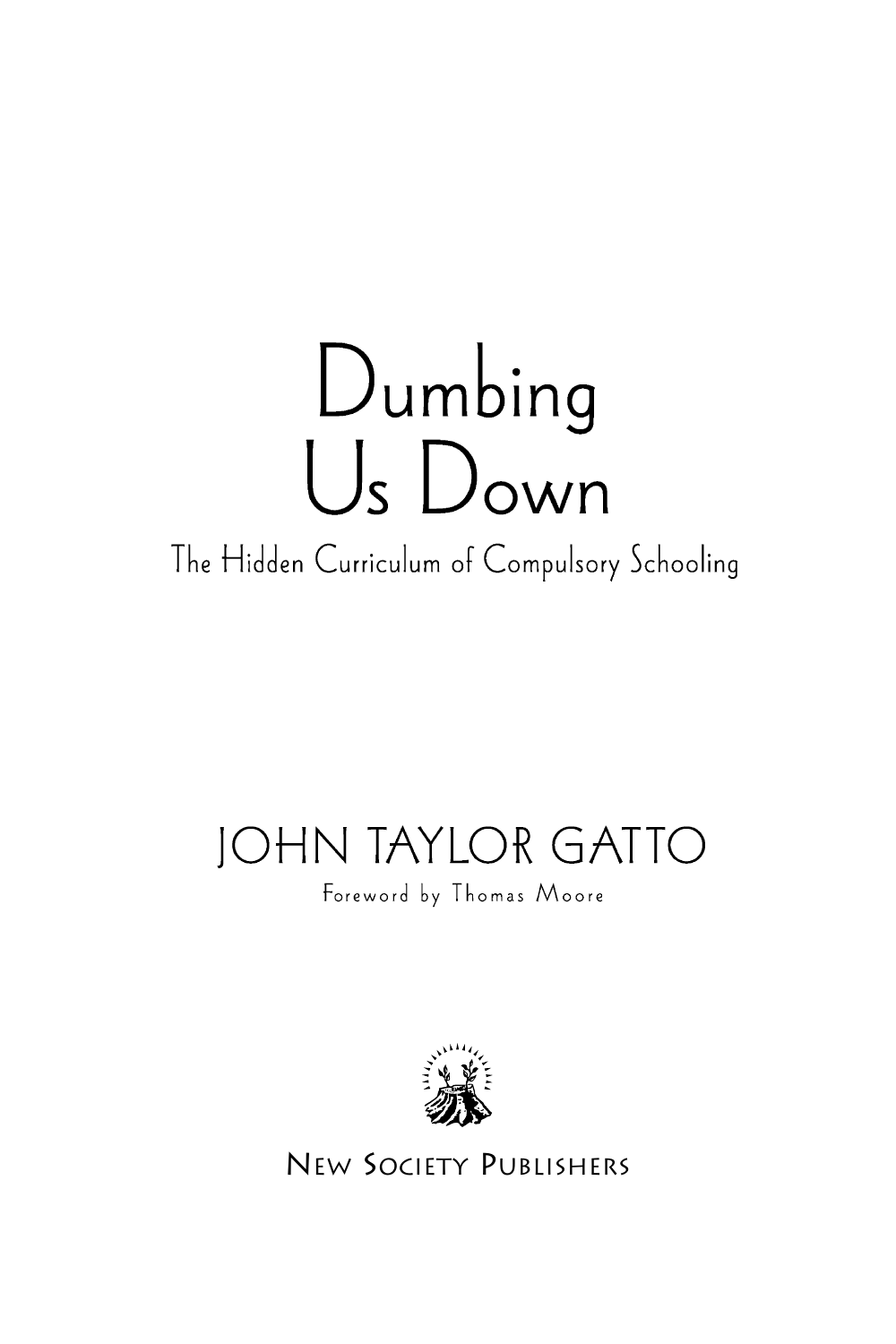#### **Cataloguing in Publication Data:**

A catalog record for this publication is available from the National Library of Canada.

#### **Copyright © 2005 by John Gatto. All rights reserved.** Original edition © 1992.

Cover design by Diane McIntosh from a painting by George Deem, *School of Balthus*, 1985 (detail). Oil on canvas. Courtesy Pavel Zoubok Gallery, New York. Photographed by Edward Peterson Jr.

Printed in Canada.

Paperback ISBN: 0-86571-448-7

Inquiries regarding requests to reprint all or part of *Dumbing Us Down* should be addressed to New Society Publishers at the address below.

To order directly from the publishers, please add \$4.50 shipping to the price of the first copy, and \$1.00 for each additional copy (plus GST in Canada). Send check or money order to:

New Society Publishers

P.O. Box 189, Gabriola Island, BC V0R 1X0, Canada 1-800-567-6772

New Society Publishers' mission is to publish books that contribute in fundamental ways to building an ecologically sustainable and just society, and to do so with the least possible impact on the environment, in a manner that models this vision. We are committed to doing this not just through education, but through action. We are acting on our commitment to the world's remaining ancient forests by phasing out our paper supply from ancient forests worldwide. This book is one step towards ending global deforestation and climate change. It is printed on acidfree paper that is **100% old growth forest-free** (100% post-consumer recycled), processed chlorine free, and printed with vegetable based, low VOC inks. For further information, or to browse our full list of books and purchase securely, visit our website at: www.newsociety.com

NEW SOCIETY PUBLISHERS **www.newsociety.com**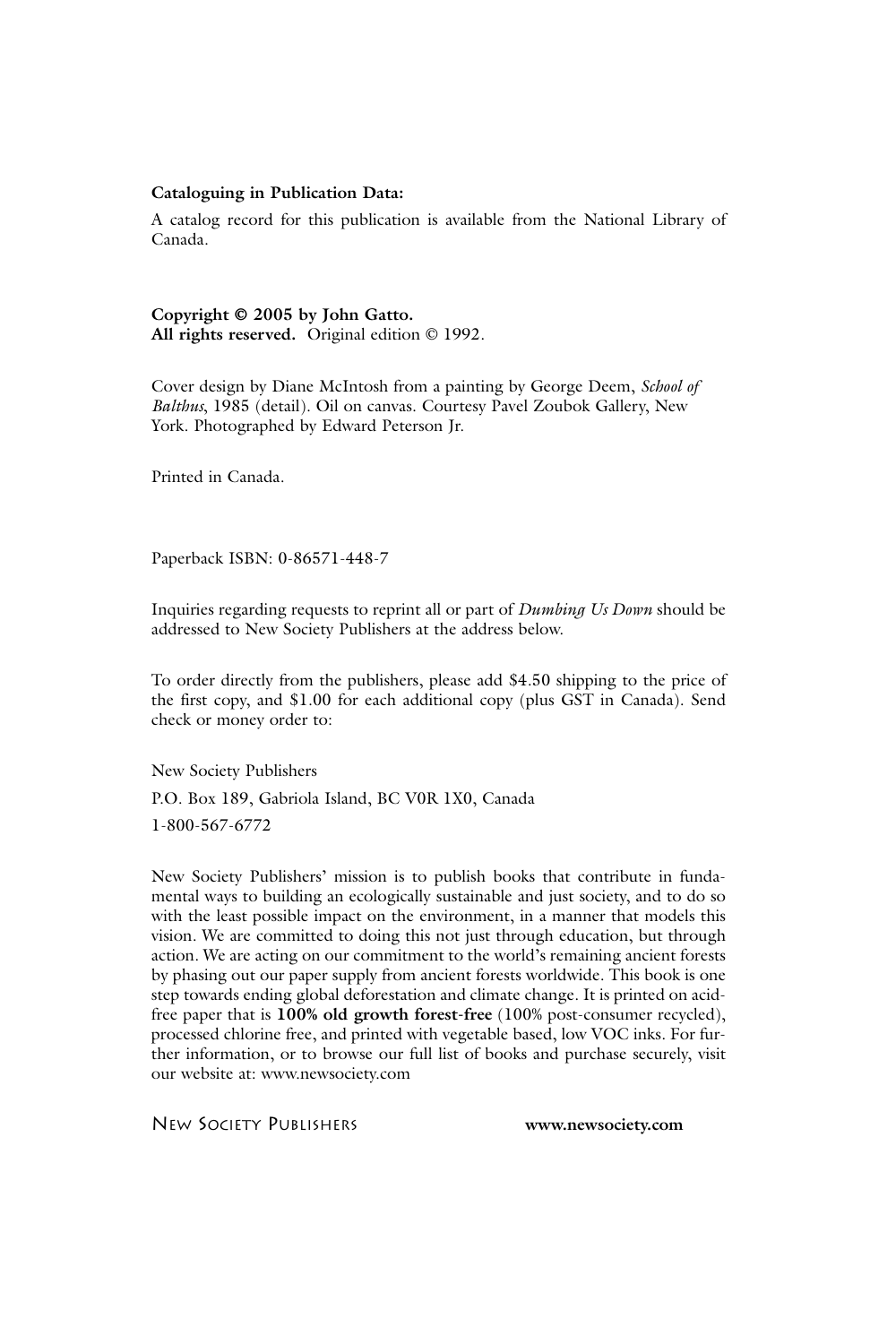## *Dedication*

I dedicate this book to my grandaughter, Gudrun Moss Gunnarsdottir, whose name in Icelandic means "the handwriting of God," and to her mother, Briseis. Sparkle and shine in the face of darkness, you two light up the shadows.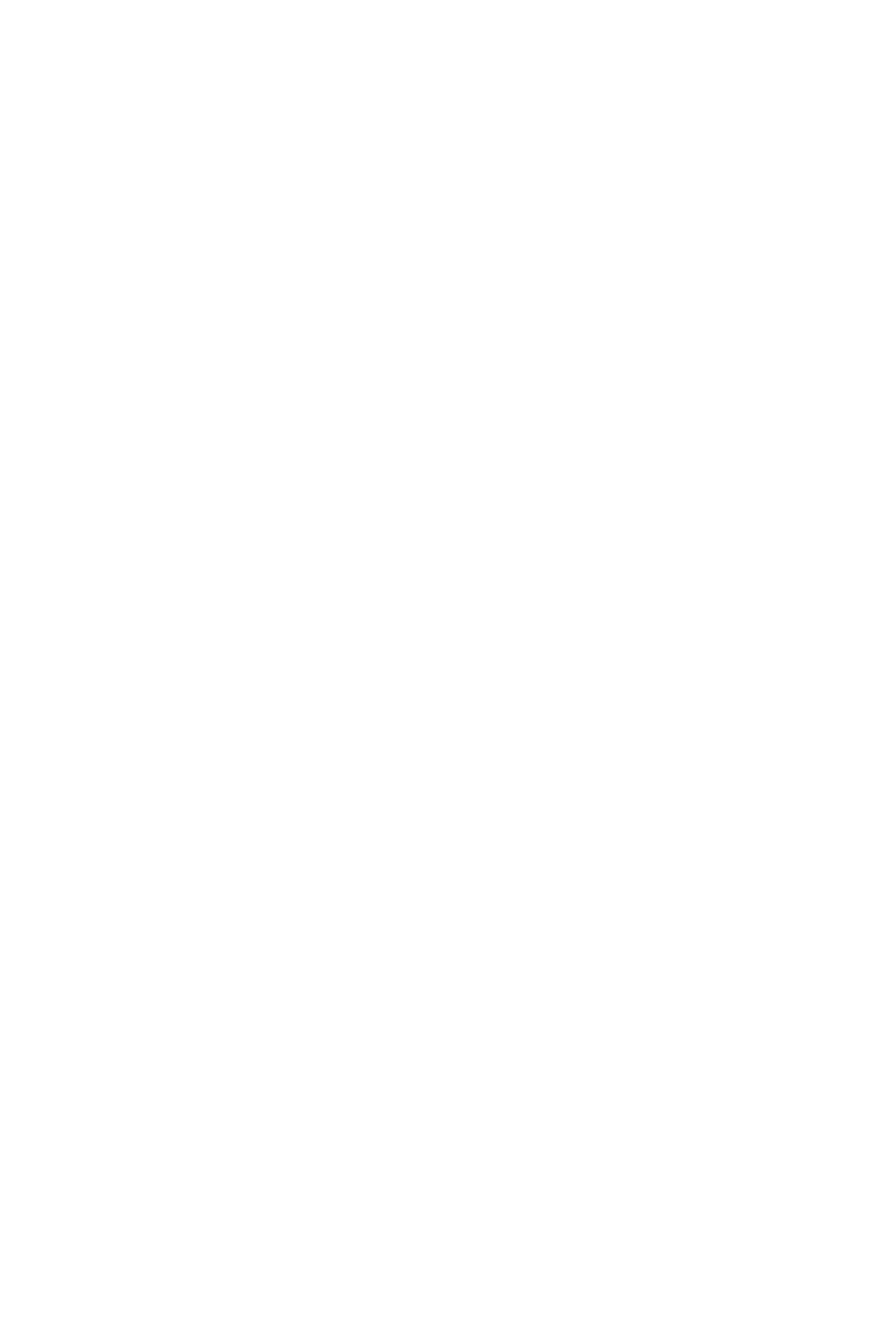# *Contents*

| Introduction to the Second Edition,               |
|---------------------------------------------------|
| Publisher's Note - from the First Edition  xxviii |
|                                                   |
| 1. THE SEVEN-LESSON SCHOOLTEACHER 1               |
| 2. THE PSYCHOPATHIC SCHOOL  20                    |
| 3. THE GREEN MONONGAHELA  35                      |
| 4. WE NEED LESS SCHOOL, NOT MORE  46              |
| 5. THE CONGREGATIONAL PRINCIPLE 73                |
| Afterword: to the Tenth Anniversary Edition  95   |
| Postscript 2005 — from the Publisher 104          |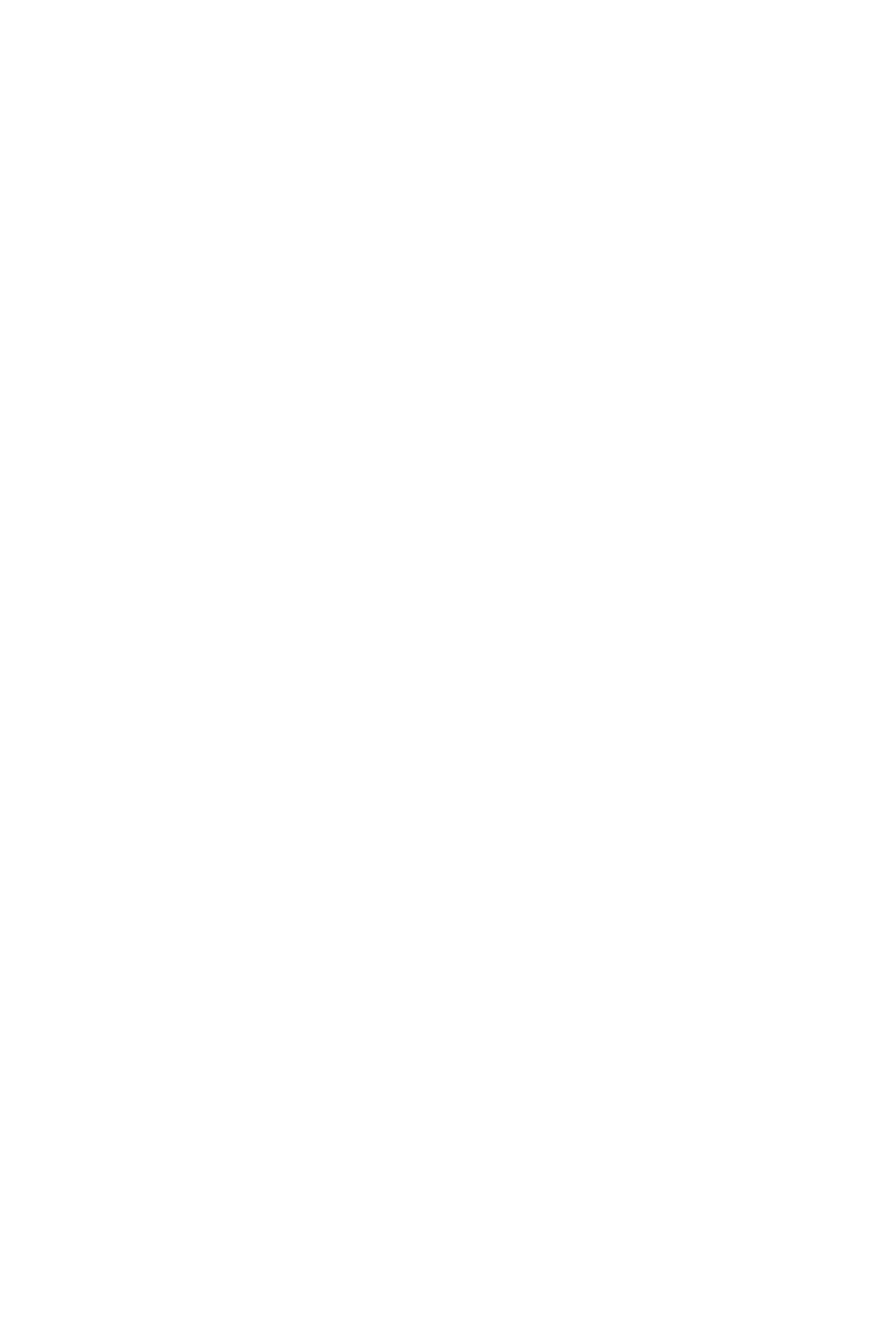### *Foreword*

#### **Thomas Moore**

M<sup>Y FATHER IS A BORN TEACHER. He's the kind of man who can spot a potential learner from a dis-</sup> tance and go into action. When I was in my forties, he taught me how to bowl at his local bowling alley. In his typical fashion, he said, "Pick up the ball and roll it fast toward the center of those pins." That's all. He knew I could learn this relatively simple skill on my own. He believed in what John Gatto calls "self-teaching."

With my father's blood in me, I've been a teacher for forty years and have always loved the role. I learned it through apprenticeship with him. At eighty-eight, having retired from teaching plumbing in a trade school, he taught courses in a local school to adults who wanted to learn how to use computers. I hope I still have that kind of passion in my eighties.

But my father has also run up against the hardheaded bureaucracy John Gatto criticizes so explosively. Once, he approached a local school to tell them that, as a former plumbing instructor, he could give a talk to a class of children on where their drinking water comes from, how it's cleaned up, and where it goes after it's used. The school thanked him for the offer but told him there was no room on their schedule.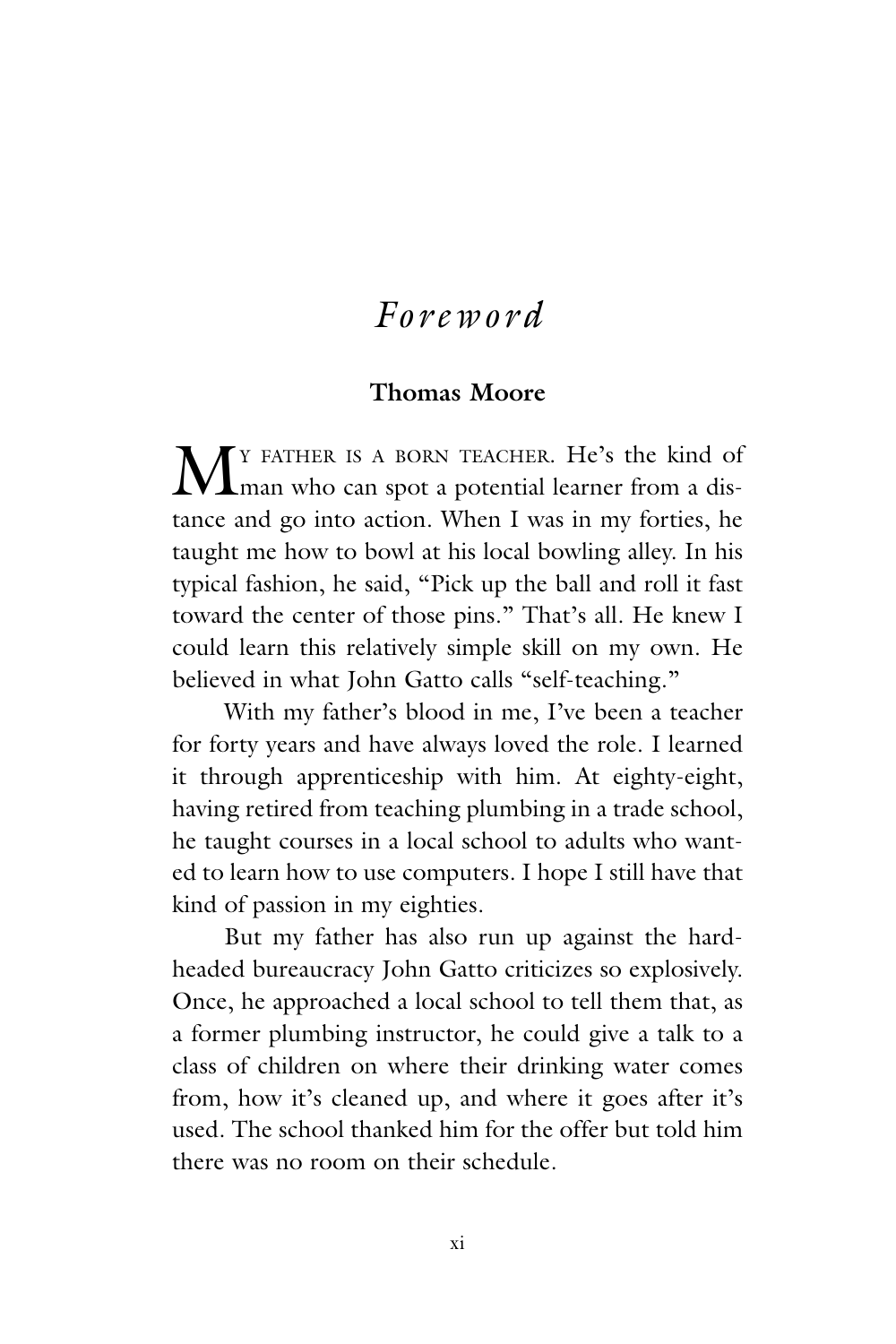I thought the school missed the boat on many levels. My father knows how to talk to kids, and children need some practical learning. Who knows what rich rewards would have come to those children just from being in the presence of a real teacher who loved his material and loves children? And him teaching that class would also have been an act of community. John Gatto makes the important point that a community needs old people and children mixing together.

As a teacher I've done some things I consider relatively outrageous but nothing as profoundly educational as the efforts of John Gatto. Teaching piano, I've encouraged children to start by composing their own music, thumping the sides of the instrument for percussive effect if they are so inclined. I used to counsel a college student as she stood on the window well in my office, easing her shyness by remaining behind a curtain. A colleague once came in and saw a pair of shoes sticking out from the drapery and naturally wondered what was going on. The most enjoyable teaching I ever did took place in a classroom that had thick carpeting but no chairs. My thirty students had no textbooks, no syllabus, and no purpose. I picked up on whatever appeared in the room on any particular day and followed it through. I've never seen so much learning take place, for me and my students, anywhere else.

A physician once said to me that healing always takes place when her back is turned. For me, learning happens when the teacher has other things in mind. I believe this kind of learning can be shaped and even taught, not in schools as we know them, but, as John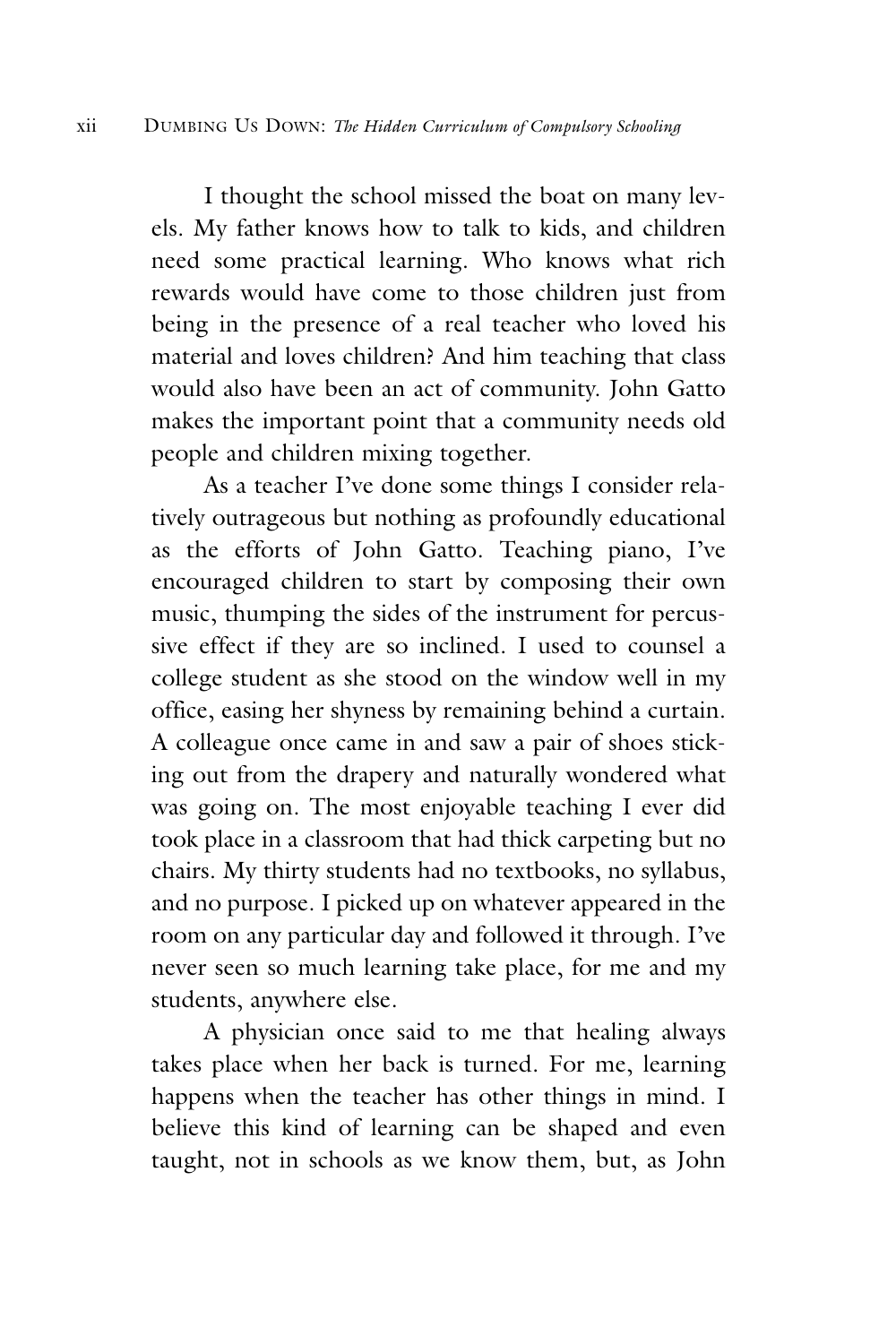Gatto says, when a mother and daughter take a trip to talk to a police chief or when some children learn how to put out a newsletter by apprenticing to a publisher. Learning can't take place in pieces of time cut out for the convenience of an institution or in lessons set apart from the world in which students live. We don't learn when life is divided up into sections that have little connection with each other.

I met John Gatto about ten years ago at a small gathering of educators. During the course of a day's activities, we were asked to present an object that meant something to us. I remember John grabbing an old briefcase that I think he said had belonged to his father. It had a beautiful patina and evidence everywhere of years of loving use. When I saw John lift that briefcase, my heart skipped. It was so much like my father to value such a thing and to feel the passing of a sensibility from father to son to grandson. A gesture like this reveals that a person is full of soul. My father could never teach English, as John Gatto does, but the two of them share a way of seeing things, a way that is precious beyond measure and always in danger of being lost.

What I love about John's writing is the lively combination of outrageous irreverence and an omnipresent cool intelligence: the ease with which he refers to school as a jail, as confinement, as a cell; school as a vampire network that should have a stake driven through its heart; school bells as inoculating each child with indifference. As a reader you have no doubt where John stands.

John's right — it won't do to tinker with schools and try to make them better. We have to start from the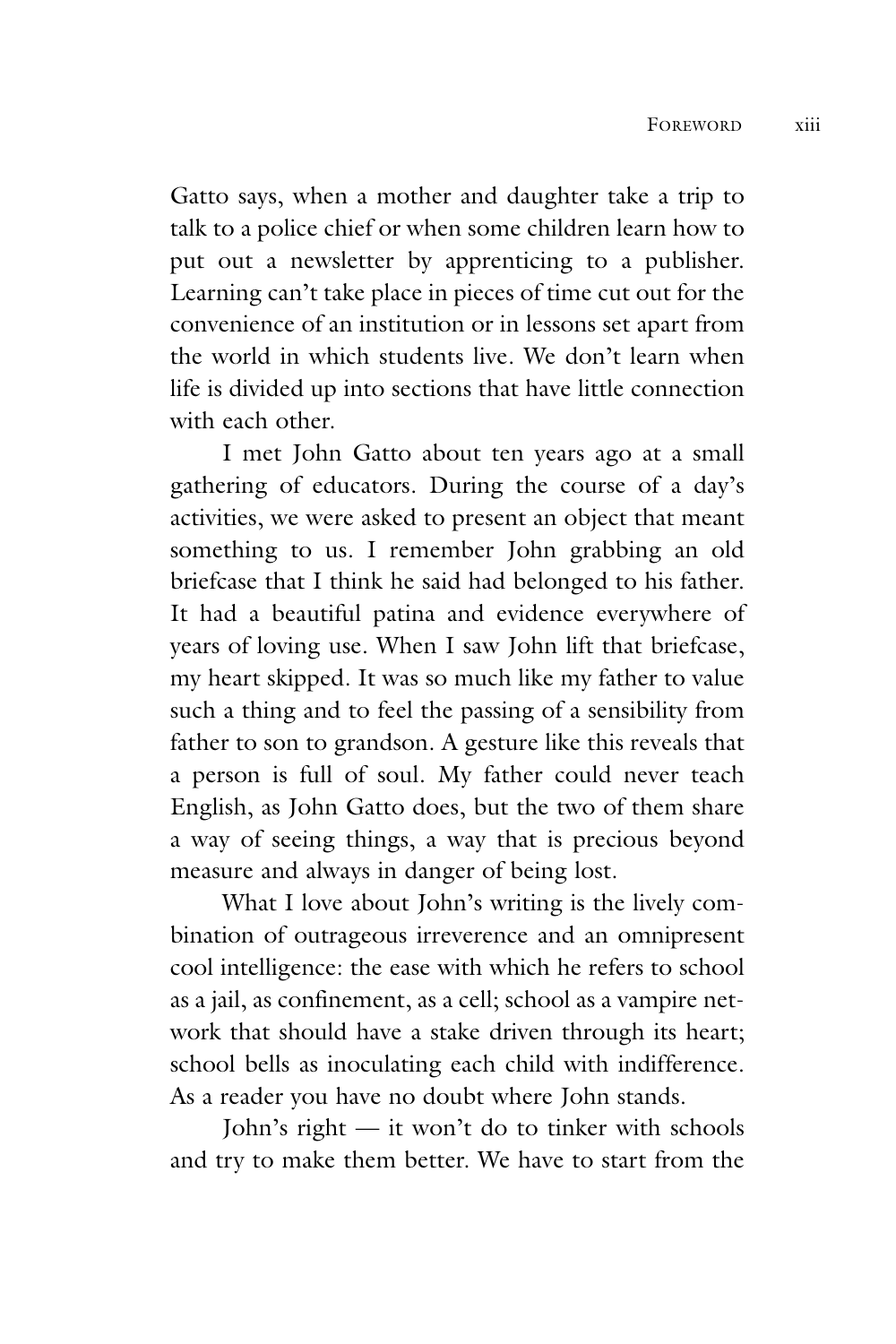ground up and reconsider what education is. In my language, I'd like to see us educate the soul, and not just the mind. The result would be a person who could be in this world creatively, make good friendships, live in a place he loved, do work that is rewarding, and make a contribution to the community. People say that the word "educate" means to "draw out" a person's potential. But I like the "duc"-part in the middle of it. To be educated is to become a duke, a leader, a person of stature and color, a presence and a character.

I'm happy to see this passionate book coming to light once again. I celebrate it. I think it should be read aloud to educators and parents everywhere. I know it asks us to reconsider what we may think of as natural and obvious, but we need original ideas. Crumbling school buildings are telling us how tired they are. Violence in schools is screaming at us to stop doing this thing we call "teaching." The sorry level of discourse in America should tell us that the imaginations of our citizens are being cheated by the desperate ineffectiveness of schools. I'm grateful to John Gatto for having the gutsy imagination to tell us what's wrong and for giving us some good ideas on how to make it right.

October 2001

(Thomas Moore is the author of *Care of the Soul: A Guide for Cultivating Depth and Sacredness in Everyday Life, Soul Mates: Honoring the Mysteries of Love and Relationship*, and *The Re-Enchantment of Everyday Life*.)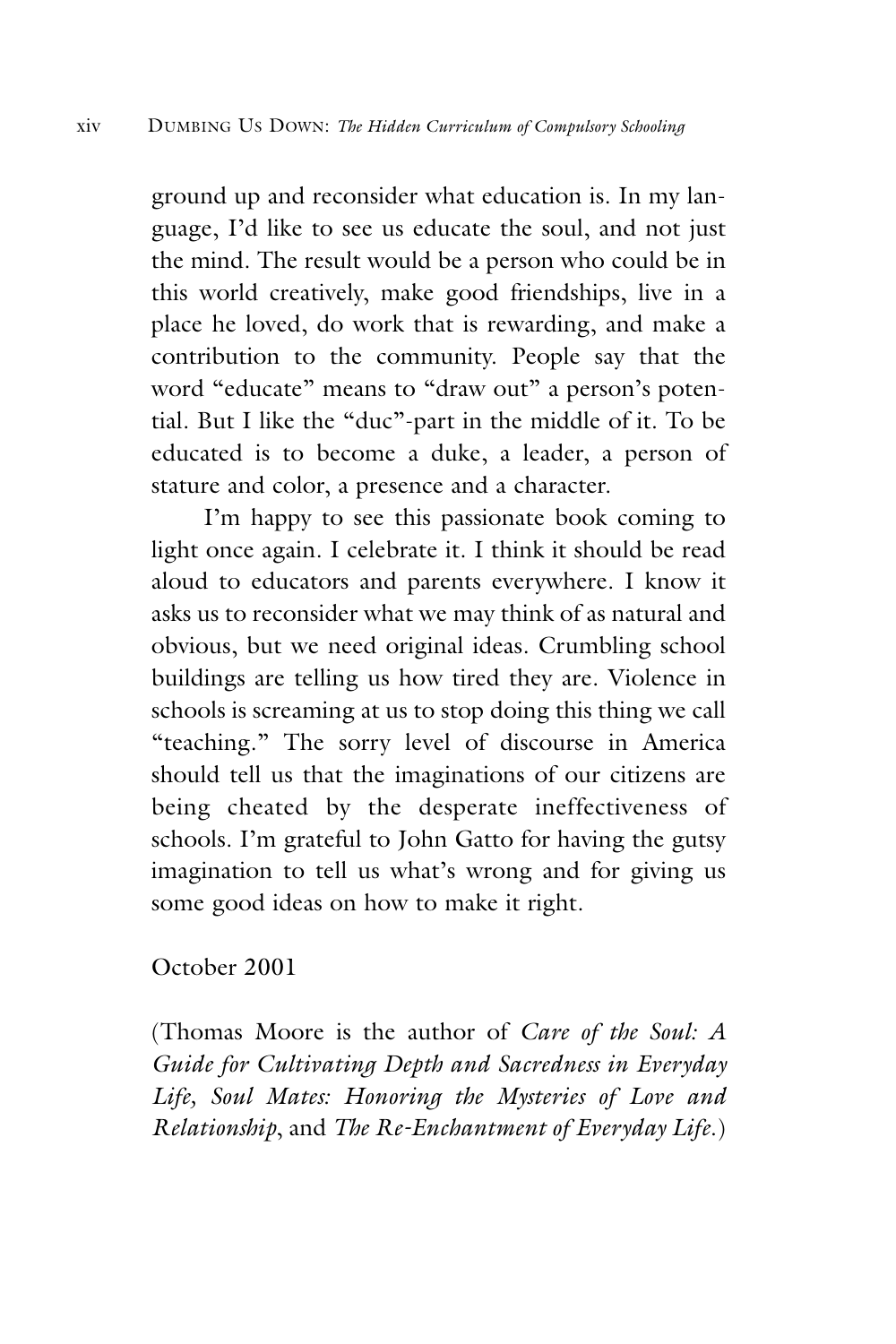### *Introduction*

#### **David Albert**

AS ITS EDITOR AND FORMER PUBLISHER, I would have<br>liked to flatter myself into believing that John Taylor Gatto's *Dumbing Us Down* was both his first book and his most popular. Unfortunately, and by a long stretch, neither is true. That will come as a surprise to many, who are most familiar with this book in its earlier green-and-black cover incarnation, or with John's two more recent books *The Underground History of American Education* (that's the big, fat one) and *A Different Kind of Teacher* (a blue hardcover).

John's first work was a set of Monarch Notes. Some of you may remember these from high school, a way to get by in English class without doing the required reading! At any rate, Gatto's first book was originally published in 1975, a Monarch Notes guide to Ken Kesey's *One Flew Over the Cuckoo's Nest.*

John related to me once — after affixing his signature on my copy, with handwriting only a hair more legible than my own (we must both have had Mr. Lewis in the 6th grade and still not recovered from the experience), and scribbling "Light up the darkness, keep the faith, and give the bastards the business!" into it  $-$  that the Monarch Notes guide, still in print after 26 years,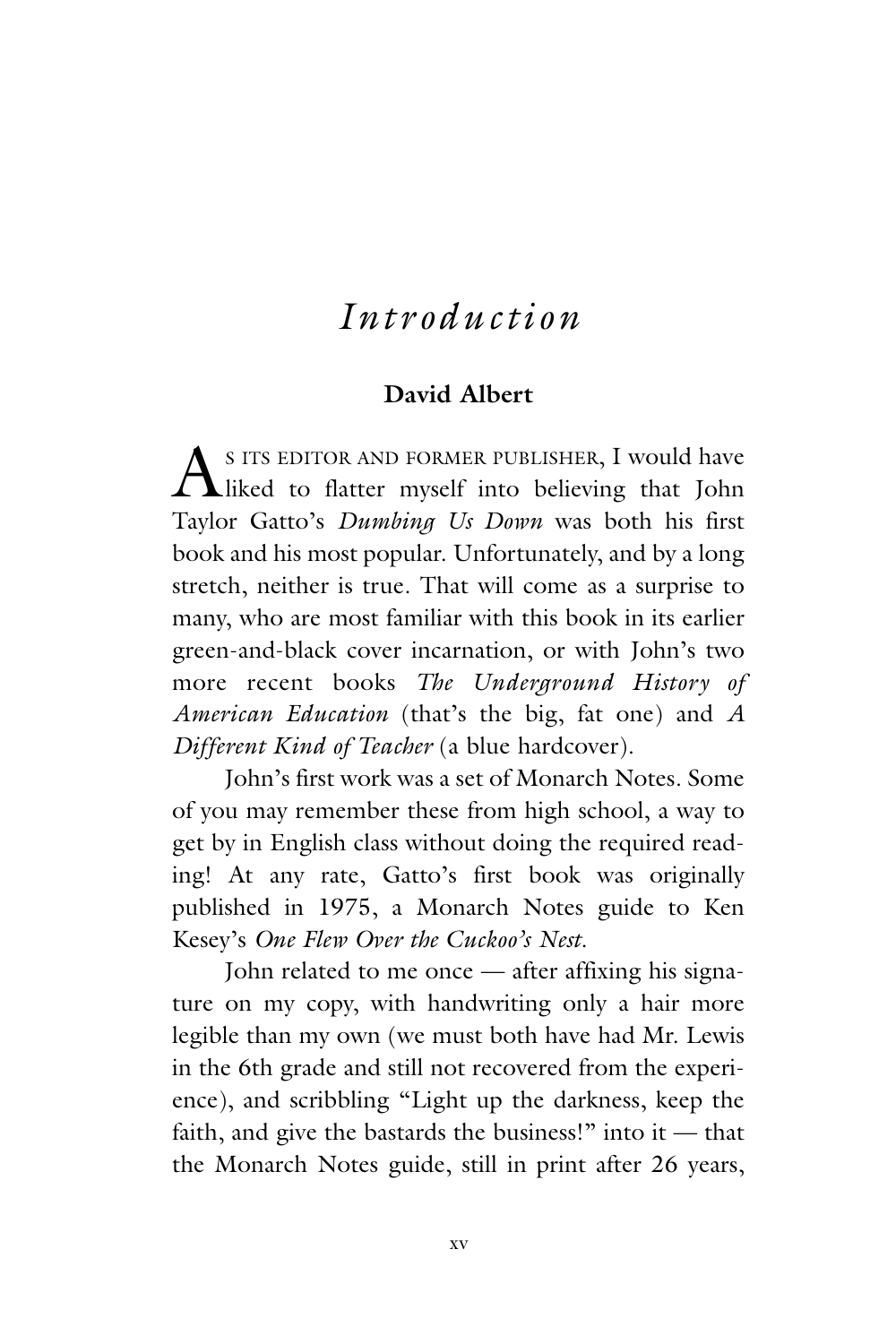has actually sold over two million copies, making it by far his most widely read work. But all he ever got out of it was a Burmese cat. If you ever get the opportunity to attend one of his talks, make sure to ask him about it.

Anyway, this Monarch Notes guide — the only book of Gatto's likely to be read by students undergoing their slow death in what passes for "educational institutions" these days — is an incendiary work. And not only because of its black-and-red cover.

Kesey's magnificent novel, as well as the excellent movie featuring a young Jack Nicholson (not recommended until you've read the book!), is the story of a rebel – one Randall Patrick McMurphy — who finds himself (or rather finds a way to get himself) inside a state psychiatric institution in the 1960s. Once within, he discovers himself bound by a web of rules, procedures, and protocols — really, kid gloves — behind which stands an iron fist of violence and repression, all designed of course for "the patient's own good." In scene after scene, McMurphy probes the boundaries of the forces that stand behind the institution — "the Combine" — which comes to be symbolized by "The Big Nurse" who controls the ward and ultimately holds the fate of each of the patients in her hands. Let me not ruin the book for you. I suggest you go out and read it, alongside your teenager if you have one, or, if you've read it once before, read it again, with new eyes.

Kesey's novel takes place against a backdrop of relentless institutional conditioning. While meetings on the ward may seem to be democratically organized and  $inmates$  — no, here they are called "patients" — are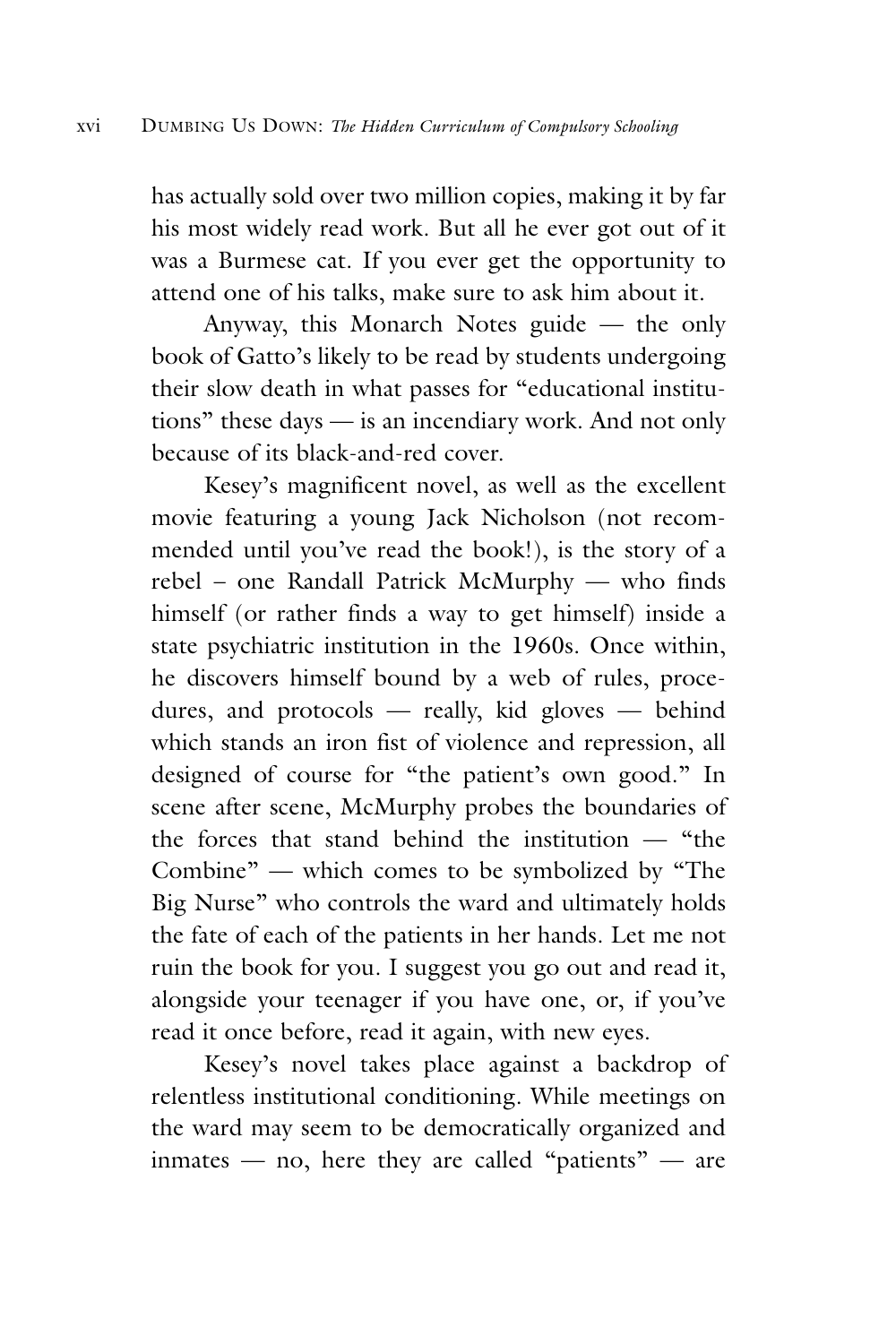urged toward accountability, one quickly realizes that there is no democracy at work in the asylum and that accountability is a sham. Inmates are tracked, without their consent, into well-demarcated groups as acutes and chronics, and then further subdivided into walkers, wheelers, and vegetables. The highest value to the Combine is neither democracy nor accountability, but *compliance*, pure and simple, and its favorite strategem is to divide and conquer. And if that doesn't work, there are always drugs. Hmm.

I doubt that a set of Monarch Notes has ever been heaped with literary praise before, but Gatto's is much deserving. His description of the Keseyan institutional world contained in this incendiary set of crib notes (he even quotes Che Guevara: "Educate your enemy, don't kill him, for he is worth more to you alive than dead") is as compelling as the novel itself. He describes the Combine that controls this little world as "an all-powerful, earth-girdling, brain-destroying association of technocrats … intent on building a world of precision, efficiency, and tidiness … a place where the schedule is unbreakable." "In such a world," he writes, "there is neither grief nor happiness; nobody dies – they only burn out and are recycled; actually, it is a rather safe place, everything is planned – there are neither risks nor surprises." Gatto argues that within this world, "[w]ords and meaningless routines insulate people from life itself, blind them to what is happening around them, and deaden the moral faculties." The defense to this charge — ironic, of course, as he notes — is that the Big Nurse delivers charity baskets to the poor. Pivotal to Kesey's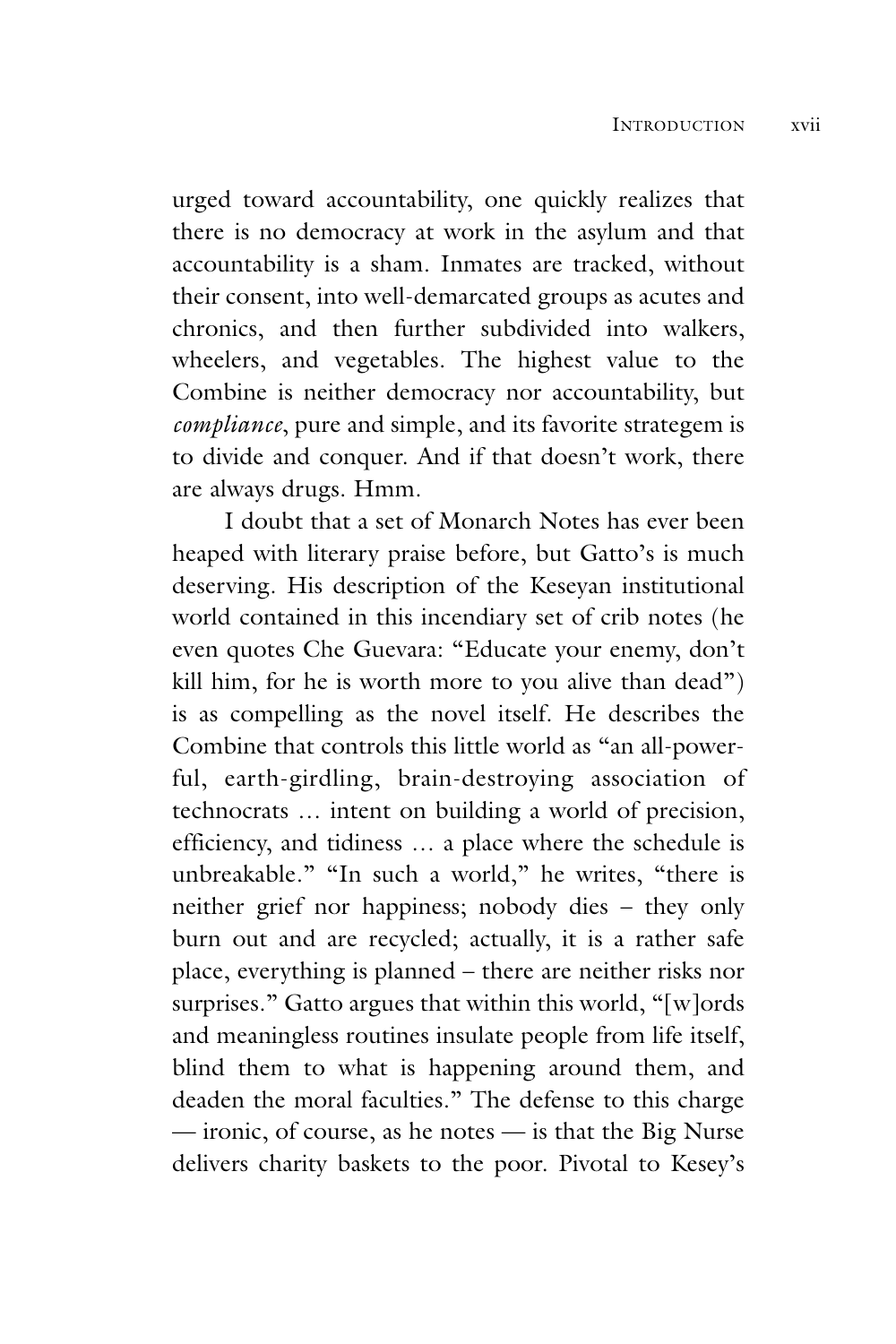novel, according to Gatto, "is the cataclysmic revelation that the inmates of the asylum are not committed but are there of their own free will." And the way they are controlled, ultimately, is through guilt, shame, fear, and belittlement. Double hmmm.

And now, telescoping the next 25 years of his career, Gatto tells us the way out. "The way out of the asylum," he writes, "is literally to throw out the control panel, on a physical level smashing the reinforced windows, on a symbolic spiritual level becoming independent of rules, orders, and other people's urgencies." "Self-reliance," he concludes, "is the antidote to institutional stupidity."

We should all express our gratitude that John Gatto took his own advice and, beginning with *Dumbing Us Down*, has undertaken to tell us what life is really about "on the inside," as if, in our heart of hearts, we didn't already know. Like Chief Bromden — the supposedly deaf-and-dumb Indian in Kesey's novel who finally finds his own voice — he managed to steal away. Well, perhaps that's not the best possible description, for John has made rather a big splash! And I have been privileged to have helped the resultant wave along.

When I first read what was to become *Dumbing Us Down* in manuscript back in late 1989, it provided an almost unique answer to a conundrum I had not been able to figure out for myself. My older daughter was two at the time — long before my own book *And the Skylark Sings with Me* was even a glint in my eye. I was beginning to read up on education writers, both those who occupied the deep left end of the pond and those who swam in a "less sinister" direction.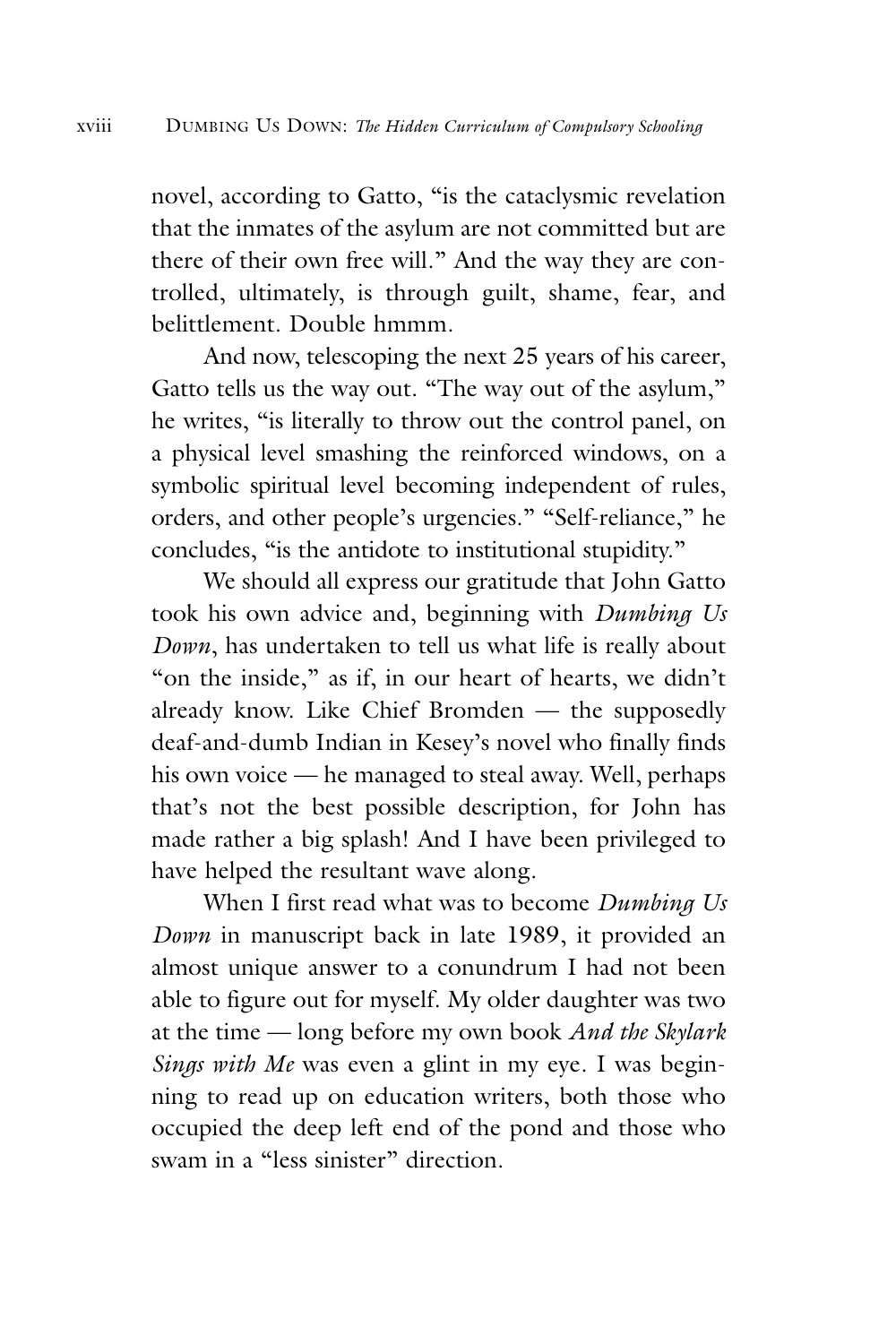What was most striking to me at the time — and remains so to this day — was how much they occupy the same pond. Their descriptions of the world of public education closely parallel each other, even if they view underlying causes differently. They all emphasize what seem to them to be the obvious deficiencies of public education. More often than not, though with different points of emphasis, they note the boredom, the mindless competition, the enforced social and economic stratification, the lack of any real engagement — academic or otherwise — the brutality and violence, the "soul-lessness" that characterizes what passes for education these days. From Alfie Kohn (liberal) to Thomas Sowell (conservative), they wax poetic about the shortcomings of modern schooling, though their antidotes are often worlds apart. And all my friends had stories of themselves as inmates (oh, sorry, I meant "students"), being shamed, embarrassed, harassed, brutalized, drugged, inflicted with boredom, or just plain ignored — and they remembered these experiences far more vividly than anything they were ever ostensibly taught.

And yet the idea that schools are failing didn't make any sense to me. After all, the schools are run by highly paid and educated public servants, hired by local elected school boards — my neighbors — staffed by people prepared in our graduate schools of education where they were, in turn, taught by faculty trained at our elite private universities such as Yale or the University of Chicago. Teachers are honored, school administrators with salaries well in excess of \$100,000 receive merit raises, the school boards continue to get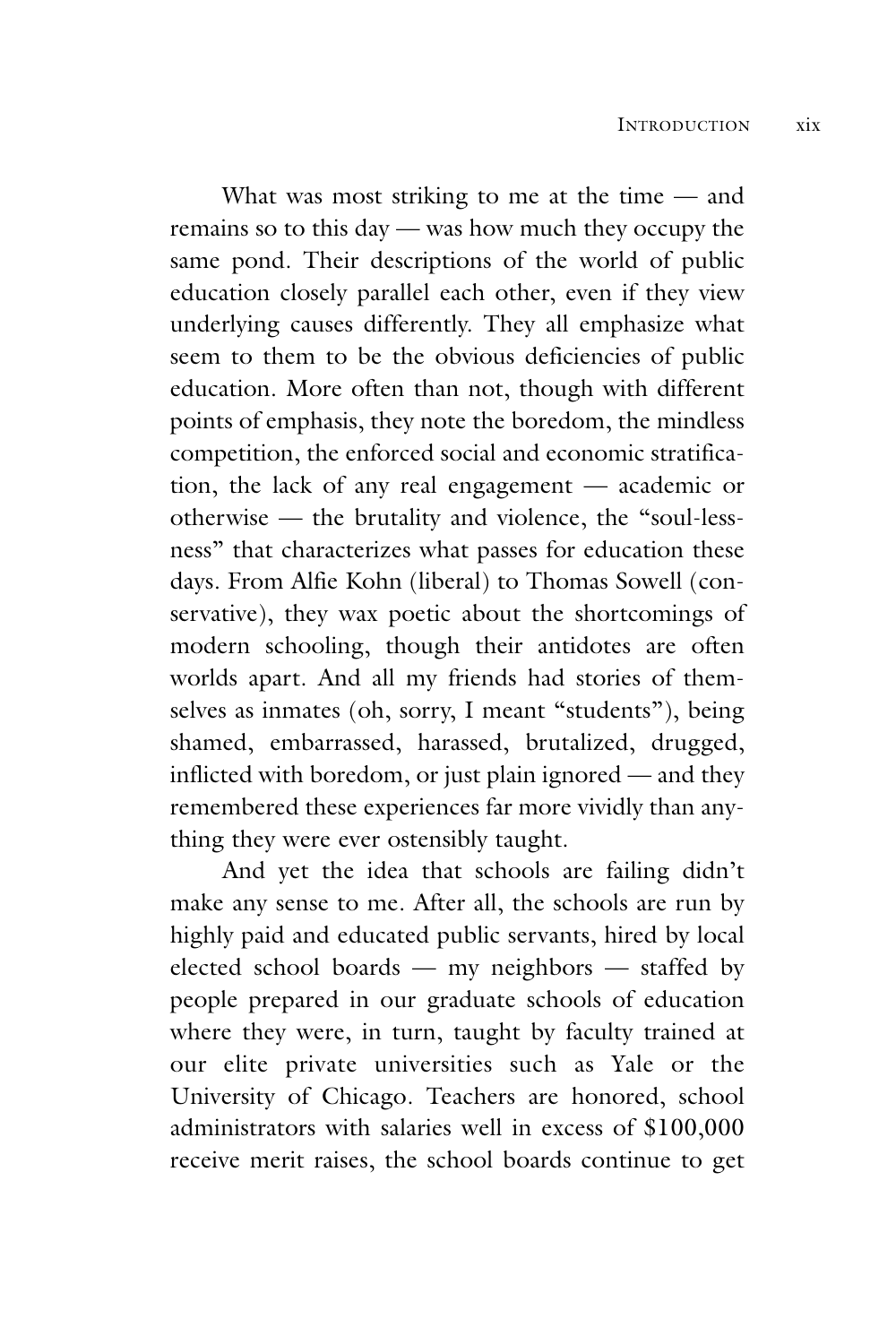elected, the electorate continues to vote to give the schools more money, the graduate schools of education get bigger. If these are failing institutions, they sure have a funny way of showing it!

Gatto provided, and continues to provide the key to comprehending this conundrum. Central to this understanding is the fact that *schools are not failing*. On the contrary, they are spectacularly successful in doing precisely what they are intended to do, and what they have been intended to do since their inception. The system, perfected at places like the University of Chicago, Columbia Teachers College, Carnegie-Mellon, and Harvard, and funded by the captains of industry, was explicitly set up to ensure a docile, malleable workforce to meet the growing, changing demands of corporate capitalism — "to meet the new demands of the 20th century," they would have said back then. The Combine (whoops, slipped again!) ensures a workforce that will not rebel — the greatest fear at the turn of the 20th century — that will be physically, intellectually, and emotionally dependent upon corporate institutions for their incomes, self-esteem, and stimulation, and that will learn to find social meaning in their lives solely in the production and consumption of material goods. We all grew up in these institutions and we know they work. They haven't changed much since the 1890s because they don't need to – they perform precisely as they are intended.

In a recent lecture at which I introduced him, John cited U.S. Department of Labor statistics regarding the occupations most widely held by Americans today. The job that is held by the largest number of individuals, as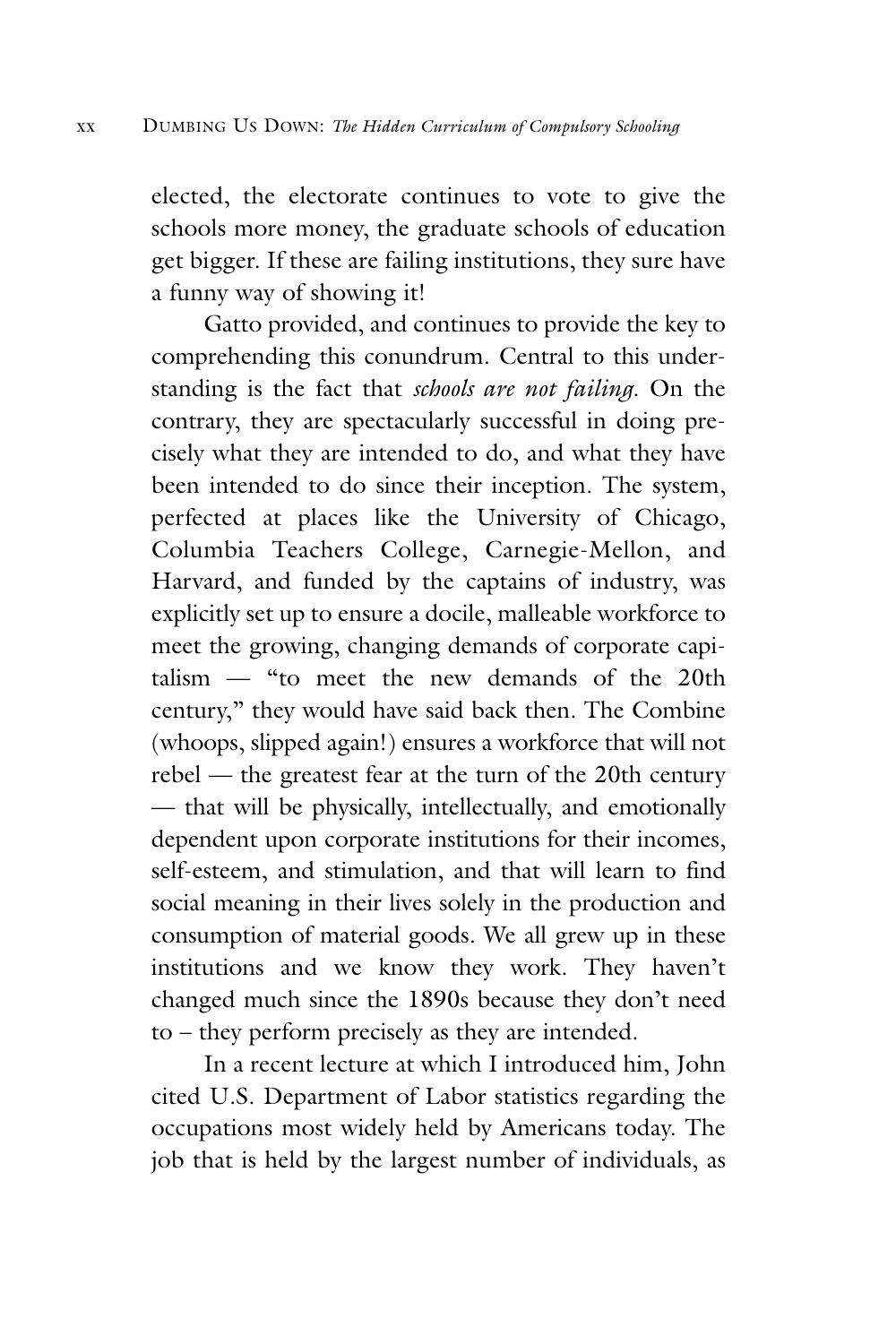well as the occupation that has shown the greatest growth in the past 30 years, is that of Wal-Mart clerk.\* Second is McDonald's burger flipper. Third is Burger King flipper. And close behind? Elementary school teacher. The main difference between these jobs and those held in the days of Henry Ford in the early part of the 20th century is that Henry Ford wanted to be able to pay his workers enough so that they would be able to afford new automobiles (and food and houses and medical care) themselves and thus provide the consumption engine guaranteeing the profitability of the corporation. Now, with globalization of the marketplace, it is undeniably clear that the captains of industry no longer care.

What do they really care about? That public education be public. In other words, that we — and not they — pay for it. Corporate institutions have unloaded their basic training needs on to us, and we voluntarily pay to forge the chains of our own servitude.

So far, so good. But the obvious question that follows from this is this: If educational institutions are so demonstrably successful, why are we always hearing about their failures? And here Gatto might have provided the answer, for in his aborted career before becoming a New York City schoolteacher, one decade before Monarch Notes and almost four before this edition of *Dumbing Us Down*, he was an advertising copywriter, "a young fellow," as he writes in The Green Monongahela, "with a knack for writing thirty-second television commercials." The copywriter knows that to sell a product or

<sup>\*</sup>In fact the number of people employed by Wal-Mart and their families is greater than the population of each of the following states: Alabama, Alaska, Arkansas, Colorado, Connecticut, Delaware, Hawaii, Idaho, Iowa, Kansas, Kentucky, Louisiana, Maine, Mississippi, Montana, Nebraska, Nevada, New Hampshre, New Mexico, North Dakota, Oklahoma, Oregon, Rhode Island, South Carolina, South Dakota, Utah, Vermont, West Virginia, and Wyoming.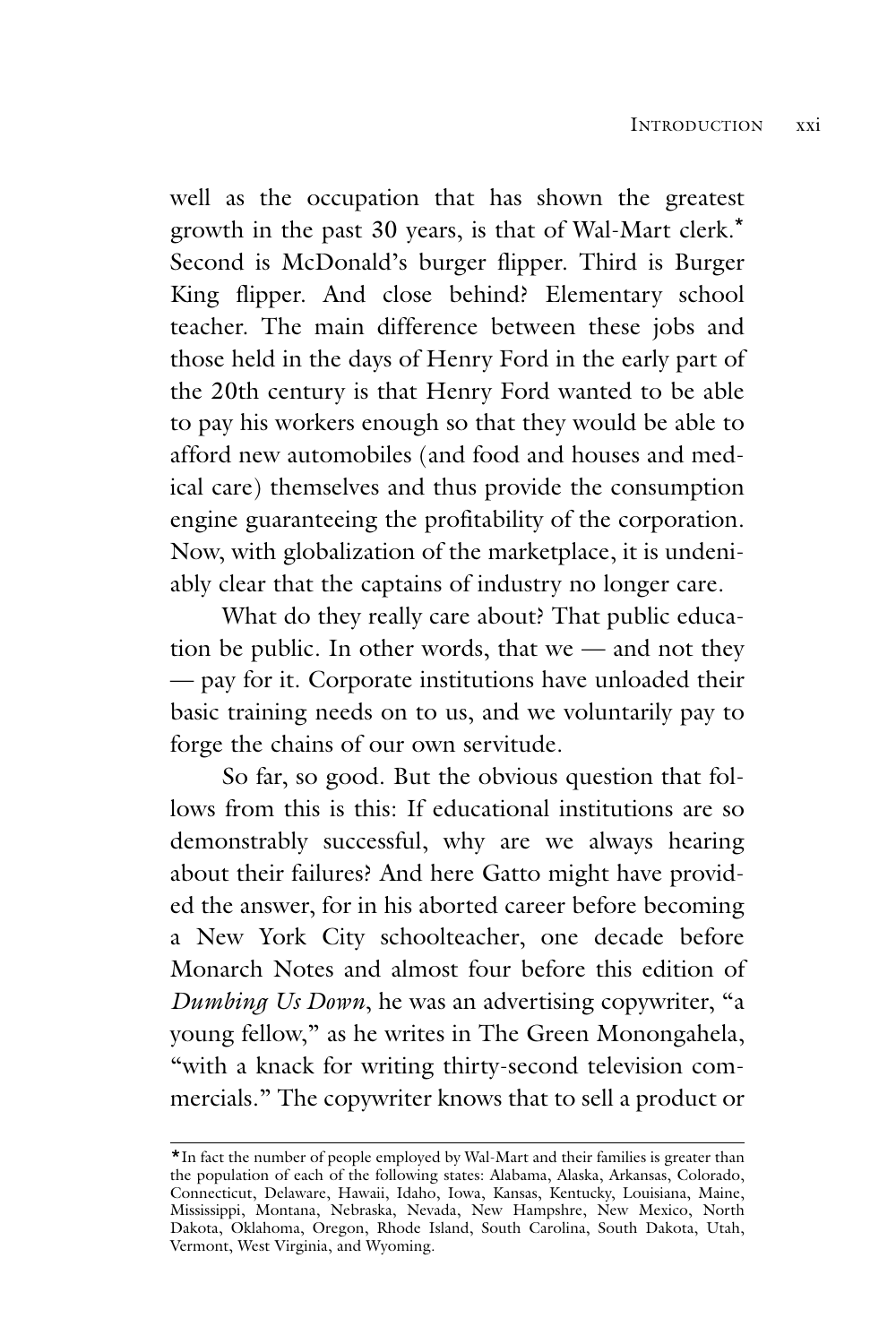service, one must create the perception of need and the palpable feeling that this need can only be filled exclusively through the purchase of the product or service being sold. The simplistic notion that "our schools are failing" easily translates into a limitless demand for more resources for the institution and its supports: for books, for teachers, for computers, for real estate (and hence for book publishers, graduate schools of education, computer manufacturers, and real estate developers) — and for more time: for more pre-school, more homework, longer school years, the end of recess, and semi- (and soon fully) compulsory summer schools. And to the copywriter's delight, it's a zero-sum game. Not only is there an endless stream of consumers with little or no institutional memory and an absolutely insatiable demand, but the truth is that no matter how much is expended in the educational marketplace, 50% of the schools will remain "below average", with those branded as poor performers changing from year to year and those above the mid-point fearing, above all, that they will fall into the abyss. And the copywriter has done his job for, it is universally believed, the only response to a fall into sub-mediocrity is to buy one's way out.

This strategem is extraordinarily elegant but so transparent that it always ran the risk of being seen for the confidence game that, at bottom, it is, except that it gets translated down to individual children. In other words, the Combine preys upon our maternal and paternal instincts. And so the latest iteration of "education reform" (the fifth such set of reforms in my brief lifespan) comes with new (actually old) testing strategies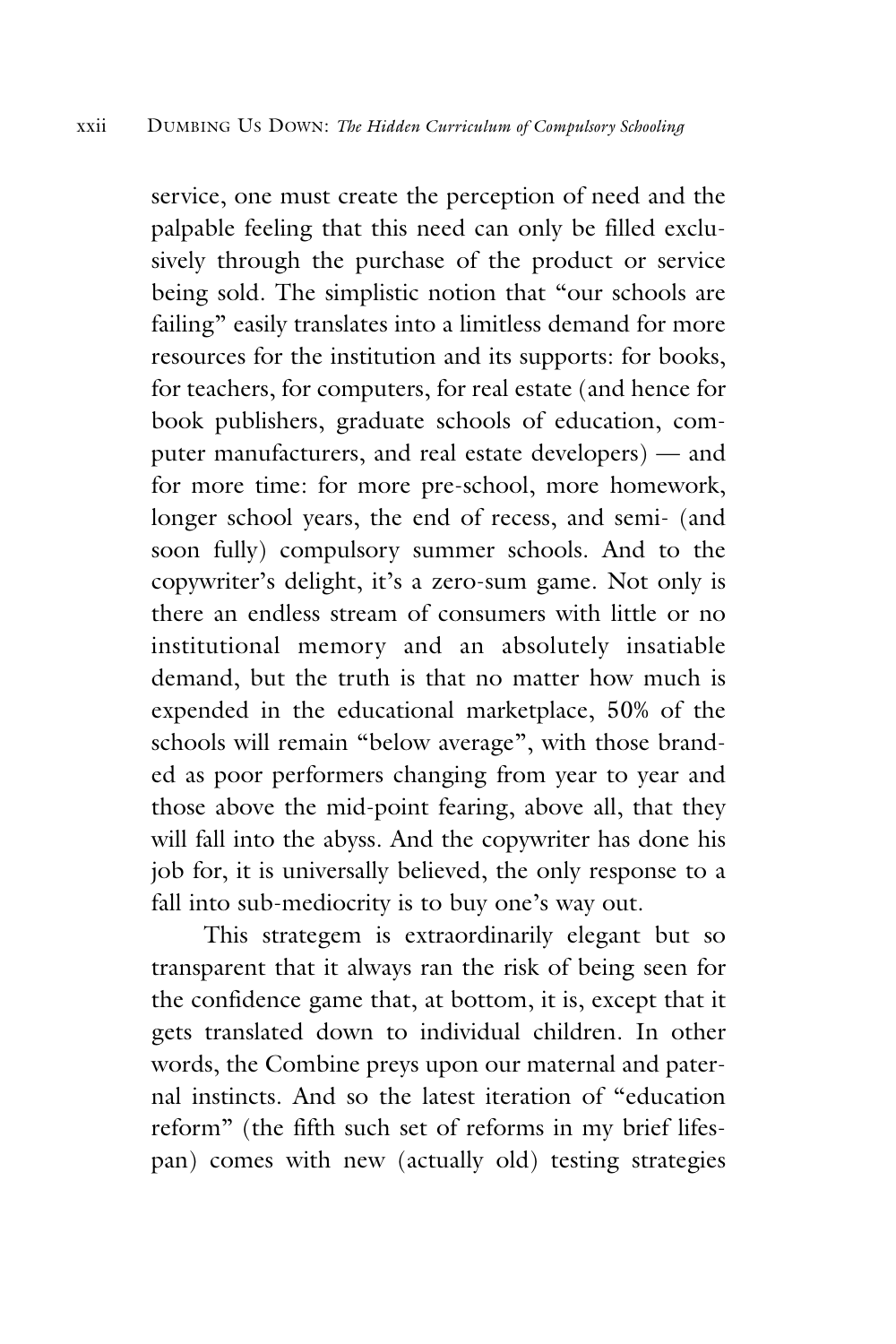where it can be ensured that large majorities of children will regularly "fail", either in comparison with each other, with those in another school, or with children living in the much more productive economies of Tunisia or Slovenia. The "answer" to those deficits and the perpetual dissatisfaction they engender is simply more of the same, rather like "the hair of the dog that bit you".

The reforms are therefore never completed. To do so would require admitting failure, or worse, admitting that the failure is not failure at all, only a continuing round in the socialized enforcement of intellectual and emotional dependency, of which Gatto writes so eloquently. In the meantime, what we're doing is like requiring our children to live in buildings that are never finished, and never will be, and forcing them to breathe in the noxious fumes and dirt and dust from the neverending construction.

But our children deserve the opportunity to come up for a breath of fresh air.

#### $\begin{array}{ccccc} \phi & \phi & \phi \end{array}$

Fresh air, however, is going to be difficult to find.

Dan Greenberg, founder of the Sudbury Valley School — a successful 30-year-old learning community based on the principles of self-initiated learning and democratic self-government — has written that between leading educators, business leaders, and government officials there is a virtually unanimous agreement regarding the essential features of an education that would meet the needs of society in the 21st century. He sees consensus on six points: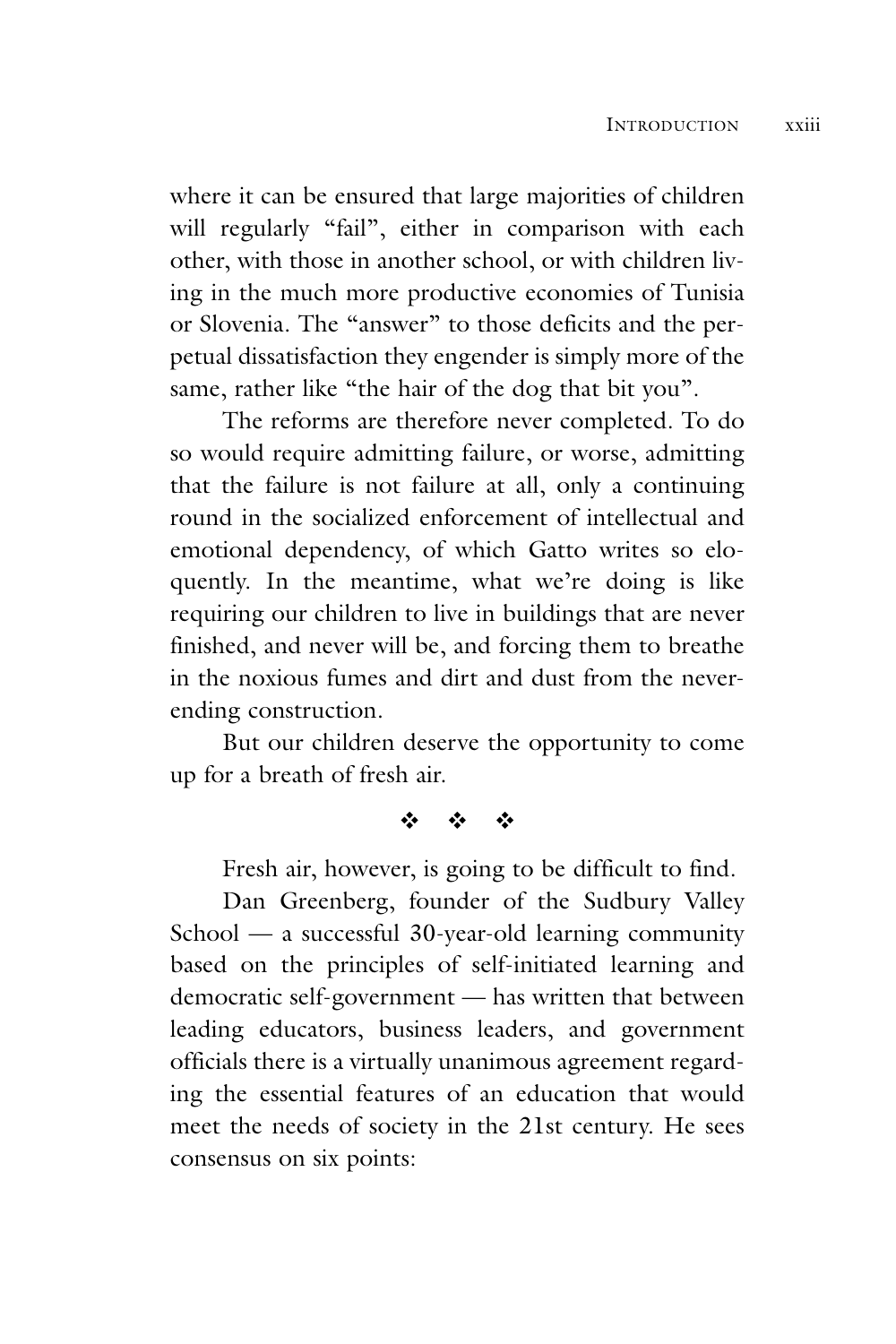- As society rapidly changes, individuals will have to be able to function comfortably in a world that is always in flux. Knowledge will continue to increase at a dizzying rate. This means that a content-based curriculum, with a set body of information to be imparted to students, is entirely inappropriate as a means of preparing children for their adult roles.
- People will be faced with greater individual responsibility to direct their own lives. Children must grow up in an environment that stresses self-motivation and self -assessment. Schools that focus on external motivating factors, such as rewards and punishments for meeting goals set by others, are denying children the tools they need most to survive.
- The ability to communicate with others, to share experiences, to collaborate, and to exchange information is critical. Conversation, the ultimate means of communication, must be a central part of a sound education.
- As the world moves toward universal recognition of individual rights within a democratic society, people must be empowered to participate as equal partners in whatever enterprise they are engaged in. Students (and teachers) require full participation in running educational institutions, including the right to radically change them when needed.
- Technology now makes it possible for individuals to learn whatever they wish, whenever they wish, and in the manner they wish. Students should be empowered with both the technology and the responsibility for their own learning and educational timetable.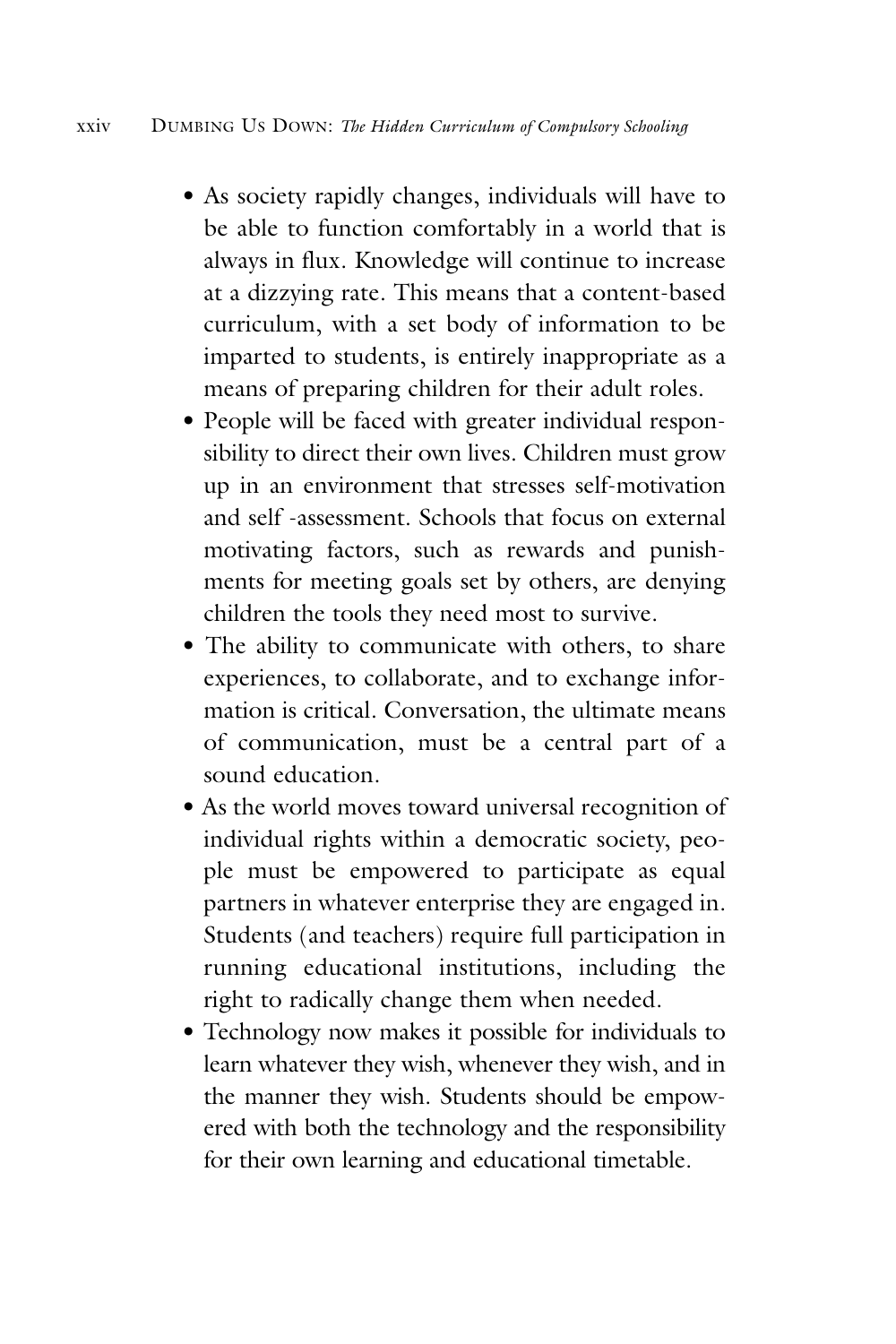• Children have an immense capacity for concentration and hard work when they are passionate about what they are doing, and the skills they acquire in any area of interest are readily transferable to other fields. Schools must thus become far more tolerant of individual variation and far more reliant on selfinitiated activities.

Gatto shares Greenberg's vision of what education should be like (and is supportive of all ventures that would bring it to fruition, even for just a few), but having spent the better part of three decades in the trenches, he has a far more realistic, if darker, view of the purposes to which education is put. He views school, as he writes in *The Underground History of American Education*, "as a conflict pitting the needs of social machinery against those of the human spirit, a war of mechanisms against flesh and blood that only require a human architect to get launched."

Let's put it plainly: in Gatto's view, the Combine needs dumb adults, and so it ensures the supply by making the kids dumb. From this perspective it is clear that Dan Greenberg is wrong. While there is always a need for a highly circumscribed number of technocrats to replace themselves, the Combine has only limited use for hundreds of millions of self-reliant, critically thinking individuals who engage in conversation and who determine their own needs as individuals and communities free of the Combine's enticements and commands. In fact, when such individuals exist, the Combine fears them. It may occasionally pay lip-service to their value,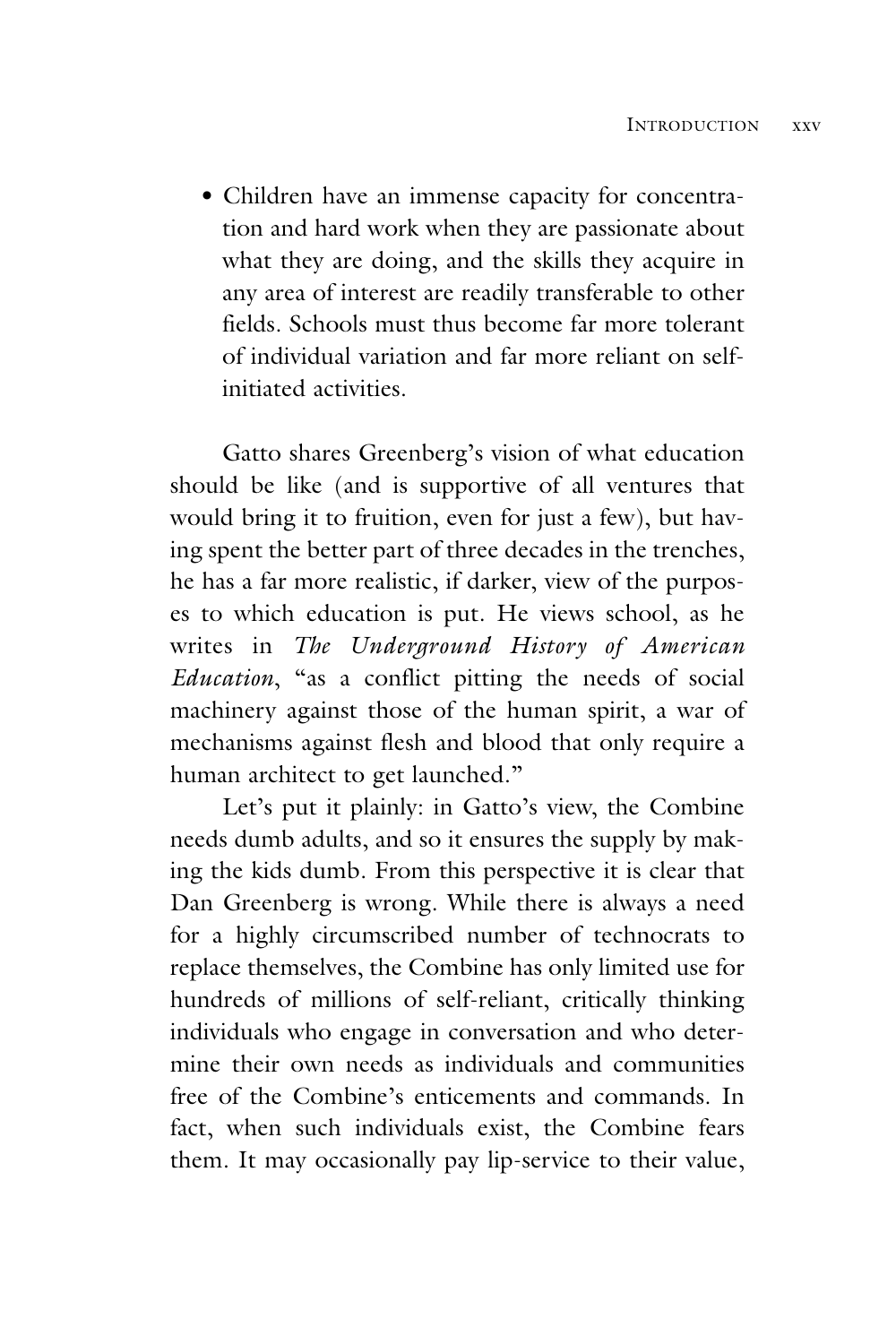but it ultimately has no real use for artists, dancers, poets, self-sufficient farmers, tree lovers, devoted followers of what it views as non-materialist cults — Christian or otherwise — handicraft workers, makers of their own beer, or, for that matter, stay-at-home moms and dads, all of whom, when they endure at all, do so at the margins and on the periphery of the social economy. What the Combine needs, most of all, is Wal-Mart clerks and burger flippers and dedicated but low-paid, governmentemployed "foreign service officers" proud of their titles as teachers, who prevent the restless natives from rebelling while the extraction of resources and capital, human and otherwise, continues unabated. And, in the final analysis, while it employs the most extraordinary of spin-doctors and apologists, the Combine makes no compromises and takes no prisoners, not until it has colonized every nerve ending — every minute part and every habit of mind — as much as it has passed over every square inch of this good earth.

But the strategy doesn't work entirely. For every McMurphy who has had his brain fried, there is the possibility of a Chief Bromden who escapes. There are weeds growing in the cracks in the highway that will not be stamped out. We — the weeds — are here: you and I and Dan Greenberg and the author of our incendiary book. There are now a million homeschoolers, and there will soon be another million homeschool alumni. And with us, maybe, just maybe, and unlike what happened with any of the abortive alternative school movements of the past century, will come the power with enough weeds grown up into tall trees — to block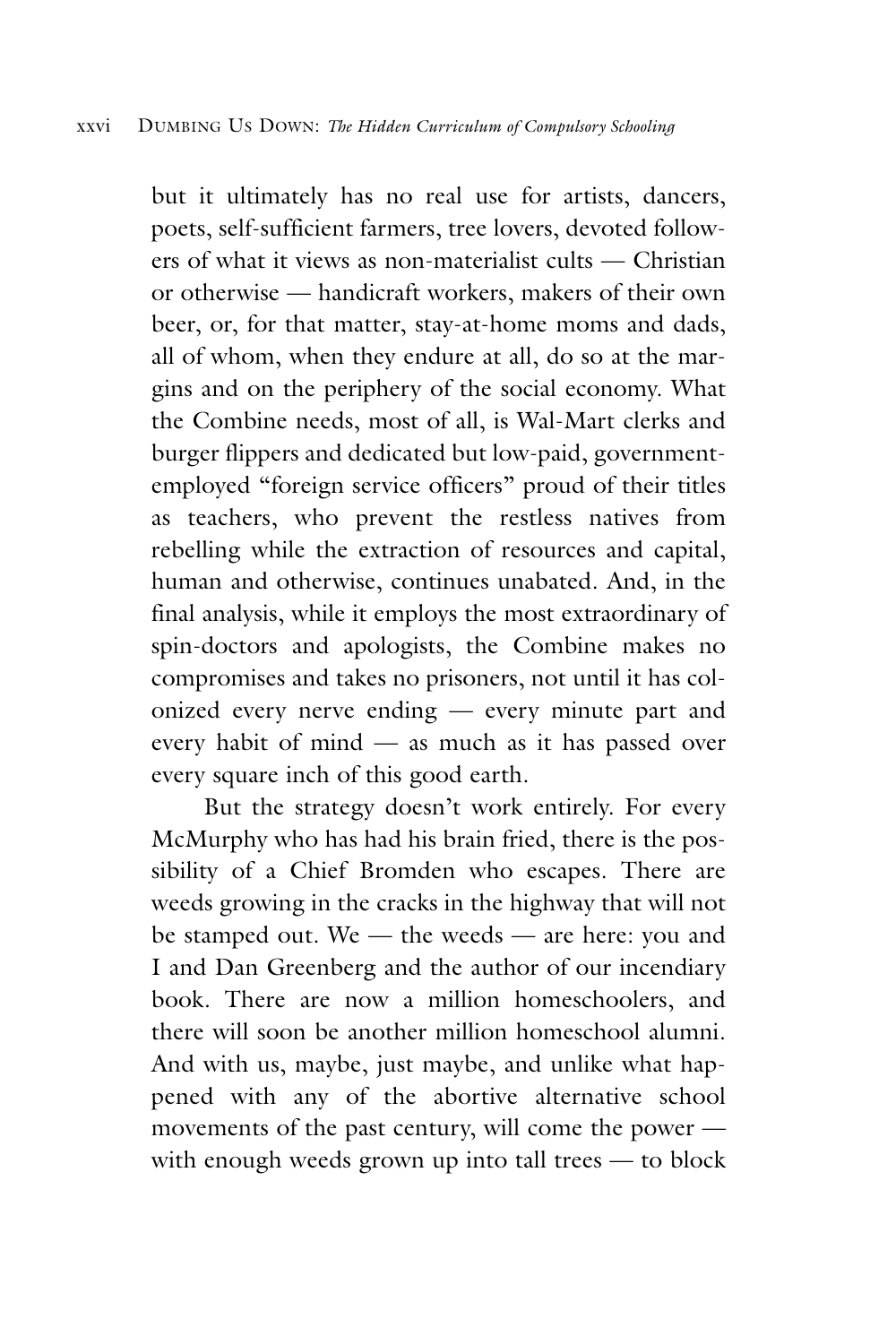the highway as the Combine with engines blazing moves down our path.

Gatto implies through his writing, his life, and his witness that he does not believe individual solutions are likely to be the answer to larger societal problems they may not by themselves destroy the Combine. But he has also demonstrated — and this Tenth Anniversary Edition of *Dumbing Us Down* celebrates this insight that we can only stand to gain by protecting and enlarging those meager zones of freedom we inhabit, that is by widening the cracks in the pavement and by beginning to recapture that common energy, creativity, and imagination with which we are endowed by Great Nature as children, and which holds out the promise of better times to come.

Olympia, Washington September 5, 2001

(David Albert is the author of *And the Skylark Sings With Me: Adventures in Homeschooling and Community-Based Education*, New Society Publishers, 1999.)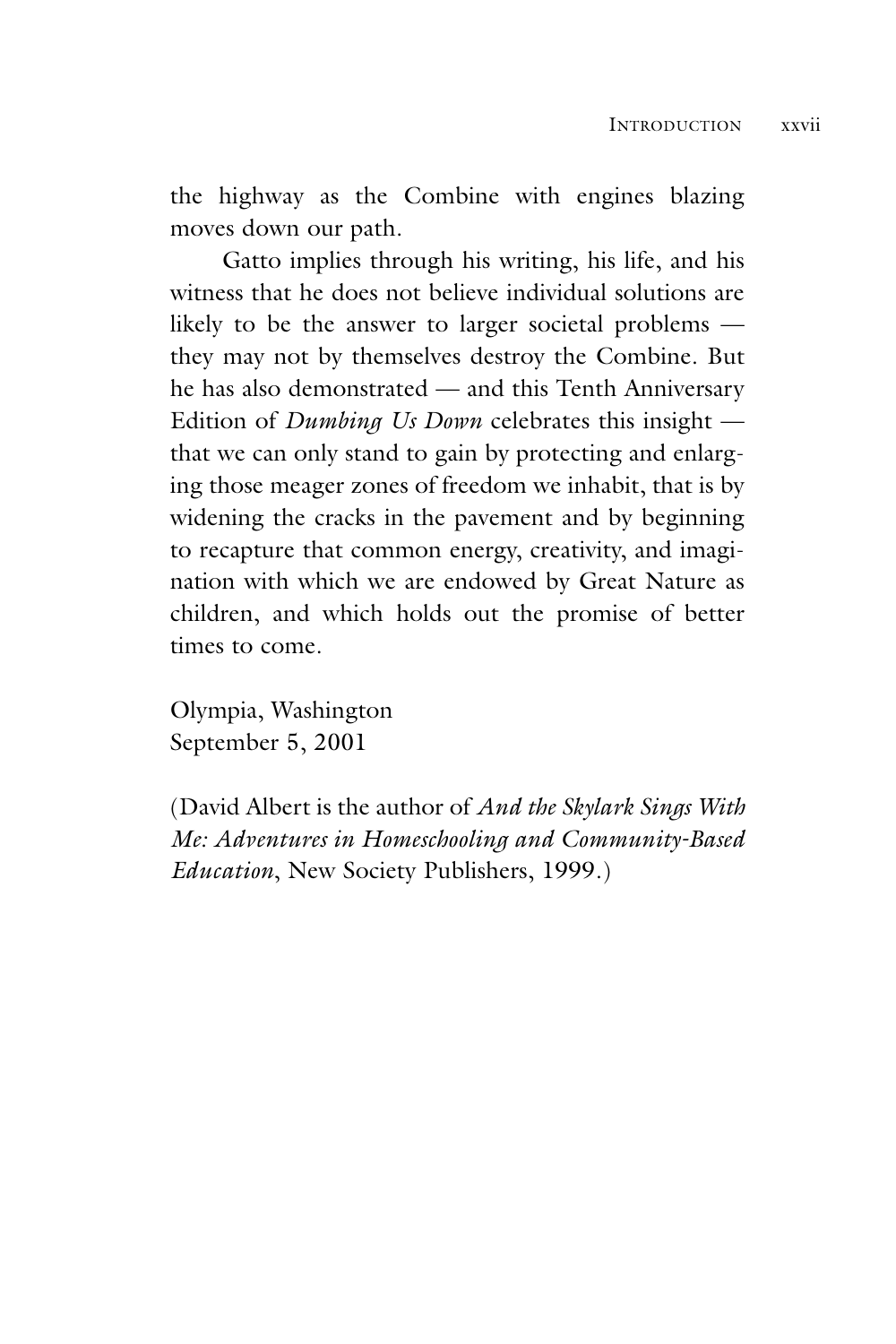### *Publisher's Note*

#### **from the First Edition**

THE SOCIAL PHILOSOPHER Hannah Arendt once<br>wrote that, "The aim of totalitarian education has never been to instill conviction but to destroy the capacity to form any."\*

If one were to poll our nation's leading educators about what the goal of our educational systems should be, I suspect one would come up with as many goals as educators. But I also imagine that the capacity to form one's own convictions independent of what was being taught in the classroom, the ability to think critically based upon one's own experience, would not rank high on many lists. In fact, the idea that the goal of education might have little to do with what goes on in the classroom would likely strike most educators, of whatever political stripe, as heresy.

In the context of our culture, it is easy to see that critical thinking is a threat. As parents, we all want what is "best" for our children. Yet, by our own actions and lifestyles, and through the demands that we place on our educational institutions, it is clear that by "best" we all too often mean "most." This shift from the qualitative to the quantitative, from thinking about what is best or the holistic development of the individual human being

<sup>\*</sup>Hannah Arendt, *Totalitarianism* (New York: Harcourt Brace Jovanovich, 1968), p. 168.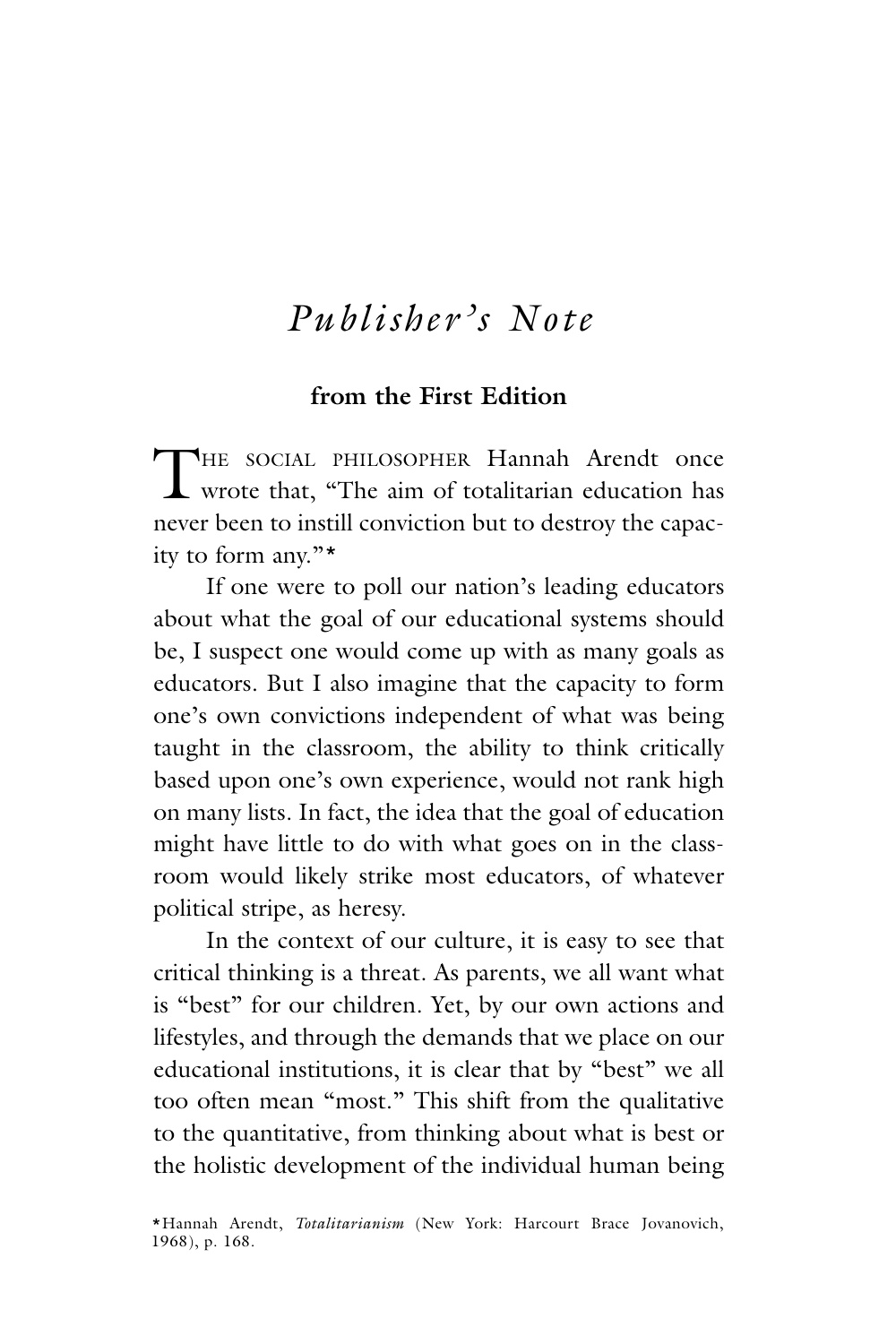to thinking about what resources should be available to semi-monopoly governmental educational institutions certainly does not bear close scrutiny.

Shouldn't we also ask ourselves what the consequences are of scrambling to provide the "most"" of everything to our children in a world of fast-dwindling resources? What does the mad and often brutally competitive scramble for resources – for more pay for teachers, for more equipment, for more money for schools – teach our children about us? More crucially, what message does this mad scramble send to those children who, through no fault of their own, lose out in the competition? And what would be the cost to the social fabric if our children's convictions were based on their experience? (Perhaps we are already paying the cost of the development of such convictions, however poorly articulated, in the forms of violence, chemical dependency, teenage pregnancy, and a host of other social ills affecting today's young people?)

Eclectic, engaging, and not readily pigeon-holed, John Taylor Gatto's thinking forces us to re-examine some of our most cherished assumptions in the light of his and his students' day-to-day experience. He provides few ready-made solutions or optimistic answers for the future of our schools. What he does provide through the example of his thirty years of teaching is, first, a commitment to providing *quality* options to the poor and disadvantaged, who are most in need of them, and, second, conscientization so that at least his students come to some critical understanding of what is being done to them in the name of "schooling."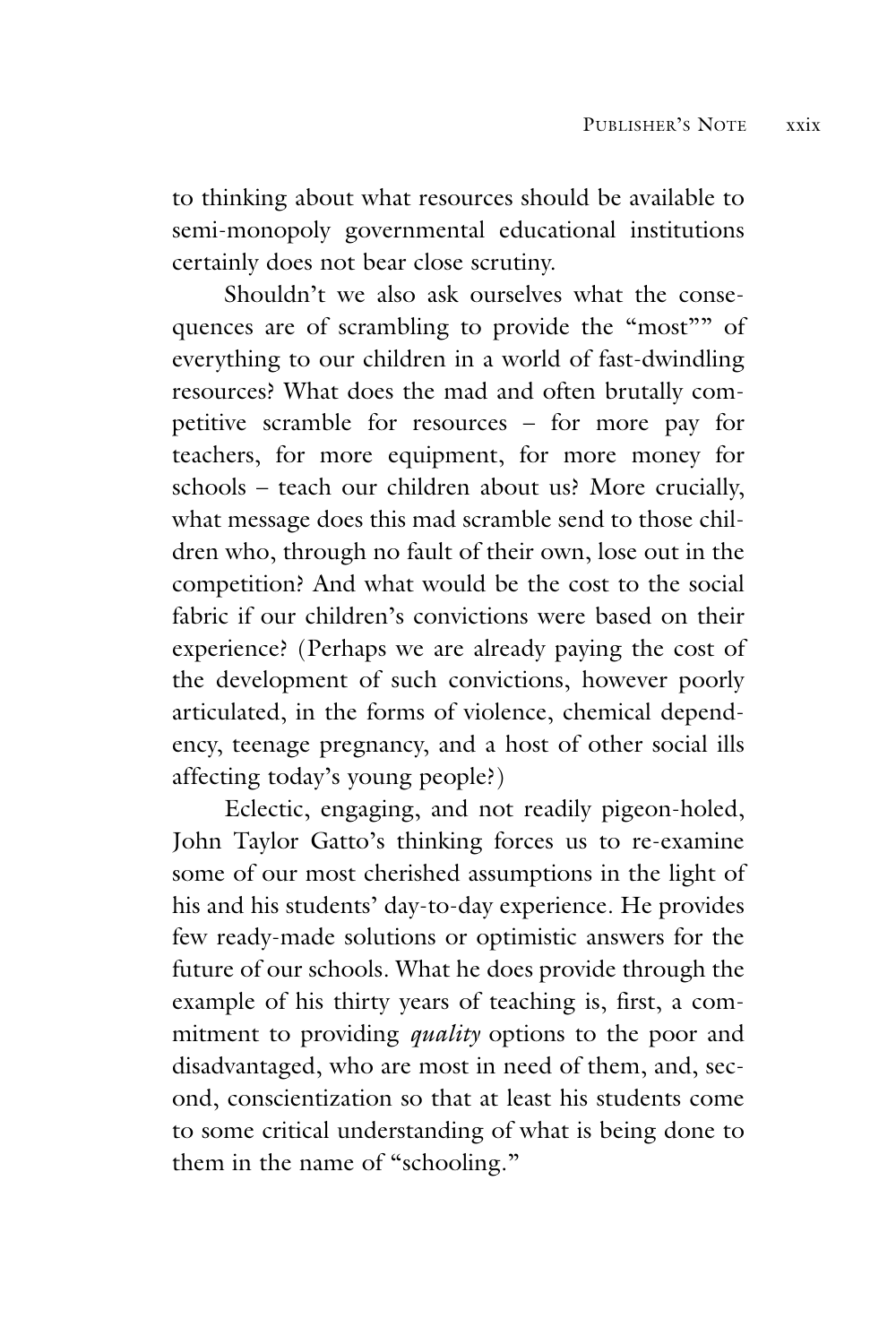#### xxx DUMBING US DOWN: *The Hidden Curriculum of Compulsory Schooling*

Gatto's vision of our social order may be bleak, but it also provides at least a ray of hope in the example and idea that free-thinking and critically aware individuals, freely united in newly reconstructed communities, can correct social ills and lead us toward a future truly worth living in. Because we share the conviction that this is both desirable and possible, we at New Society Publishers are proud to publish *Dumbing Us Down*.

David H. Albert for New Society Publishers June 13, 1991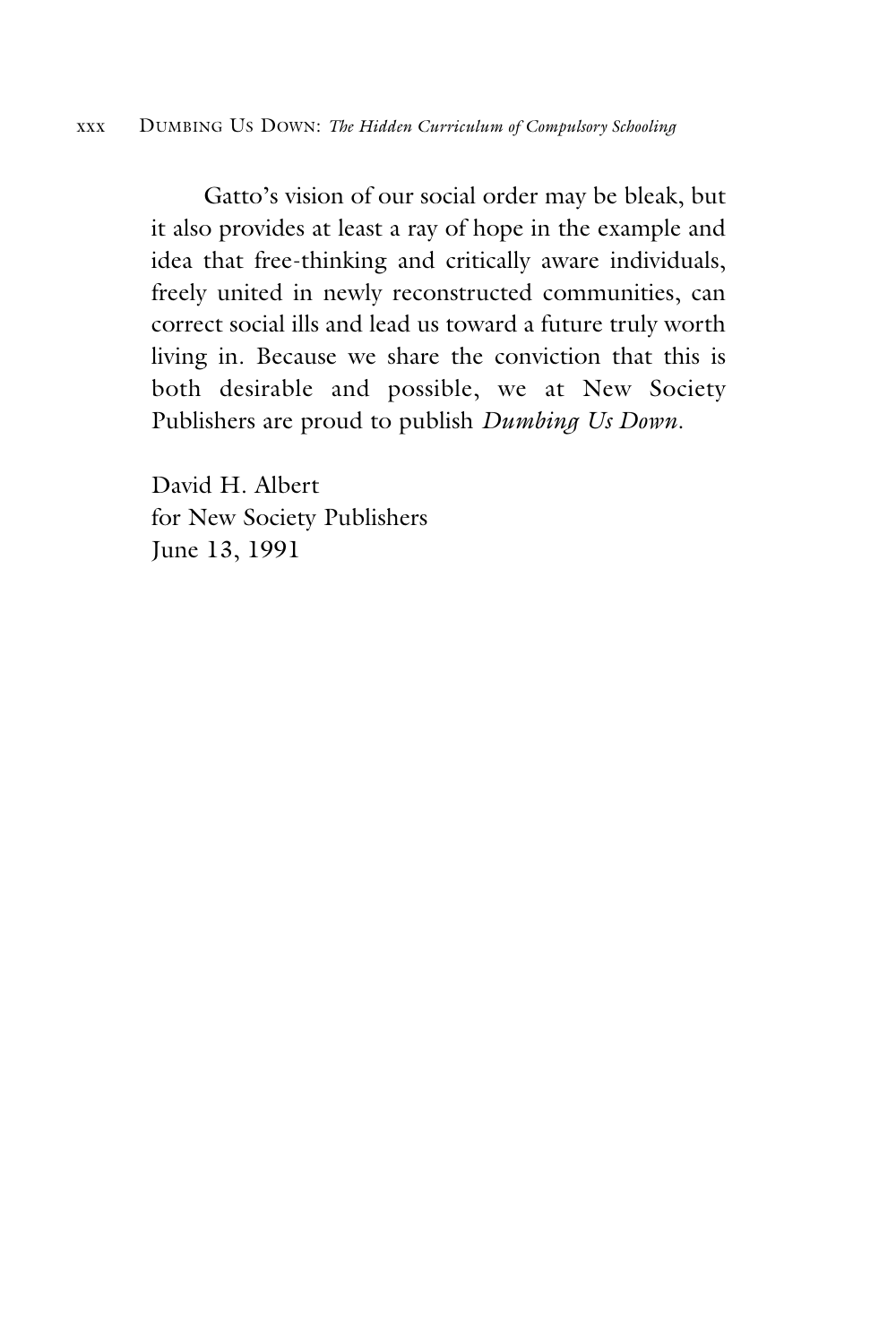## *About the Author*

I'M HERE TO TALK TO YOU ABOUT IDEAS, but I think a<br>purpose might be served in telling a little bit about T'M HERE TO TALK TO YOU ABOUT IDEAS, but I think a myself so I become a person like you rather than just another talking head from the television set. I know that sometimes when I hear a news report from TV I wonder, Who are *you*? and, Why are you telling me these things? So let me offer you some of the ground out of which these ideas grew.

I've worked as a New York City schoolteacher for the past thirty years, teaching for some of that time elite children from Manhattan's Upper West Side between Lincoln Center, where the opera is, and Columbia University, where the defense contracts are; and teaching, in most recent years, children from Harlem and Spanish Harlem whose lives are shaped by the dangerous undercurrents of the industrial city in decay. I've taught at six different schools in that time. My present school is in the shadow of St. John the Divine Cathedral, the largest Gothic structure in the United States, and not a long walk from the famous Museum of Natural History and the Metropolitan Museum of Art. About three blocks from my school is the spot where the "Central Park jogger" (as media mythology refers to her) was raped and brutally beaten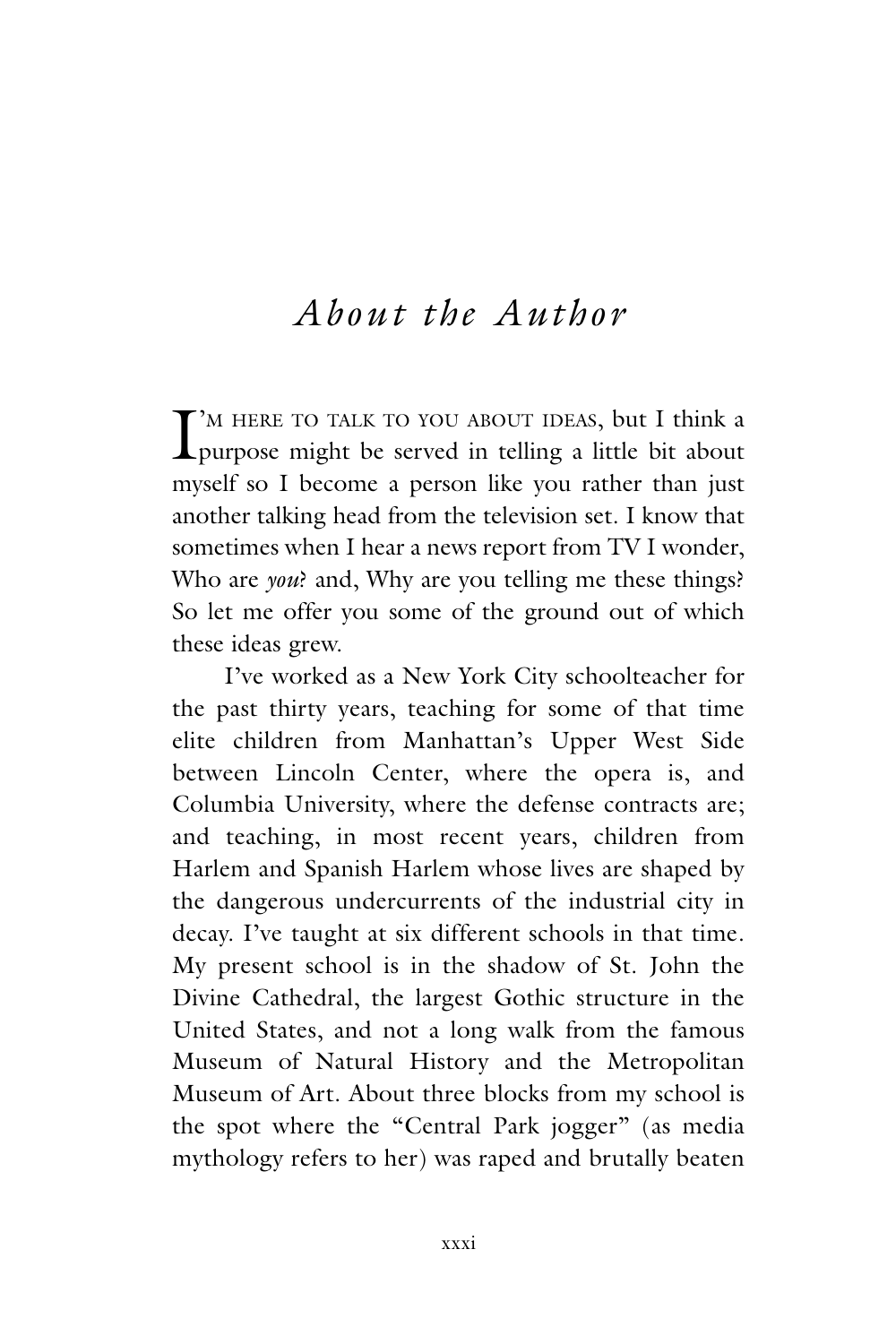a few years ago — seven of the nine attackers went to school in my district.

My own perspective on things, however, was shaped a long way from New York City, in the river town of Monongahela, Pennsylvania, forty miles southeast of Pittsburgh. In those days, Monongahela was a place of steel mills and coal mines, of paddle-wheel river steamers churning the emerald green water chemical orange, of respect for hard work and family life. Monongahela was a place with muted class distinctions since everyone was more or less poor, although very few, I suspect, knew they were poor. It was a place where independence, toughness, and self-reliance were honored, a place where pride in ethnic and local culture was very intense. It was an altogether wonderful place to grow up, even to grow up poor. People talked to each other, minding each other's business instead of the abstract business of "the world." Indeed, the larger world hardly extended beyond Pittsburgh, a wonderful dark steel city worth a trip to see once or twice a year. Nobody in my memory felt confined by Monongahela or dwelled, within my earshot, on the possibility they were missing something important by not being elsewhere.

My grandfather was the town printer and had been for a time the publisher of the town newspaper, *The Daily Republican* — a name that attracted some attention because the town was a stronghold of the Democratic Party. From my grandfather and his independent German ways I learned a great deal that I might have missed if I had grown up in a time, like today, when old people are put away in a home or kept out of sight.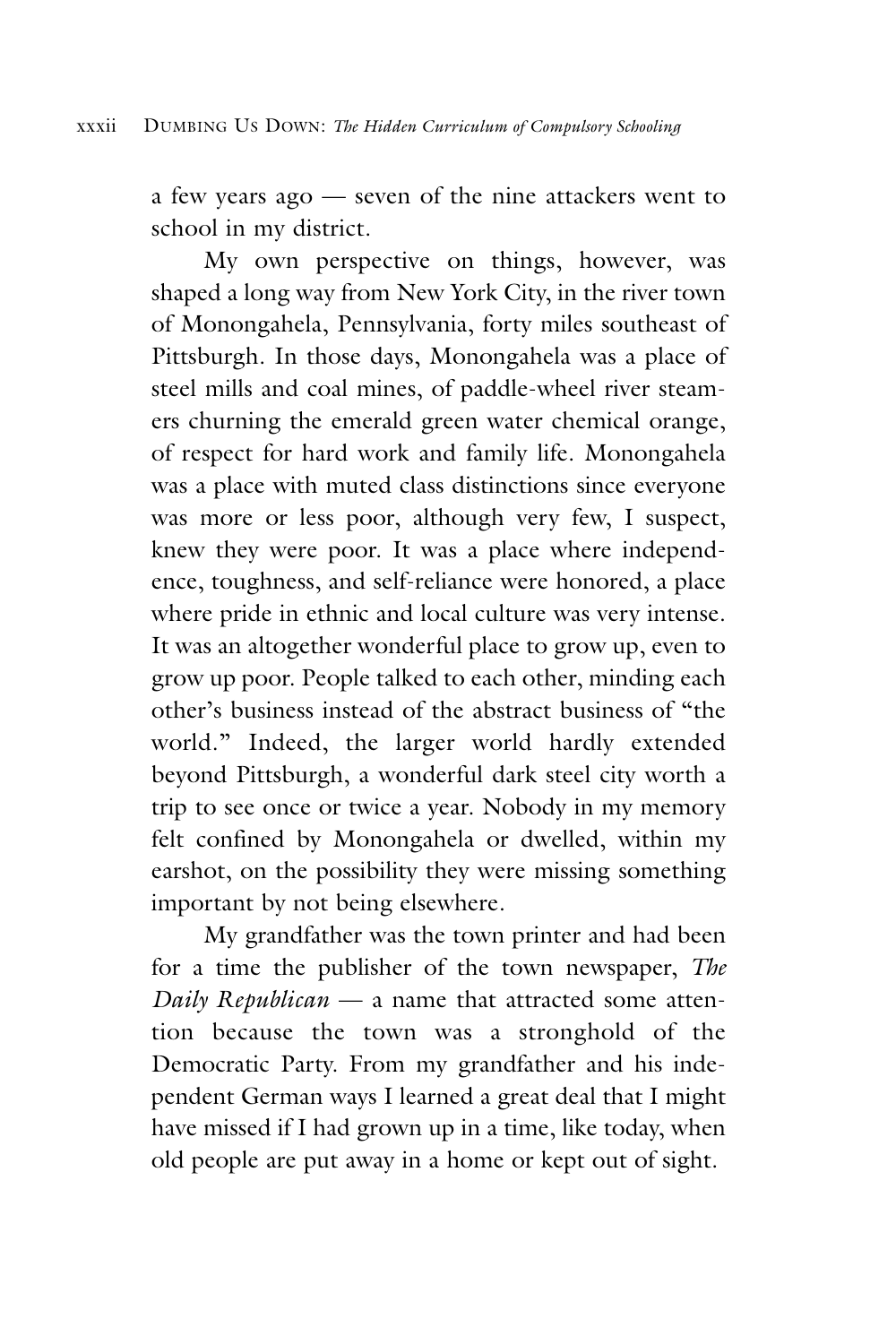Living in Manhattan has been for me in many ways like living on the moon. Even though I've been here for thirty-five years, my heart and habit are still in Monongahela. Nevertheless, the shock of Manhattan's very different society and values sharpened my sense of difference and made me an anthropologist as well as a schoolteacher. Over the past thirty years, I've used my classes as a laboratory where *I* could learn a broader range of what human possibility is — the whole catalogue of hopes and fears — and also as a place where I could study what releases and what inhibits human power.

During that time, I've come to believe that genius is an exceedingly common human quality, probably natural to most of us. I didn't want to accept that notion — far from it: my own training in two elite universities taught me that intelligence and talent distributed themselves economically over a bell curve and that human destiny, because of those mathematical, seemingly irrefutable scientific facts, was as rigorously determined as John Calvin contended.

The trouble was that the unlikeliest kids kept demonstrating to me at random moments so many of the hallmarks of human excellence — insight, wisdom, justice, resourcefulness, courage, originality — that I became confused. They didn't do this often enough to make my teaching easy, but they did it often enough that I began to wonder, reluctantly, whether it was possible that being in school itself was what was dumbing them down. Was it possible I had been hired not to enlarge children's power, but to diminish it? That seemed crazy on the face of it, but slowly I began to realize that the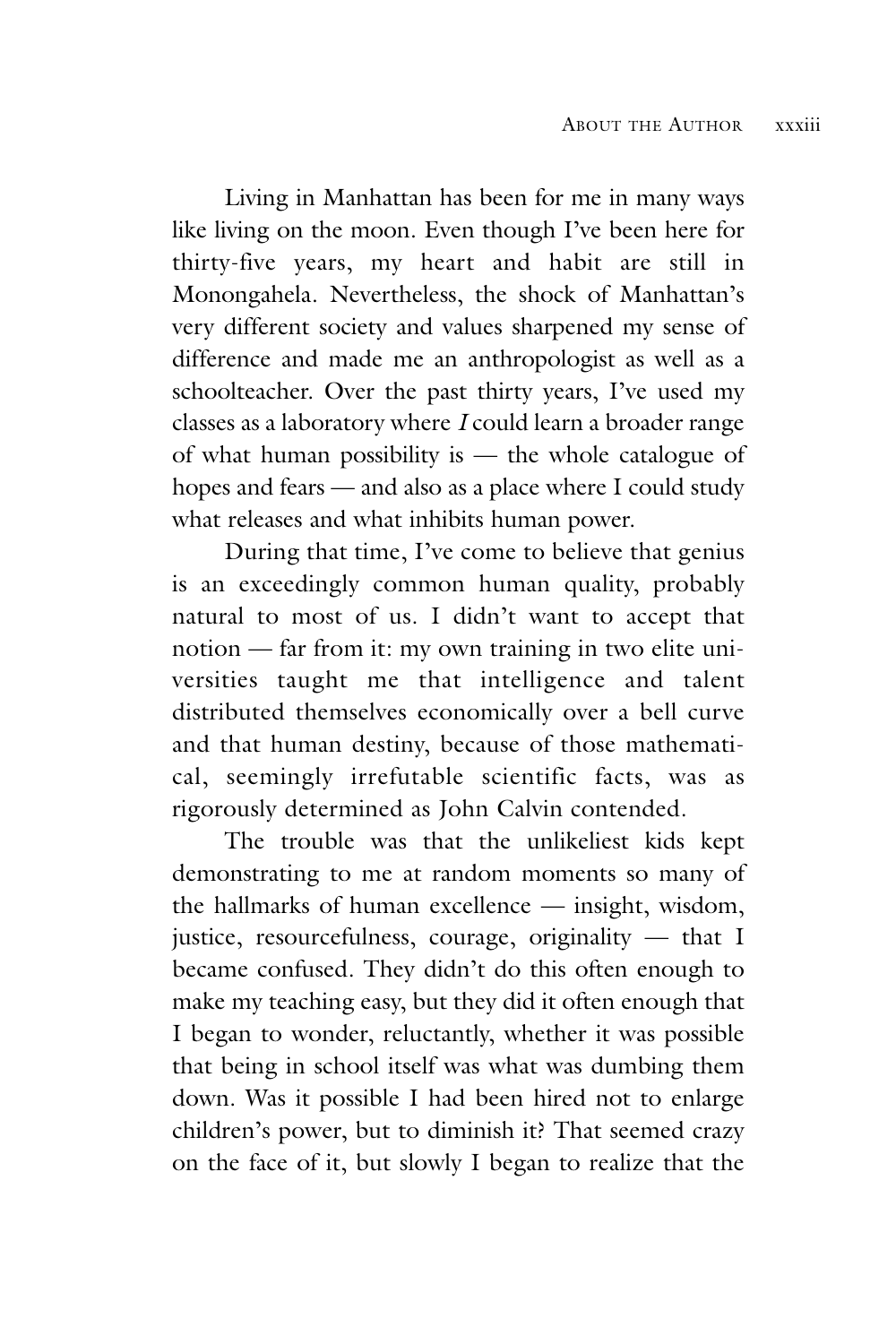bells and the confinement, the crazy sequences, the agesegregation, the lack of privacy, the constant surveillance, and all the rest of the national curriculum of schooling were designed exactly as if someone had set out to *prevent* children from learning how to think and act, to coax them into addiction and dependent behavior.

Bit by bit I began to devise guerrilla exercises to allow as many of the kids I taught as possible the raw material people have always used to educate themselves: privacy, choice, freedom from surveillance, and as broad a range of situations and human associations as my limited power and resources could manage. In simpler terms, I tried to maneuver them into positions where they would have a chance to be their own teachers and to make themselves the major text of their own education.

In theoretical, metaphorical terms, the idea I began to explore was this one: that teaching is nothing like the art of painting, where, by the *addition* of material to a surface, an image is synthetically produced, but more like the art of sculpture, where, by the *subtraction* of material, an image already locked in the stone is enabled to emerge. It is a crucial distinction.

In other words, I dropped the idea that I was an expert whose job it was to fill the little heads with my expertise, and began to explore how I could remove those obstacles that prevented the inherent genius of children from gathering itself. I no longer felt comfortable defining my work as bestowing wisdom on a struggling classroom audience. Although I continue to this day in those futile assays because of the nature of institutional teaching, wherever possible I have broken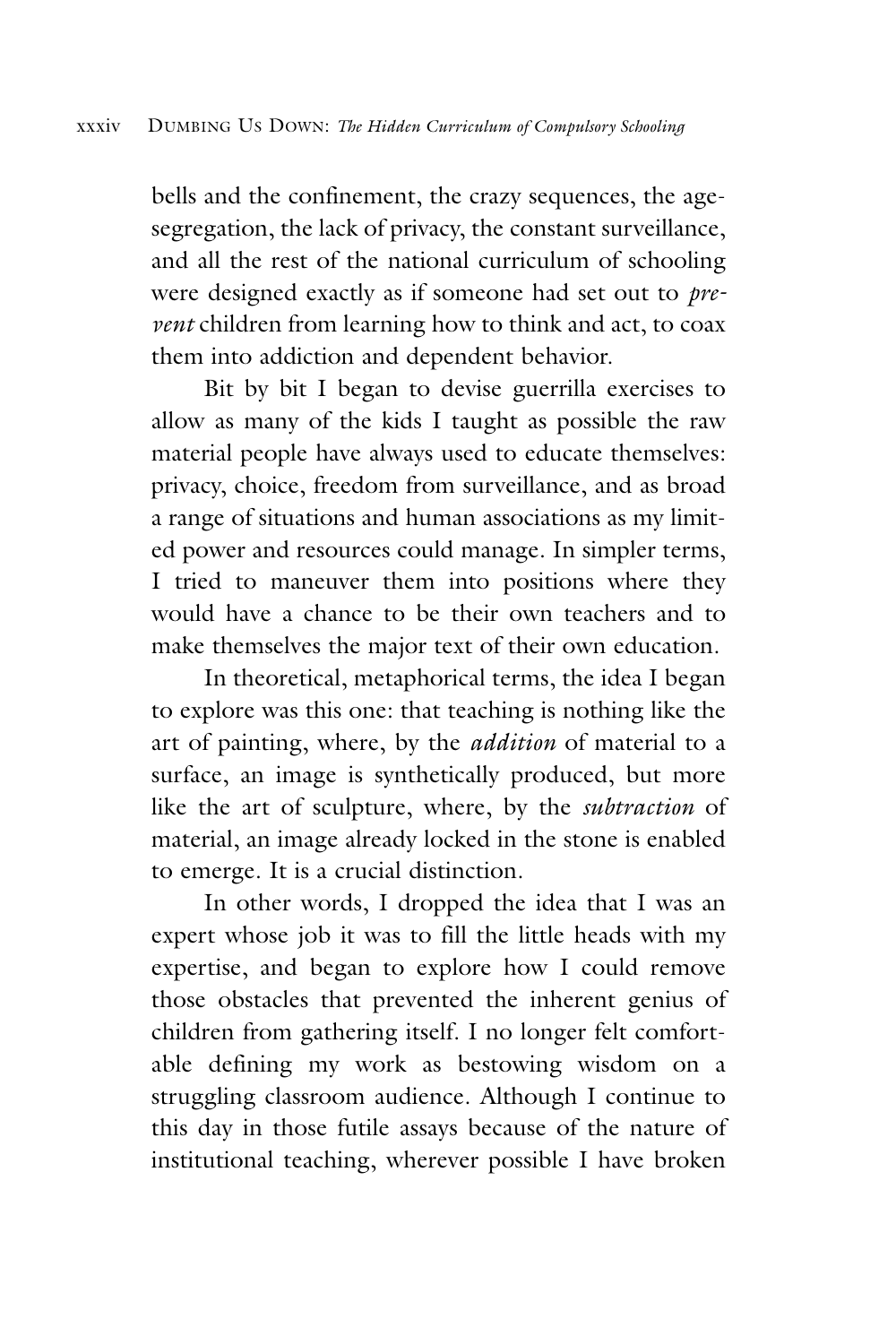with teaching tradition and sent kids down their separate paths to their own private truths.

The sociology of government monopoly schools has evolved in such a way that a premise like mine jeopardizes the total institution if it spreads. Kept contained, the occasional teacher who makes a discovery like mine is at worst an annoyance to the chain of command (which has evolved automatic defenses to isolate such bacilli and then to neutralize or destroy them). But once loose, the idea could imperil the central assumptions which allow the institutional school to sustain itself, such as the false assumption that it is difficult to learn to read, or that kids resist learning, and many more. Indeed, the very stability of our economy is threatened by any form of education that might change the nature of the human product schools now turn out: the economy schoolchildren currently expect to live under and serve would not survive a generation of young people trained, for example, to think critically.

Success in my practice involves a large component of automatic trust, categorical trust, not the kind conditional on performance. People have to be allowed to make their own mistakes and to try again, or they will never *master* themselves, although they may well *seem* to be competent when they have in fact only memorized or imitated someone else's performance. Success in my practice also involves challenging many comfortable assumptions about what is worth learning and out of what material a good life is fashioned.

Over the years of wrestling with the obstacles that stand between child and education I have come to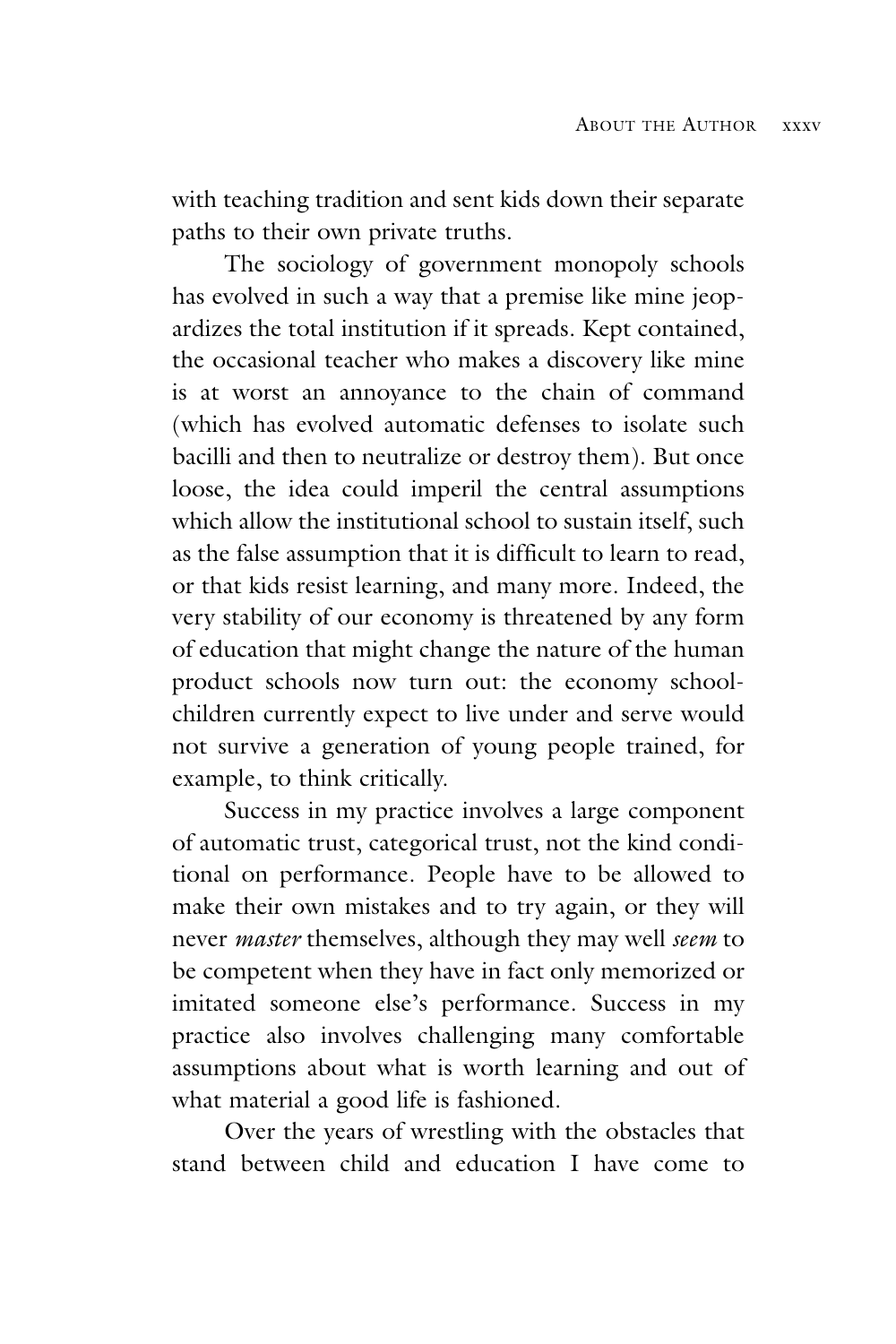#### xxxvi DUMBING US DOWN: *The Hidden Curriculum of Compulsory Schooling*

believe that government monopoly schools are structurally unreformable. They cannot function if their central myths are exposed and abandoned. Over the years I have come to see that whatever I thought I was doing as a teacher, most of what I actually was doing was teaching an invisible curriculum that reinforced the myths of the school institution and those of an economy based on caste. When I was trying to decide what to say to you that might make my experience as a schoolteacher useful, it occurred to me that I could best serve by telling you what I do that is wrong, rather than what I do that is right. What I do that is right is simple to understand: I get out of kids' way, I give them space and time and respect. What I do that is wrong, however, is strange, complex, and frightening. Let me begin to show you what that is.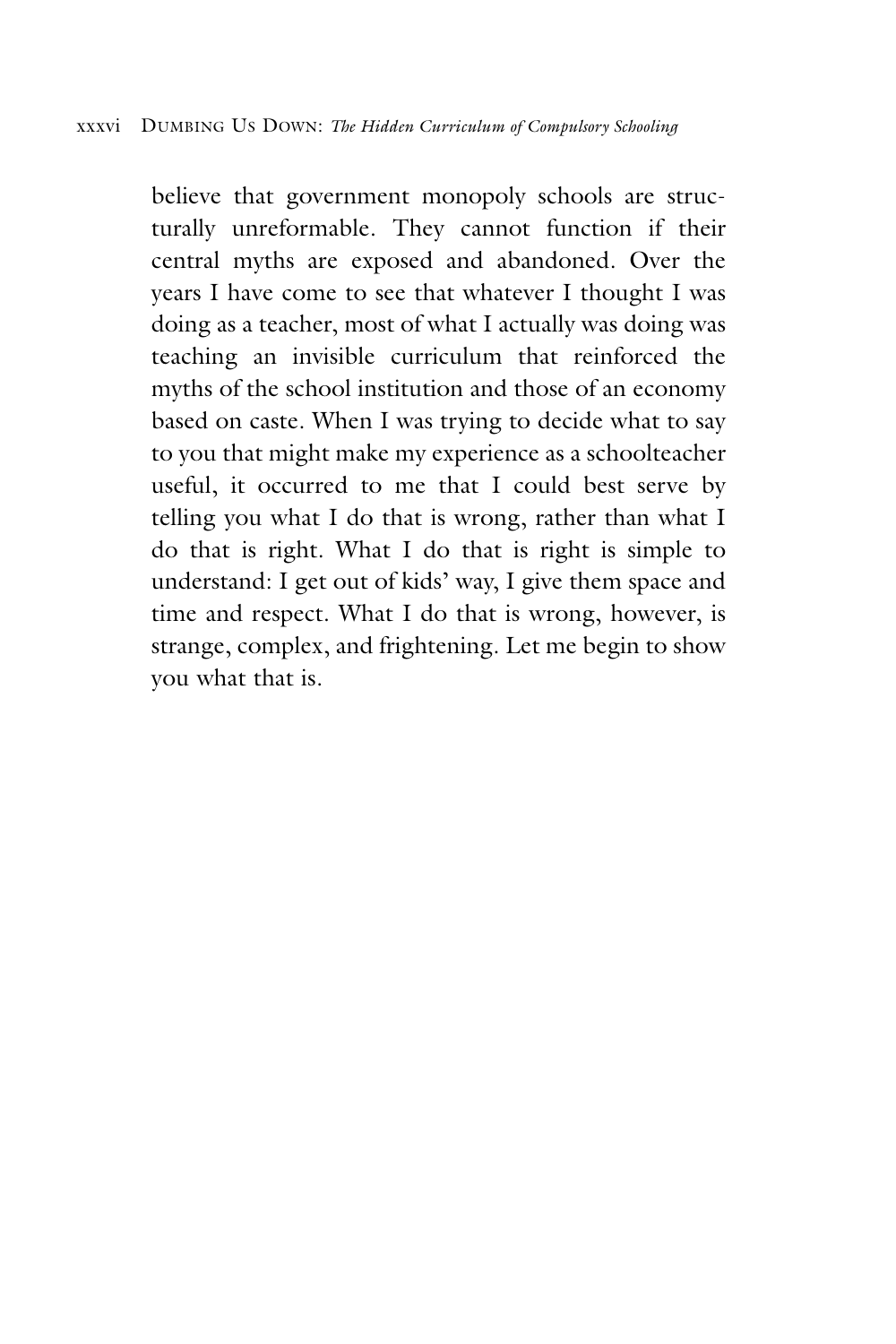

# **THE SEVEN-LESSON SCHOOLTEACHER**

*This speech was given on the occasion of the author being named "New York State Teacher of the Year" for 1991.*

### **II**

CALL ME MR. GATTO, PLEASE. Thirty years ago, having nothing better to do with myself at the time, I tried my hand at schoolteaching. The license I have certifies that I am an instructor of English language and English literature, but that isn't what I do at all. I don't teach English; I teach school — and I win awards doing it.

Teaching means different things in different places, but seven lessons are universally taught from Harlem to Hollywood Hills. They constitute a national curriculum you pay for in more ways than you can imagine, so you might as well know what it is. You are at liberty, of course, to regard these lessons any way you like, but believe me when I say I intend no irony in this presentation. These are the things I teach; these are the things you pay me to teach. Make of them what you will.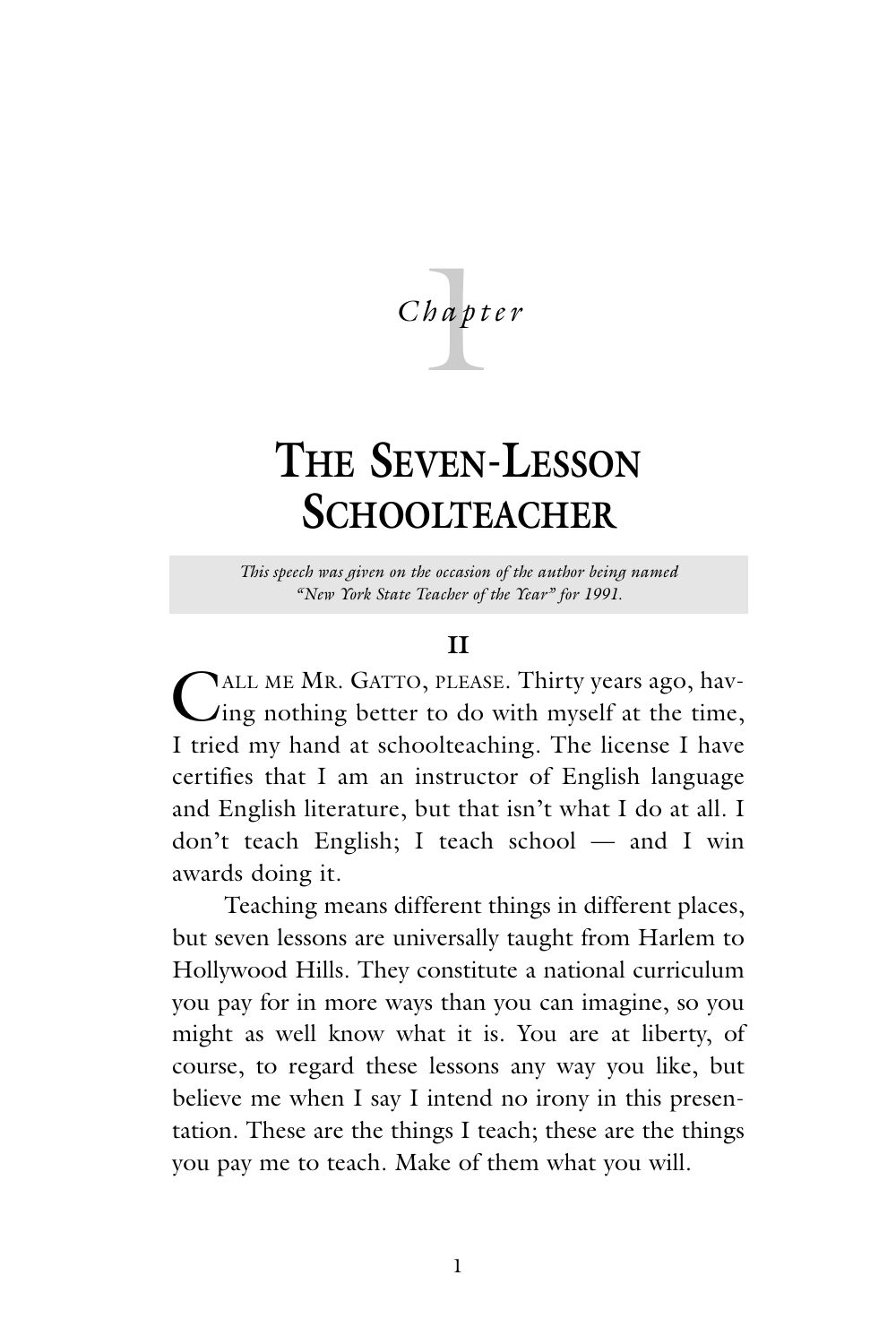#### **1. CONFUSION**

A lady named Kathy wrote this to me from Dubois, Indiana, the other day:

What big ideas are important to little kids? Well, the biggest idea I think they need is that what they are learning isn't idiosyncratic — that there is some system to it all and it's not just raining down on them as they helplessly absorb. That's the task, to understand, to make coherent.

Kathy has it wrong. *The first lesson I teach is confusion*. *Everything* I teach is out of context. I teach the un-relating of everything. I teach disconnections. I teach too much: the orbiting of planets, the law of large numbers, slavery, adjectives, architectural drawing, dance, gymnasium, choral singing, assemblies, surprise guests, fire drills, computer languages, parents' nights, staffdevelopment days, pull-out programs, guidance with strangers my students may never see again, standardized tests, age-segregation unlike anything seen in the outside world ... What do any of these things have to do with each other?

Even in the best schools a close examination of curriculum and its sequences turns up a lack of coherence, a host of internal contradictions. Fortunately the children have no words to define the panic and anger they feel at *constant violations of natural order and sequence* fobbed off on them as quality in education. The logic of the school-mind is that it is better to leave school with a tool kit of superficial jargon derived from economics, sociology, natural science, and so on than with one genuine enthusiasm. But quality in education entails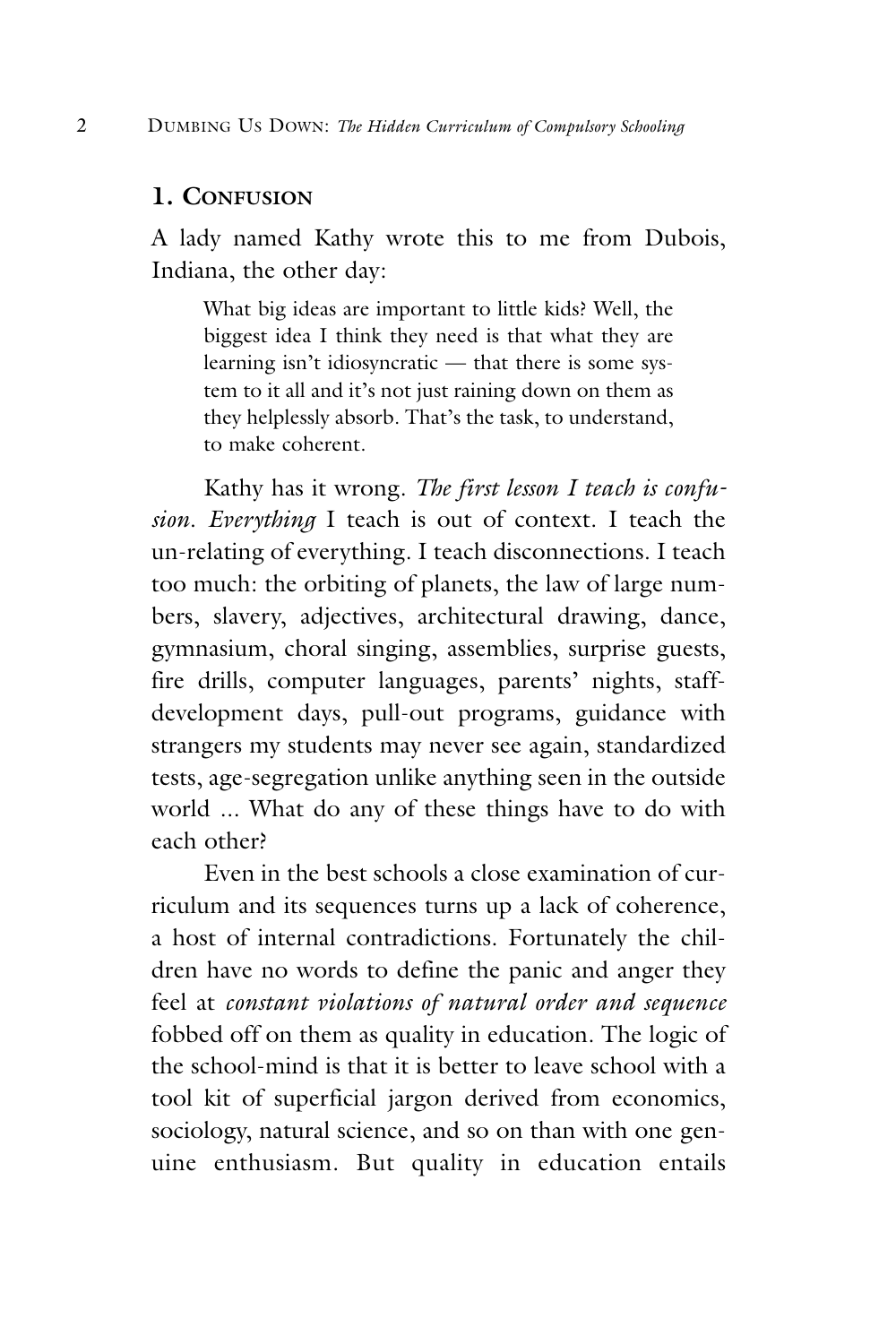learning about something in depth. Confusion is thrust upon kids by too many strange adults, each working alone with only the thinnest relationship with each other, pretending, for the most part, to an expertise they do not possess.

Meaning, not disconnected facts, is what sane human beings seek, and education is a set of codes for processing raw data into meaning. Behind the patchwork quilt of school sequences and the school obsession with facts and theories, the age-old human search for meaning lies well concealed. This is harder to see in elementary school where the hierarchy of school experience seems to make better sense because the good-natured simple relationship between "let's do this" and "let's do that" is just assumed to mean something and the clientele has not yet consciously discerned how little substance is behind the play and pretense.

Think of the great natural sequences — like learning to walk and learning to talk; the progression of light from sunrise to sunset; the ancient procedures of a farmer, a smithy, or a shoemaker; or the preparation of a Thanksgiving feast. All of the parts are in perfect harmony with each other, each action justifying itself and illuminating the past and the future. School sequences aren't like that, not inside a single class and not among the total menu of daily classes. School sequences are crazy. There is no particular reason for any of them, nothing that bears close scrutiny. Few teachers would dare to teach the tools whereby dogmas of a school or a teacher could be criticized, since everything must be accepted. School subjects are learned, if they *can* be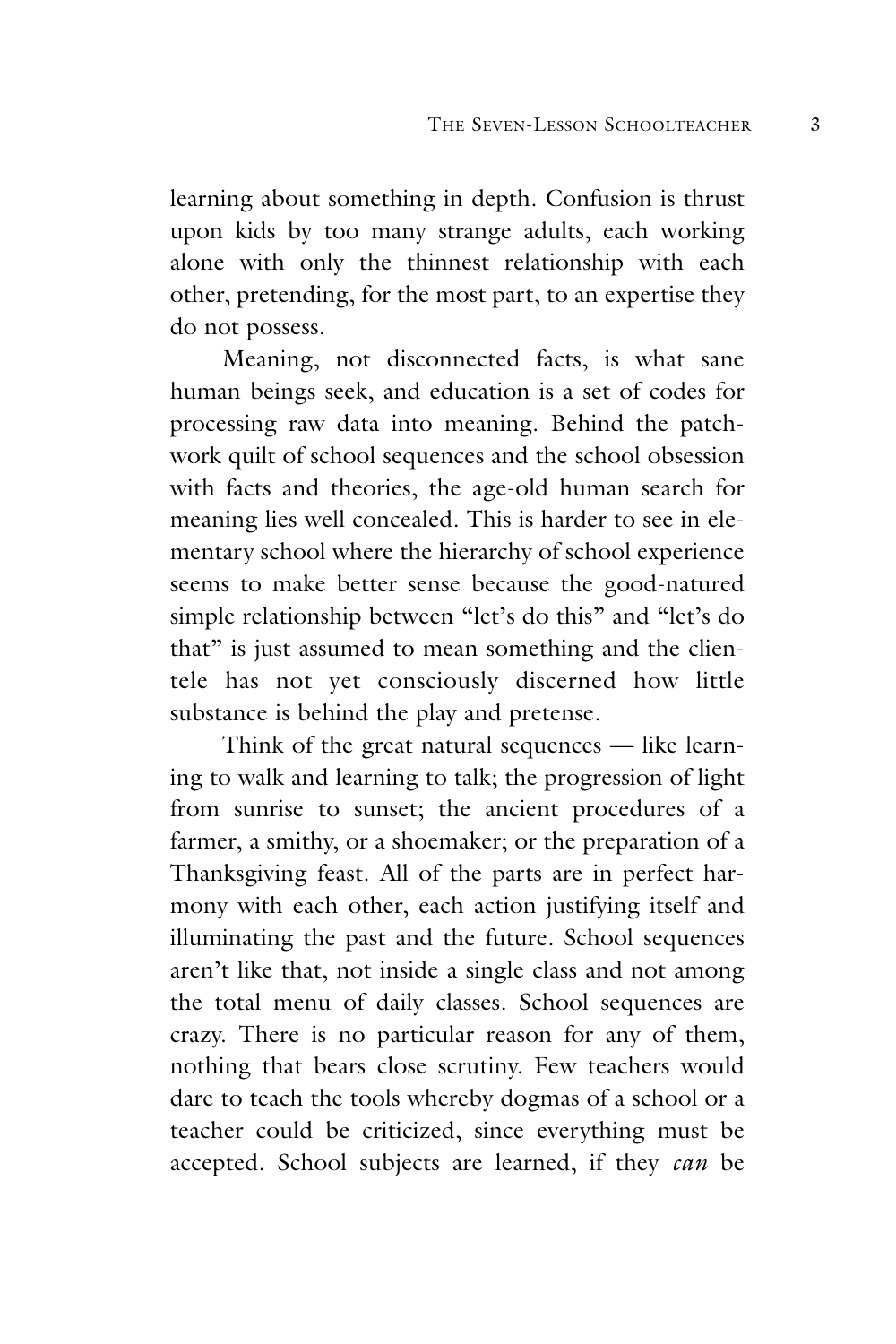learned, like children learn the catechism or memorize the Thirty-nine Articles of Anglicanism.

I teach the un-relating of everything, an infinite fragmentation the opposite of cohesion; what I do is more related to television programming than to making a scheme of order. In a world where home is only a ghost because both parents work, or because of too many moves or too many job changes or too much ambition, or because something else has left everybody too confused to maintain a family relation, I teach students how to accept confusion as their destiny. That's the first lesson I teach.

## **2. CLASS POSITION**

*The second lesson I teach is class position*. I teach that students must stay in the class where they belong. I don't know who decides my kids belong there but that's not my business. The children are numbered so that if any get away they can be returned to the right class. Over the years the variety of ways children are numbered by schools has increased dramatically, until it is hard to see the human beings plainly under the weight of numbers they carry. Numbering children is a big and very profitable undertaking, though what the strategy is designed to accomplish is elusive. I don't even know why parents would, without a fight, allow it to be done to their kids.

In any case, that's not my business. My job is to make them like being locked together with children who bear numbers like their own. Or at least to endure it like good sports. If I do my job well, the kids can't even *imagine* themselves somewhere else because I've shown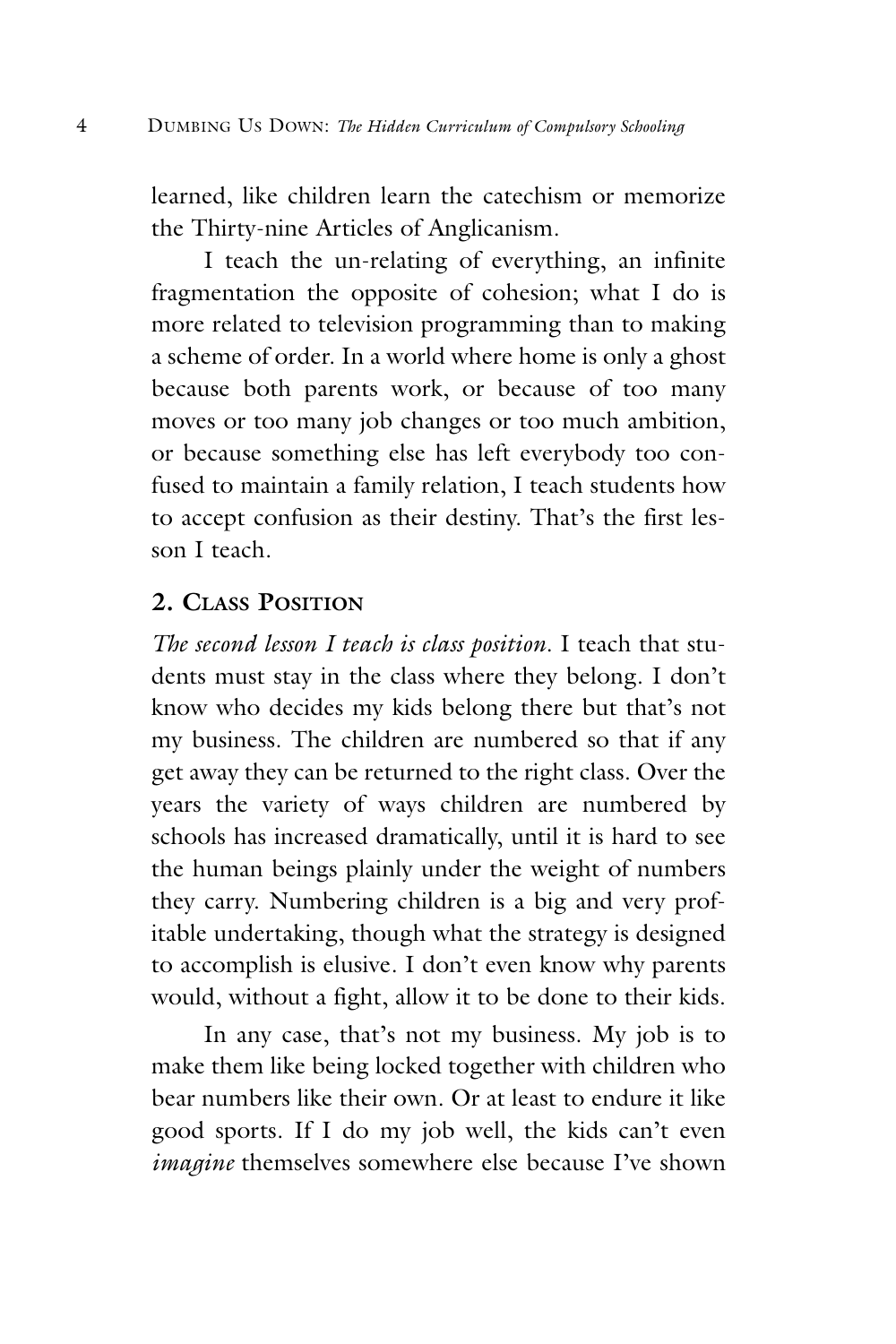them how to envy and fear the better classes and how to have contempt for the dumb classes. Under this efficient discipline the class mostly polices itself into good marching order. That's the real lesson of any rigged competition like school. You come to know your place.

In spite of the overall class blueprint that assumes that ninety-nine percent of the kids are in their class to stay, I nevertheless make a public effort to exhort children to higher levels of test success, hinting at eventual transfer from the lower class as a reward. I frequently insinuate the day will come when an employer will hire them on the basis of test scores and grades, even though my own experience is that employers are rightly indifferent to such things. I never lie outright, but I've come to see that truth and schoolteaching are, at bottom, incompatible, just as Socrates said thousands of years ago. The lesson of numbered classes is that everyone has a proper place in the pyramid and that there is no way out of your class except by number magic. Failing that, you must stay where you are put.

### **3. INDIFFERENCE**

*The third lesson I teach is indifference.* I teach children not to care too much about anything, even though they want to make it appear that they do. How I do this is very subtle. I do it by demanding that they become totally involved in my lessons, jumping up and down in their seats with anticipation, competing vigorously with each other for my favor. It's heartwarming when they do that; it impresses everyone, even me. When I'm at my best I plan lessons very carefully in order to produce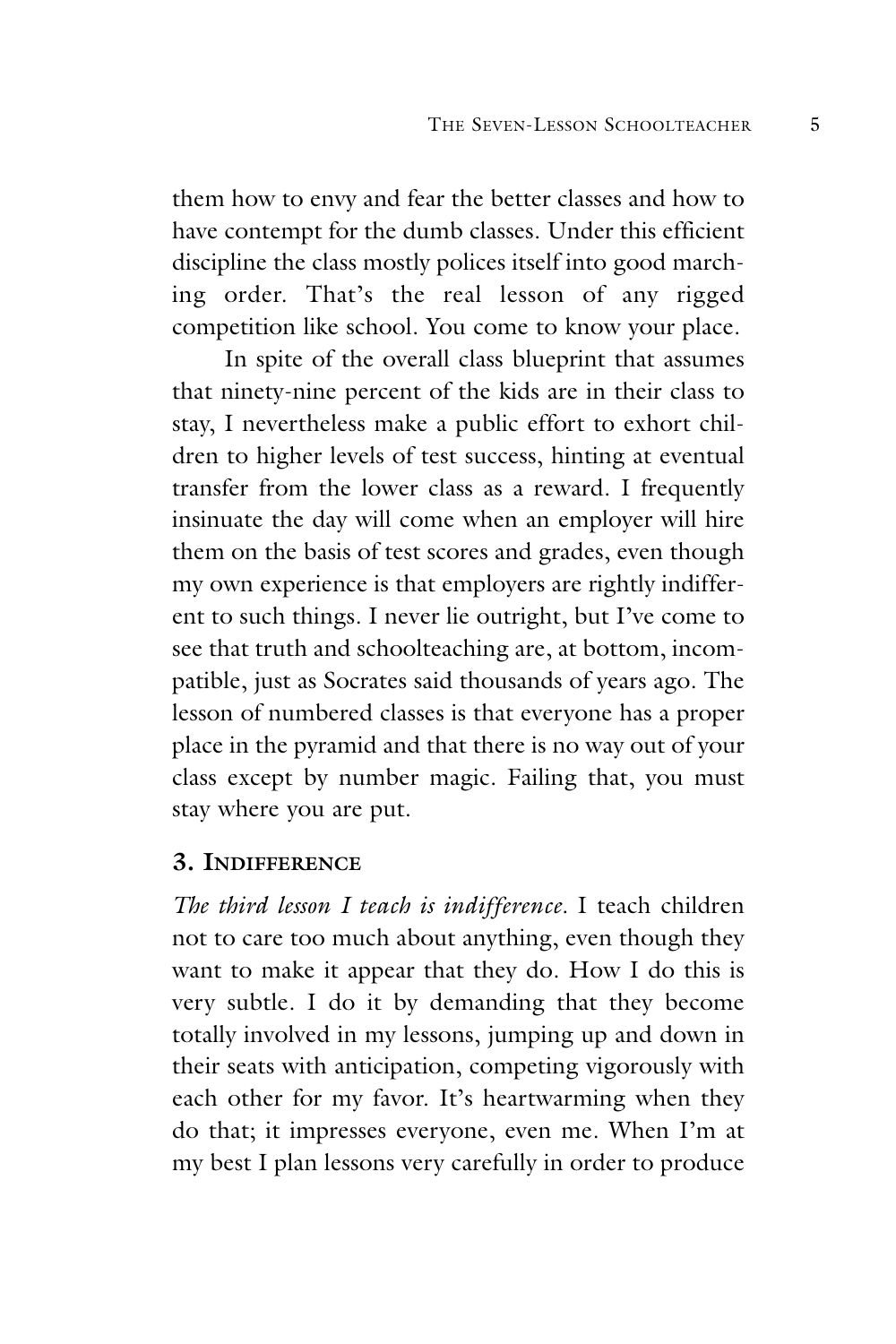this show of enthusiasm. But when the bell rings I insist they drop whatever it is we have been doing and proceed quickly to the next work station. They must turn on and off like a light switch. Nothing important is ever finished in my class nor in any class I know of. Students never have a complete experience except on the installment plan.

Indeed, the lesson of bells is that no work is worth finishing, so why care too deeply about anything? Years of bells will condition all but the strongest to a world that can no longer offer important work to do. Bells are the secret logic of school time; their logic is inexorable. Bells destroy the past and future, rendering every interval the same as any other, as the abstraction of a map renders every living mountain and river the same, even though they are not. Bells inoculate each undertaking with indifference.

## **4. EMOTIONAL DEPENDENCY**

*The fourth lesson I teach is emotional dependency*. By stars and red checks, smiles and frowns, prizes, honors, and disgraces, I teach kids to surrender their will to the predestinated chain of command. Rights may be granted or withheld by any authority without appeal, because rights do not exist inside a school — not even the right of free speech, as the Supreme Court has ruled — unless school authorities say they do. As a schoolteacher, I intervene in many personal decisions, issuing a pass for those I deem legitimate and initiating a disciplinary confrontation for behavior that threatens my control. Individuality is constantly trying to assert itself among children and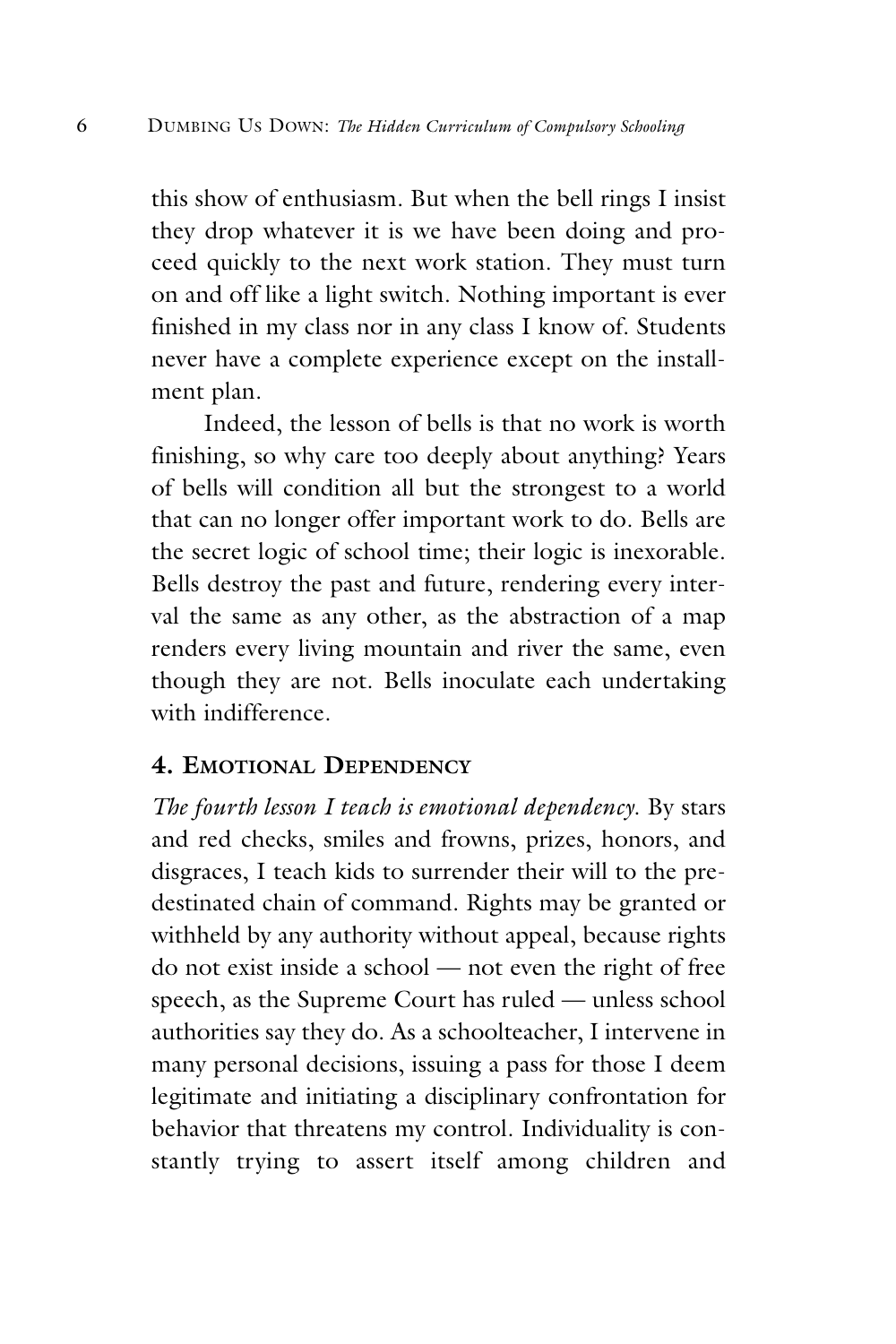teenagers, so my judgments come thick and fast. Individuality is a contradiction of class theory, a curse to all systems of classification.

Here are some common ways in which individuality shows up: children sneak away for a private moment in the toilet on the pretext of moving their bowels, or they steal a private instant in the hallway on the grounds they need water. I know they don't, but I allow them to "deceive" me because this conditions them to depend on my favors. Sometimes free will appears right in front of me in pockets of children angry, depressed, or happy about things outside my ken; rights in such matters cannot be recognized by schoolteachers, only privileges that can be withdrawn, hostages to good behavior.

### **5. INTELLECTUAL DEPENDENCY**

*The fifth lesson I teach is intellectual dependency*. Good students wait for a teacher to tell them what to do. This is the most important lesson of them all: we must wait for other people, better trained than ourselves, to make the meanings of our lives. The expert makes all the important choices; only I, the teacher, can determine what my kids must study, or rather, only the people who pay me can make those decisions, which I then enforce. If I'm told that evolution is a fact instead of a theory, I transmit that as ordered, punishing deviants who resist what I have been told to tell them to think. This power to control what children will think lets me separate successful students from failures very easily.

*Successful* children do the thinking I assign them with a minimum of resistance and a decent show of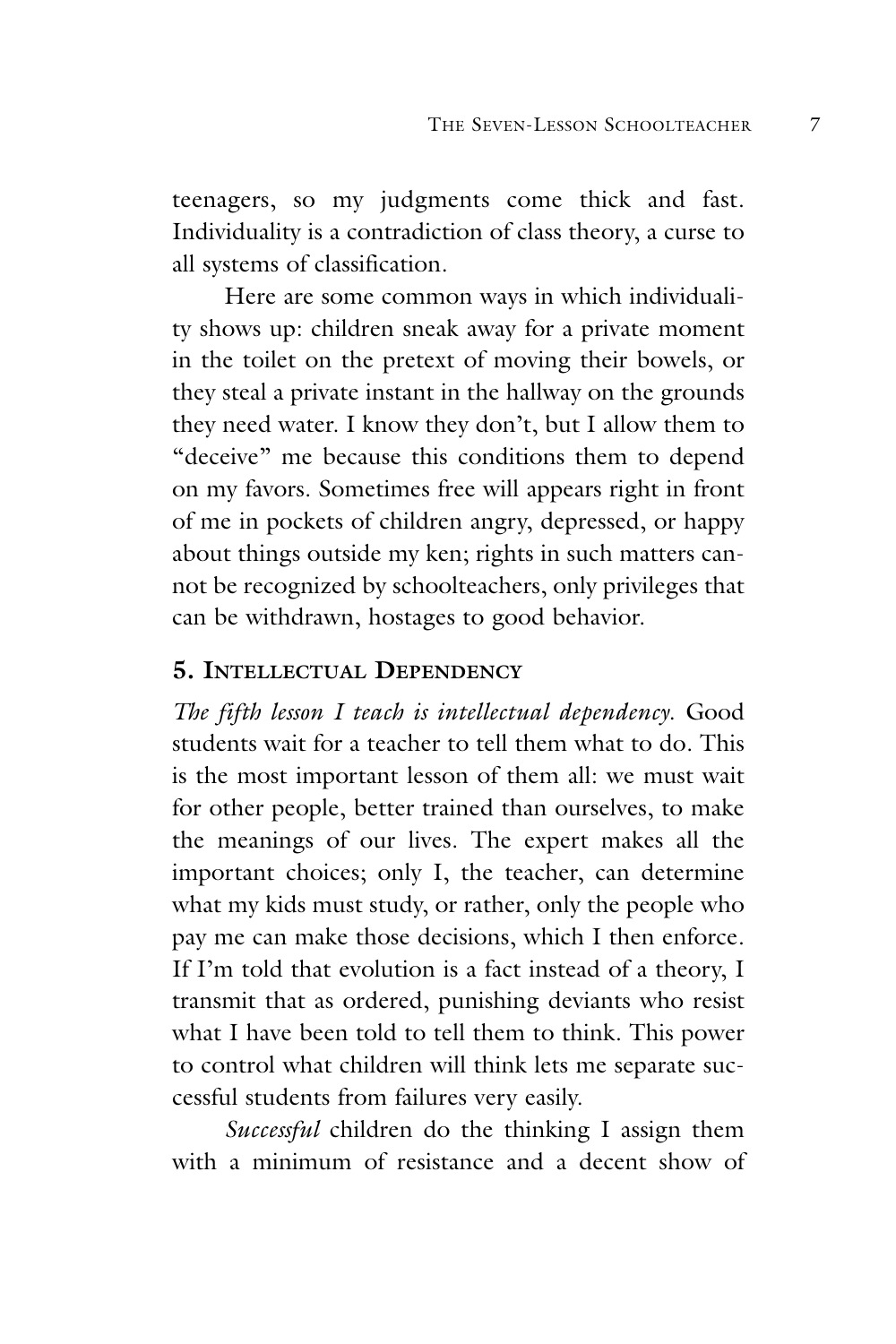enthusiasm. Of the millions of things of value to study, I decide what few we have time for. Actually, though, this is decided by my faceless employers. The choices are theirs — why should I argue? Curiosity has no important place in my work, only conformity.

*Bad* kids fight this, of course, even though they lack the concepts to know what they are fighting, struggling to make decisions for themselves about what they will learn and when they will learn it. How can we allow that and survive as schoolteachers? Fortunately there are tested procedures to break the will of those who resist; it is more difficult, naturally, if the kids have respectable parents who come to their aid, but that happens less and less in spite of the bad reputation of schools. No middleclass parents I have ever met actually believe that *their* kid's school is one of the bad ones. Not one single parent in many years of teaching. That's amazing, and probably the best testimony to what happens to families when mother and father have been well-schooled themselves, learning the seven lessons.

Good people wait for an expert to tell them what to do. It is hardly an exaggeration to say that our entire economy depends upon this lesson being learned. Think of what might fall apart if children weren't trained to be dependent: the social services could hardly survive they would vanish, I think, into the recent historical limbo out of which they arose. Counselors and therapists would look on in horror as the supply of psychic invalids vanished. Commercial entertainment of all sorts, including television, would wither as people learned again how to make their own fun. Restaurants, the prepared food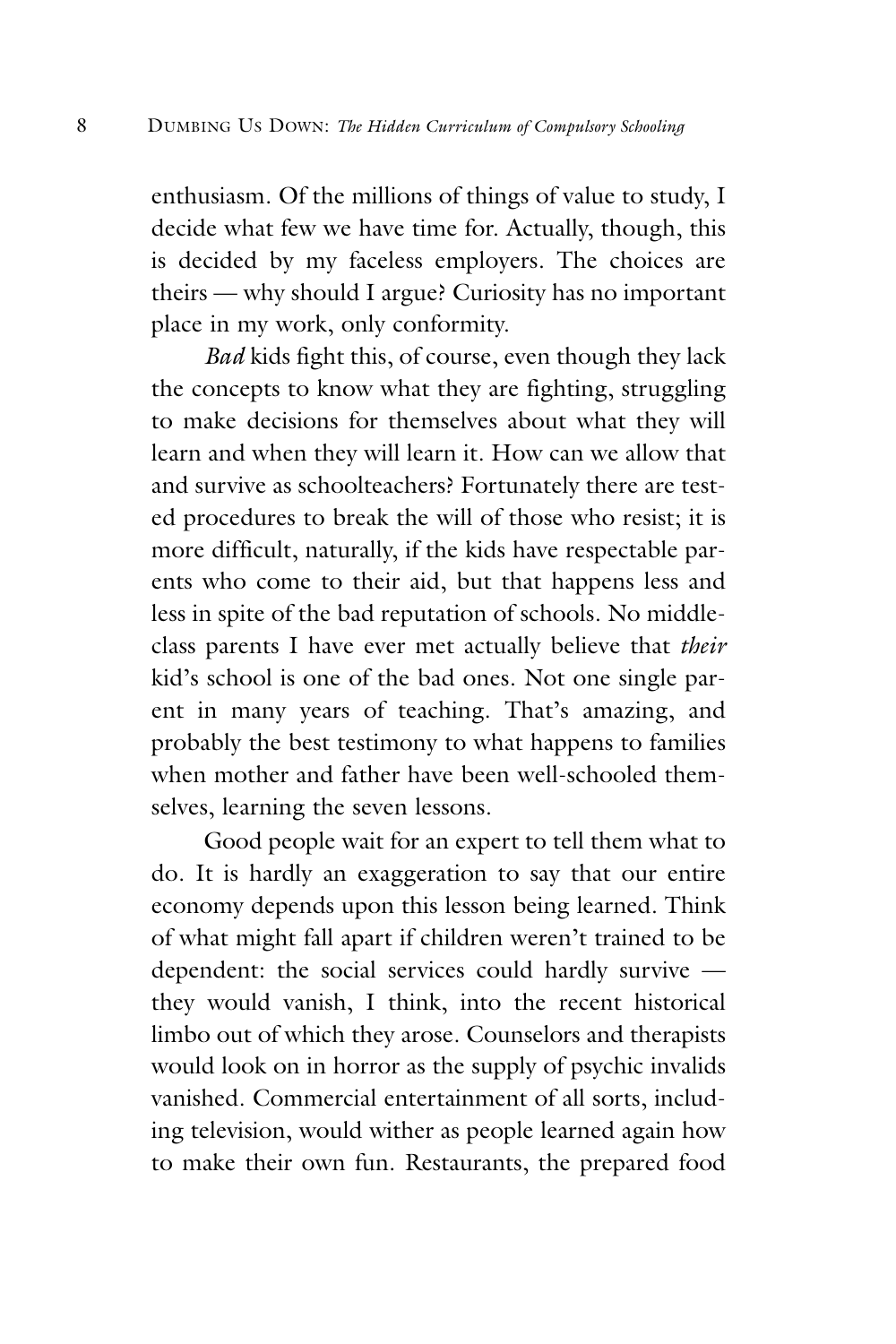industry, and a whole host of other assorted food services would be drastically down-sized if people returned to making their own meals rather than depending on strangers to plant, pick, chop, and cook for them. Much of modern law, medicine, and engineering would go too, as well as the clothing business and schoolteaching, unless a guaranteed supply of helpless people continued to pour out of our schools each year.

Don't be too quick to vote for radical school reform if you want to continue getting a paycheck. We've built a way of life that depends on people doing what they are told because they don't know how to tell *themselves* what to do. It's one of the biggest lessons I teach.

### **6. PROVISIONAL SELF-ESTEEM**

*The sixth lesson I teach is provisional self-esteem*. If you've ever tried to wrestle into line kids whose parents have convinced them to believe they'll be loved in spite of anything, you know how impossible it is to make selfconfident spirits conform. Our world wouldn't survive a flood of confident people very long, so I teach that a kid's self-respect should depend on expert opinion. My kids are constantly evaluated and judged.

A monthly report, impressive in its provision, is sent into a student's home to elicit approval or mark exactly, down to a single percentage point, how dissatisfied with the child a parent should be. The ecology of "good" schooling depends on perpetuating dissatisfaction, just as the commercial economy depends on the same fertilizer. Although some people might be surprised how little time or reflection goes into making up these mathematical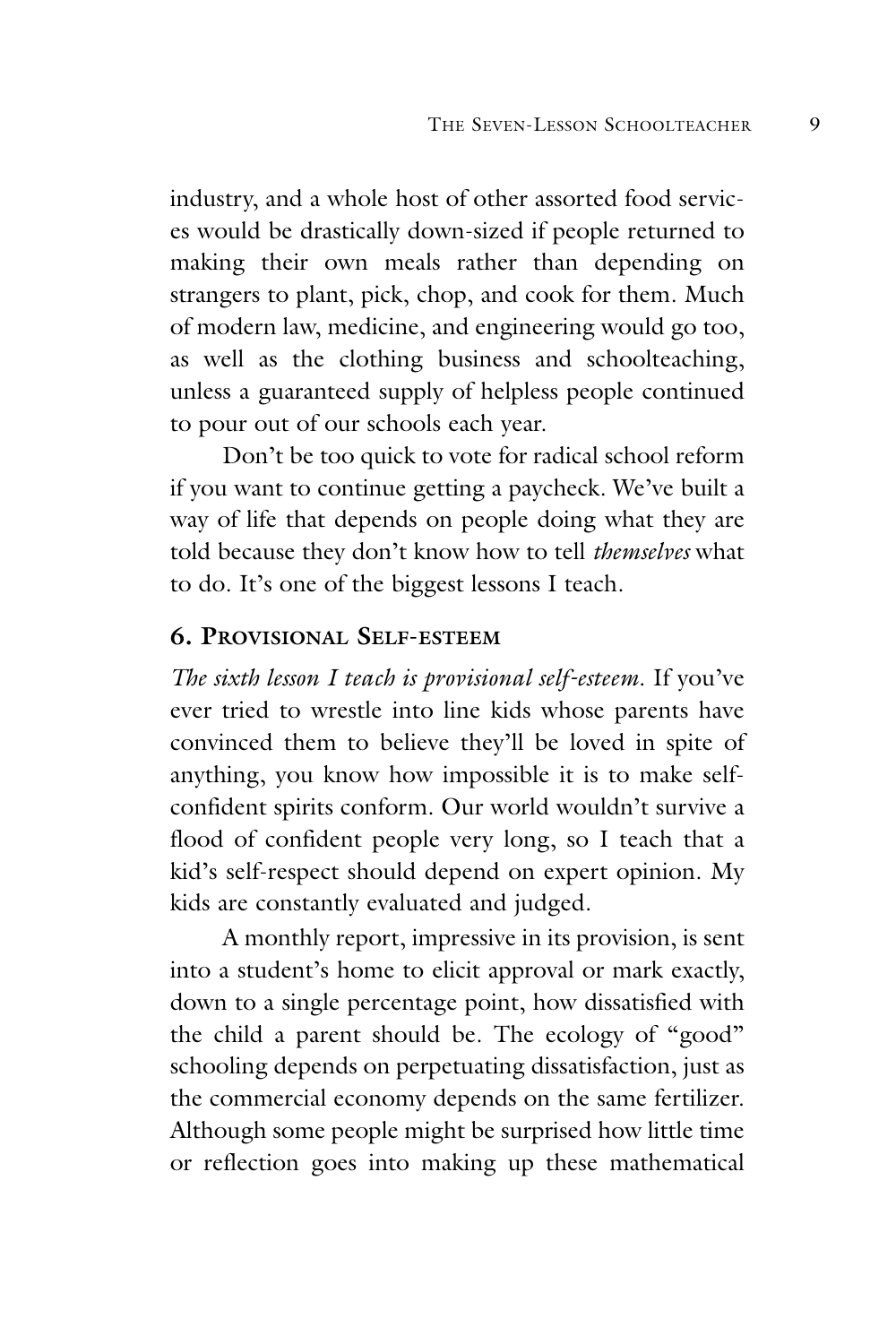records, the cumulative weight of these objective-seeming documents establishes a profile that compels children to arrive at certain decisions about themselves and their futures based on the casual judgment of strangers. Selfevaluation, the staple of every major philosophical system that ever appeared on the planet, is never considered a factor. The lesson of report cards, grades, and tests is that children should not trust themselves or their parents but should instead rely on the evaluation of certified officials. People need to be told what they are worth.

# **7. ONE CAN'T HIDE**

*The seventh lesson I teach is that one can't hide*. I teach students that they are always watched, that each is under constant surveillance by me and my colleagues. There are no private spaces for children; there is no private time. Class change lasts exactly three hundred seconds to keep promiscuous fraternization at low levels. Students are encouraged to tattle on each other or even to tattle on their own parents. Of course, I encourage parents to file reports about their own child's waywardness too. A family trained to snitch on itself isn't likely to conceal any dangerous secrets.

I assign a type of extended schooling called "homework," so that the effect of surveillance, if not the surveillance itself, travels into private households, where students might otherwise use free time to learn something unauthorized from a father or mother, by exploration or by apprenticing to some wise person in the neighborhood. Disloyalty to the idea of schooling is a devil always ready to find work for idle hands.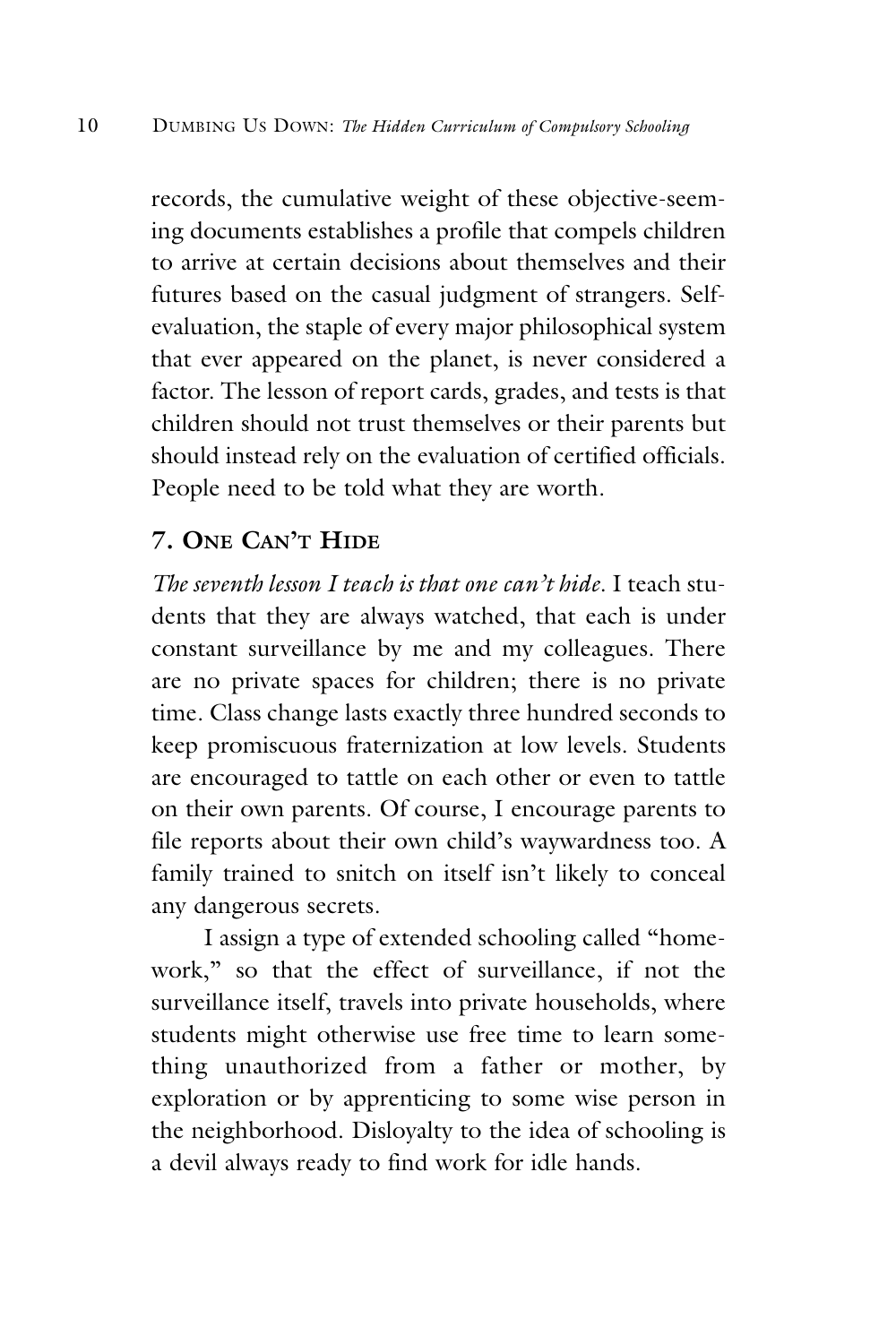The meaning of constant surveillance and denial of privacy is that no one can be trusted, that privacy is not legitimate. Surveillance is an ancient imperative, espoused by certain influential thinkers, a central prescription set down in *The Republic, The City of God, The Institutes of the Christian Religion, New Atlantis, Leviathan,* and a host of other places. All the childless men who wrote these books discovered the same thing: children must be closely watched if you want to keep a society under tight central control. Children will follow a private drummer if you can't get them into a uniformed marching band.

### **II**

It is the great triumph of compulsory government monopoly mass schooling that among even the best of my fellow teachers, and among even the best of my students' parents, only a small number can imagine a different way to do things. "The kids have to know how to read and write, don't they?" "They have to know how to add and subtract, don't they?" "They have to learn to follow orders if they ever expect to keep a job."

Only a few lifetimes ago things were very different in the United States. Originality and variety were common currency; our freedom from regimentation made us the miracle of the world; social-class boundaries were relatively easy to cross; our citizenry was marvelously confident, inventive, and able to do much for themselves independently, and to think for themselves. We were something special, we Americans, all by ourselves, without government sticking its nose into and measuring every aspect of our lives, without institutions and social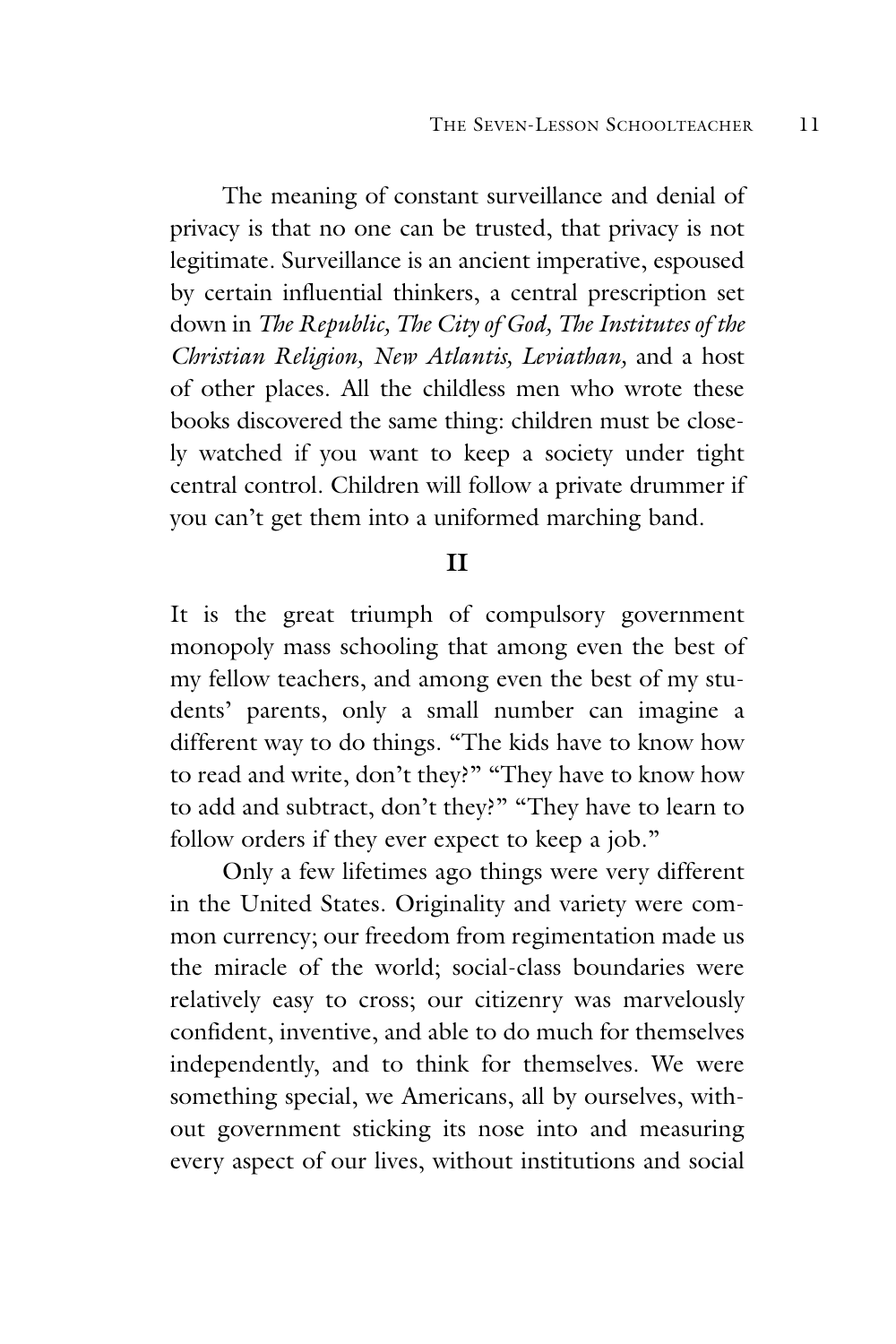agencies telling us how to think and feel. We were something special, as individuals, as Americans.

But we've had a society essentially under central control in the United States since just after the Civil War, and such a society requires compulsory schooling government monopoly schooling — to maintain itself. Before this development schooling wasn't very important anywhere. We had it, but not too much of it, and only as much as an individual *wanted*. People learned to read, write, and do arithmetic just fine anyway; there are some studies that suggest literacy at the time of the American Revolution, at least for non-slaves on the Eastern seaboard, was close to total. Thomas Paine's *Common Sense* sold 600,000 copies to a population of 3,000,000, of whom twenty percent were slaves and fifty percent indentured servants.

Were the Colonists geniuses? No, the truth is that reading, writing, and arithmetic only take about one hundred hours to transmit as long as the audience is eager and willing to learn. The trick is to wait until someone asks and then move fast while the mood is on. Millions of people teach themselves these things — it really isn't very hard. Pick up a fifth-grade math or rhetoric textbook from 1850 and you'll see that the texts were pitched then on what would today be considered college level. The continuing cry for "basic skills" practice is a smoke screen behind which schools preempt the time of children for twelve years and teach them the seven lessons I've just described to you.

The society that has come increasingly under central control since just before the Civil War shows itself in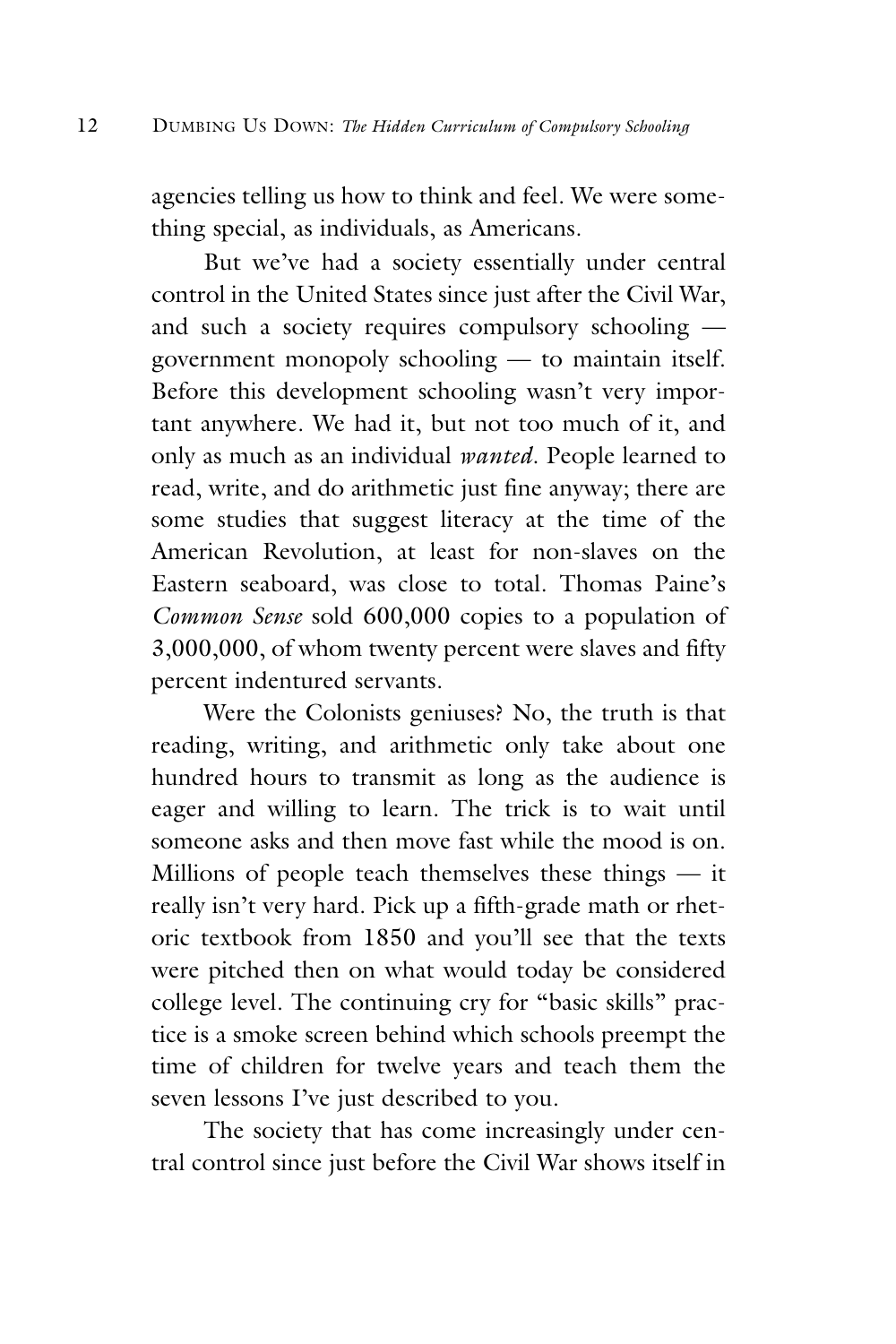the lives we lead, the clothes we wear, the food we eat, and the green highway signs we drive by from coast to coast, all of which are the products of this control. So too, I think, are the epidemics of drugs, suicide, divorce, violence, and cruelty, as well as the hardening of class into caste in the United States, products of the dehumanization of our lives, of the lessening of individual, family, and community importance — a diminishment that proceeds from central control. Inevitably, large compulsory institutions want more and more, until there isn't any more to give. School takes our children away from any possibility of an active role in community life  $-$  in fact, it destroys communities by relegating the training of children to the hands of certified experts — and by doing so it ensures our children cannot grow up fully human. Aristotle taught that without a fully active role in community life one could not hope to become a healthy human being. Surely he was right. Look around you the next time you are near a school or an old people's reservation if you wish a demonstration.

School, as it was built, is an essential support system for a model of social engineering that condemns most people to be subordinate stones in a pyramid that narrows as it ascends to a terminal of control. School is an artifice that makes such a pyramidical social order seem inevitable, even though such a premise is a fundamental betrayal of the American Revolution. From Colonial days through the period of the Republic we had no schools to speak of — read Benjamin Franklin's *Autobiography* for an example of a man who had no time to waste in school — and yet the promise of democracy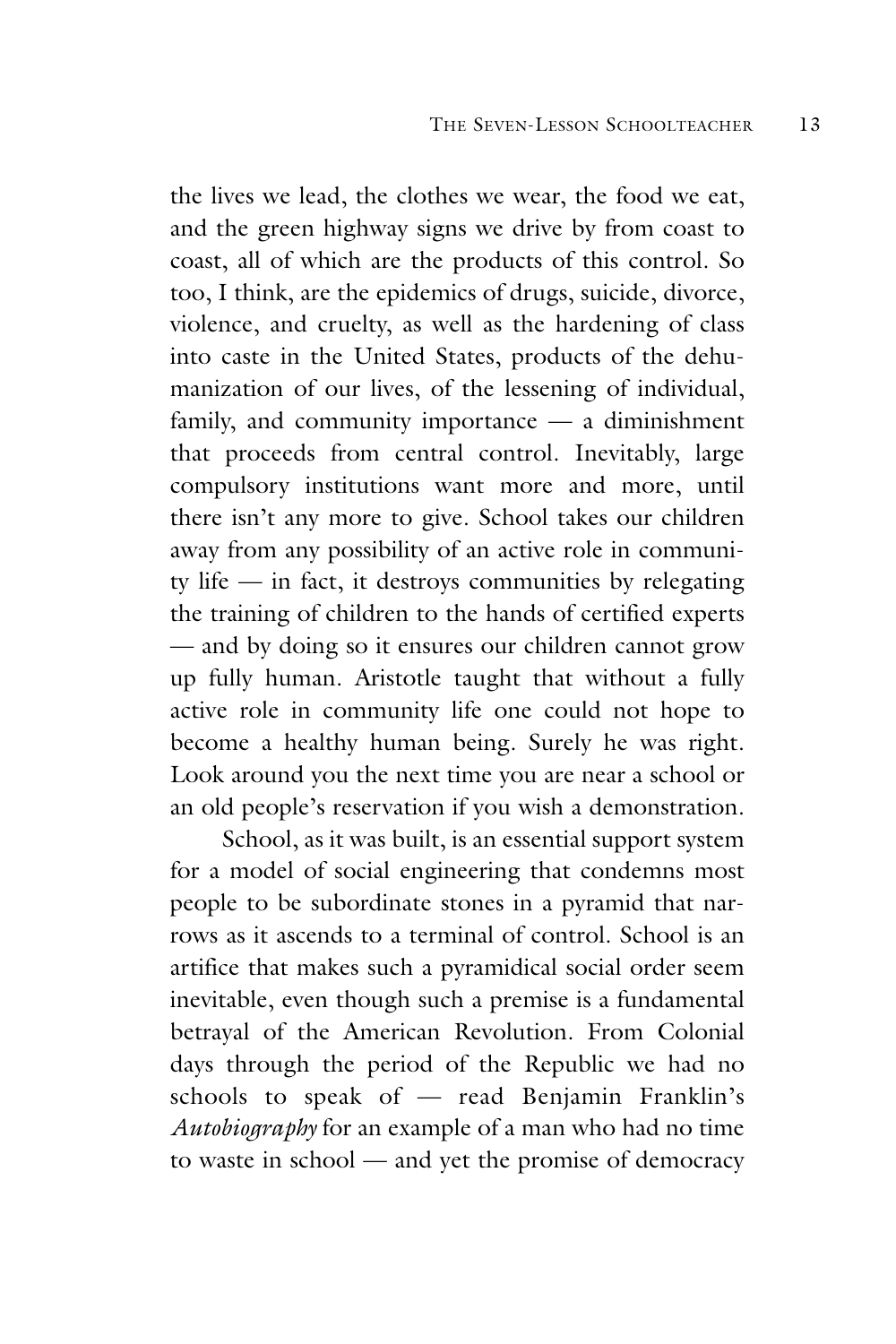was beginning to be realized. We turned our backs on this promise by bringing to life the ancient pharaonic dream of Egypt: compulsory subordination for all. That was the secret Plato reluctantly transmitted in *The Republic* when Glaucon and Adeimantus extort from Socrates the plan for total state control of human life, a plan necessary to maintain a society where some people take more than their share. "I will show you," says Socrates, "how to bring about such a feverish city, but you will not like what I am going to say." And so the blueprint of the seven-lesson school was first sketched.

The current debate about whether we should have a national curriculum is phony. We already have a national curriculum locked up in the seven lessons I have just outlined. Such a curriculum produces physical, moral, and intellectual paralysis, and no curriculum of content will be sufficient to reverse its hideous effects. What is currently under discussion in our national hysteria about failing academic performance misses the point. Schools teach exactly what they are intended to teach and they do it well: how to be a good Egyptian and remain in your place in the pyramid.

### **III**

None of this is inevitable. None of it is impossible to overthrow. We do have choices in how we bring up young people: there is no one right way. If we broke through the power of the pyramidical illusion we would see that. There is no life-and-death international competition threatening our national existence, difficult as that idea is even to think about, let alone believe, in the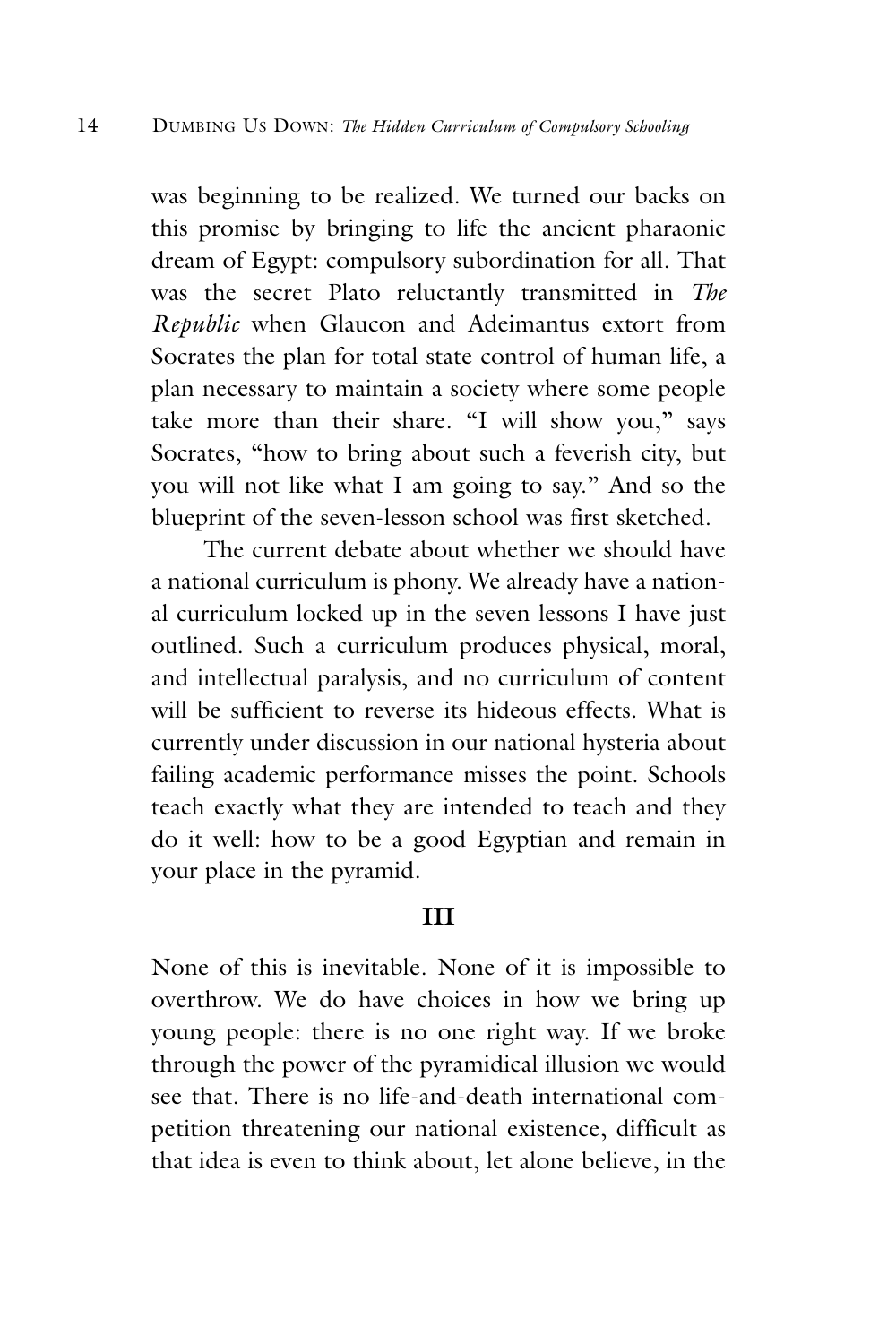face of a continual media barrage of myth to the contrary. In every important material respect our nation is self-sufficient, including in energy. I realize that idea runs counter to the most fashionable thinking of political economists, but the "profound transformation" of our economy these people talk about is neither inevitable nor irreversible.

Global economics does not speak to the public need for meaningful work, affordable housing, fulfilling education, adequate medical care, a clean environment, honest and accountable government, social and cultural renewal, or simple justice. All global ambitions are based on a definition of productivity and the good life so alienated from common human reality that I am convinced it is wrong and that most people would agree with me if they could perceive an alternative. We might be able to see that if we regained a hold on a philosophy that locates meaning where meaning is genuinely to be found — in families, in friends, in the passage of seasons, in nature, in simple ceremonies and rituals, in curiosity, generosity, compassion, and service to others, in a decent independence and privacy, in all the free and inexpensive things out of which real families, real friends, and real communities are built — then we would be so self-sufficient we would not even need the material "sufficiency" which our global "experts" are so insistent we be concerned about.

How did these awful places, these "schools," come about? Well, casual schooling has always been with us in a variety of forms, a mildly useful adjunct to growing up. But "modern schooling" as we now know it is a by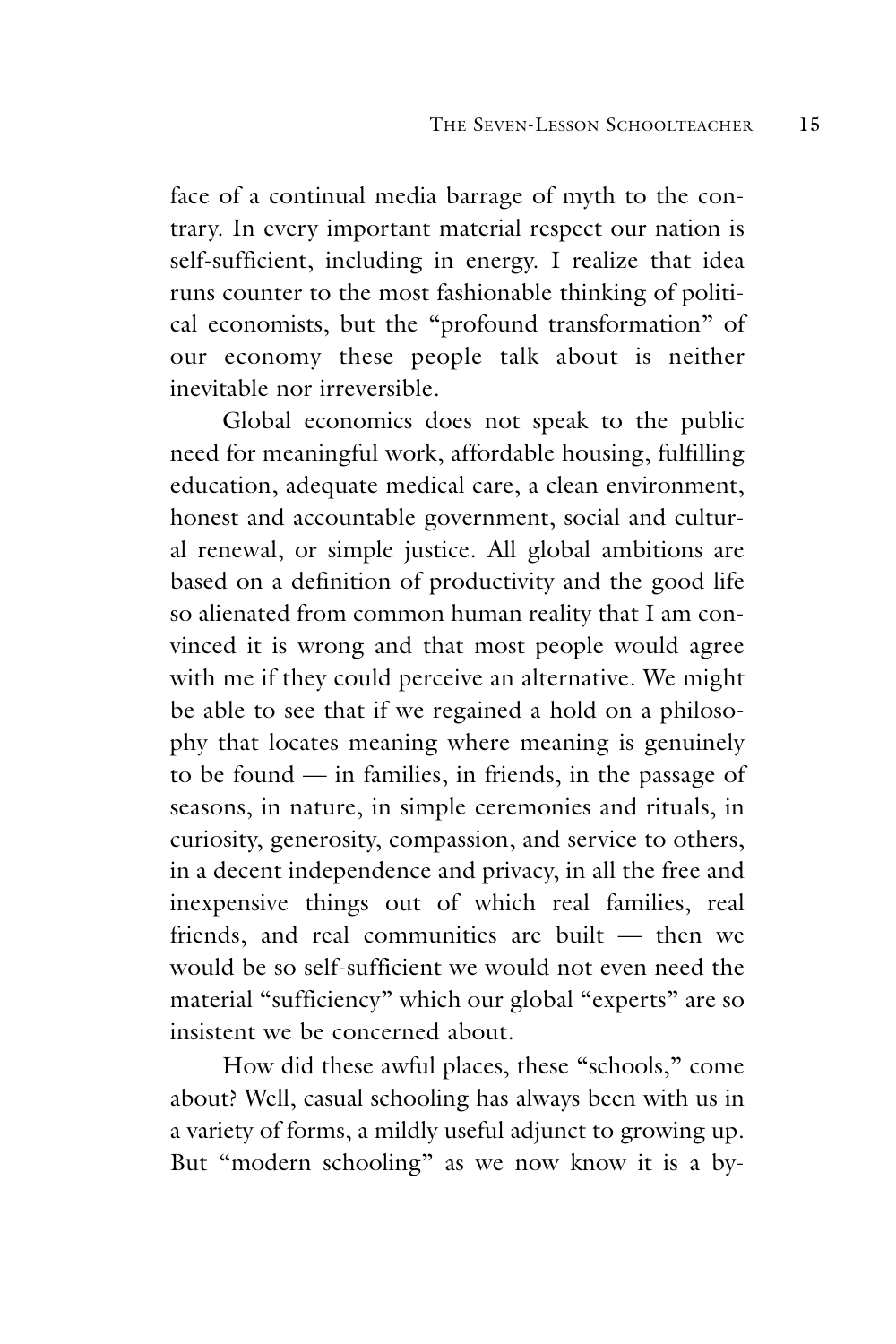product of the two "Red Scares" of 1848 and 1919, when powerful interests feared a revolution among our own industrial poor. Partly, too, total schooling came about because old-line "American" families were appalled by the native cultures of Celtic, Slavic, and Latin immigrants of the 1840s and felt repugnance toward the Catholic religion they brought with them. Certainly a third contributing factor in creating a jail for children called "school" must have been the consternation with which these same "Americans" regarded the movement of African-Americans through the society in the wake of the Civil War.

Look again at the seven lessons of school teaching: confusion, class position, indifference, emotional and intellectual dependency, conditional self-esteem, and surveillance. All of these lessons are prime training for permanent underclasses, people deprived forever of finding the center of their own special genius. And over time this training has shaken loose from its original purpose: to regulate the poor. For since the 1920s the growth of the school bureaucracy as well as the less visible growth of a horde of industries that profit from schooling exactly as it is, has enlarged this institution's original grasp to the point that it now seizes the sons and daughters of the middle classes as well.

Is it any wonder Socrates was outraged at the accusation he took money to teach? Even then, philosophers saw clearly the inevitable direction the professionalization of teaching would take, that of preempting the teaching function, which, in a healthy community, belongs to everyone.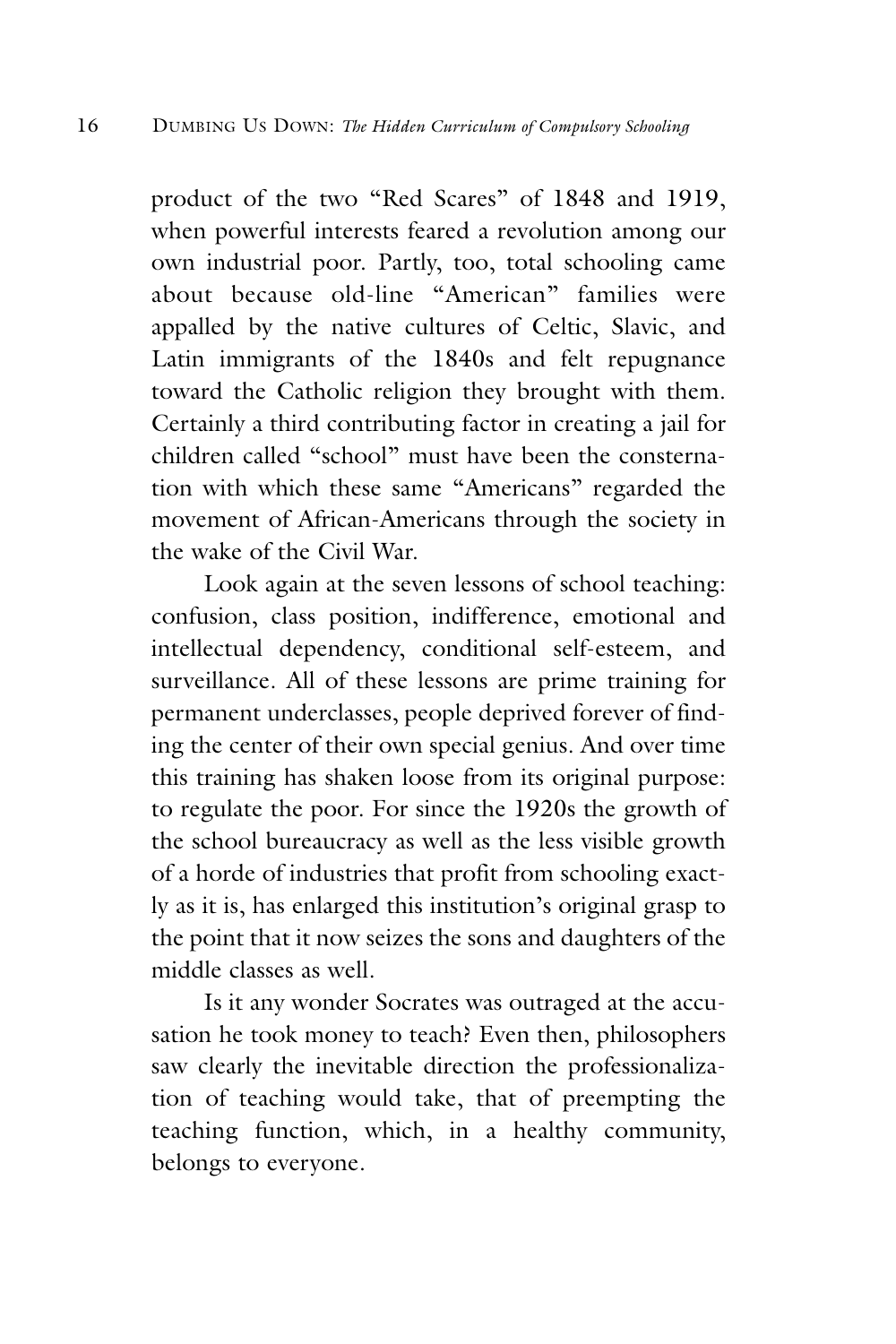With lessons like the ones I teach day after day it should be little wonder we have a real national crisis, the nature of which is very different from that proclaimed by the national media. Young people are indifferent to the adult world and to the future, indifferent to almost everything except the diversion of toys and violence. Rich or poor, school children who face the twenty-first century cannot concentrate on anything for very long; they have a poor sense of time past and time to come. They are mistrustful of intimacy like the children of divorce they really are (for we have divorced them from significant parental attention); they hate solitude, are cruel, materialistic, dependent, passive, violent, timid in the face of the unexpected, addicted to distraction.

All the peripheral tendencies of childhood are nourished and magnified to a grotesque extent by schooling, which, through its hidden curriculum, prevents effective personality development. Indeed, without exploiting the fearfulness, selfishness, and inexperience of children, our schools could not survive at all, nor could I as a certified schoolteacher. No common school that actually dared to teach the use of critical thinking tools — like the dialectic, the heuristic, or other devices that free minds should employ — would last very long before being torn to pieces. In our secular society, school has become the replacement for church, and like church it requires that its teachings must be taken on faith.

It is time that we squarely face the fact that institutional schoolteaching is destructive to children. Nobody survives the seven-lesson curriculum completely unscathed, not even the instructors. The method is deeply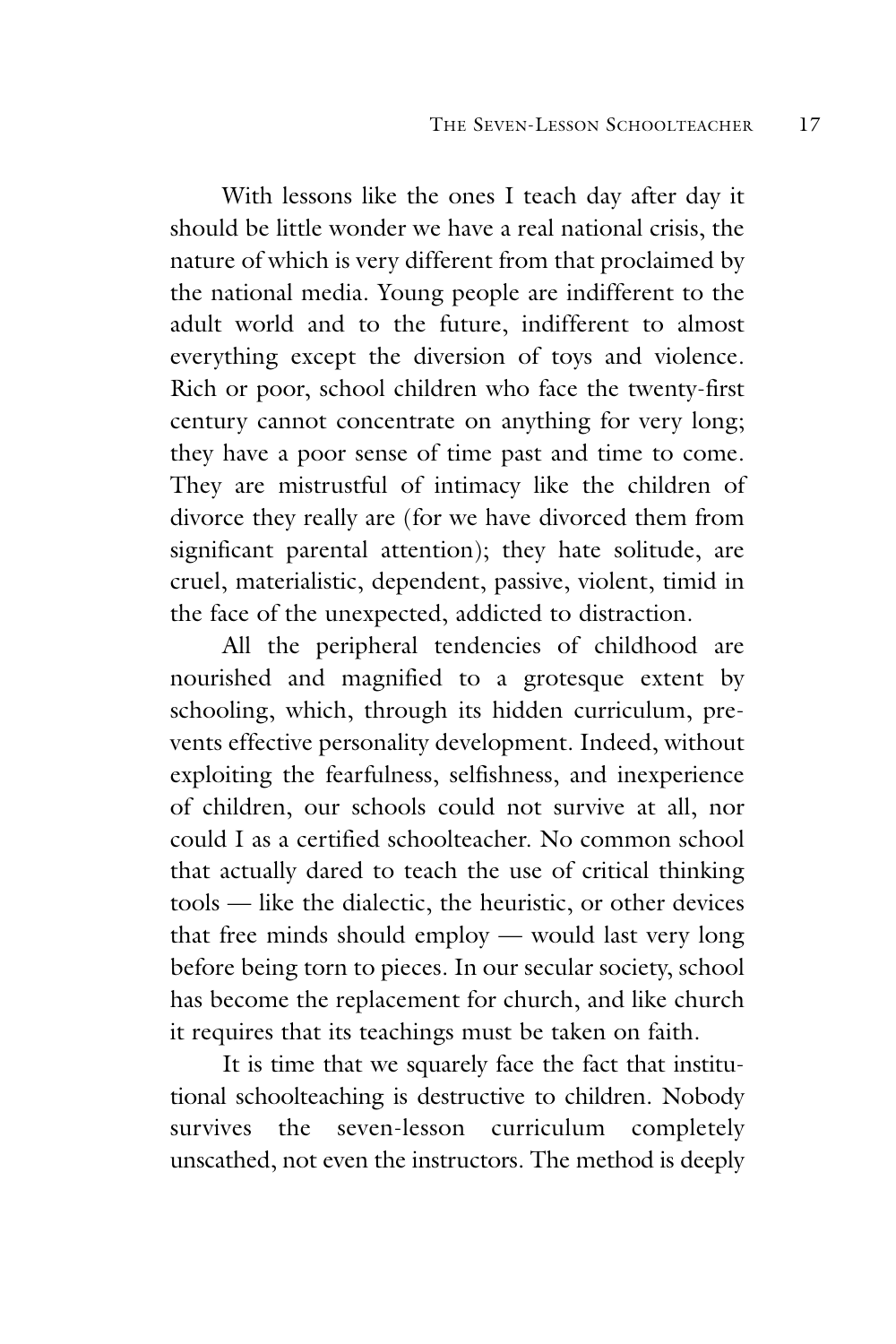and profoundly anti-educational. No tinkering will fix it. In one of the great ironies of human affairs, the massive rethinking the schools require would cost so much *less* than we are spending now that powerful interests cannot afford to let it happen. You must understand that first and foremost the business I am in is a *jobs project* and an agency for letting contracts. We cannot afford to save money by reducing the scope of our operation or by diversifying the product we offer, even to help children grow up right. That is the *iron law* of institutional schooling it is a business, subject neither to normal accounting procedures nor to the rational scalpel of competition.

Some form of free-market system in public schooling is the likeliest place to look for answers, a free market where family schools and small entrepreneurial schools and religious schools and crafts schools and farm schools exist in profusion to compete with government education. I'm trying to describe a free market in schooling exactly like the one the country had until the Civil War, one in which *students volunteer for the kind of education that suits them* even if that means self-education. It didn't hurt Benjamin Franklin that I can see. These options exist now in miniature, wonderful survivals of a strong and vigorous past, but they are available only to the resourceful, the courageous, the lucky, or the rich. The near impossibility of one of these better roads opening for the shattered families of the poor or for the bewildered host camped on the fringes of the urban middle class suggests that *the disaster of seven-lesson schools is going to grow unless we do something bold and decisive with the mess of government monopoly schooling*.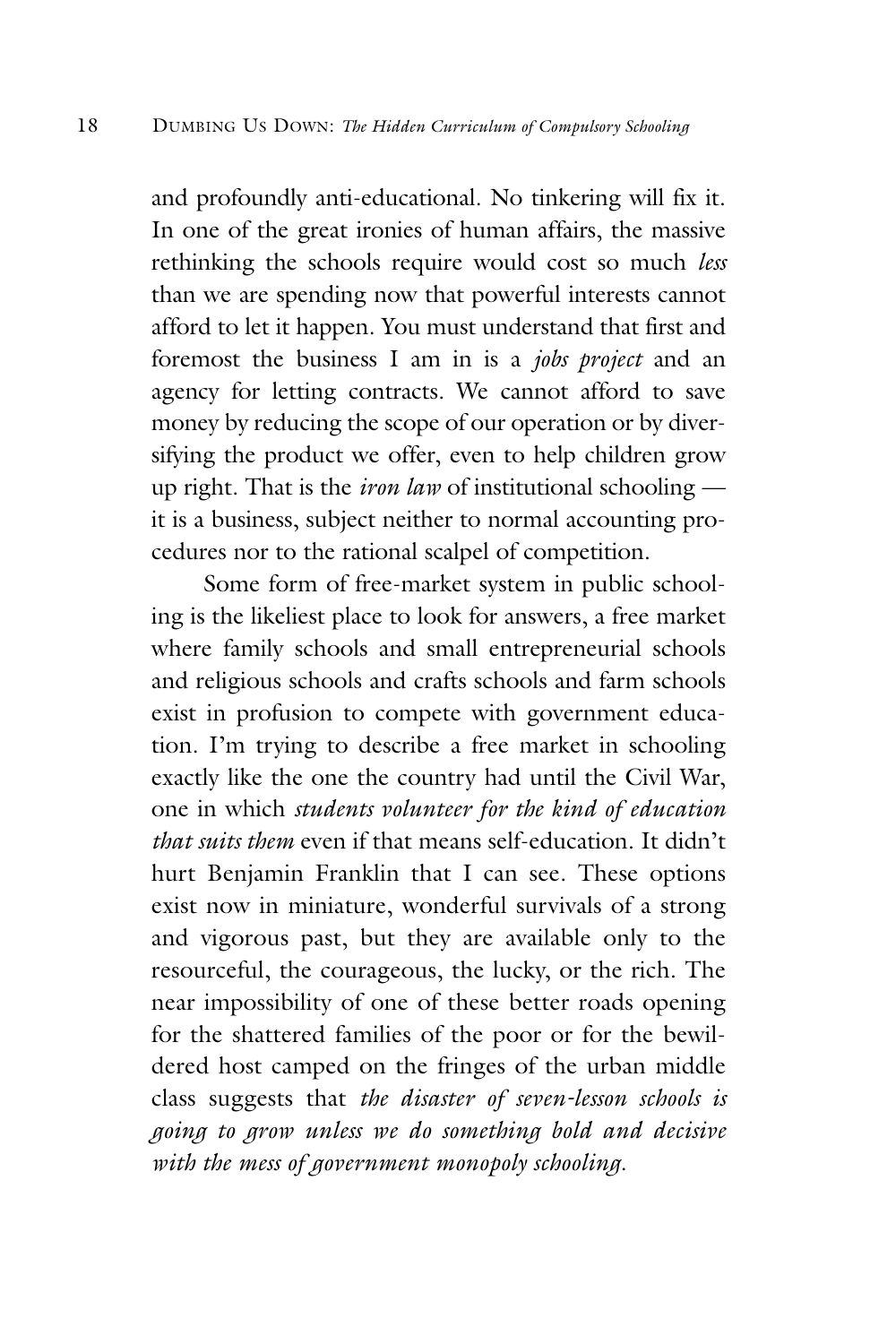After an adult lifetime spent teaching school, I believe the *method* of mass schooling is its only real content. Don't be fooled into thinking that good curriculum or good equipment or good teachers are the critical determinants of your son's or daughter's education. All the pathologies we've considered come about in large measure because the lessons of school prevent children from keeping important appointments with themselves and with their families to learn lessons in selfmotivation, perseverance, self-reliance, courage, dignity, and love — and lessons in service to others, too, which are among the key lessons of home and community life.

Thirty years ago these lessons could still be learned in the time left *after* school. But television has eaten up most of that time, and a combination of television and the stresses peculiar to two-income or single-parent families has swallowed up most of what used to be family time as well. Our kids have no time left to grow up fully human and only thin-soil wastelands to do it in.

A future is rushing down upon our culture that will insist that all of us learn the wisdom of nonmaterial experience; a future that will demand as the price of survival that we follow a path of natural life that is economical in material cost. These lessons cannot be learned in schools as they are. School is a twelve-year jail sentence where bad habits are the only curriculum truly learned. I teach school and win awards doing it. I should know.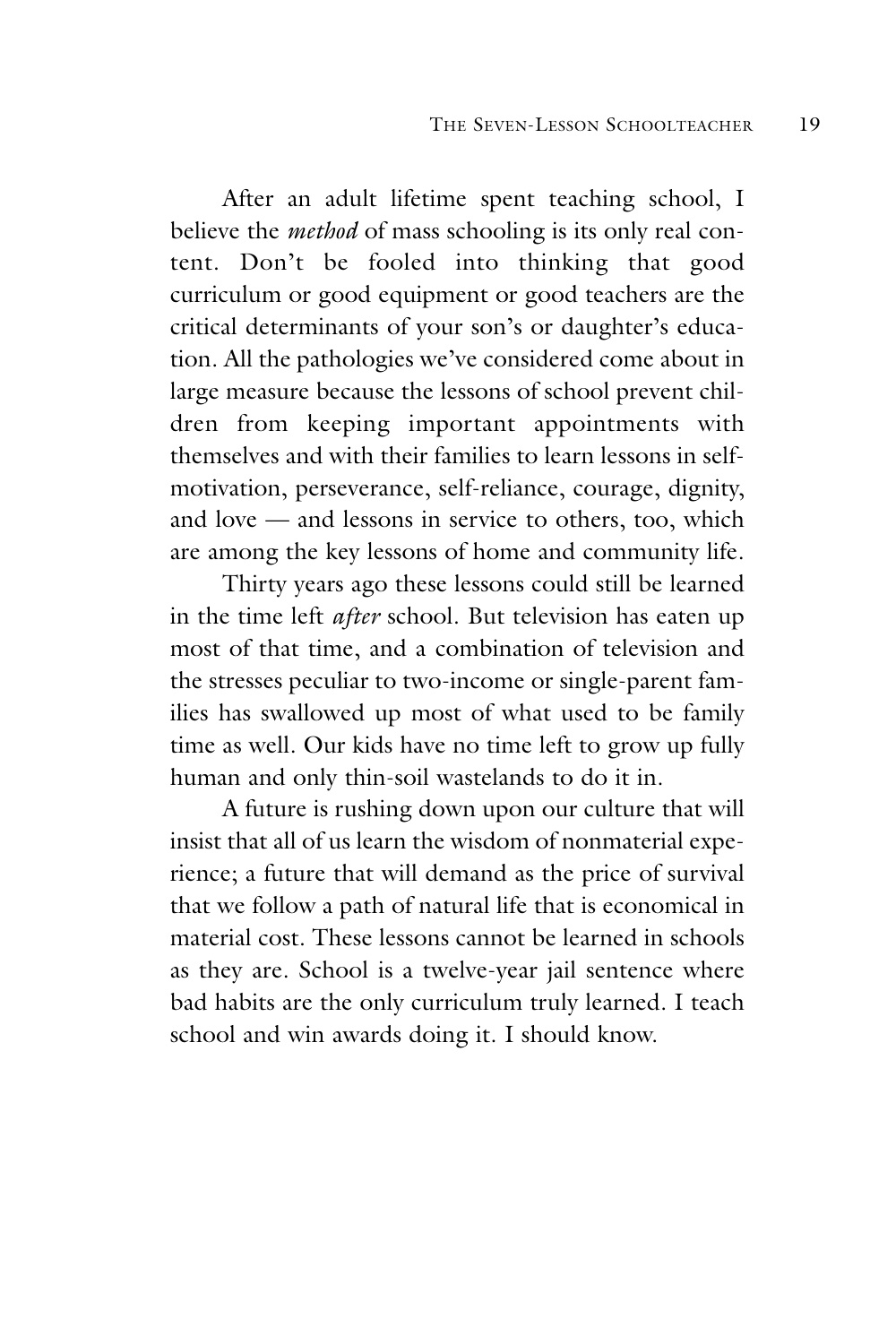hapt. *Chapter*

# **THE PSYCHOPATHIC SCHOOL**

*This speech was given by the author on 31 January 1990 in accepting an award from the New York State Senate naming him New York City Teacher of the Year.*

I ACCEPT THIS AWARD ON BEHALF of all the fine teachers<br>I've known over the years who've struggled to make ACCEPT THIS AWARD ON BEHALF of all the fine teachers their transactions with children honorable ones, men and women who were never complacent, always questioning, always wrestling to define and redefine what the word "education" should mean. A Teacher of the Year is not the best teacher around (those people are too quiet to be easily uncovered), but she or he is a standard-bearer, representative of these private people who spend their lives gladly in the service of children. This is their award as well as mine.

## **I**

We live in a time of great school crisis linked to an even greater social crisis. Our nation ranks at the bottom of nineteen industrial nations in reading, writing, and arithmetic. At the very bottom! The world's narcotic economy is based upon our consumption of this commodity; if we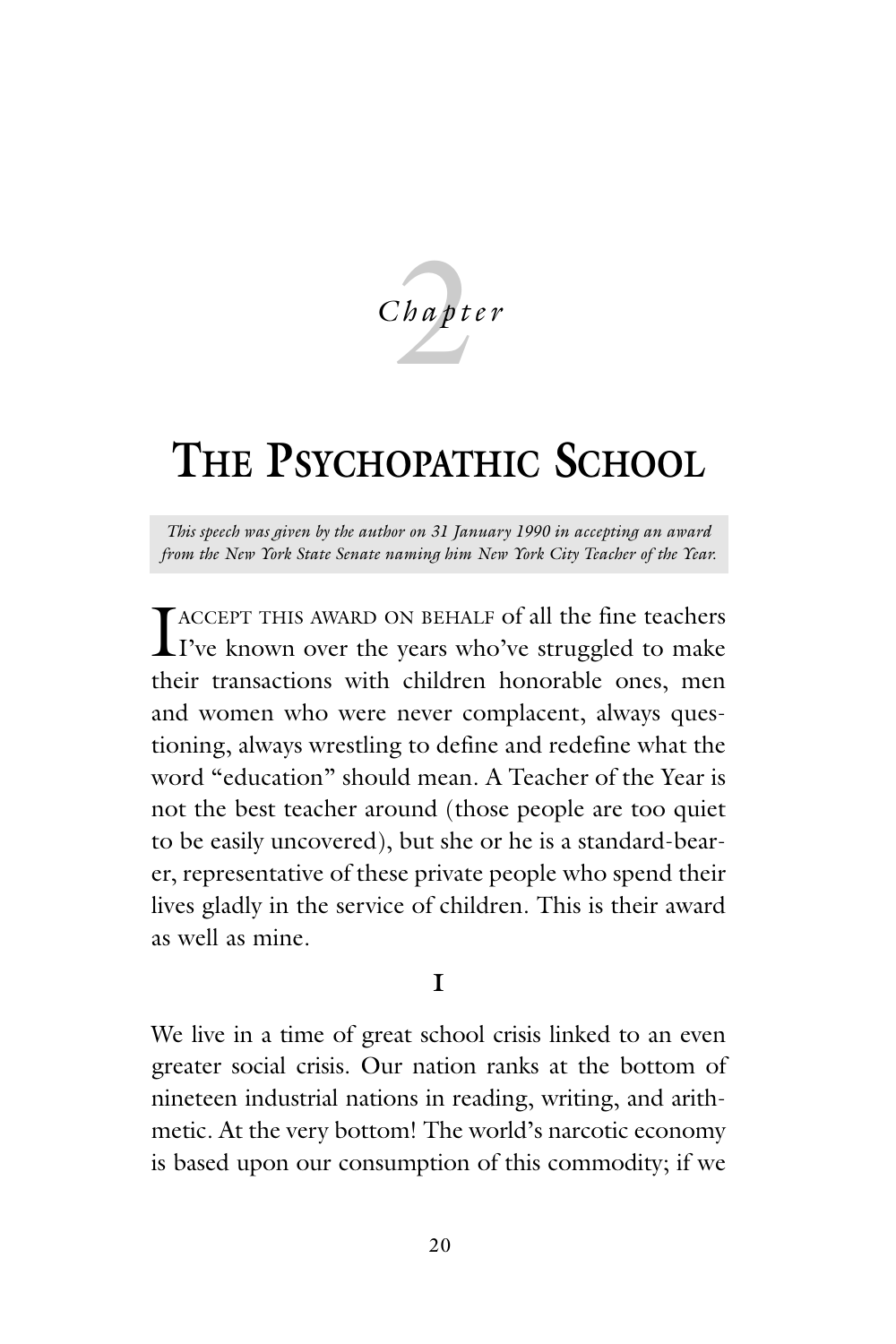didn't buy so many powdered dreams, the business would collapse — and schools are an important sales outlet. Our teenage suicide rate is the highest in the world, and suicidal kids are rich kids for the most part, not the poor. In Manhattan, seventy percent of all new marriages last less than five years. So something is wrong for sure.

This great crisis that we witness in our schools is interlinked with a greater social crisis in the community. We seem to have lost our identity. Children and old people are penned up and locked away from the business of the world to a degree without precedent: nobody talks to them anymore, and without children and old people mixing in daily life, a community has no future and no past, only a continuous present. In fact, the term "community" hardly applies to the way we interact with each other. We live in *networks*, not communities, and everyone I know is lonely because of that. School is a major actor in this tragedy, as it is a major actor in the widening gulf among social classes. Using school as a sorting mechanism, we appear to be on the way to creating a caste system, complete with untouchables who wander through subway trains begging and who sleep upon the streets.

I've noticed a fascinating phenomenon in my thirty years of teaching: schools and schooling are increasingly irrelevant to the great enterprises of the planet. No one believes anymore that scientists are trained in science classes or politicians in civics classes or poets in English classes. The truth is that schools don't really teach anything except how to obey orders. This is a great mystery to me because thousands of humane,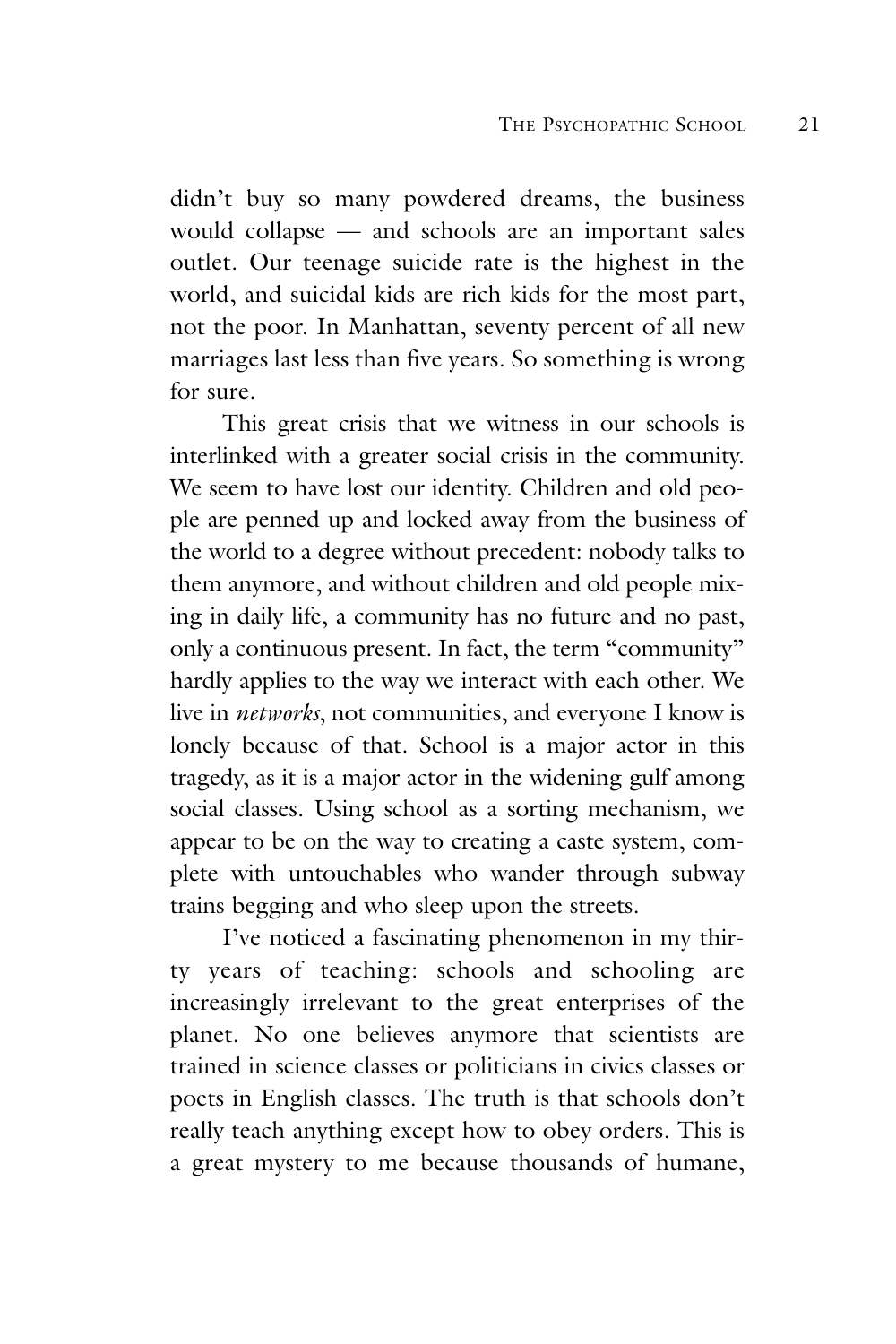caring people work in schools as teachers and aides and administrators, but the abstract logic of the institution overwhelms their individual contributions. Although teachers do care and do work very, very hard, the institution is psychopathic — it has no conscience. It rings a bell and the young man in the middle of writing a poem must close his notebook and move to a different cell where he must memorize that humans and monkeys derive from a common ancestor.

## **II**

Our form of compulsory schooling is an invention of the State of Massachusetts around 1850. It was resisted sometimes with guns — by an estimated eighty percent of the Massachusetts population, the last outpost in Barnstable on Cape Cod not surrendering its children until the 1880s, when the area was seized by militia and children marched to school under guard.

Now here is a curious idea to ponder: Senator Ted Kennedy's office released a paper not too long ago claiming that *prior* to compulsory education the state literacy rate was ninety-eight percent and that after it the figure never exceeded ninety-one percent, where it stands in 1990.

Here is another curiosity to think about: The homeschooling movement has quietly grown to a size where one and half million young people are being educated entirely by their own parents; last month the education press reported the amazing news that, in their ability to think, children schooled at home seem to be five or even ten years ahead of their formally trained peers.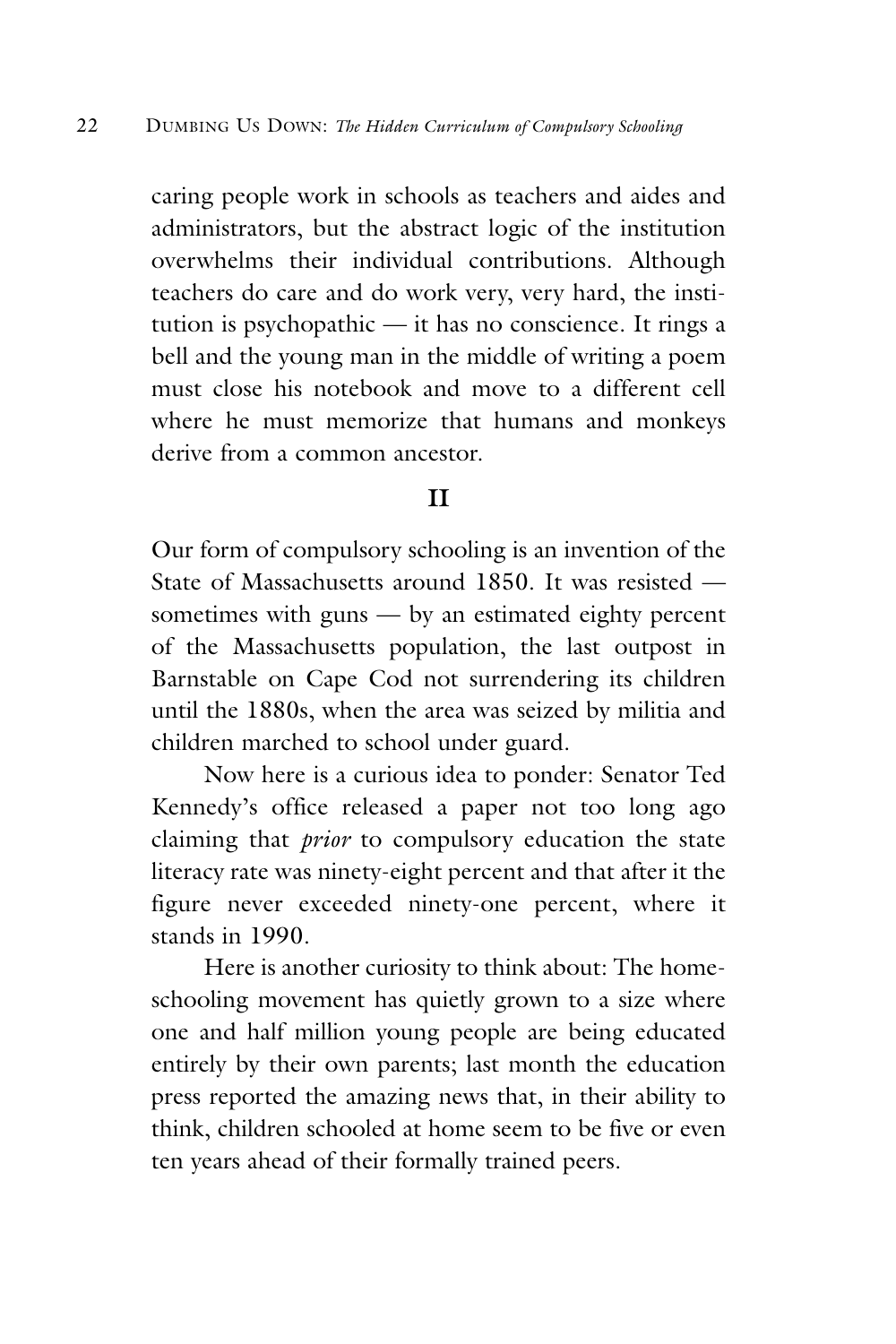### **III**

I don't think we'll get rid of schools any time soon, certainly not in my lifetime, but if we're going to change what's rapidly becoming a disaster of ignorance, we need to realize that the school institution "schools" very well, though it does not "educate" that's inherent in the design of the thing. It's not the fault of bad teachers or too little money spent. It's just impossible for education and schooling ever to be the same thing.

Schools were designed by Horace Mann and by Sears and Harper of the University of Chicago and by Thorndyke of Columbia Teachers College and by some other men to be instruments for the scientific management of a mass population. Schools are intended to produce, through the application of formulas, formulaic human beings whose behavior can be predicted and controlled.

To a very great extent schools succeed in doing this, but in a national order increasingly disintegrated, in a national order in which the only "successful" people are independent, self-reliant, confident, and individualistic (because community life which protects the dependent and the weak is dead and only networks remain), the products of schooling are, as I've said, irrelevant. Well-schooled people are irrelevant. They can sell film and razor blades, push paper and talk on telephones, or sit mindlessly before a flickering computer terminal, but as human beings they are useless. Useless to others and useless to themselves.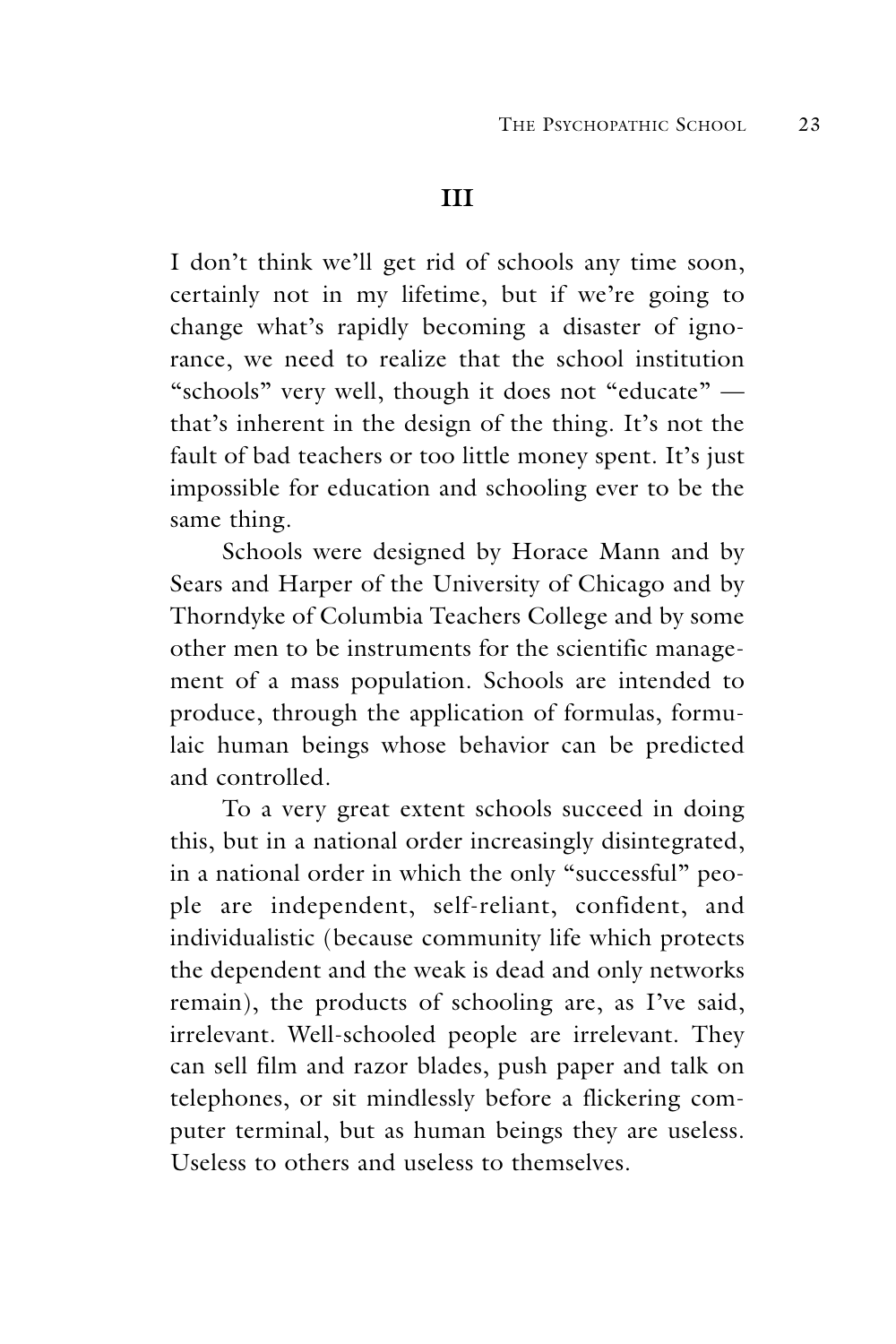The daily misery around us is, I think, in large measure caused by the fact that, as Paul Goodman put it thirty years ago, we force children to grow up absurd. Any reform in schooling has to deal with its absurdities.

It is absurd and anti-life to be part of a system that compels you to sit in confinement with people of exactly the same age and social class. That system effectively cuts you off from the immense diversity of life and the synergy of variety; indeed, it cuts you off from your own past and future, sealing you in a continuous present much the same way television does.

It is absurd and anti-life to move from cell to cell at the sound of a gong for every day of your natural youth in an institution that allows you no privacy and even follows you into the sanctuary of your home, demanding that you do its "homework."

"How will they learn to read?" you ask, and my answer is "Remember the lessons of Massachusetts." When children are given whole lives instead of age-graded ones in cellblocks they learn to read, write, and do arithmetic with ease, *if* those things make sense in the kind of life that unfolds around them.

But keep in mind that in the United States almost nobody who reads, writes, or does arithmetic gets much respect. We are a land of talkers; we pay talkers the most and admire talkers the most and so our children talk constantly, following the public models of television and schoolteachers. It is very difficult to teach the "basics" anymore because they really aren't basic to the society we've made.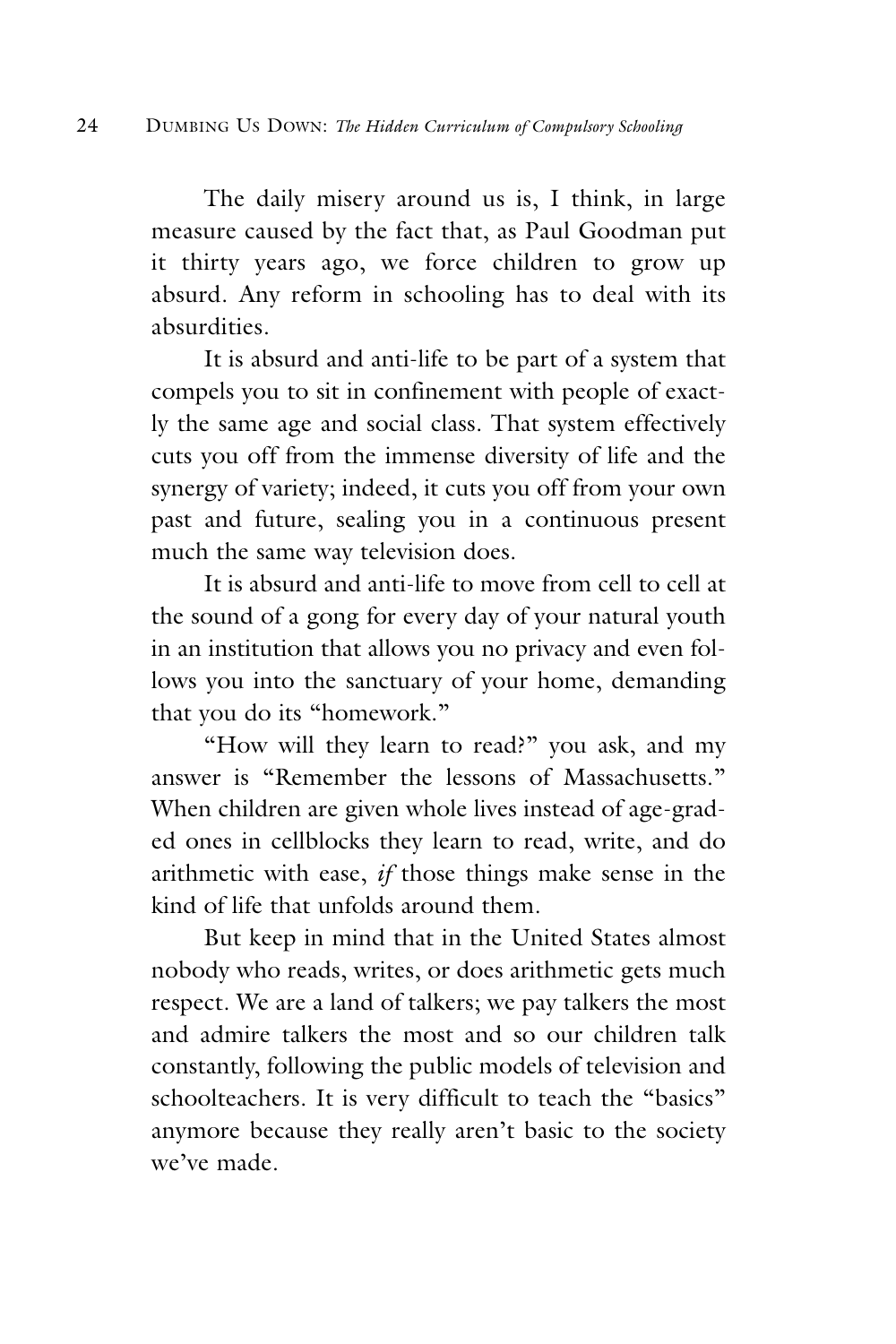### **IV**

Two institutions at present control our children's lives: television and schooling, in that order. Both of these reduce the real world of wisdom, fortitude, temperance, and justice to a never-ending, nonstop abstraction. In centuries past, the time of childhood and adolescence would have been occupied in real work, real charity, real adventures, and the realistic search for mentors who might teach what you really wanted to learn. A great deal of time was spent in community pursuits, practicing affection, meeting and studying every level of the community, learning how to make a home, and dozens of other tasks necessary to becoming a whole man or woman.

But here is the calculus of time the children I teach must deal with:

Out of the 168 hours in each week my children sleep 56. That leaves them 112 hours a week out of which to fashion a self.

According to recent reports, children watch 55 hours of television a week. That then leaves them 57 hours a week in which to grow up.

My children attend school 30 hours a week, use about eight hours getting ready for and traveling to and from school, and spend an average of seven hours a week in homework — a total of 45 hours. During that time they are under constant surveillance. They have no private time or private space and are disciplined if they try to assert individuality in the use of time or space. That leaves them 12 hours a week out of which to create a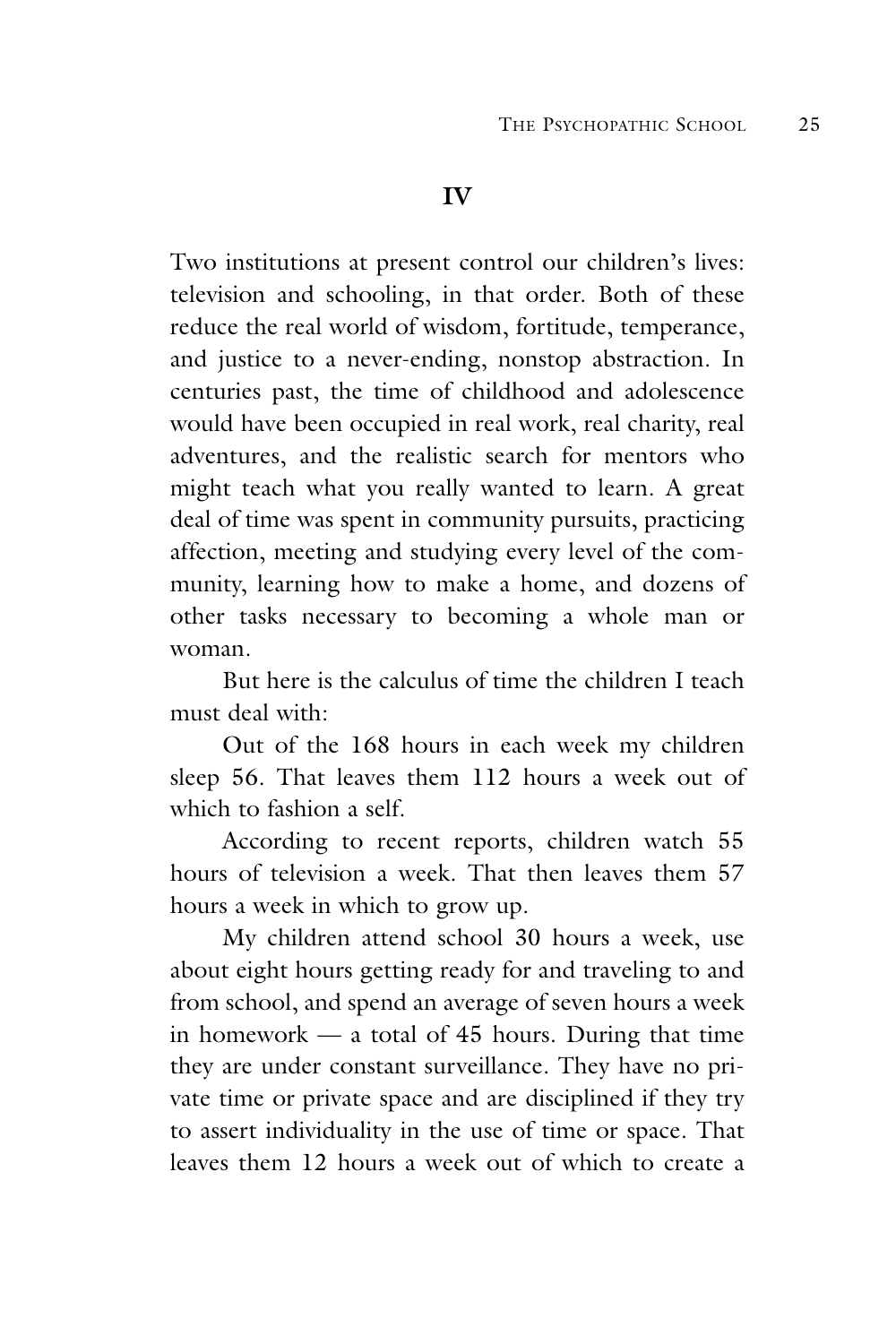unique consciousness. Of course my kids eat, too, and that takes some time — not much because they've lost the tradition of family dining — but if we allot three hours a week to evening meals, we arrive at a net amount of private time for each child of nine hours per week.

It's not enough, is it? The richer the kid, of course, the less television he or she watches, but the rich kid's time is just as narrowly prescribed by a somewhat broader catalogue of commercial entertainments and the inevitable assignment to a series of private lessons in areas seldom of his or her own choice.

But these activities are just a more cosmetic way to create dependent human beings, unable to fill their own hours, unable to initiate lines of meaning to give substance and pleasure to their existence. It's a national disease, this dependency and aimlessness, and I think schooling and television and lessons have a lot to do with it.

Think of the phenomena which are killing us as a nation: narcotic drugs, brainless competition, recreational sex, the pornography of violence, gambling, and alcohol — and the worst pornography of all: lives devoted to buying things, accumulation as a philosophy. All of these are addictions of dependent personalities, and this is what our brand of schooling must inevitably produce.

## **V**

I want to tell you what the effect on our children is of us taking all their time from them — time they need to grow up — and forcing them to spend it on abstractions. You need to hear this because any reform that doesn't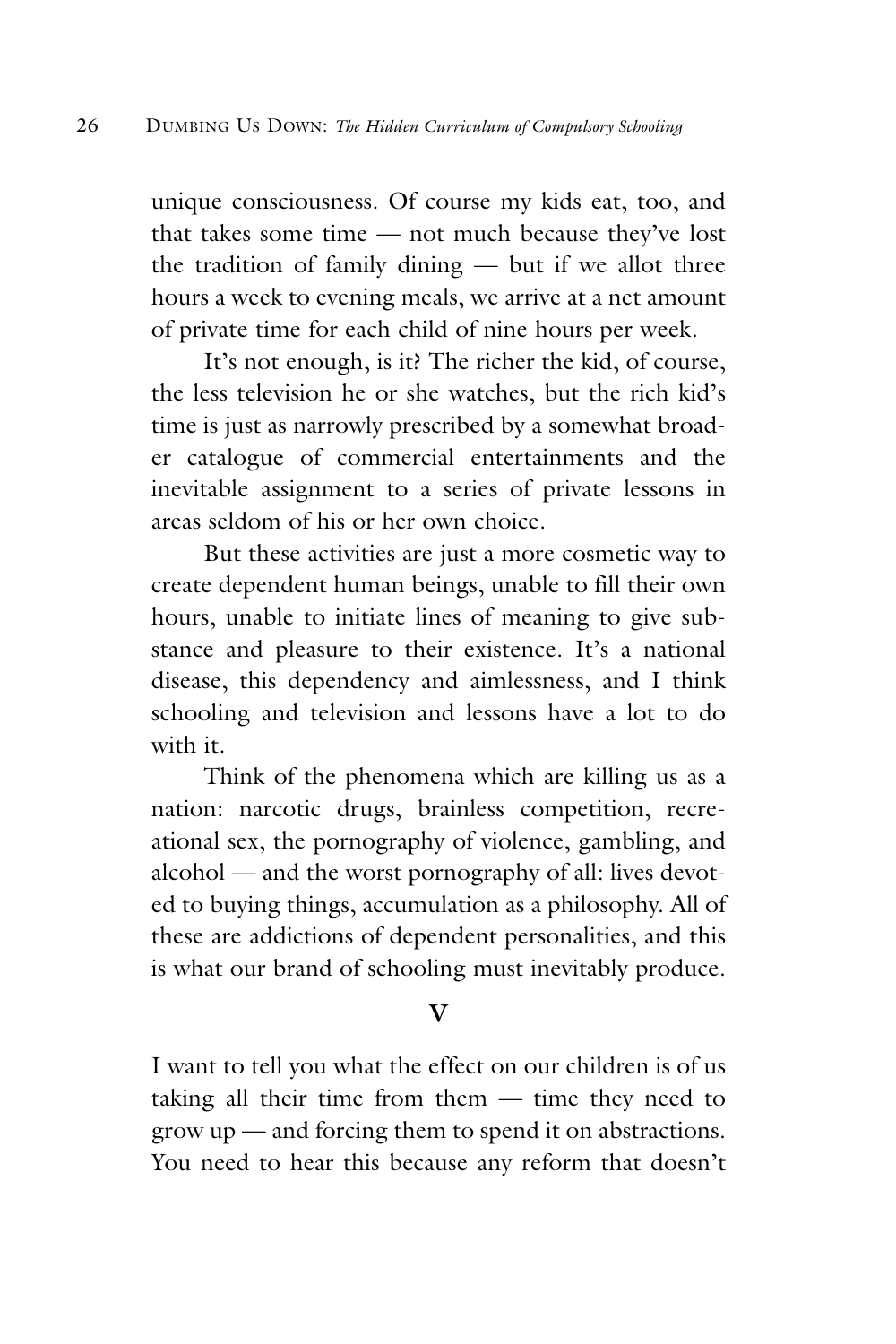attack these specific pathologies will be nothing more than a facade.

- 1. The children I teach are indifferent to the adult world. This defies the experience of thousands of years. A close study of what big people were up to was always the most exciting occupation of youth, but nobody wants children to grow up these days, least of all the children themselves — and who can blame them? *Toys are us.*
- 2. The children I teach have almost no curiosity, and what little they do have is transitory. They cannot concentrate for very long, even on things they choose to do. Can you see a connection between the bells ringing again and again to change classes and this phenomenon of evanescent attention?
- 3. The children I teach have a poor sense of the future, of how tomorrow is inextricably linked to today. As I said before, they live in a continuous present: the exact moment they are in is the boundary of their consciousness.
- 4. The children I teach are ahistorical: they have no sense of how the past has predestinated their own present, limits their choices, shapes their values and lives.
- 5. The children I teach are cruel to each other; they lack compassion for misfortune; they laugh at weakness; they have contempt for people whose need for help shows too plainly.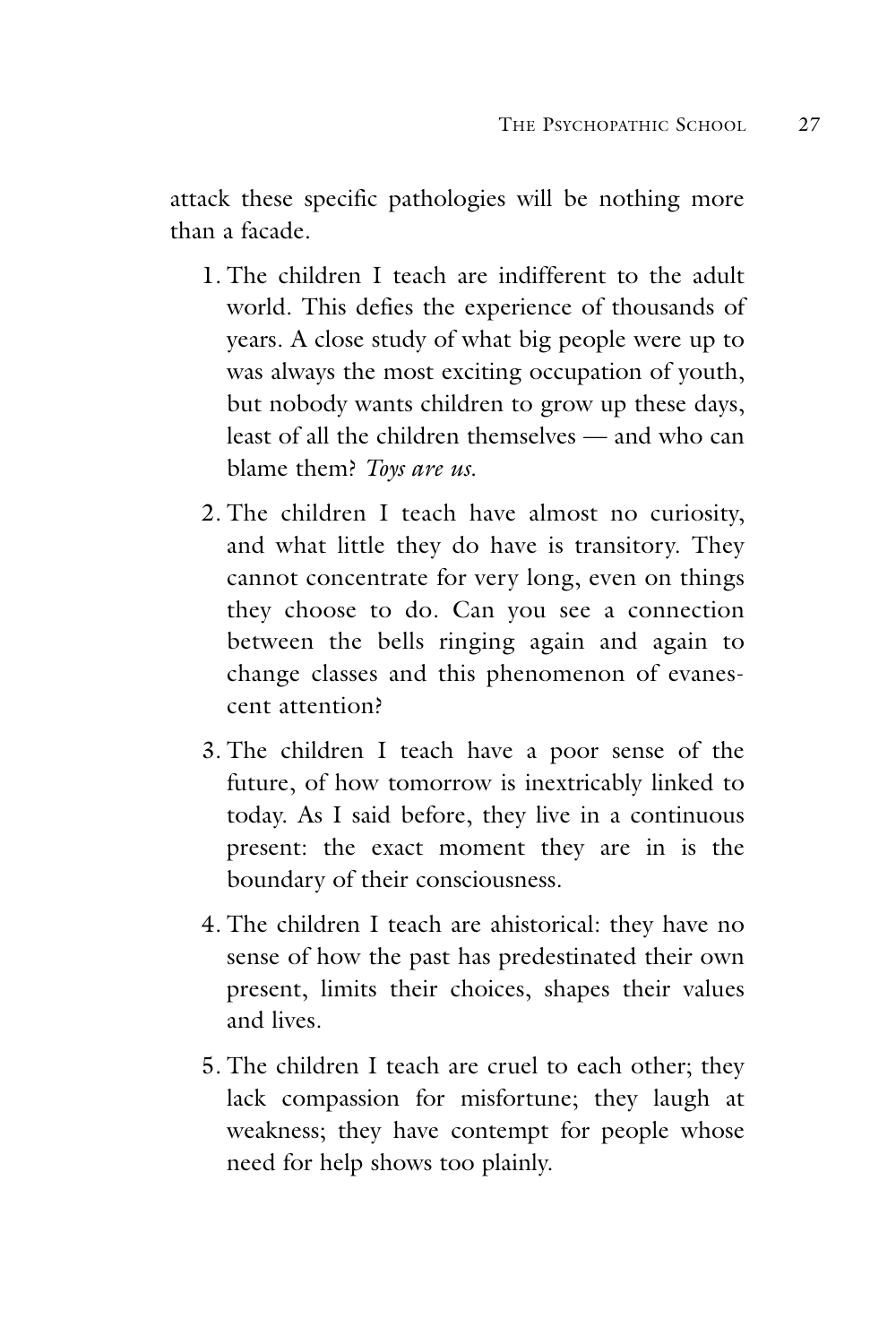- 6. The children I teach are uneasy with intimacy or candor. They cannot deal with genuine intimacy because of a lifelong habit of preserving a secret inner self inside a larger outer personality made up of artificial bits and pieces of behavior borrowed from television or acquired to manipulate teachers. Because they are not who they represent themselves to be, the disguise wears thin in the presence of intimacy; so intimate relationships have to be avoided.
- 7. The children I teach are materialistic, following the lead of schoolteachers who materialistically "grade everything" and of television mentors who offer everything in the world for sale.
- 8. The children I teach are dependent, passive, and timid in the presence of new challenges. This timidity is frequently masked by surface bravado or by anger or aggressiveness, but underneath is a vacuum without fortitude.

I could name a few other conditions that school reform will have to tackle if our national decline is to be arrested, but by now you will have grasped my thesis, whether you agree with it or not. Either schools have caused these pathologies, or television has, or both. It's a simple matter of arithmetic: between schooling and television, all the time the children have is eaten up. There simply isn't enough other time in the experience of our kids for there to be other significant causes.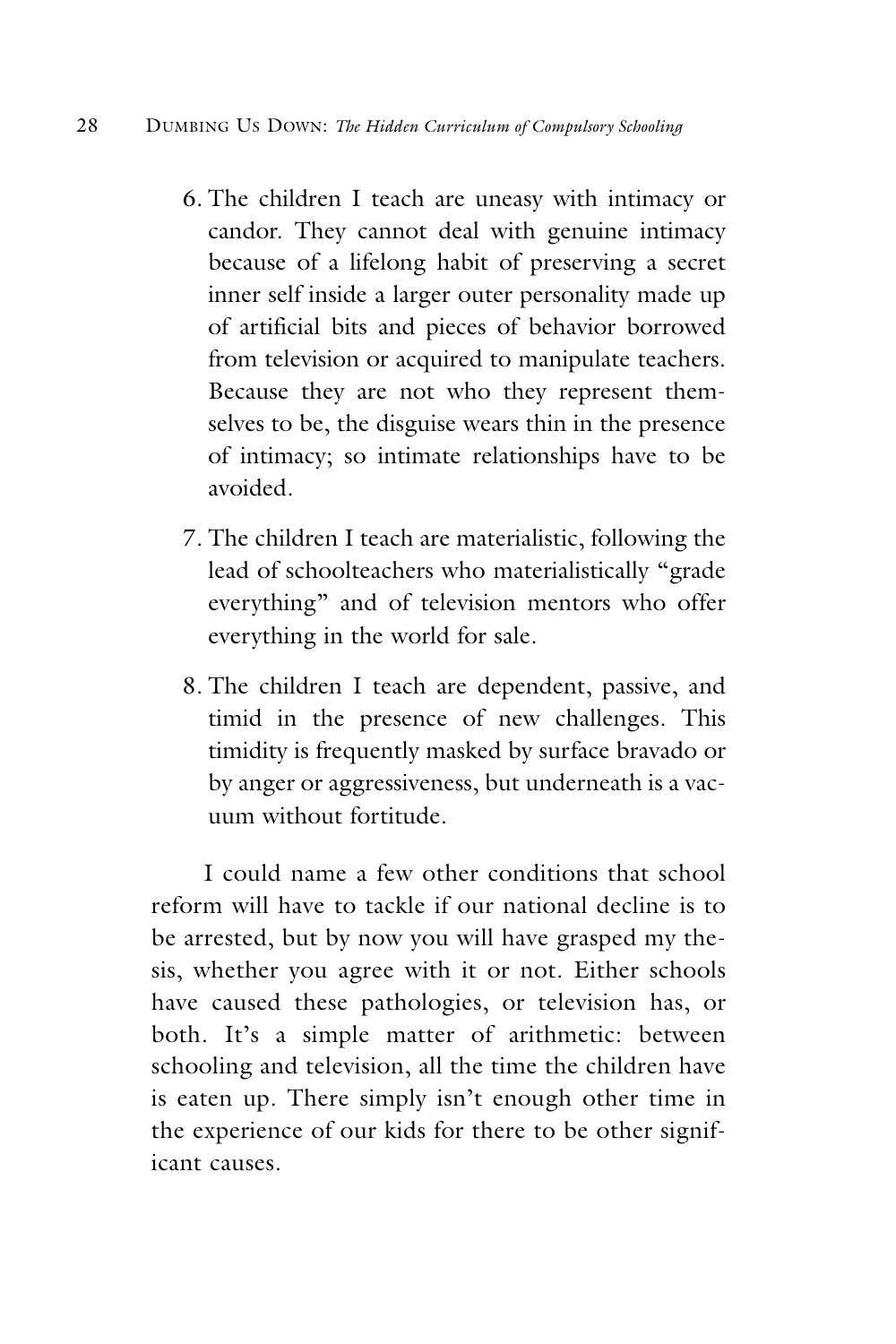### **VI**

What can be done?

First, we need a ferocious national debate that doesn't quit, day after day, year after year, the kind of continuous debate that journalism finds boring. We need to scream and argue about this school thing until it is fixed or broken beyond repair, one or the other. If we can fix it, fine; if we cannot, then the success of homeschooling shows a different road that has great promise. Pouring the money we now pour into schooling back into family education might cure two ailments with one medicine, repairing families as it repairs children.

Genuine reform is possible, but it shouldn't cost anything. More money and more people pumped into this sick institution will only make it sicker. We need to rethink the fundamental premises of schooling and decide *what* it is we want all children to learn and *why*. For 140 years this nation has tried to impose objectives downward from a lofty command center made up of "experts," a central elite of social engineers. It hasn't worked. It won't work. And it is a gross betrayal of the democratic promise that once made this nation a noble experiment. The Russian attempt to create Plato's republic in Eastern Europe has exploded before our eyes; our own attempt to impose the same sort of central orthodoxy using the schools as an instrument is also coming apart at the seams, albeit more slowly and painfully. It doesn't work because its fundamental premises are mechanical, antihuman, and hostile to family life. Lives can be controlled by machine education, but they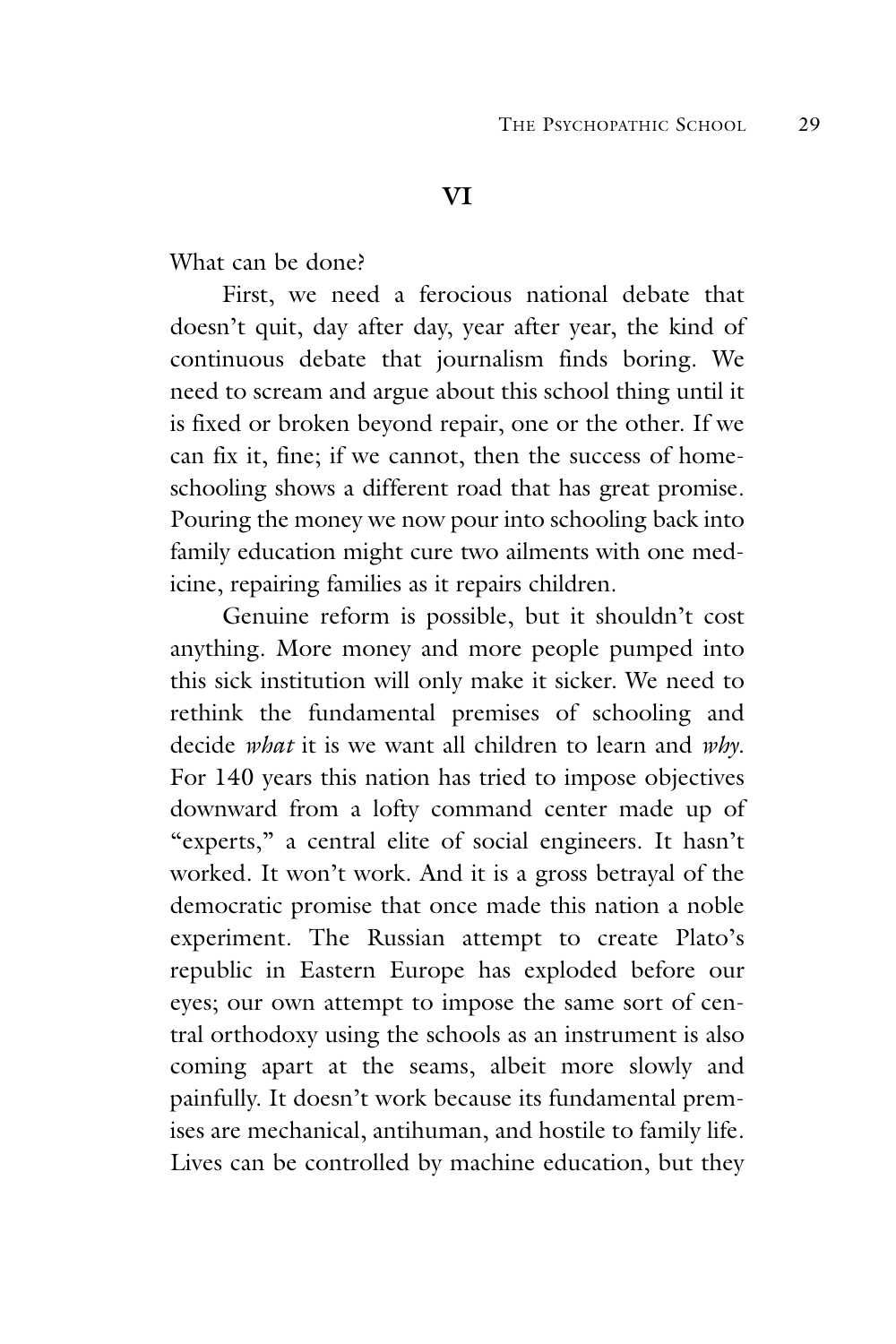will always fight back with weapons of social pathology: drugs, violence, self-destruction, indifference, and the symptoms I see in the children I teach.

### **VII**

It's high time we looked backwards to regain an educational philosophy that works. One I like particularly well has been a favorite of the ruling classes of Europe for thousands of years. I use as much of it as I can manage in my own teaching, as much, that is, as I can get away with, given the present institution of compulsory schooling. I think it works just as well for poor children as for rich ones.

At the core of this elite system of education is the belief that self-knowledge is the only basis of true knowledge. Everywhere in this system, at every age, you will find arrangements that work to place the child *alone* in an unguided setting with a problem to solve. Sometimes the problem is fraught with great risks, such as the problem of galloping a horse or making it jump, but that, of course, is a problem successfully solved by thousands of elite children before the age of ten. Can you imagine anyone who had mastered such a challenge ever lacking confidence in his ability to do anything? Sometimes the problem is the problem of mastering solitude, as Thoreau did at Walden Pond, or Einstein did in the Swiss customs house.

Right now we are taking from our children all the time that they need to develop self-knowledge. That has to stop. We have to invent school experiences that give a lot of that time back. We need to trust children from a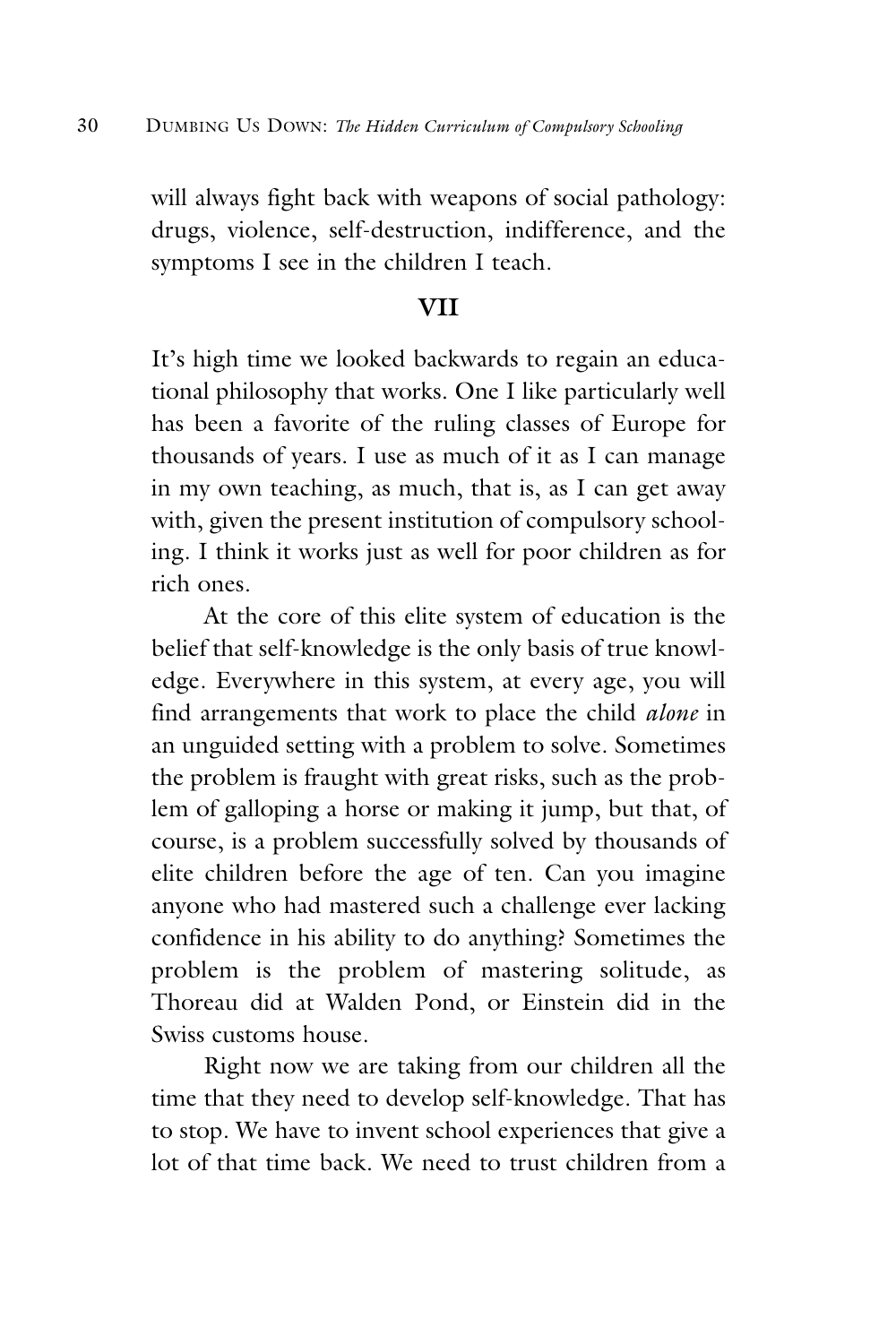very early age with independent study, perhaps arranged in school, but which takes place *away* from the institutional setting. We need to invent curricula where each kid has a chance to develop private uniqueness and selfreliance.

A short time ago I took \$70 and sent a twelve-yearold girl from my class, with her non-English-speaking mother, on a bus down the New Jersey coast to take the police chief of Seabright to lunch and apologize for polluting his beach with a discarded Gatorade bottle. In exchange for this public apology I had arranged with the police chief for the girl to have a one-day apprenticeship in small-town police procedures. A few days later two more of my twelve-year-old kids traveled alone from Harlem to West Thirty-first street where they began an apprenticeship with a newspaper editor; later three of my kids found themselves in the middle of the Jersey swamps at six in the morning, studying the mind of a trucking company president as he dispatched eighteenwheelers to Dallas, Chicago, and Los Angeles.

Are these "special" children in a "special" program? Well, in one sense yes, but nobody knows about this program except I and the kids. They're just nice kids from central Harlem, bright and alert, but so badly schooled when they came to me that most of them couldn't add or subtract with any fluency. And not a single one knew the population of New York City or how far New York is from California.

Does that worry me? Of course! But I am confident that as they gain self-knowledge they'll also become selfteachers — and only self-teaching has any lasting value.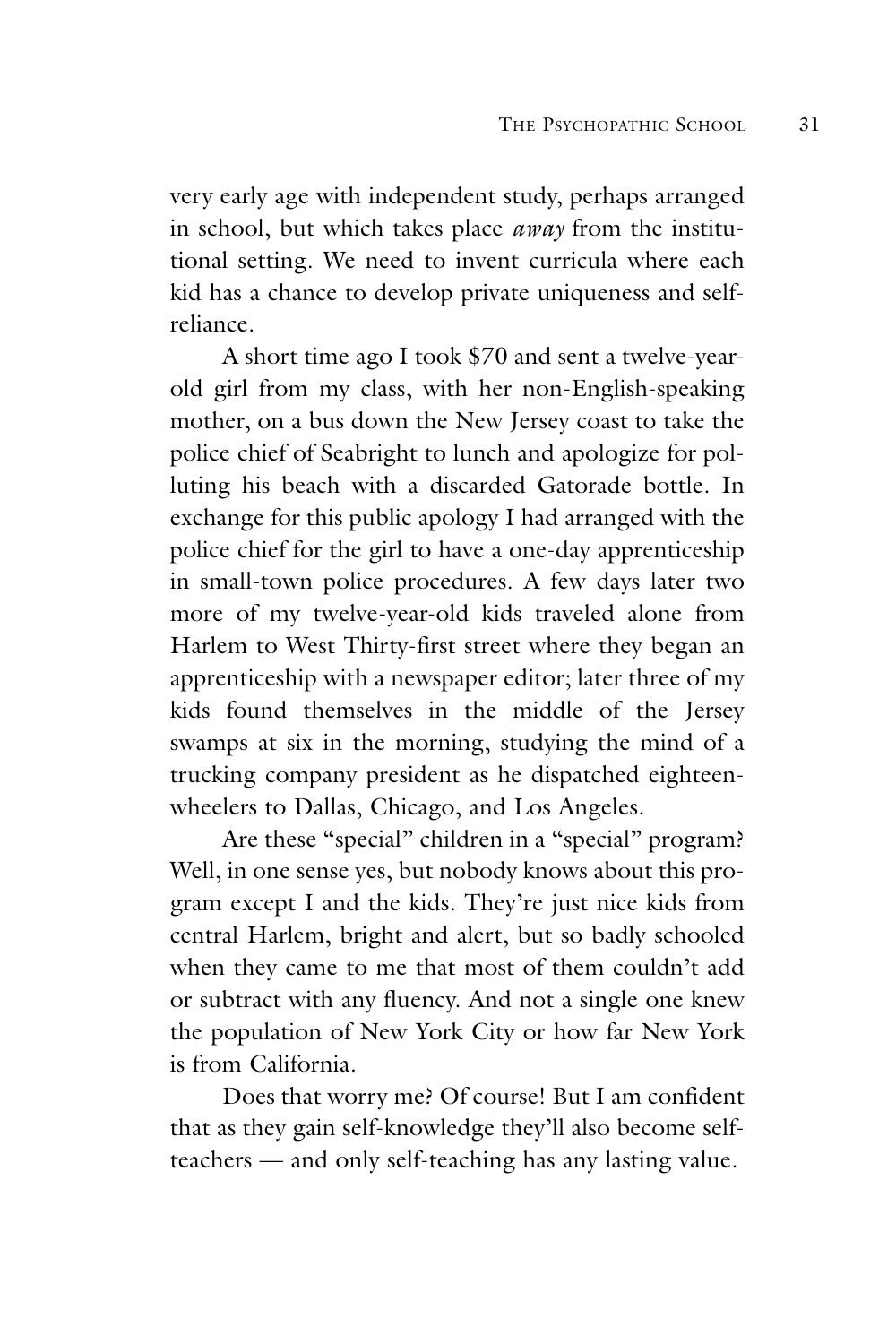We've got to give kids independent time right away because that is the key to self-knowledge, and we must reinvolve them with the real world as fast as possible so that their independent time can be spent on something other than abstraction. This is an emergency  $-$  it requires drastic action to correct.

### **VIII**

What else does a restructured school system need? It needs to stop being a parasite on the working community. Of all the pages in the human ledger, only our tortured country has warehoused children and asked nothing of them in service of the general good. For a while I think we need to make community service a required part of schooling. Besides the experience of acting unselfishly that it will teach, it is the quickest way to give young children real responsibility in the mainstream of life.

For five years I ran a guerrilla school program where I had every kid, rich and poor, smart and dipsy, give 320 hours a year of hard community service. Dozens of those kids came back to me years later, grown up, and told me that the experience of helping someone else had changed their lives. It had taught them to see in new ways, to rethink goals and values. It happened when they were thirteen, in my Lab School program, and was only possible because my rich school district was in chaos. When "stability" returned, the Lab closed. It was too successful with a widely mixed group of kids, at too small a cost, to be allowed to continue.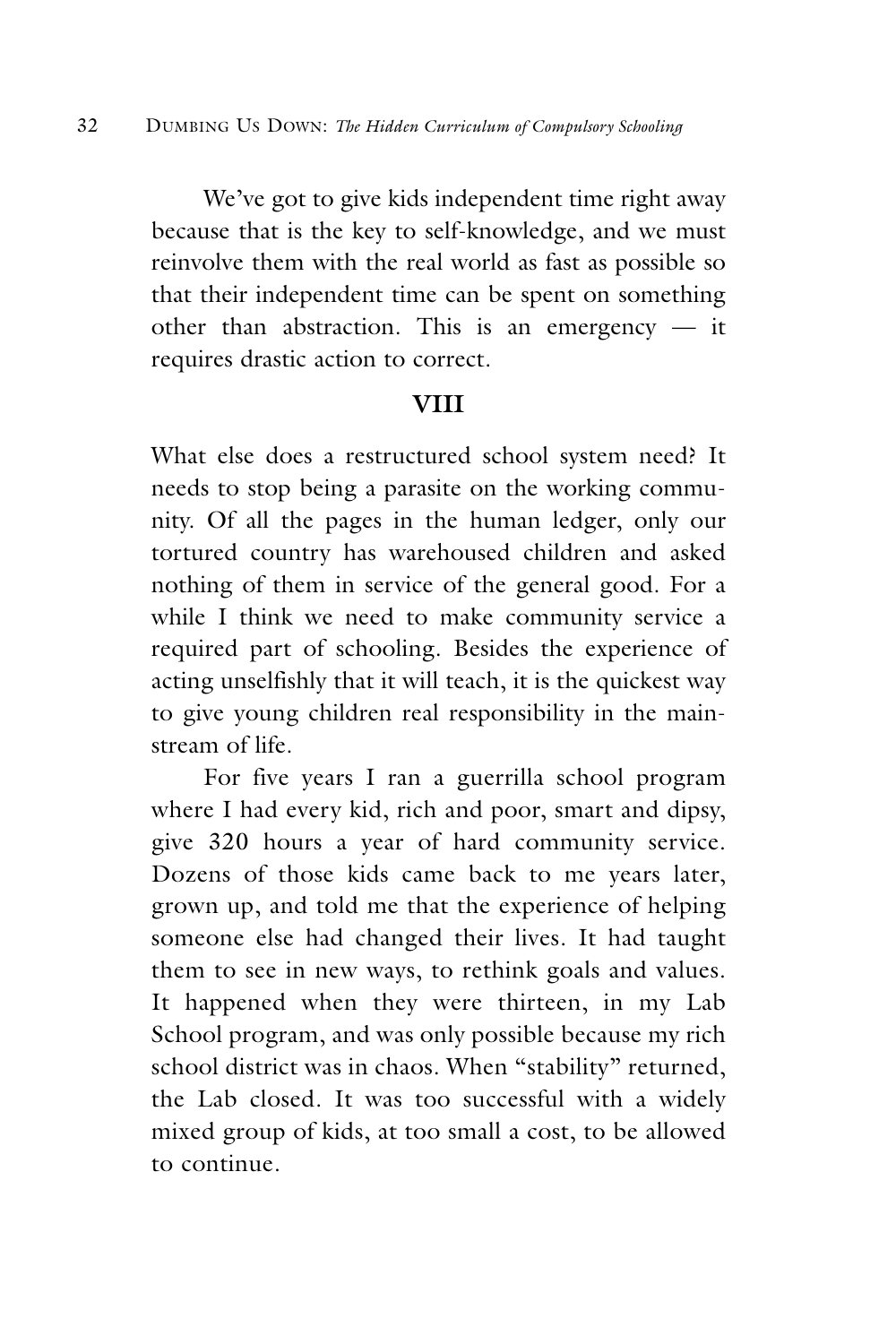Independent study, community service, adventures and experience, large doses of privacy and solitude, a thousand different apprenticeships — the one-day variety or longer — these are all powerful, cheap, and effective ways to start a real reform of schooling. But no largescale reform is ever going to work to repair our damaged children and our damaged society until we force open the idea of "school" to include *family* as the main engine of education. If we use schooling to break children away from parents — and make no mistake, that has been the central function of schools since John Cotton announced it as the purpose of the Bay Colony schools in 1650 and Horace Mann announced it as the purpose of Massachusetts schools in 1850 — we're going to continue to have the horror show we have right now.

The "Curriculum of Family" is at the heart of any good life. We've gotten away from that curriculum it's time to return to it. The way to sanity in education is for our schools to take the lead in releasing the stranglehold of institutions on family life, to promote during schooltime confluences of parent and child that will strengthen family bonds. That was my real purpose in sending the girl and her mother down the Jersey coast to meet the police chief.

I have many ideas for formulating a family curriculum and my guess is that a lot of you have many ideas, too. Our greatest problem in getting the kind of grassroots thinking going that could reform schooling is that we have large vested interests preempting all the air time and profiting from schooling as it is, despite their rhetoric to the contrary.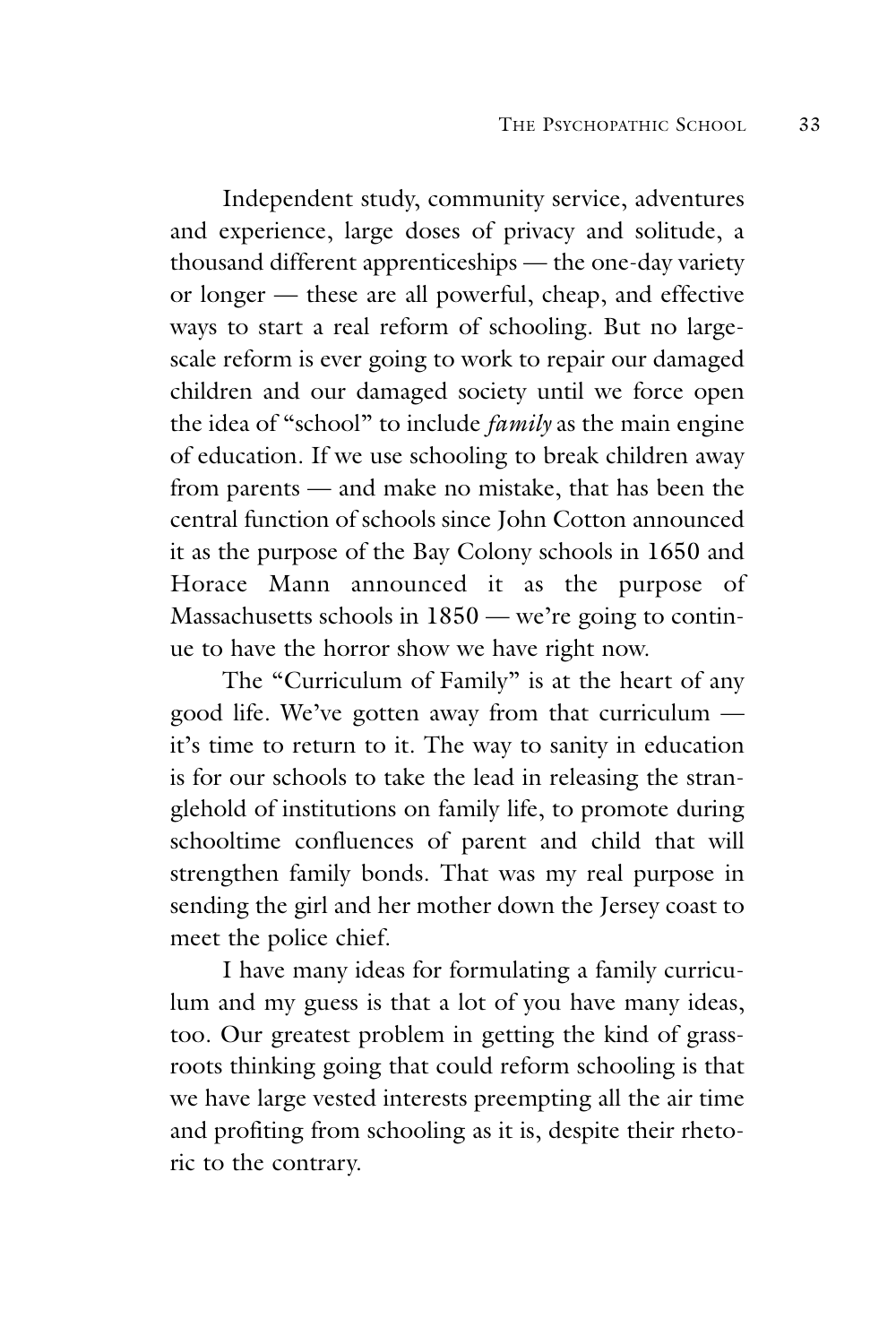We have to demand that new voices and new ideas get a hearing: my ideas and yours. We've all had a bellyful of authorized voices mediated by television and the press — a decade-long free-for-all debate is what is called for now, not any more "expert" opinions. Experts in education have never been right; their "solutions" are expensive and self-serving and always involve further centralization. We've seen the results.

It's time for a return to democracy, individuality, and family.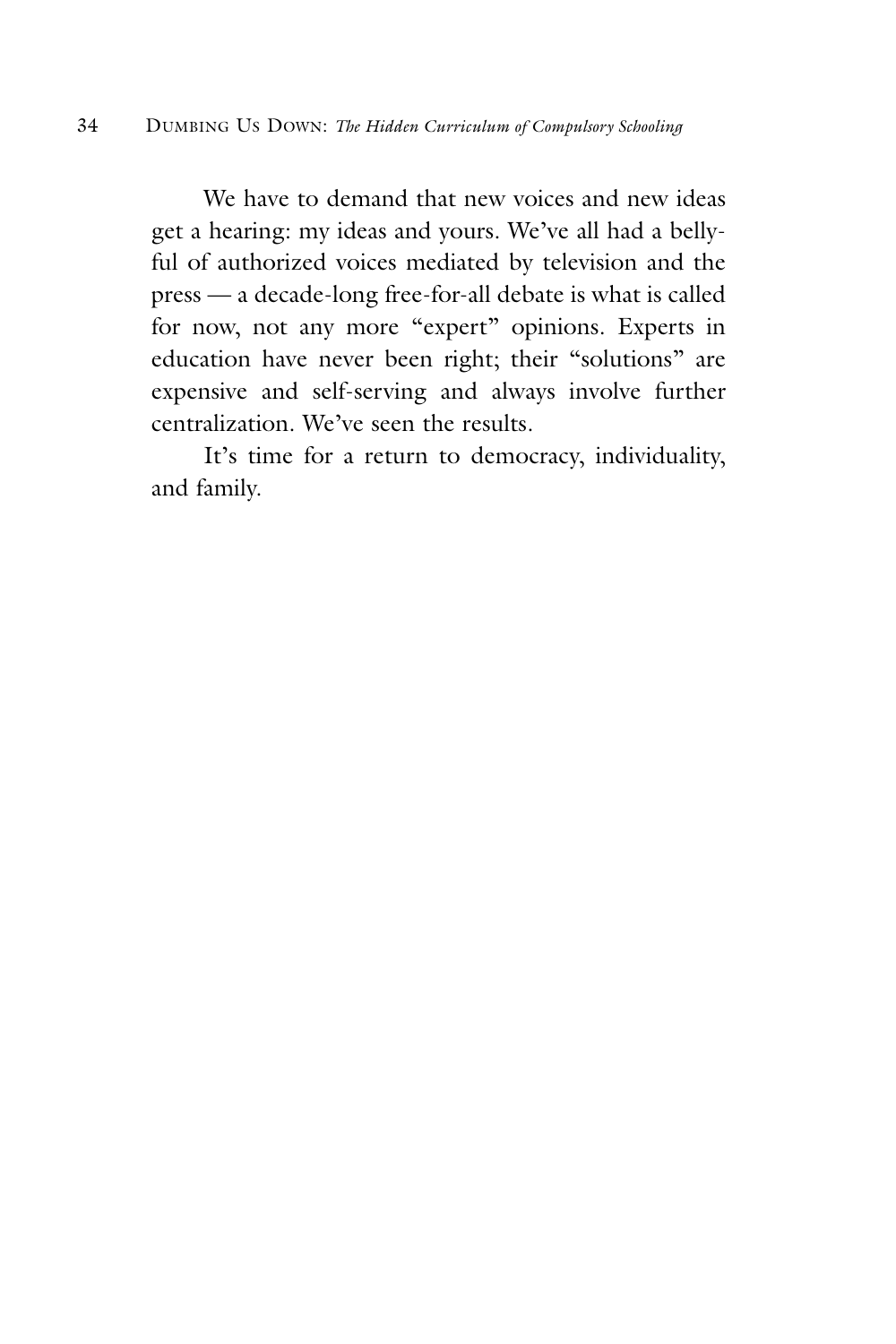hapt. *Chapter*

# **THE GREEN MONONGAHELA**

*Awarded First Prize, Geraldine Dodge Foundation — Columbia University National Essay Contest.*

IN THE BEGINNING I BECAME a teacher without realiz-<br>ing it. At the time, I was growing up on the banks of N THE BEGINNING I BECAME a teacher without realizthe green Monongahela River forty miles southwest of Pittsburgh, and on the banks of that deep green and always mysterious river I became a student too, master of the flight patterns of blue dragonflies and cunning adversary of the iridescent ticks that infested the riverbank willows.

"Mind you watch the ticks, Jackie!" Grandmother Mossie would call as I headed for the riverbank, summer and winter, only a two-minute walk from Second Street, where I lived across the trolley tracks of Main Street and the Pennsylvania Railroad tracks that paralleled them. I watched the red and yellow ticks chewing holes in the pale green leaves as I ran to the riverbank. On the river I drank my first Iron City at eight, smoked every cigarette obtainable, and watched dangerous men and women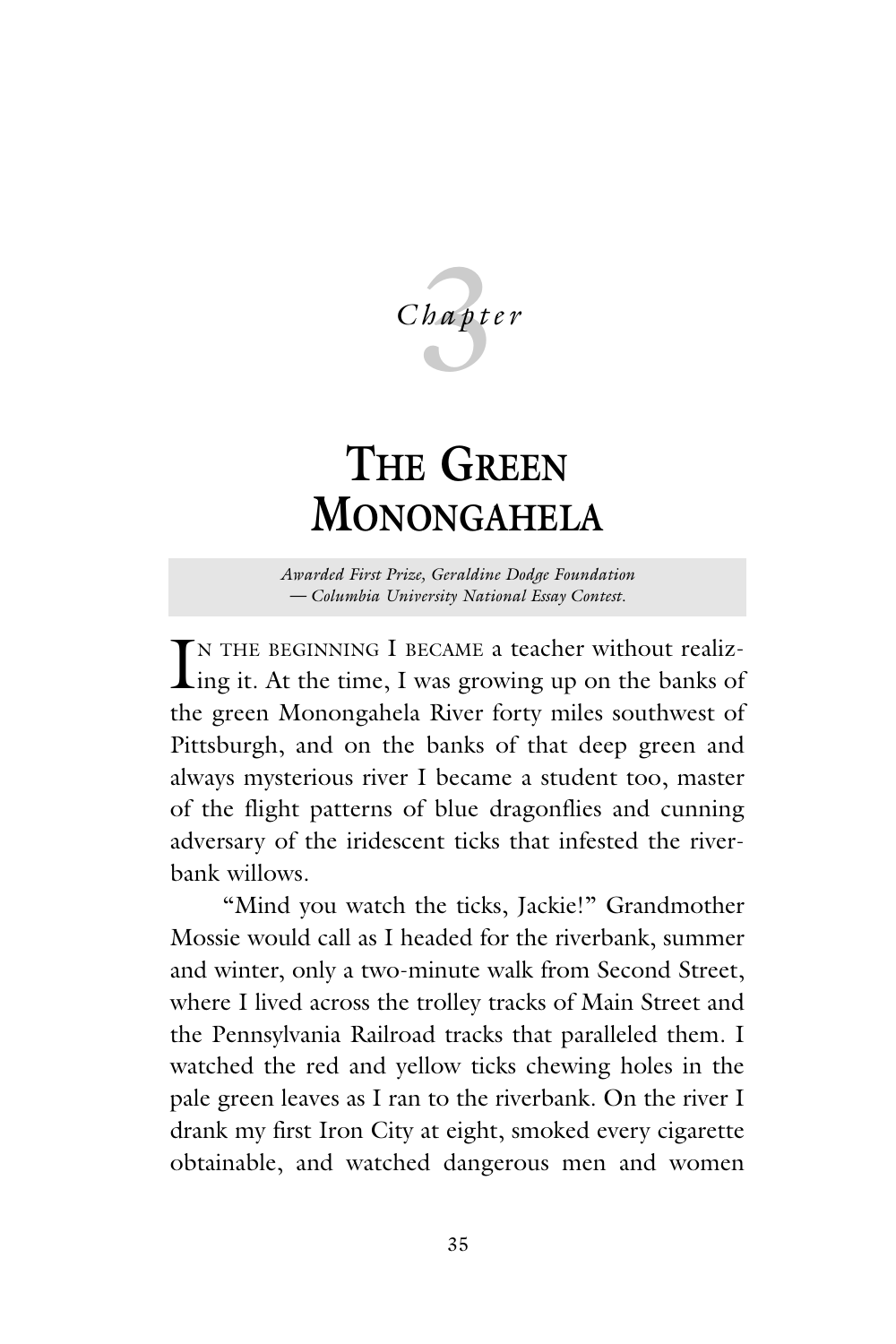make love there at night on blankets all before I was twelve. It was my laboratory: I learned to watch closely and draw conclusions there.

How did the river make me a teacher? Listen. It was alive with paddle-wheel steamers in center channel, the turning paddles churning up clouds of white spray, making the green river boil bright orange where its chemical undercurrent was troubled; from shore you could clearly hear the loud *thump thump thump* on the water. From all over town young boys ran gazing in awe. A dozen times a day. No one ever became indifferent to these steamers because nothing important can ever really be boring. You can see the difference, can't you, between those serious boats and the truly boring spacecraft of the past few decades, just flying junk without a purpose a boy can believe in? It's hard to feign an interest even now that I teach for a living and would like to pretend for the sake of the New York kids who won't have paddle-wheelers in their lives. The rockets are dull toys children in Manhattan put aside the day after Christmas, never to be touched again; the riverboats were serious magic, clearly demarcating the world of boys from the world of men. Lévi-Strauss would know how to explain.

In Monongahela by that river everyone was my teacher. Daily, it seemed to a boy, one of the mile-long trains would stop in town to take on water and coal, or for some mysterious reason; the brakeman and engineer would step among snot-nosed kids and spin railroad yarns, let us run in and out of boxcars, over and under flatcars, tank cars, coal cars, and numbers of other specialty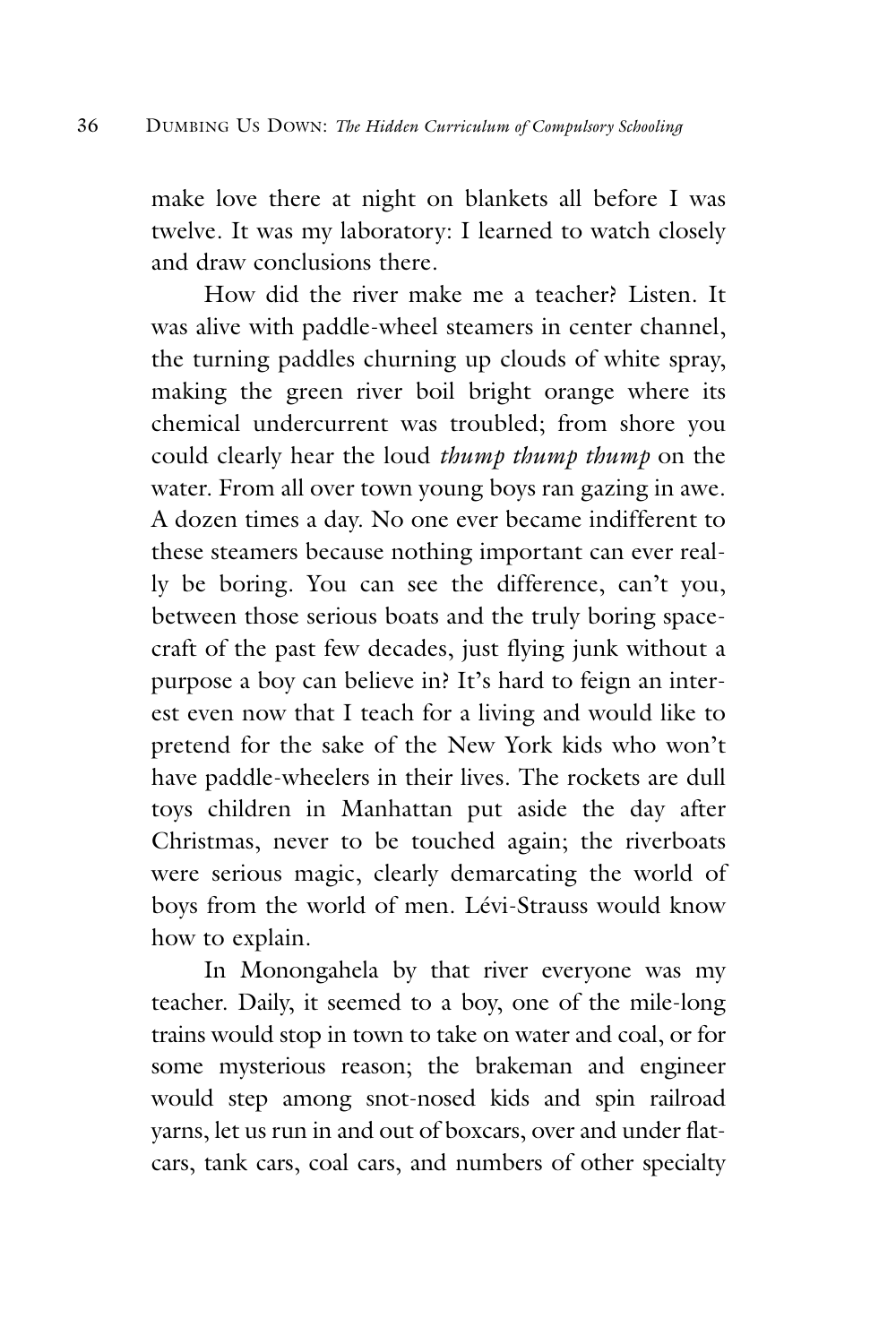cars whose function we memorized as easily as we memorized enemy plane silhouettes. Once a year, maybe, we got taken into the caboose that reeked of stale beer to be offered a bologna-on-white-bread sandwich. The anonymous men lectured, advised, and inspired the boys of Monongahela — that was as much their job as driving the trains.

Sometimes a riverboat would stop in mid-channel and discharge a crew who would row to shore, tying their skiff to one of the willows. That was the excuse for every rickety skiff in the twelve-block-long town to fill up with kids, pulling like Vikings, sometimes with sticks instead of oars, to raid the "Belle of Pittsburgh" or "The Original River Queen." Some kind of natural etiquette was at work in Monongahela. The rules didn't need to be written down; if men had time they showed boys how to grow up. We didn't whine when our time was up: men had work to do — we understood that and scampered away, grateful for the flash of our own futures they had had time to reveal, however small it was.

I was arrested three times growing up in Monongahela or, rather, picked up by the police and taken to jail to await a visit from Pappy to spring me. I wouldn't trade those times for anything. The first time I was nine, caught on my belly under a parked car at night, half an hour after curfew; in 1943, blinds were always drawn in the Monongahela Valley for fear that Hitler's planes would somehow find a way to reach across the Atlantic to our steel mills lining both banks of the river. The Nazis were apparently waiting for a worried mother to go searching for her child with a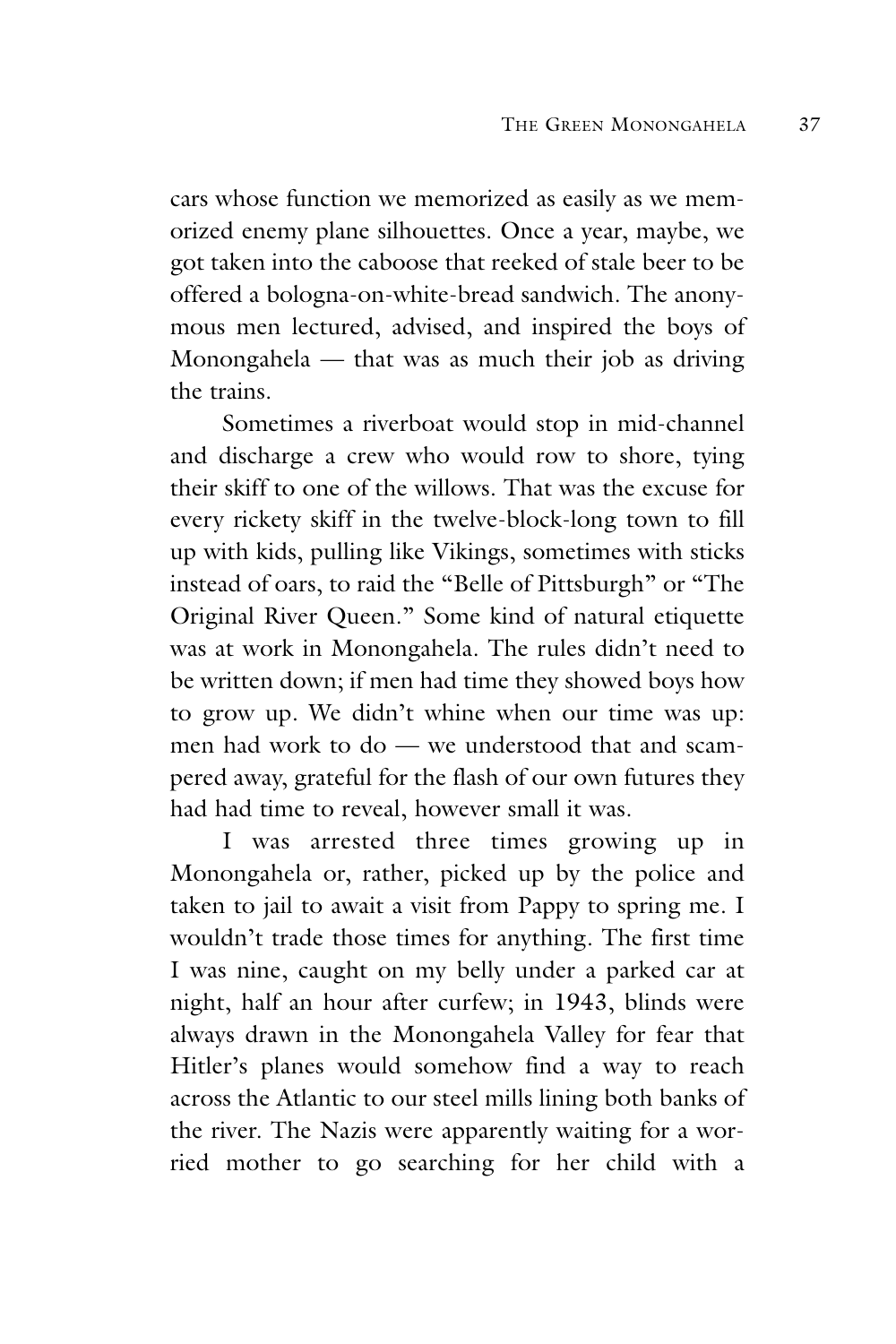flashlight after curfew, then *whammo!* down would swoop the Teutonic air fleet!

Charlie was the cop's name. Down to the lockup we went — no call to mother until Charlie had diagrammed the deadly menace of Goering's Luftwaffe. What a geopolitics lesson that was! Another time I speared a goldfish in the town fishpond and was brought from jail to the library, where I was sentenced to read for a month about the lives of animals. Finally, on V-J Day — when the Japanese cried "Uncle!" — I accepted a dare and broke the window of the police cruiser with a slingshot. Confessing, I suffered my first encounter with employment to pay for the glass, becoming sweep-up boy in my grandfather's printing office at fifty cents a week.

After I went away to Cornell I saw Monongahela and its green river only one more time: when I went there after my freshman year to give blood to my dying grandfather, who lay in the town hospital, as strong in his dying as he had ever been in his living. In another room my grandmother lay dying. Both passed within twenty-four hours, my granddad, Harry Taylor Zimmer, Sr., taking my blood to his grave in the cemetery there. My family moved again and again and again, but in my own heart I never left Monongahela, where I learned to teach from being taught by everyone in town, where I learned to teach the love of work from being asked to shoulder my share of responsibility, even as a boy, and where I learned to find adventures I made myself from the everyday stuff around me — the river and the people who lived alongside it.

In 1964, I was making a lot of money. That's what I walked away from to become a teacher. I was a copy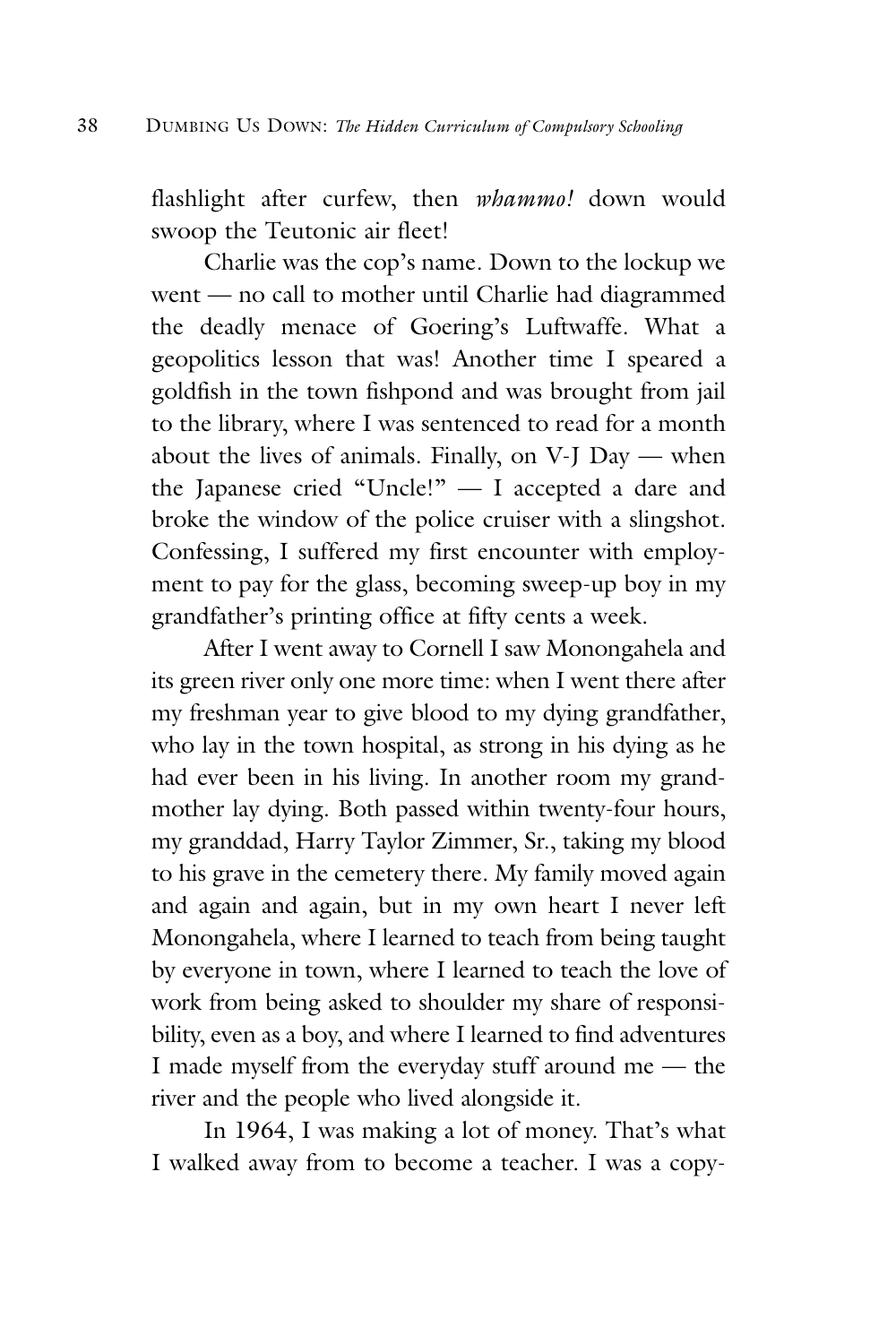writer on the fast track in advertising, a young fellow with a knack for writing thirty-second television commercials. My work required about one full day a month to complete, the rest of the time being spent in power breakfasts, after-work martinis at Michael's Pub, keeping up with the shifting fortunes of about twenty agencies in order to gauge the right time to jump ship for more money, and endless parties that always seemed to culminate in colossal headaches.

It bothered me that all the urgencies of the job were generated externally, but it bothered me more that the work I was doing seemed to have very little importance — even to the people who were paying for it. Worst of all, the problems this work posed were cut from such a narrow spectrum that it was clear that past, present, and future were to be of a piece: a twentynine-year-old man's work was no different from a thirty-nine-year-old man's work or a forty-nine-yearold man's work (though there didn't seem to be any forty-nine-year-old copywriters — I had no idea why not).

"I'm leaving," I said one day to the copy chief.

"Are you nuts, Jack? You'll get profit sharing this year. We can match any offer you've got. Leaving for who?"

"For nobody, Dan. I mean I'm going to teach junior high school."

"When you see your mother next, tell her for me she raised a moron. Christ! Are you going to be sorry! In New York City we don't have schools; we have pens for lost souls. Teaching is a scam, a welfare project for losers who can't do anything else!"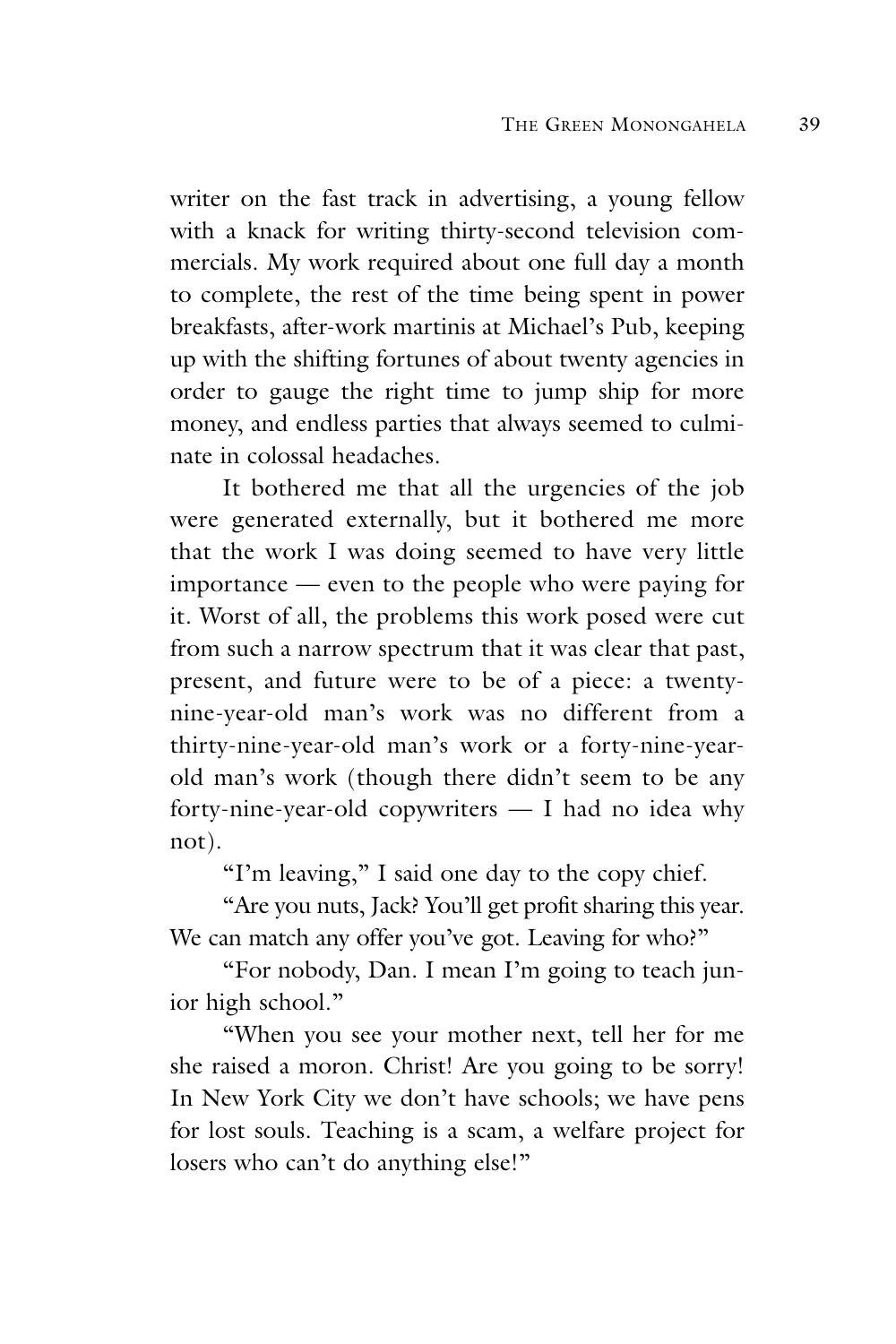Round and round I went with my advertising colleagues for a few days. Their scorn only firmed my resolve; the riverboats and trains of Monongahela were working inside me. I needed something to do that wasn't absurd more than I needed another party or a new abstract number in my bankbook.

And so I became a junior high school substitute teacher, working the beat from what's now Lincoln Center to Columbia, my alma mater, and from Harlem to the South Bronx. After three months the dismal working conditions, the ugly rooms, the torn books, the repeated instances of petty complaints from authorities, the bells, the buzzers, the drab teacher food in the cafeterias, the unpressed clothing, the inexplicable absence of conversation about children among the teachers (to this day, after thirty years in the business, I can honestly say I have *never once* heard an extended conversation about children or about teaching theory in any teachers' room I've been in) had just about done me in.

In fact, on the very first day I taught I was attacked by a boy waving a chair above his head. It happened in the infamous junior high school Wadleigh, on 113th Street. I was given the eighth grade typing class — seventy-five students and typewriters — with this one injunction: "Under no circumstances are you to allow them to type. You lack the proper license. Is that understood?" A man named Mr. Bash said that to me.

It couldn't have taken more than sixty seconds from the time I closed the door and issued the order not to type for one hundred and fifty hands to snake under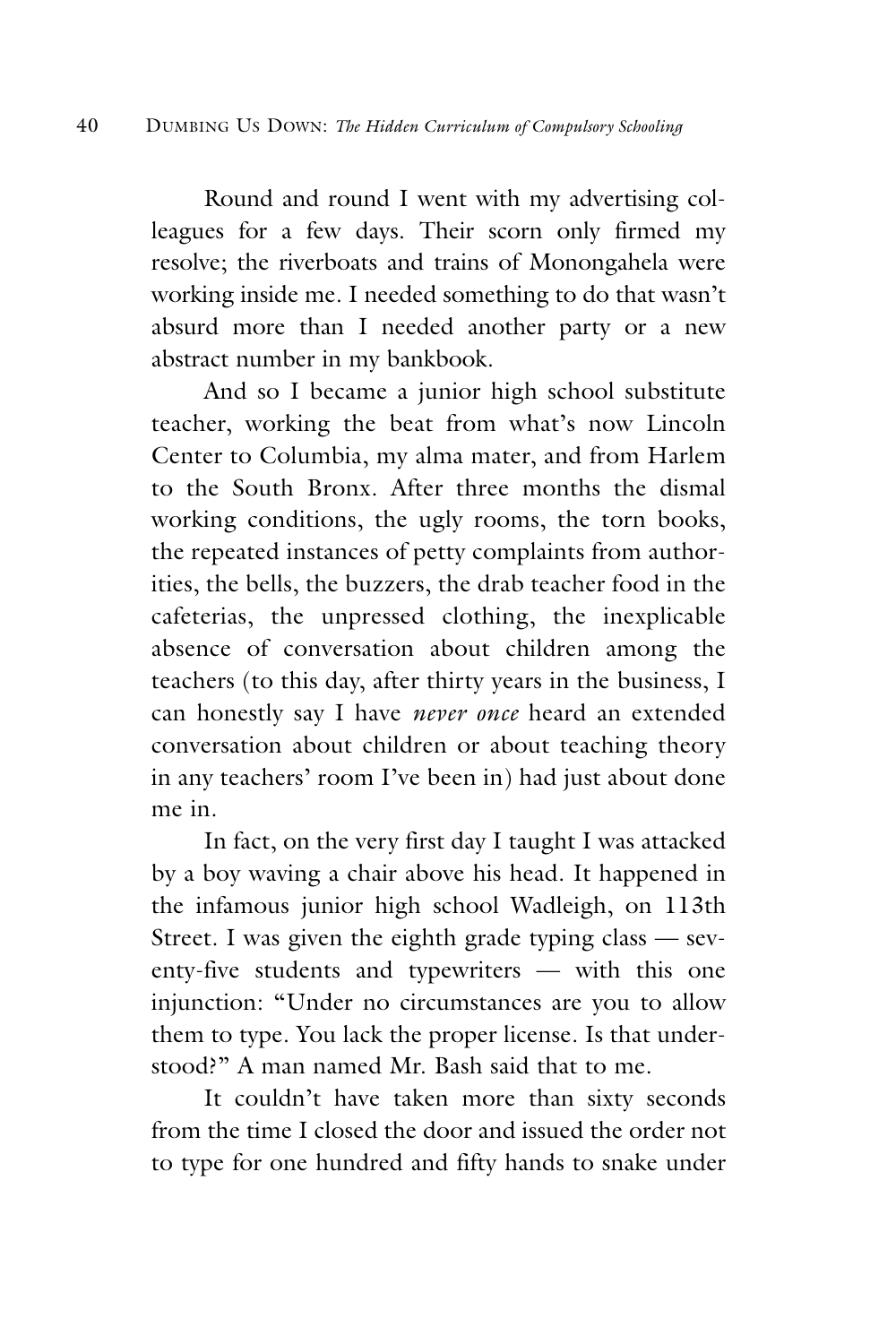the typewriter covers and begin to type. But not all at once — that would have been too easy. First, three machines began to *clack clack* from the right rear. Quick, who were the culprits? I would race to the corner, screaming *stop!* when suddenly, behind my back, three other machines would begin! Whirling as only a young man can do, I caught one small boy in the act. Then, to a veritable symphony of machines clicking, bells ringing, platens being thrown, I hoisted the boy from his chair and announced at the top of my foolish lungs I would make an example of this miscreant.

"Look out!" a girl shouted, and I turned toward her voice just in time to see a large brother of the little fellow I held heading toward me with a chair raised above his head. Releasing his brother, I seized a chair myself and raised it aloft. A standoff! We regarded each other at a distance of about ten feet for what seemed forever, the class jeering and howling, when the room door opened and Assistant Principal Bash, the very man who'd given the no-typing order, appeared.

"Mr. Gatto, have these children been typing?"

"No, sir," I said, lowering my chair, "but I think they want to. What do you suggest they do instead?"

He looked at me for signs of impudence or insubordination for a second, then, as if thinking better of rebuking this upstart, he said merely, "Fall back on your resources," and left the room.

Most of the kids laughed — they'd seen this drama enacted before.

The situation was defused, but silently I dubbed Wadleigh the "Death School." Stopping by the office on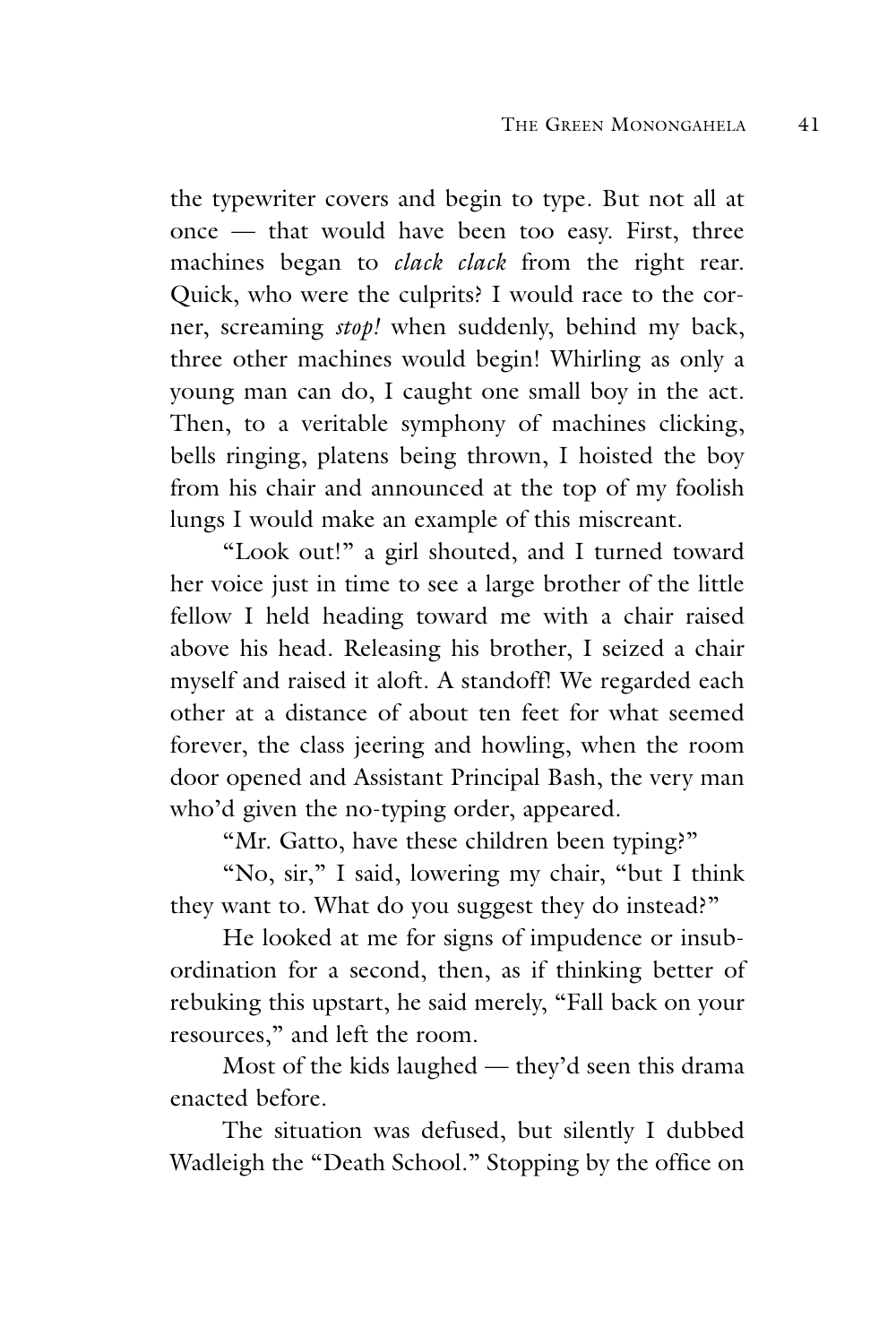my way home, I told the secretary not to call me again if they needed a sub.

The very next morning my phone rang at 6:30. "Are you available for work today, Mr. Gatto?" said the voice briskly.

"Who is this?" I asked suspiciously. (Ten schools were using me for sub work in those days, and each identified itself at once.)

"The law clearly states, Mr. Gatto, that we do not have to tell you who we are until you tell us whether you are available for work."

"Never mind," I bellowed, "there's only one school who'd pull such crap! The answer is *no!* I am never available to work in your pigpen school!" And I slammed the receiver back onto its cradle.

But the truth was none of the sub assignments were boat rides: schools had an uncanny habit of exploiting substitutes and providing no support for their survival. It's likely I'd have returned to advertising if a little girl, desperate to free herself from an intolerable situation, hadn't drawn me into her personal school nightmare and shown me how I could find my own significance in teaching, just as those strong men in the riverboats and trains had found their own significance, a currency all of us need for our self-esteem.

It happened this way. Occasionally I'd get a call from an elementary school. This particular day it was a third grade assignment at a school on 107th Street, which in those days was nearly one hundred percent non-Hispanic in its teaching staff and 99% Hispanic in its student body.

Like many desperate teachers, I lolled most of the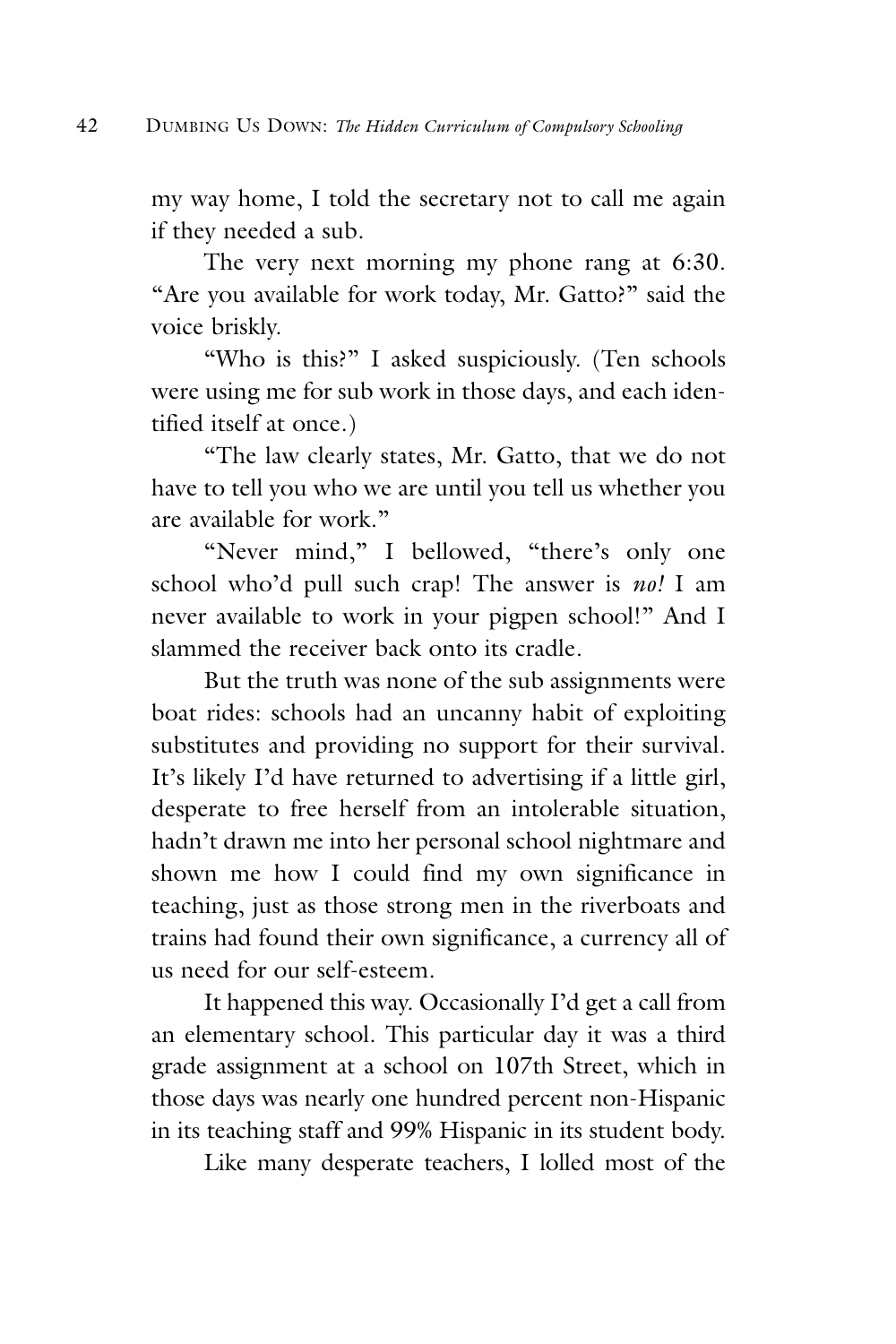day listening to the kids read, one after another, and expending most of my energy trying to shut the audience up. This class had a very low ranking, and no one was able to put more than three or four words together without stumbling. All of a sudden, though, a little girl named Milagros sailed through a selection without a mistake. After class I called her over to my desk and asked why she was in this class of bad readers. She replied that "they" (the administration) wouldn't let her out because, as they explained to her mother, she was really a bad reader who had fantasies of being a better reader than she was. "But look, Mr. Gatto, my brother is in the sixth grade, and I can read every word in his English book better than he can!"

I was a little intrigued, but truthfully not much. Surely the authorities knew what they were doing. Still, the little girl seemed so frustrated I invited her to calm down and read to me from the sixth grade book. I explained that if she did well, I would take her case to the principal. I expected nothing.

Milagros, on the other hand, expected justice. Diving into "The Devil and Daniel Webster," she polished off the first two pages without a gulp. My God, I thought, this is a real reader. What is she doing here? Well, maybe it was a simple accident, easily corrected. I sent her home, promising to argue her case. Little did I suspect what a hornet's nest my request to have Milagros moved to a better class would stir up.

"You have some nerve, Mr. Gatto. I can't remember when a substitute ever told me how to run my school before. Have you taken specialized courses in reading?"

"No."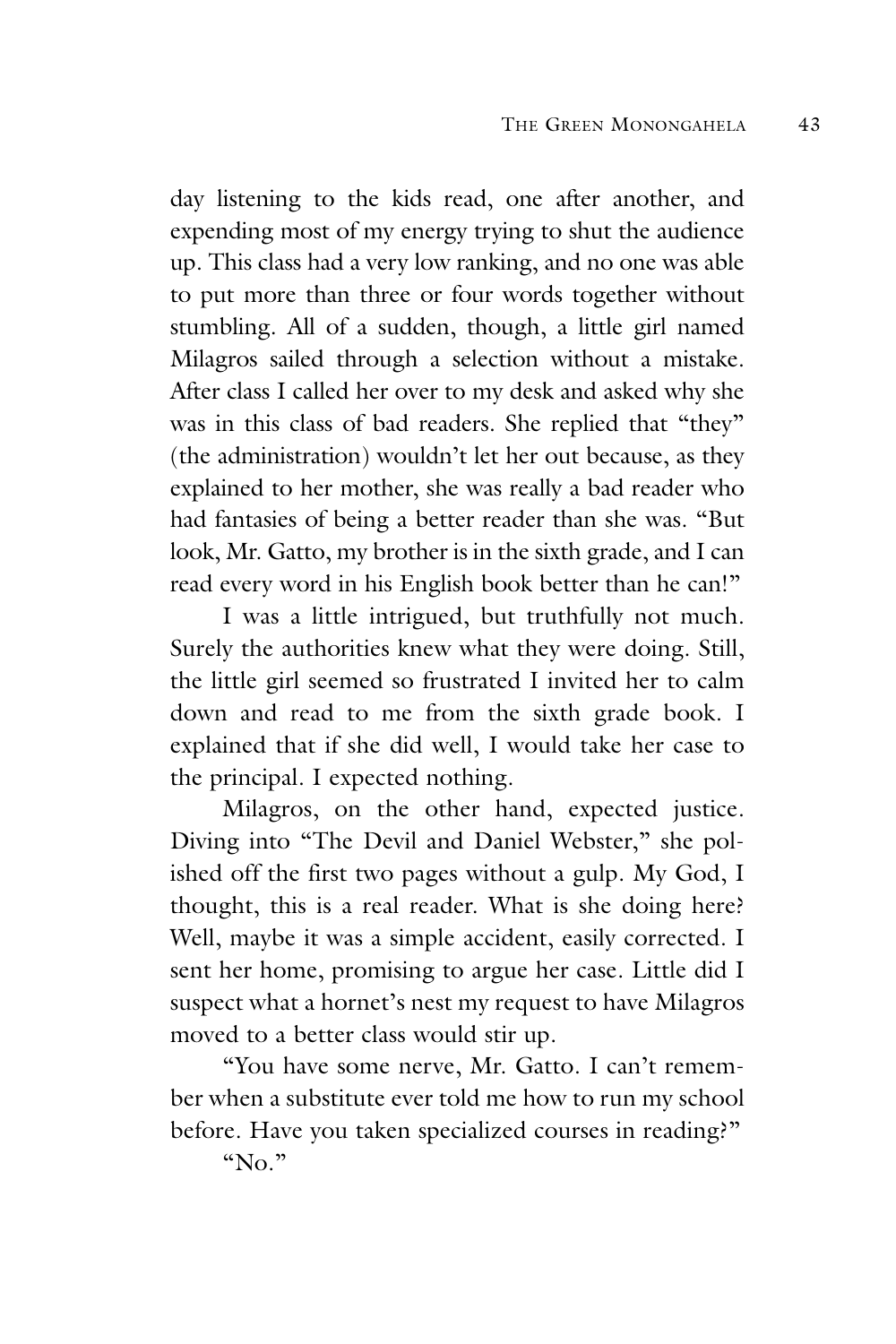"Well then, suppose you leave these matters to the experts!"

"But the kid can *read*!"

"What do you suggest?"

"I suggest you test her, and if she isn't a dummy, get her out of the class she's in!"

"I don't like your tone. None of our children are dummies, Mr. Gatto. And you will find that girls like Milagros have many ways to fool amateurs like yourself. This is a matter of a child having memorized one story. You can see if I had to waste my time arguing with people like you, I'd have no time left to run a school."

But, strangely, I felt self-appointed as the girl's champion, even though I'd probably never see her again.

I insisted, and the principal finally agreed to test Milagros herself the following Wednesday after school. I made it a point to tell the little girl the next day. By that time I'd come to think that the principal was probably right — she'd memorized one story — but I still warned her she'd need to know the vocabulary from the whole advanced reader and be able to read any story the principal picked, without hesitation. My responsibility was over, I told myself.

The following Wednesday after school I waited in the room for Milagros' ordeal to be over. At 3:30 she shyly opened the door of the room.

"How'd it go?" I asked.

"I don't know," she answered, "but I didn't make any mistakes. Mrs. Hefferman was very angry, I could tell."

I saw Mrs. Hefferman, the principal, early the next morning before school opened. "It seems we've made a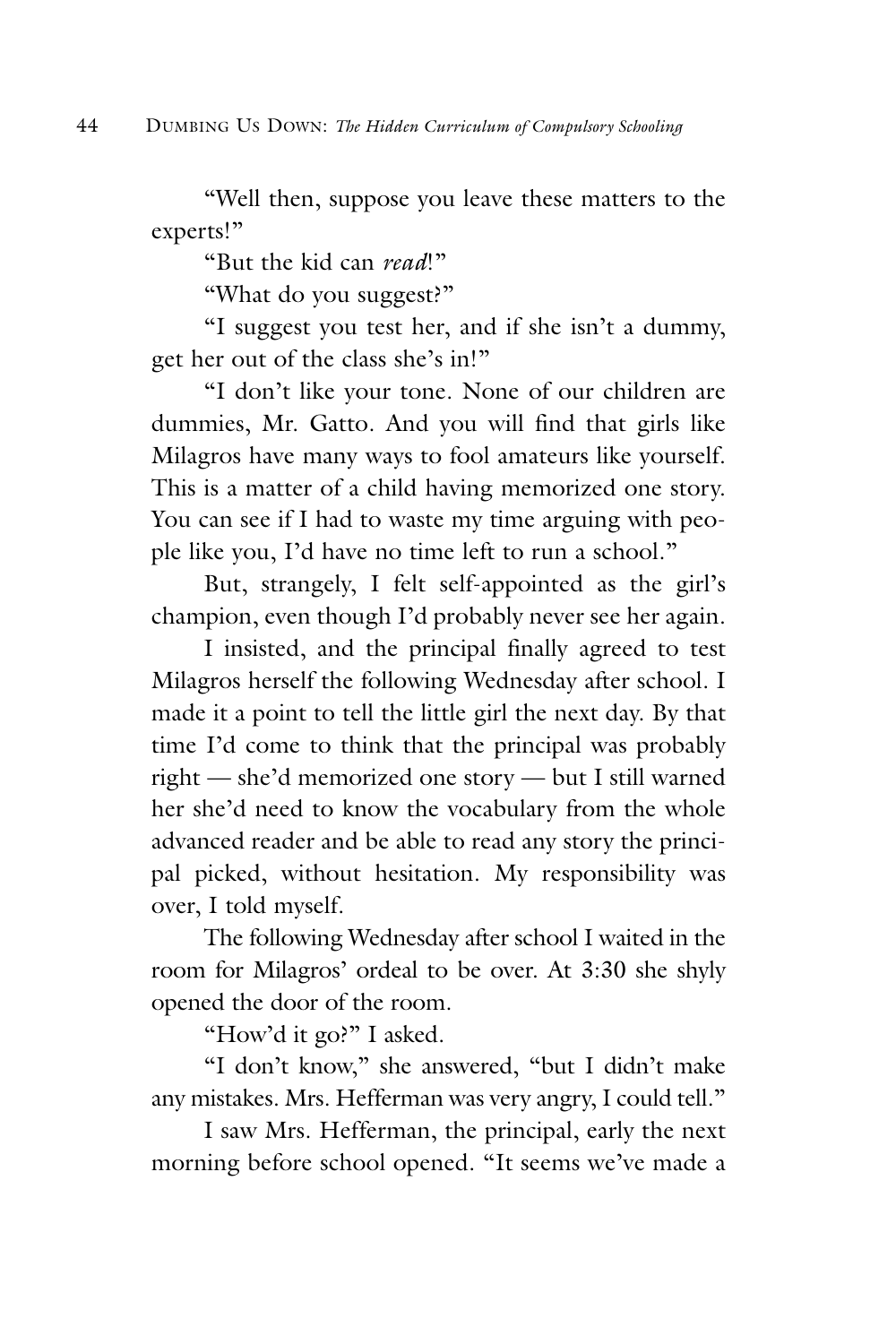mistake with Milagros," she said curtly. "She will be moved, Mr. Gatto. Her mother has been informed."

Several weeks later, when I got back to the school to sub, Milagros dropped by, telling me she was in the fast class now and doing very well. She also gave me a sealed card. When I got home that night, I found it, unopened, in my suitcoat pocket. I opened it and saw a gaudy birthday card with blue flowers on it. Opening the card, I read, "A teacher like you cannot be found. Signed. Your student, Milagros."

That simple sentence made me a teacher for life. It was the first praise I'd ever heard in my working existence that had any meaning. I never forgot it, though I never saw Milagros again and only heard of her again in 1988, twenty-four years later. Then one day I picked up a newspaper and read:

#### Occupational Teacher Award

Milagros M., United Federation of Teachers, has won the Distinguished Occupational Teacher Award of the State Education Department for "demonstrated achievement and exemplary professionalism." A secretarial studies teacher at Norman Thomas High School, New York City, from which she graduated, Miss M. was selected as a Manhattan Teacher of the Year in 1985 and was nominated the following year for the Woman of Conscience Award given by the National Council of Women.

Ah, Milagros, is it just possible that I was your Monongahela River? No matter, a teacher like you cannot be found.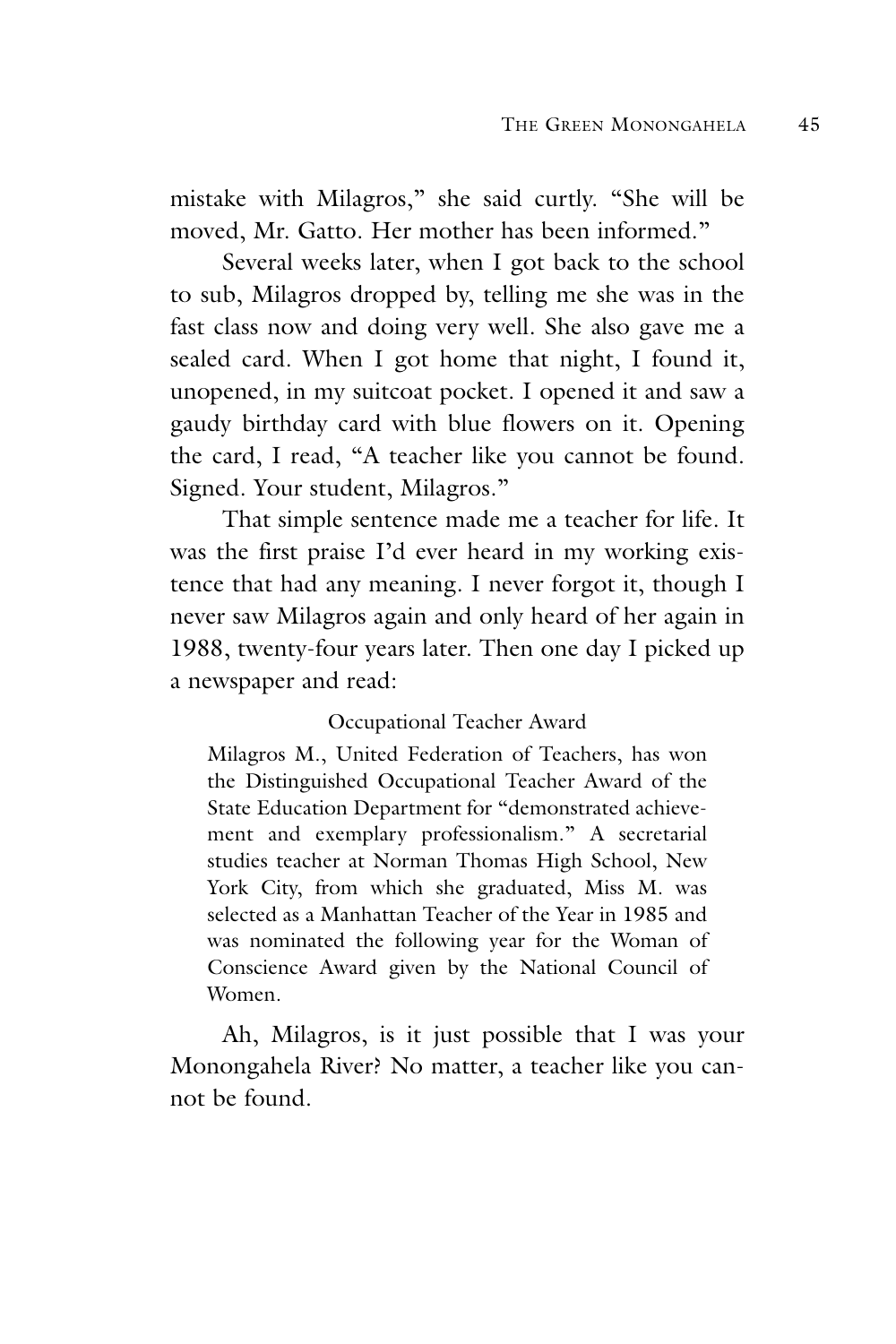hapt. *Chapter*

# **WE NEED LESS SCHOOL, NOT MORE**

"We were making the future," he said, and hardly any of us troubled to think what future we were making. And here it is!

— *The Sleeper Awakes*, H. G. Wells

*This essay — a personal favorite — was written especially for the first edition, and presented many times as a public speech before the book was published.*

#### **I**

A SURPRISING NUMBER OF otherwise sensible people<br>
find it hard to see why the scope and reach of our formal schooling networks should not be increased (by extending the school day or year, for instance) in order to provide an economical solution to the problems posed by the decay of the American family. One reason for their preference, I think, is that they have trouble understanding the real difference between communities and networks, or even the difference between families and networks.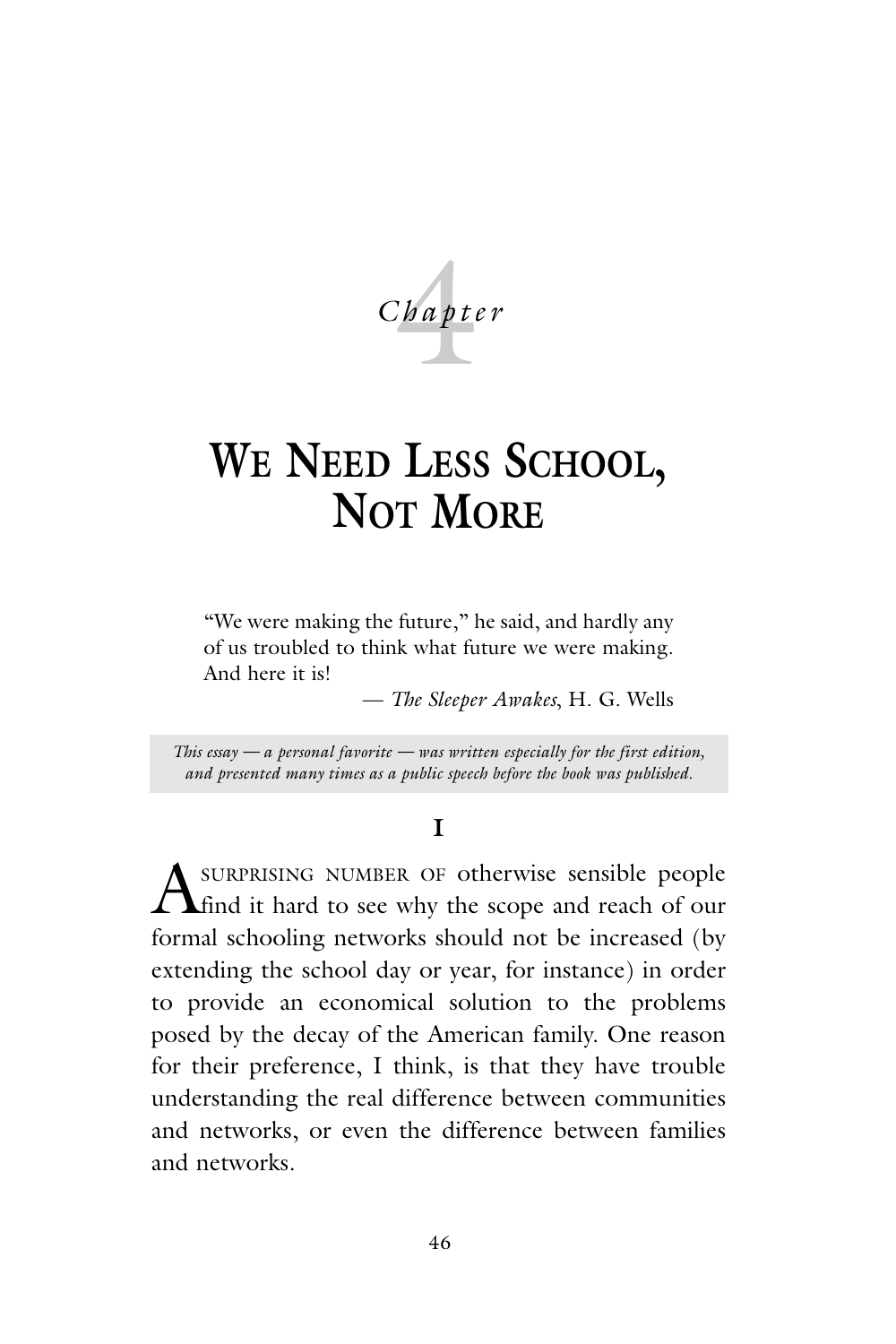Because of this confusion they conclude that replacing a bad network with a good one is the right way to go. Since I disagree so strongly with the fundamental premise that networks are workable substitutes for families, and because from anybody's point of view a lot more school is going to cost a lot more money, I thought I'd tell you why, from a school teacher's perspective, we shouldn't be thinking of more school, but of *less*.

People who admire our school institution usually admire networking in general and have an easy time seeing its positive side, but they overlook its negative aspect: networks, even good ones, drain the vitality from communities and families. They provide *mechanical* ("by-the-numbers") solutions to human problems, when a slow, organic process of self-awareness, self-discovery, and cooperation is what is required if any solution is to stick.

Think of the challenge of losing weight. It's possible to employ mechanical tricks to do this quickly, but I'm told that ninety-five percent of the poor souls who do are only fooling themselves. The weight lost this way doesn't stay off; it comes back in a short time. Other network solutions are just as temporary: a group of law students may network to pass their college exams, but preparing a brief in private practice is often a solitary, lonely experience.

Aristotle saw, a long time ago, that fully participating in a complex range of human affairs was the only way to be become fully human; in *that* he differed from Plato. What is gained from consulting a specialist and surrendering all judgment is often more than outweighed by a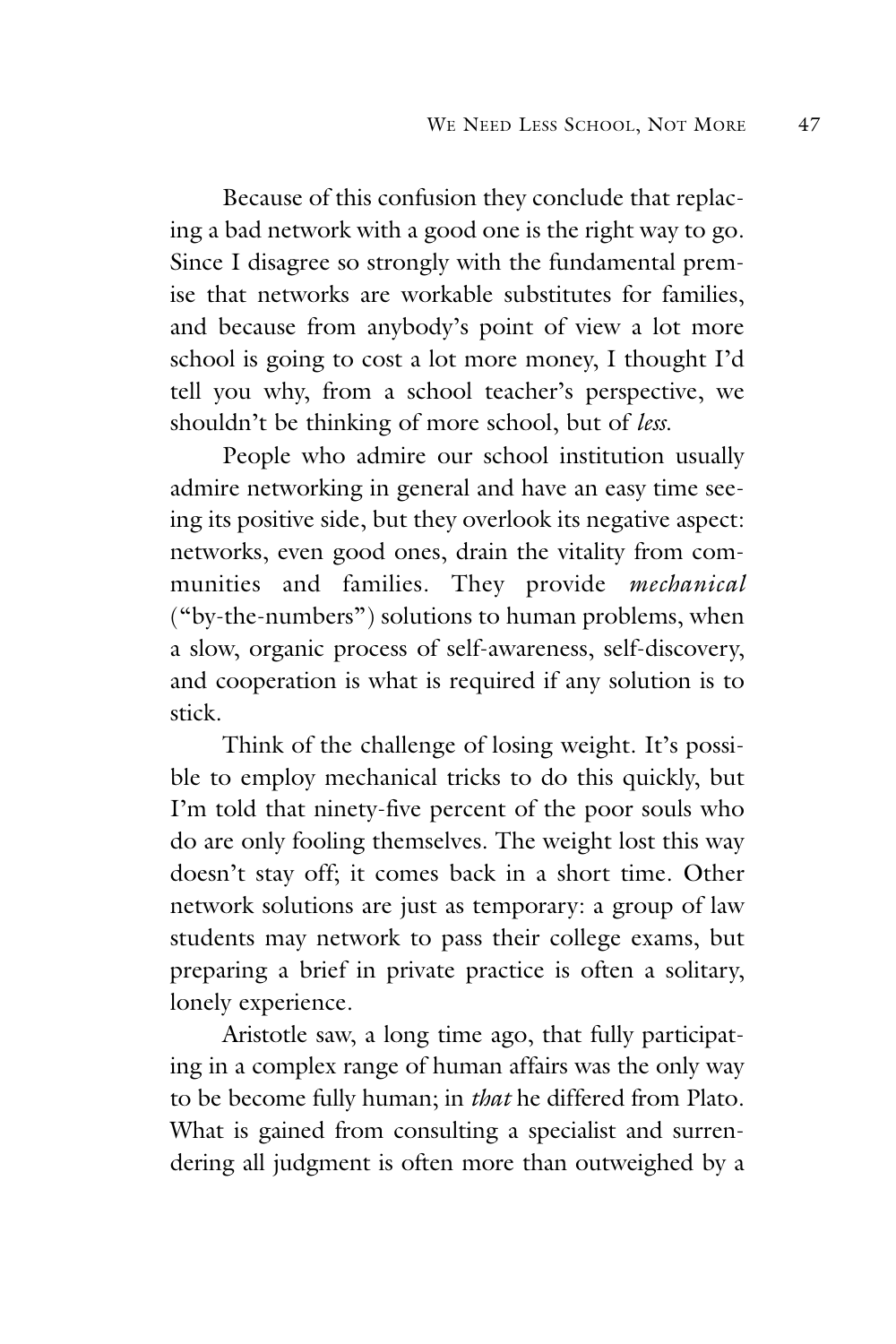permanent loss of one's own volition. This discovery accounts for the curious texture of *real* communication, where people argue with their doctors, lawyers, and ministers, tell craftsmen what they want instead of accepting what they get, frequently make their own food from scratch instead of buying it in a restaurant or defrosting it, and perform many similar acts of *participation*. A real community is, of course, a collection of real families who themselves function in this participatory way.

Networks, however, don't require the whole person, but only a narrow piece. If, on the other hand, you function in a network, it asks you to suppress all the parts of yourself except the network-interest part — a highly unnatural act although one you can get used to. In exchange, the network will deliver efficiency in the pursuit of some limited aim. This is, in fact, a devil's bargain, since on the promise of some future gain one must surrender the wholeness of one's present humanity. If you enter into too many of these bargains, you will split yourself into many specialized pieces, none of them completely human. And no time is available to reintegrate them. This, ironically, is the destiny of many successful networkers and doubtless generates much business for divorce courts and therapists of a variety of persuasions.

The fragmentation caused by excessive networking creates diminished humanity, a sense that our lives are out of control — because they are. If we face the present school and community crisis squarely, with hopes of finding a better way, we need to accept that schools, as networks, create a large part of the agony of modem life. We don't need more schooling — we need less.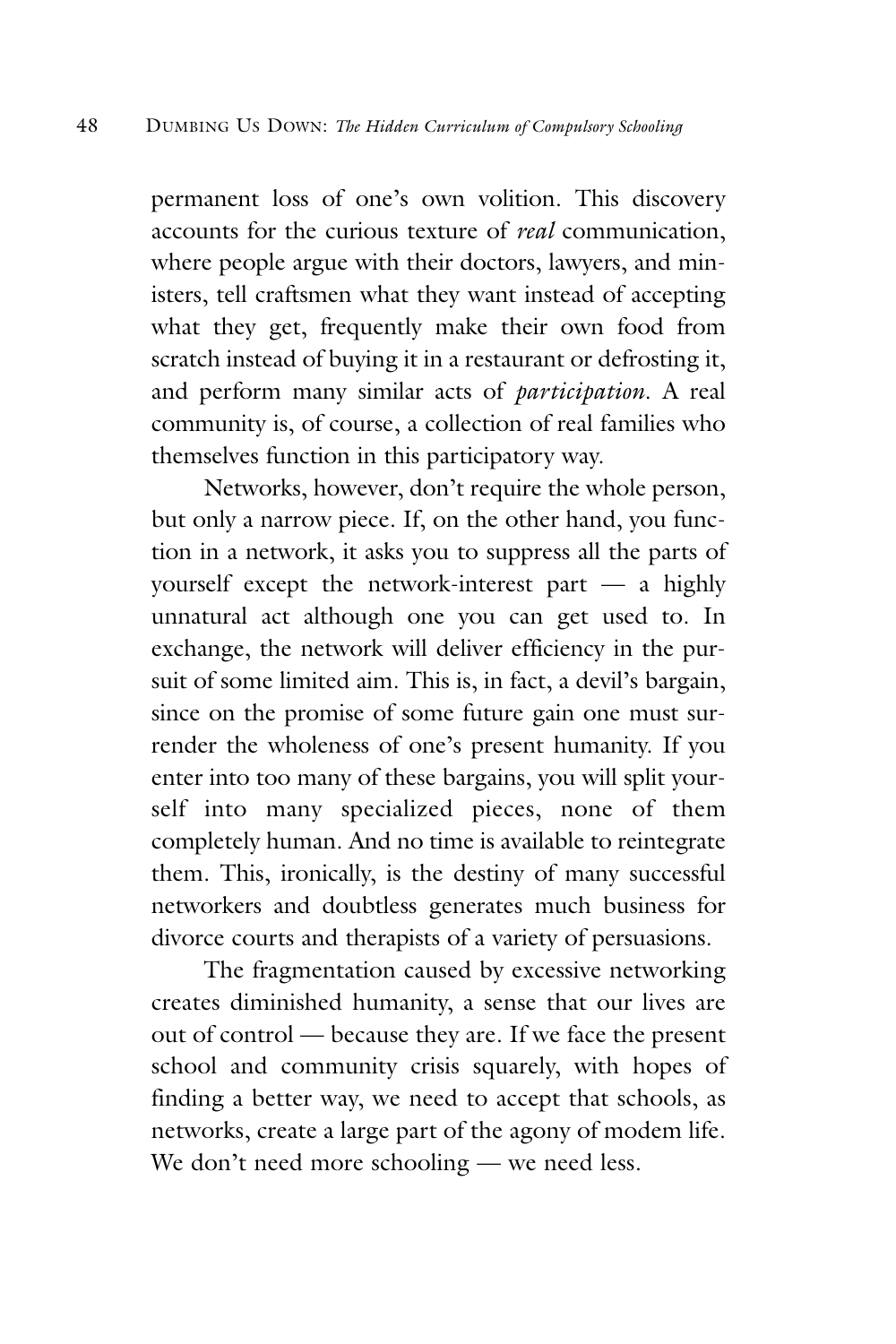I expect you'll want some proof of that, even though the million or so people participating in education at home these days have begun to nibble at the edge of everybody's consciousness and promise to bite their way into national attention when details of their success get around a little more. So for those of you who haven't heard that you don't need officially certified teachers in officially certified schools to get a good education, let me try to expose some of the machinery that makes certified schooling so bad. And remember, if you're thinking, "but it's *always* been that way" — it really hasn't.

Compulsory schooling in factory schools is a very recent, very Massachusetts/New York development. Remember, too, that until thirty odd years ago you could escape mass schooling *after* school; now it is much harder to escape because another form of mass schooling — television — has spread all over the place to blot up any attention spared by school. So what was merely grotesque in our national treatment of the young before 1960 has become tragic now that mass commercial entertainment, as addictive as any other hallucinogenic drug, has blocked the escape routes from mass schooling.

It is a fact generally ignored when considering the communal nature of institutional families like schools, large corporations, colleges, armies, hospitals, and government agencies that they are not real communities at all, but networks. Unlike communities, networks, as I reminded you, have a very narrow way of allowing people to associate, and that way is always across a short spectrum of one, or at most a few, specific uniformities.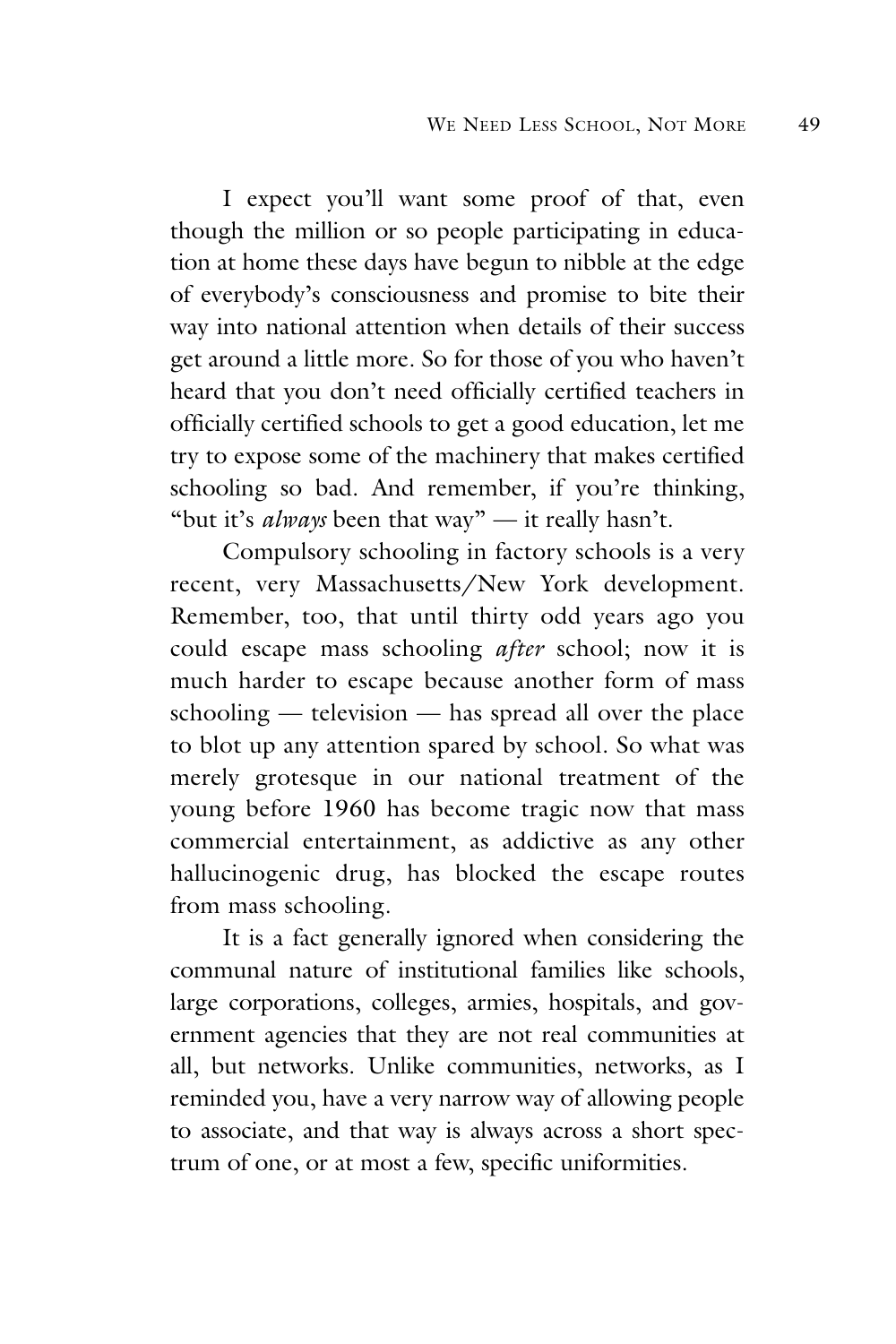In spite of ritual moments like the Christmas party or the office softball game — when individual human components in the network "go home," they go home alone. And in spite of humanitarian support from fellow workers that eases emergencies — when people in networks suffer, they suffer alone, unless they have a family or community to suffer with them.

Even with college dorm "communities," those most engaging and intimate simulations of community imaginable, who among us has not experienced the awful realization after graduation that we cannot remember our friends' names or faces very well? Or who, if we can remember, feels much desire to renew those associations?

It is a puzzling development, as yet poorly understood, that the "caring" in networks is in some important way feigned. Not maliciously, but in spite of any genuine emotional attractions that might be there, human behavior in network situations often resembles a dramatic act — matching a script produced to meet the demands of a story. And, as such, the intimate moments in networks lack the sustaining value of their counterparts in community. Those of you who remember the wonderful closeness possible in army camp life or sports teams and who have now forgotten those you were once close with will understand what I mean. In contrast, have you ever forgotten an uncle or an aunt?

If the loss of true community entailed by masquerading in networks is not noticed in time, a condition arises in the victim's spirit very much like the "trout starvation" that used to strike wilderness explorers whose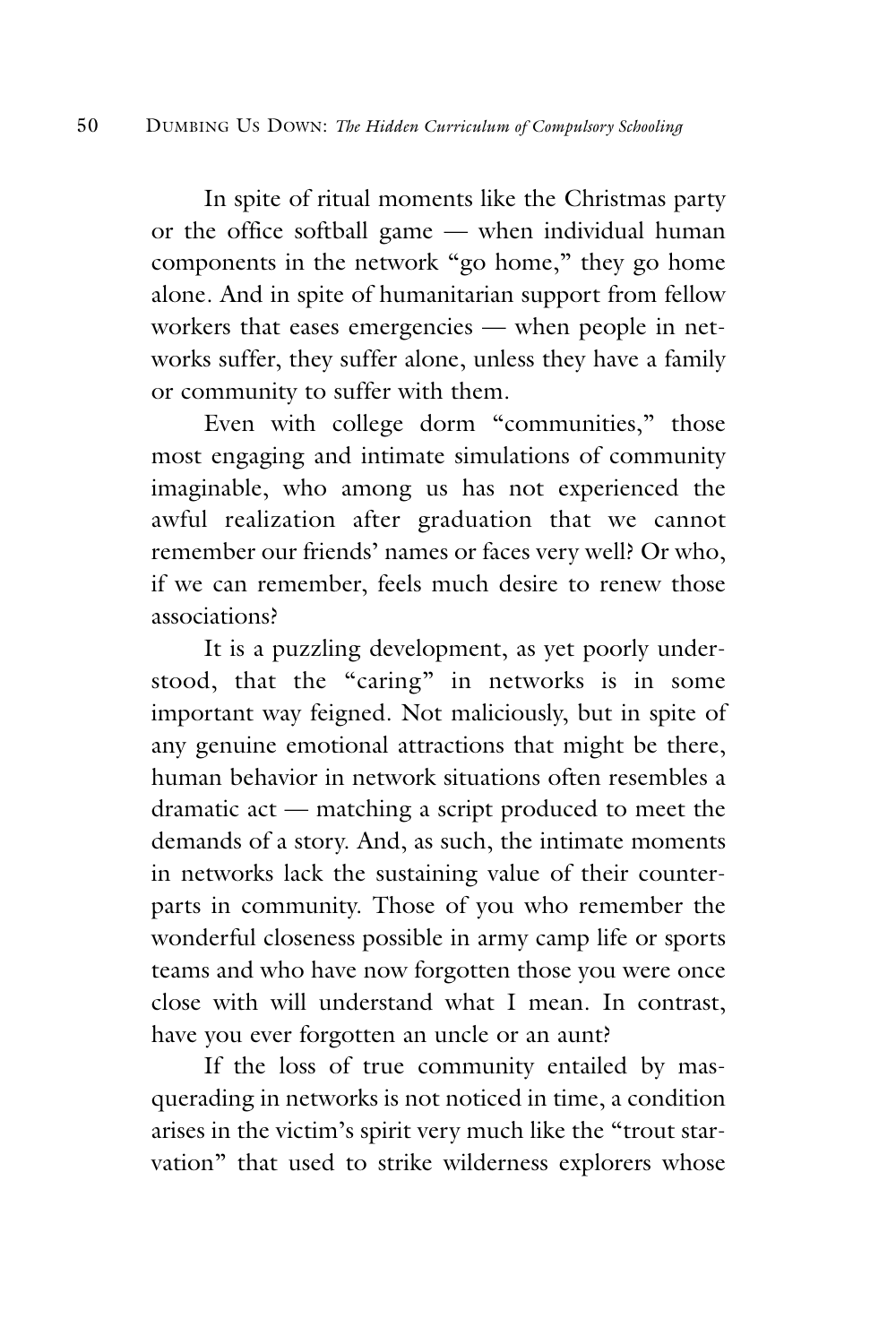diet was made up exclusively of stream fish. While trout quell the pangs of hunger — and even taste good — the eater gradually suffers for want of sufficient nutrients.

Networks like schools are not communities, just as school training is not education. By preempting fifty percent of the total time of the young, by locking young people up with other young people exactly their own age, by ringing bells to start and stop work, by asking people to think about the same thing at the same time in the same way, by grading people the way we grade vegetables — and in a dozen other vile and stupid ways network schools steal the vitality of communities and replace it with an ugly mechanism. No one survives these places with their humanity intact, not kids, not teachers, not administrators, and not parents.

A community is a place in which people face each other over time in *all* their human variety: good parts, bad parts, and all the rest. Such places promote the highest quality of life possible — lives of engagement and participation. This happens in unexpected ways, but it never happens when you've spent more than a decade listening to other people *talk* and trying to do what they tell you to do, trying to *please* them after the fashion of schools. It makes a real lifelong difference whether you avoid that training or it traps you.

An example might clarify this. Networks of urban reformers will convene to consider the problems of homeless vagrants, but a community will think of its vagrants as real people, not abstractions. Ron, Dave or Marty  $-$  a community will call its bums by their names. It makes a difference.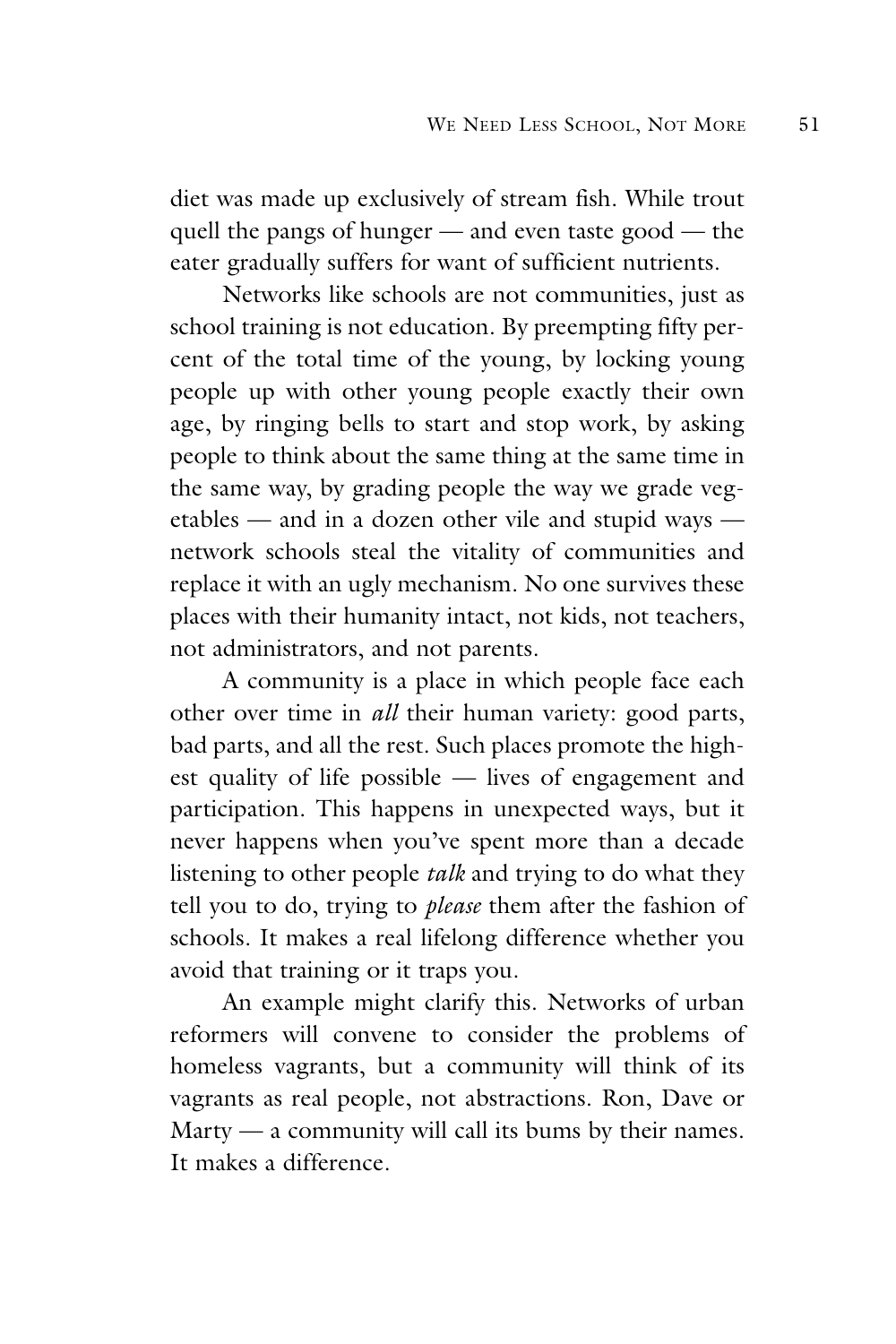People interact on thousands of invisible pathways in a community, and the emotional payoff is correspondingly rich and complex. But networks can only manage a cartoon simulation of community and provide a very limited payoff.

I belong to some networks myself, of course, but the only ones I consider completely safe are the ones that reject their communal facade, acknowledge their limits, and concentrate solely on helping me do a specific and necessary task. But a vampire network like a school, which tears off huge chunks of time and energy needed for building community and family — and always asks for *more* — needs to have a stake driven through its heart and be nailed into its coffin. The feeding frenzy of formal schooling has already wounded us seriously in our ability to form families and communities, by bleeding away time we need with our children and our children need with us. That's why I say we need less school, not more.

Who can deny that networks can get some jobs done? They do. But they lack any ability to nourish their members emotionally. The extreme *rationalit*y at the core of networking is based on the same misperception of human nature the French Enlightenment and Comte were guilty of. At our best we human beings are much, much grander than merely rational; at our best we transcend rationality while incorporating its procedures into our lower levels of functioning. This is why computers will never replace people, for they are condensed to be rational, and hence very limited.

Networks divide people, first from themselves and then from each other, on the grounds that this is the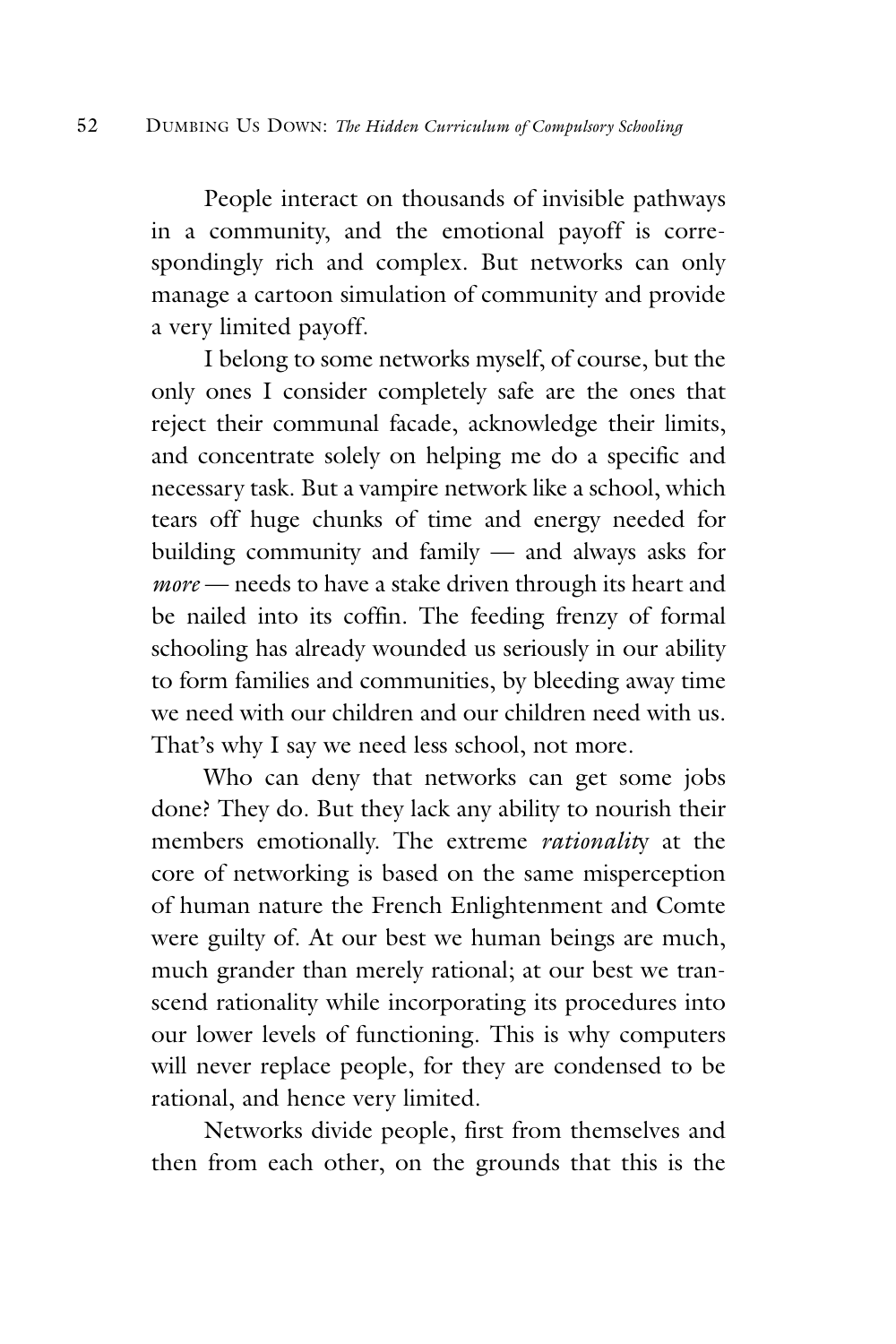efficient way to perform a task. It may well be, but it is a lousy way to feel good about being alive. Networks make people lonely. They cannot correct their inhuman mechanism and still succeed as networks. Behind the anomaly that networks look like communities (but are not) lurks the grotesque secret of mass schooling and the reason why enlarging the school domain will only aggravate the dangerous conditions of social disintegration it is intended to correct.

I want to repeat this until you are sick of hearing it. Networks do great harm by appearing enough like real communities to create expectations that they can manage human social and psychological needs. The reality is that they cannot. Even associations as inherently harmless as bridge clubs, chess clubs, amateur acting groups, or groups of social activists will, if they maintain a pretense of whole friendship, ultimately produce that odd sensation familiar to all city dwellers of being lonely in the middle of a crowd. Which of us who frequently networks has not felt this sensation? Belonging to many networks does *not* add up to having a community, no matter how many you belong to or how often your telephone rings.

With a network, what you get at the beginning is all you ever get. Networks don't get better or worse; their limited purpose keeps them pretty much the same all the time, as there just isn't much development possible. The pathological state which eventually develops out of these constant repetitions of thin human contact is a feeling that your "friends" and "colleagues" don't really care about you beyond what you can do for them, that they have no curiosity about the way you manage your life, no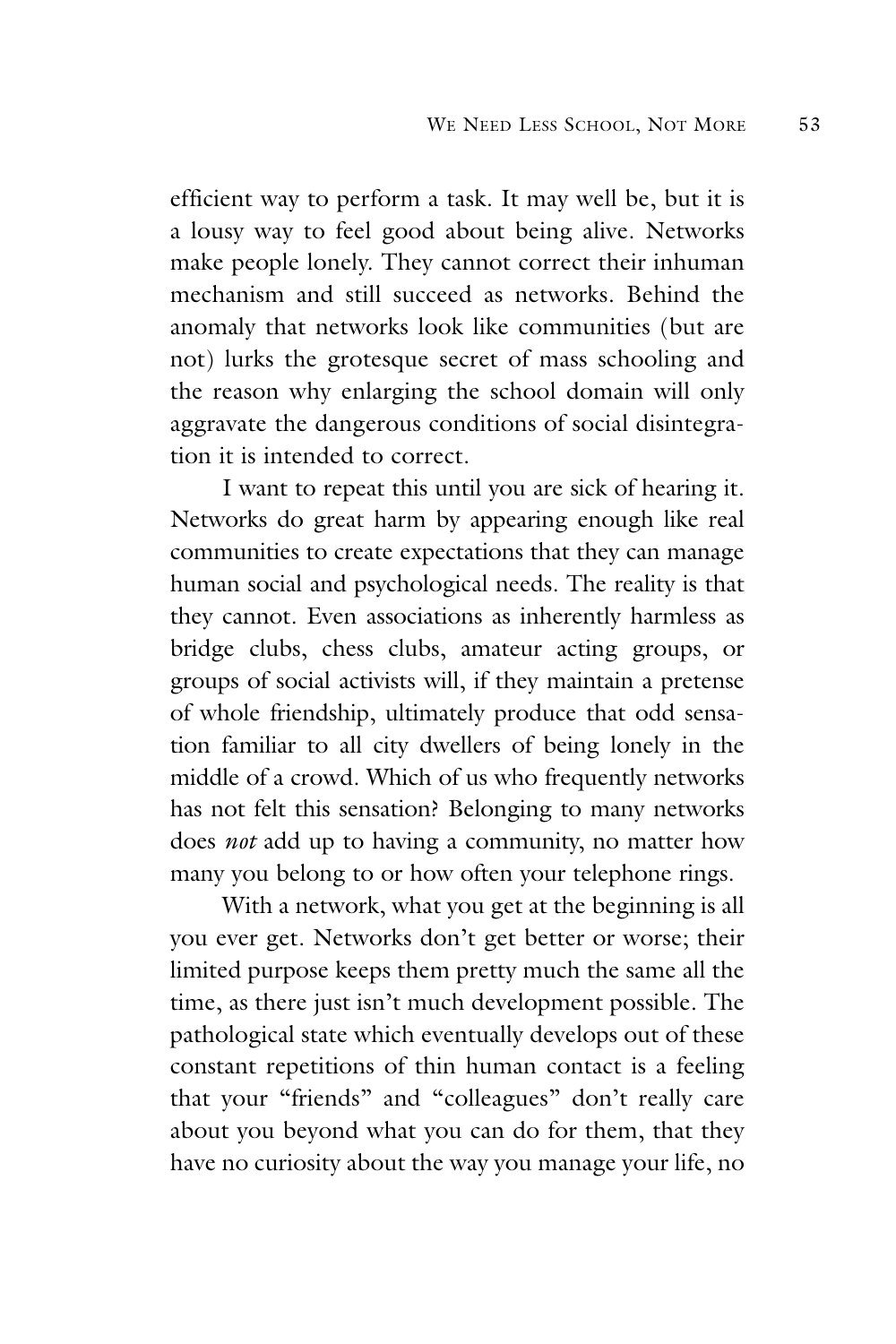curiosity about your hopes, fears, victories, defeats. The real truth is that the "friends" falsely mourned for their indifference were never friends, just fellow networkers from whom in fairness little should be expected beyond attention to the common interest.

But given our unquenchable need for community and the unlikelihood of obtaining that community in a network, we are so desperate for any solution that we are driven to deceive ourselves about the nature of these liaisons. Whatever "caring" really means, it means something more than simple companionship or even the comradeship of shared interests.

## **II**

In the growth of human society, families came first, communities second, and only much later came the institutions set up by the community to serve it. Most institutional rhetoric — the proclaiming of what is important — borrows its values from those of individual families that work well together.

Particularly over the past century and a half in the United States, spokesmen for institutional life have demanded a role above and beyond service to families and communities. They have sought to command and prescribe as kings used to do, though there is an important difference. In the case of ancient kings, once beyond the range of their voices and trumpets you could usually do what you pleased; but in the case of modem institutions, the reach of technology is everywhere there is no escape if the place where you live and the family you live in cannot provide sanctuary.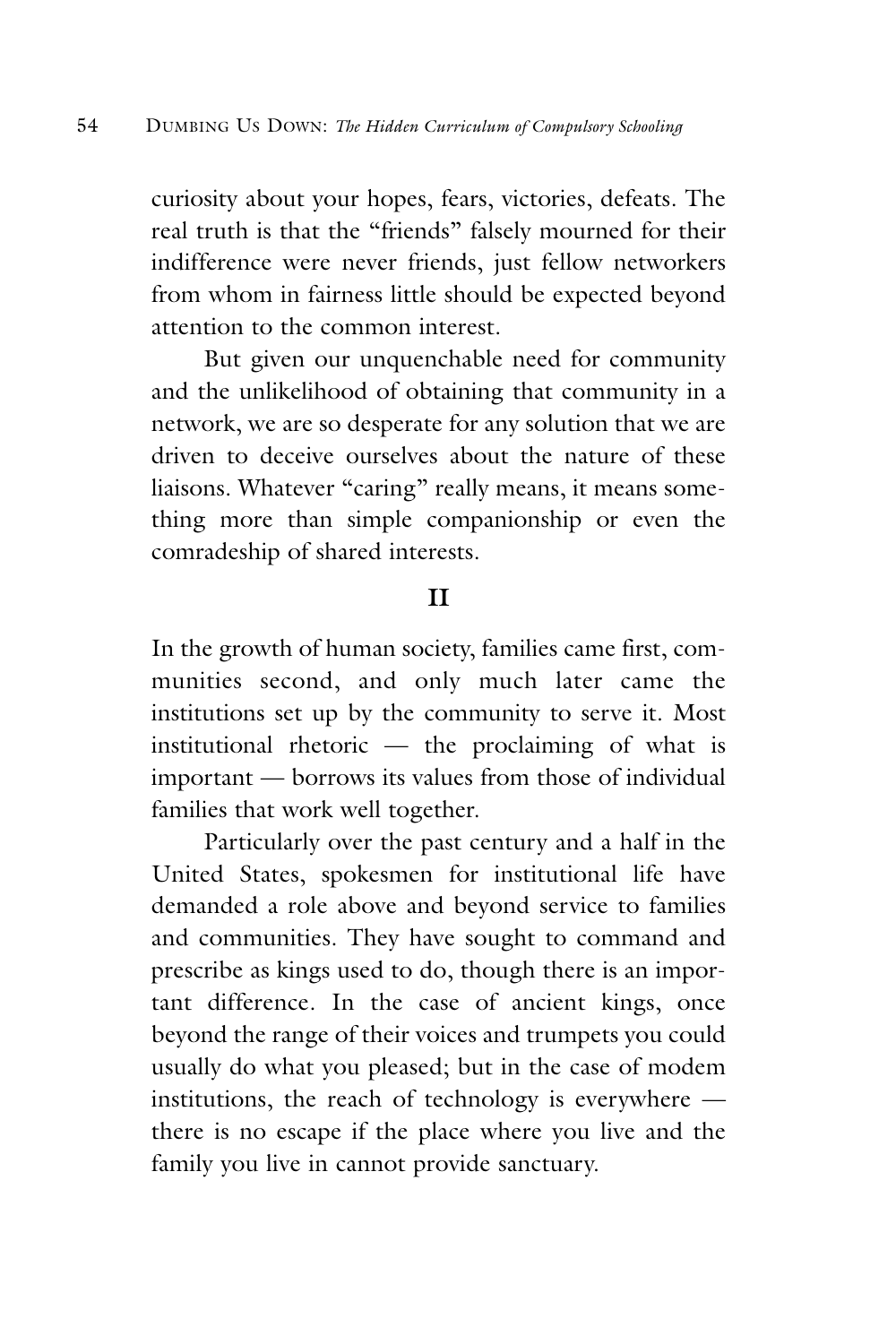Institutions, say their political philosophers, are better at creating marching orders for the human race than families are; therefore they should no longer be expected to follow but should lead. Institutional leaders have come to regard themselves as great *synthetic fathers* to millions of *synthetic children*, by which I mean to all of us. This theory sees us bound together in some abstract family relationship in which the state is the true mother and father; hence it insists on our first and best loyalty.

"Ask not," said President Kennedy, "what your country can do for *you*, but rather ask what *you* can do for your country." Since the "you" in question is both real and human and the country you are alleged to possess is one of the most extreme of verbal abstractions, it will readily be seen that the president's injunction is an expression of a synthetic family philosophy which regards "nation" as possessing a claim superior to the claim of "family". If you see nothing wrong with this, then it is probable you also believe that, with a little tinkering, our schools will work just fine. But if you have a queer feeling about the image of yourself and your family as appendages of an abstraction, then we are on the same wavelength. In the latter case, we are ready to consider that we may need less school, not more.

## **III**

I want to examine the destructive effects the false claim of institutional prerogative has on both individual and family life, a destructiveness equally profound whether the claim comes from a government, a corporation, or some other form of network.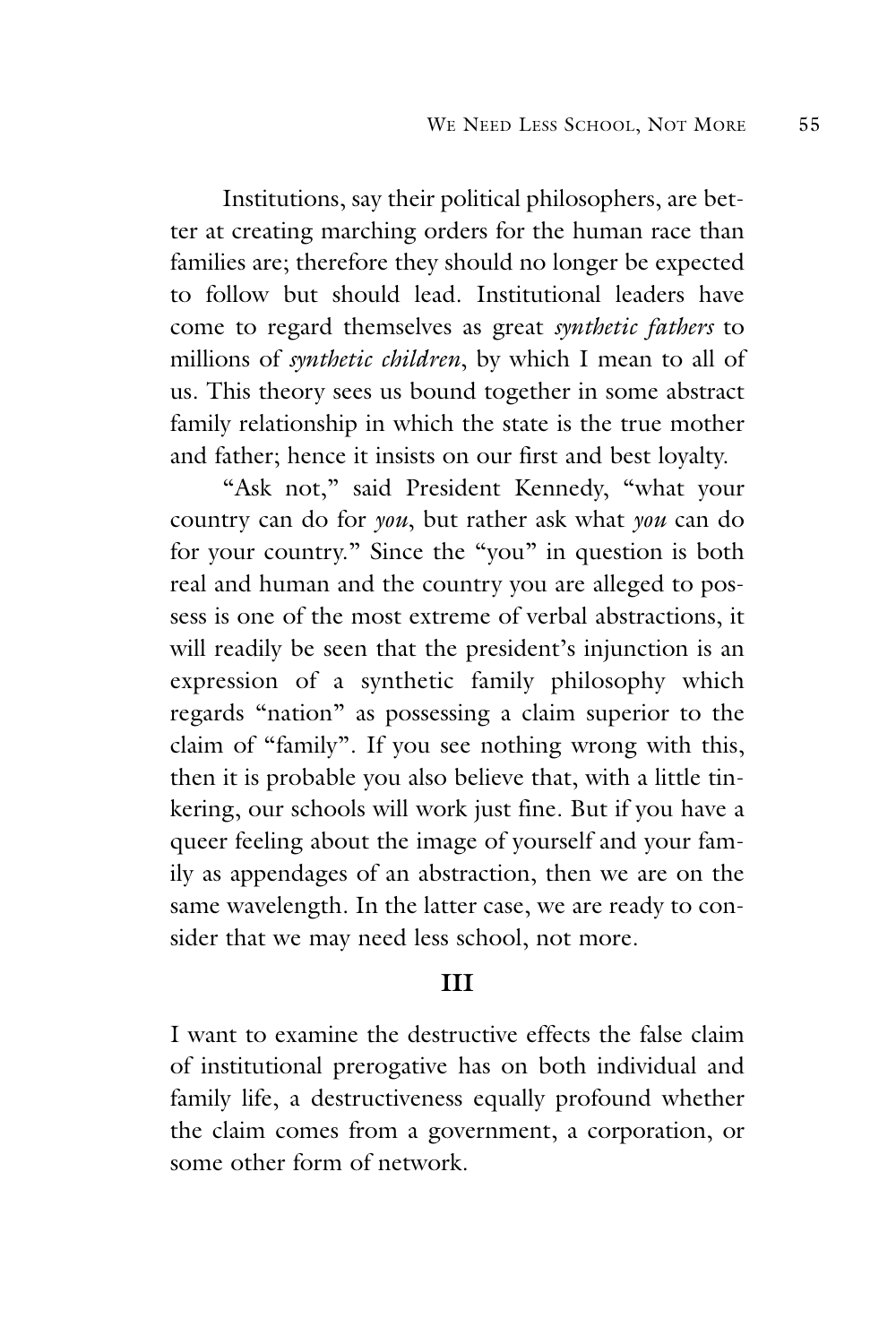If we return to our original discussion of networks, it will be clear that every one of our national institutions is a place where men, women, and children are isolated according to some limited aspect of their total humanity: by age, and a few other considerations in the case of compulsory schooling, as well as by various other sorting mechanisms in the other institutional arenas.

If performance within these narrow confines is conceived to be the supreme measure of success, if, for instance, an A average is considered the central purpose of adolescent life — the requirements for which take most of the time and attention of the aspirant — and if the worth of the individual is reckoned by victory or defeat in this abstract pursuit, then a social machine has been constructed which, by attaching purpose and meaning to essentially meaningless and fantastic behavior, will certainly dehumanize students, alienate them from their own human nature, and break the natural connection between them and their parents, to whom they would otherwise look for significant affirmations.

Welcome to the world of mass schooling, which sets this goal as its supreme achievement. Are you sure we want more of it?

As we approach the twenty-first century it is correct to say that the United States has become a nation of institutions, whereas it used to be a nation of communities. Large cities have great difficulty supporting healthy community life, partly because of the coming and going of strangers, partly because of space constrictions, partly because of poisoned environments, but mostly because of the constant competition of institutions and networks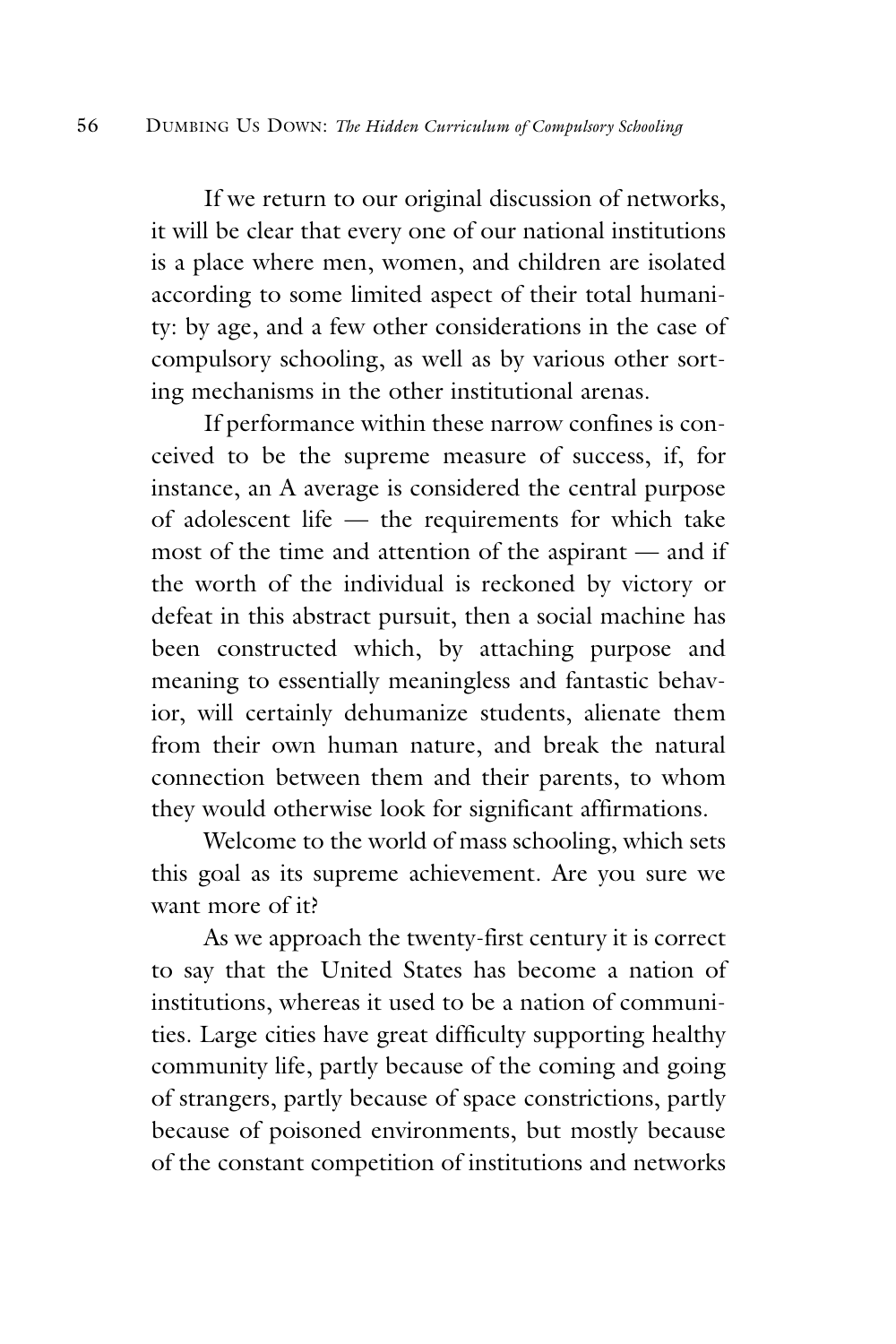for the custody of children and old people, for monopolizing the time of everyone else in between. By isolating young and old from the working life of places and by isolating the working population from the lives of young and old, institutions and networks have brought about a fundamental disconnection of the generations. The griefs that arise from this have no synthetic remedy; no vibrant, satisfying communities can come into being where young and old are locked away.

Here and there mutilated versions of community struggle to survive, as in places where cultural homogeneity has been fiercely protected — such as in Bensonhurst in Brooklyn or Polish Hill in Pittsburgh but in the main, "community" in cities and suburbs is a thin illusion, confined to simulated events like street festivals. If you have moved from one neighborhood to another or from one suburb to another and have quickly forgotten the friends you left behind, then you will have experienced the phenomenon I refer to. Over ninety percent of the United States' population now lives inside fifty urban aggregations. Having been concentrated there as the end product of fairly well-understood historical processes, they are denied a reciprocal part in any continuous, well-articulated community. They are profoundly alienated from their own human interests. What else could it mean that only half of our eligible citizens are registered to vote? And that of those a barely fifty percent do vote? In two-party jurisdictions a trifle over one-eighth of the citizenry is thus sufficient to elect public officials, assuming the vote splits fairly evenly. We've come a long way down the road to redefining as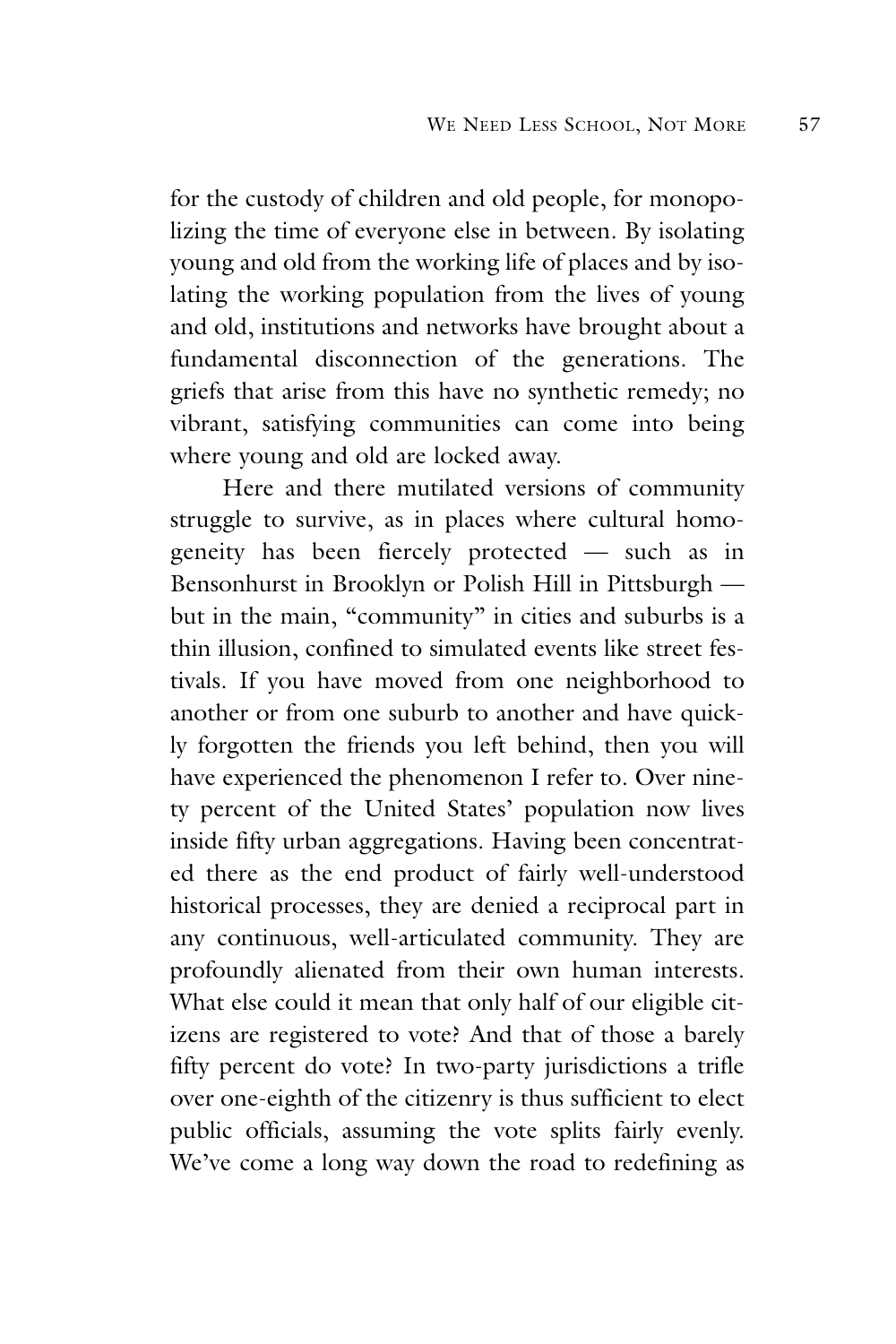an option what used to be regarded as a duty, but that is what alienation from community life quickly accomplishes: indifference to almost everything.

When one is offered institutional simulations of community, a steady diet of networks — involuntary like schools, or "voluntary" like isolated workplaces divorced from human variety — basic human needs are placed in the gravest jeopardy, a danger magnified many times in the case of children. Institutional goals, however sane and well-intentioned, are unable to harmonize deeply with the uniqueness of individual human goals. No matter how good the individuals who manage an institution are, institutions lack a conscience because they measure by accounting methods. Institutions are not the sum total of their personnel, or even of their leadership, but are independent of both and will exist after management has been completely replaced. They are ideas come to life, ideas in whose service all employees are but servomechanisms. The deepest purposes of these gigantic networks are to regulate and to make uniform. Since the logic of family and community is to give scope to variety around a central theme, whenever institutions intervene significantly in personal affairs they cause much damage. By redirecting the focus of our lives from families and communities to institutions and networks, we, in effect, anoint a machine our king.

## **IV**

Nearly a century ago a French sociologist wrote that every institution's unstated first goal is to survive and grow, *not* to undertake the mission it has nominally staked out for itself. Thus the first goal of a government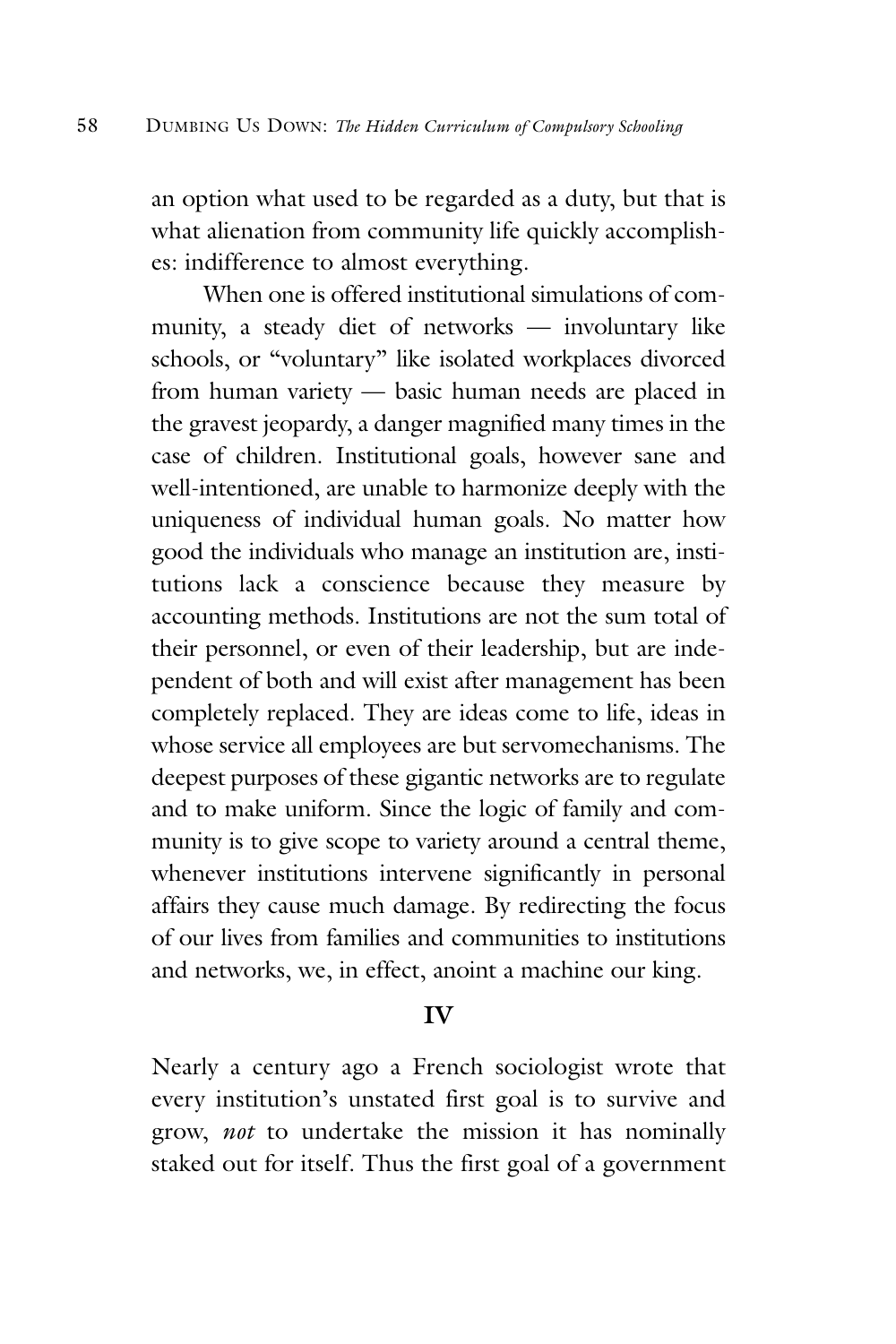postal service is not to deliver the mail; it is to provide protection for its employees and perhaps a modest status ladder for the more ambitious ones. The first goal of a permanent military organization is not to defend national security but to secure, in perpetuity, a fraction of the national wealth to distribute to its personnel.

It was this philistine potential — that teaching the young *for pay* would inevitably expand into an institution for the protection of teachers, not students — that made Socrates condemn the Sophists so strongly long ago in ancient Greece.

If this view of things troubles you, think of the New York City public school system in which I work, one of the largest business organizations on planet Earth. While the education administered by this abstract parent is illregarded by everybody, the institution's right to *compel* its clientele to accept such dubious service is still guaranteed by the police. And forces are gathering to expand its reach still further — in the face of every evidence that it has been a disaster throughout its history.

What gives the atmosphere of remote country towns and other national backwaters a peculiarly heady quality of fundamental difference is not simply a radical change of scenery from city or suburb, but the promise offered of near freedom from institutional intervention in family life. Big Father doesn't watch over such places closely. Where his presence is felt most is still in the schools, which even there grind out their relentless message of anger, envy, competition, and caste-verification in the form of grades and "classes." But a homelife and community exist there as antidotes to the poison.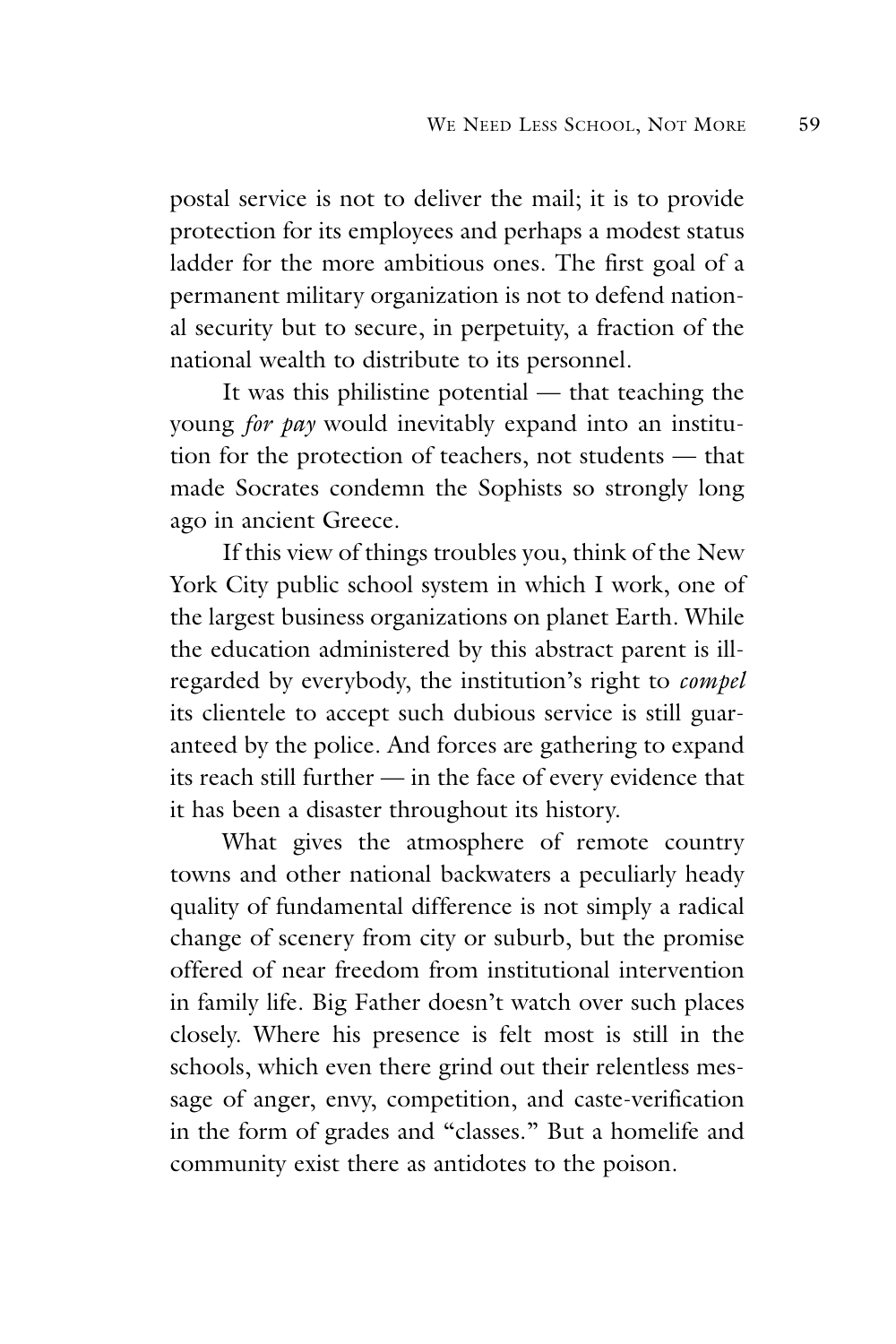This business we call "education" — when we mean "schooling" — makes an interesting example of network values in conflict with traditional community values. For one hundred and fifty years institutional education has seen fit to offer as its main purpose the preparation for economic success. Good education = good job, good money, good *things*. This has become the universal national banner, hoisted by Harvards as well as high schools. This prescription makes both parent and student easier to regulate and intimidate as long as the connection goes unchallenged either for its veracity or in its philosophical truth. Interestingly enough, the American Federation of Teachers identifies one of its missions as persuading the business community to hire and promote on the basis of school grades so that the grades = money formula will obtain, just as it was made to obtain for medicine and law after years of political lobbying. So far, the common sense of businesspeople has kept them hiring and promoting the old-fashioned way, using performance and private judgment as the preferred measures, but they may not resist much longer.

The absurdity of defining education as an economic good becomes clear if we ask ourselves what is gained by perceiving education as a way to enhance even further the runaway consumption that threatens the earth, the air, and the water of our planet? Should we continue to teach people that they can buy happiness in the face of a tidal wave of evidence that they cannot? Shall we ignore the evidence that drug addiction, alcoholism, teenage suicide, divorce, and other despairs are pathologies of the prosperous much more than they are of the poor?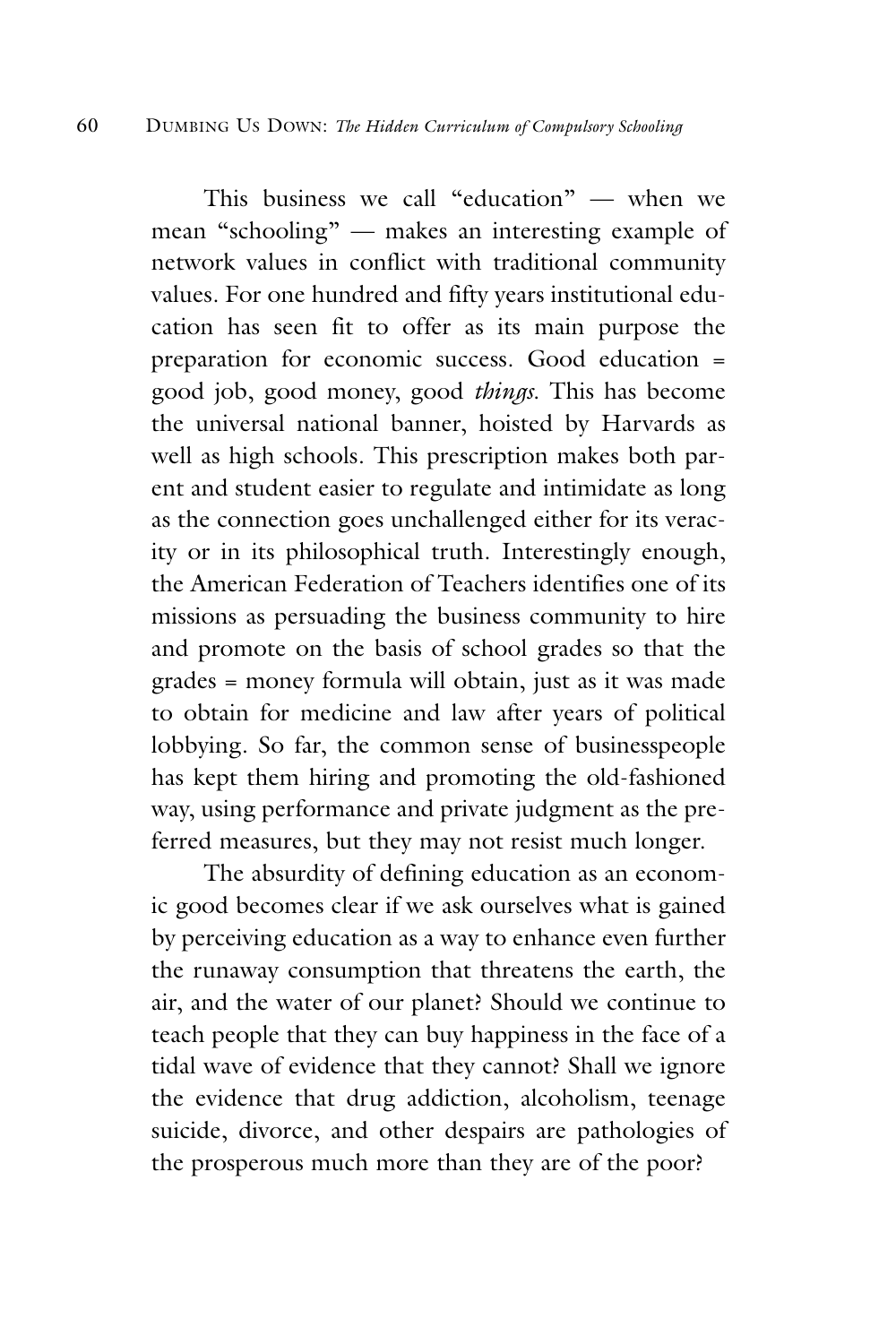On this question of meanings we've hidden from ourselves for so long hangs both an understanding of the illness that is killing us and the cure we are searching for. What, after all this time, is the purpose of mass schooling supposed to be? Reading, writing, and arithmetic can't be the answer, because properly approached those things take less than a hundred hours to transmit — and we have abundant evidence that each is readily selftaught in the right setting and time.

Why, then, are we locking kids up in an involuntary network with strangers for twelve years? Surely not so a few of them can get rich? Even if it worked that way, and I doubt that it does, why wouldn't any sane community look on such an education as positively wrong? It divides and classifies people, demanding that they compulsively compete with each other, and publicly labels the losers by literally de-grading them, identifying them as "lowclass" material. And the bottom line for the winners is that they can buy more *stuff!* I don't believe that anyone who thinks about that feels comfortable with such a silly conclusion. I can't help feeling that if we could only answer the question of what it is that we want from these kids we lock up, we would suddenly see where we took a wrong turn. I have enough faith in American imagination and resourcefulness to believe that at that point we'd come up with a better way  $-$  in fact, a whole supermarket of better ways.

One thing I do know, though: most of us who've had a taste of loving families, even a little taste, want our kids to be part of one. One other thing I know is that eventually you have to come to be part of a place — part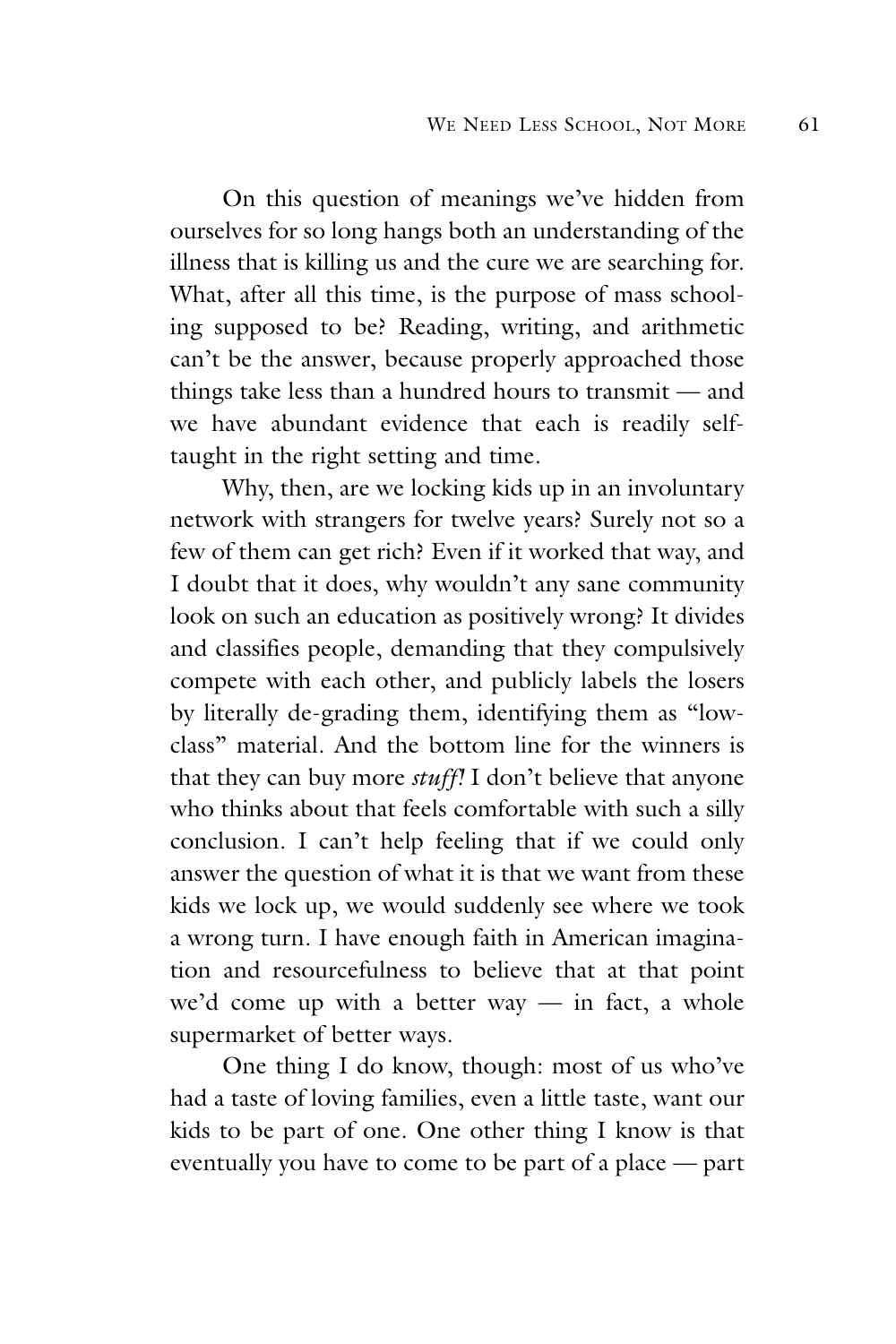of its hills and streets and waters and people — or you will live a very, very sorry life as an exile forever. Discovering *meaning for yourself* as well as discovering satisfying *purpose for yourself*, is a big part of what education is. How this can be done by locking children away from the world is beyond me.

## **V**

An important difference between communities and institutions is that communities have natural limits; they *stop* growing or they die. There's a good reason for this: in the best communities everyone is a special person who sooner or later impinges on everyone else's consciousness. The effects of this constant attention make all, rich or poor, feel important, because the only way importance is perceived is by having other folks pay attention to you. You can *buy* attention, of course, but it's not the same thing. Pseudo community life, where you live around others without noticing them and where you are constantly being menaced in some way by strangers you find offensive, is exactly the opposite. In pseudo community life you are anonymous for the most part, and you *want* to be because of various dangers other people may present if they notice your existence. Almost the only way you can get attention in a pseudo community is to buy it, because the prevailing atmosphere is one of indifference. A pseudo community is just a different kind of network: its friendships and loyalties are transient; its problems are universally considered to be someone else's problems (someone else who should be *paid* to solve them); its young and old are largely regarded as annoyances; and the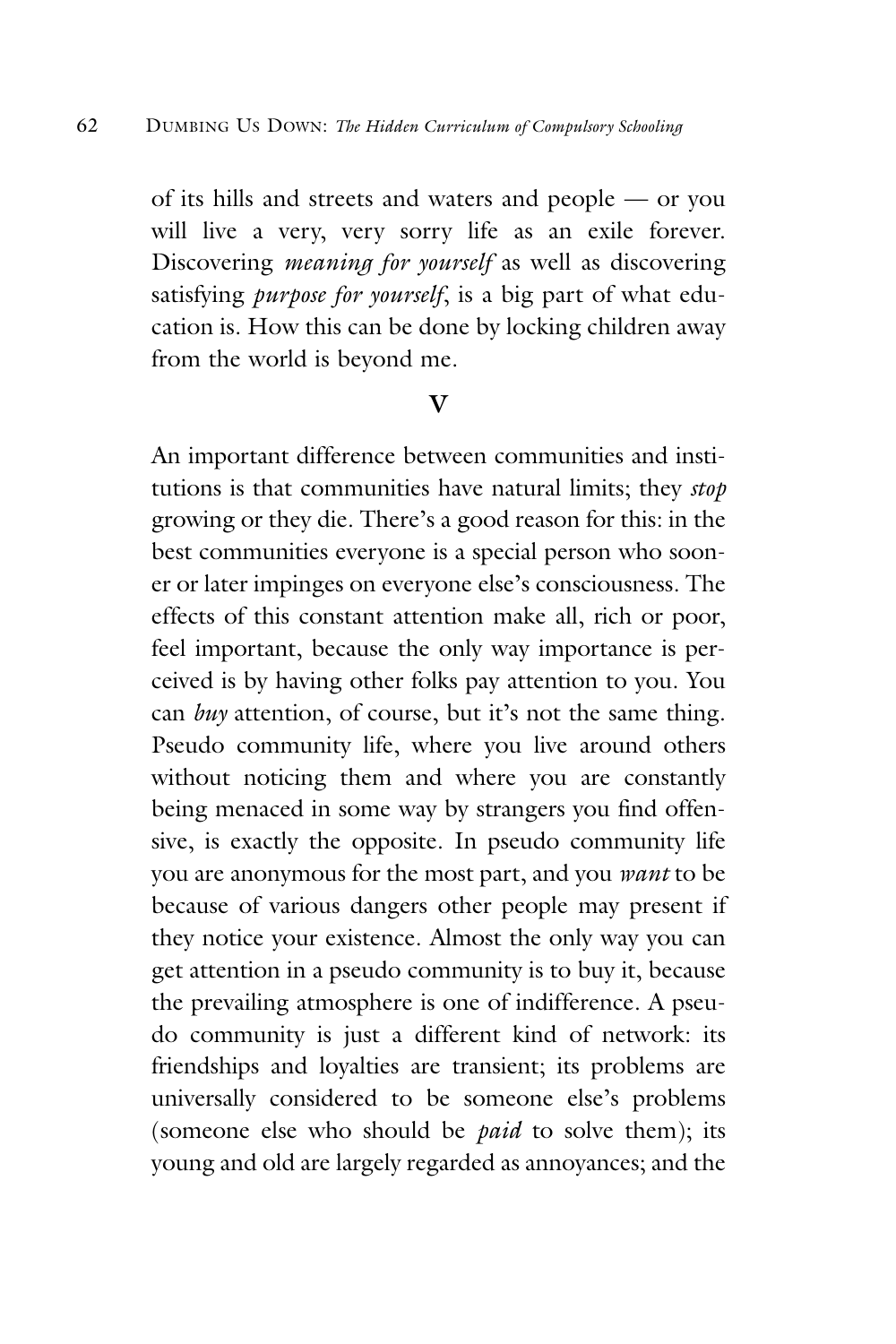most commonly shared dream is to get out to a better place, to "trade up" endlessly.

Unlike true communities, pseudo communities and other comprehensive networks like schools expand indefinitely, just as long as they can get away with it. "More" may not be "better," but "more" is always more profitable for the people who make a living out of networking. That is what is happening today behind the cry to expand schooling even further: a great many people are going to make a great deal of money if growth can be continued.

Unlike the intricate, sometimes unfathomable satisfactions of community and family life, the successes of networks are always measured in mathematical displays of one-upmanship: How many A's? How much weight lost? How many inquiries generated? Competition is the network's lifeblood, and the precision suggested by the numerical ranking of performance is its preferred style.

The quality-competition of businesses (when it actually happens) is generally a good thing for customers; it keeps businesses on their toes, doing their best. The competition inside an institution like a school isn't the same thing at all. What is competed for in a school is the favor of a teacher, and that can be won or lost by too many subjective parameters to count; it is always a little arbitrary and sometimes a lot more pernicious than that. It gives rise to envy, dissatisfaction, and a belief in magic. Teachers, too, must compete for the arbitrarily dispensed favor of administrators, which carries the promise of good or bad classes, good or bad rooms, access to or denial of tools, and other hostages to obedience, defer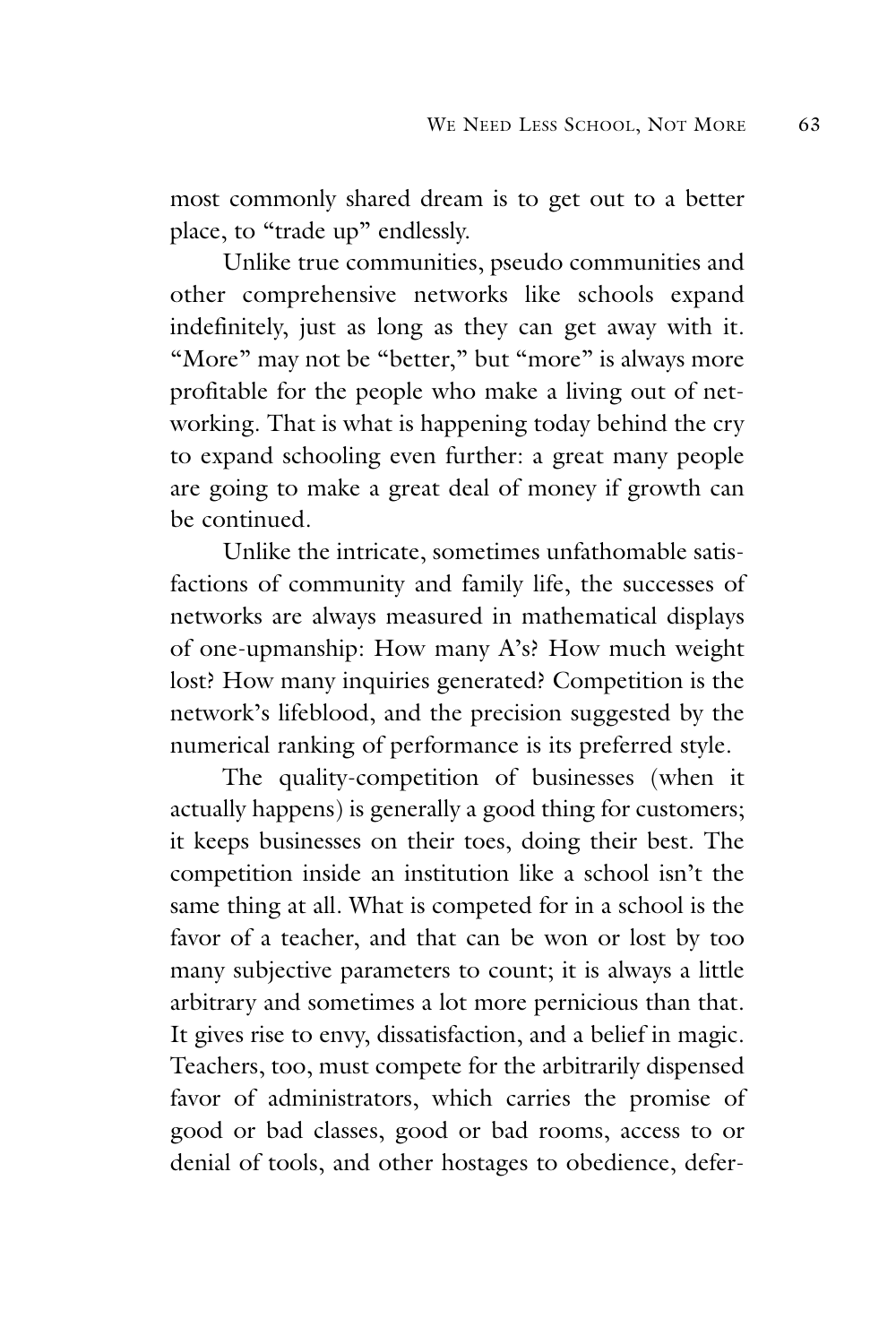ence, and subordination. The culture of schools only coheres in response to a web of material rewards and punishments: A's, F's, bathroom passes, gold stars, "good" classes, access to a photocopy machine. Everything we know about *why* people drive themselves to know things and do their best is contradicted inside these places.

Truth itself is another important dividing line between communities and networks. If you don't keep your word in a community, everyone finds out, and you have a major problem thereafter. But lying for personal advantage is the operational standard in all large institutions; it is considered part of the game in schools. Parents, for the most part, are lied to or told half-truths, as they are usually considered adversaries. At least that's been true in every school I ever worked in. Only the most foolish employees don't have recourse to lying; the penalties for being caught hardly exist — and the rewards for success can be considerable. Whistle-blowing against institutional malpractice is always a good way to get canned or relentlessly persecuted. Whistle-blowers never get promoted in any institution because, having served a public interest once, they may well do it again.

The Cathedral of Rheims is the best evidence I know of what a community can do and what we stand to lose when we don't know the difference between these human miracles and the social machinery we call "networks." Rheims was built without power tools by people working day and night for a hundred years. Everybody worked willingly; nobody was slave labor. No school taught cathedral building as a subject.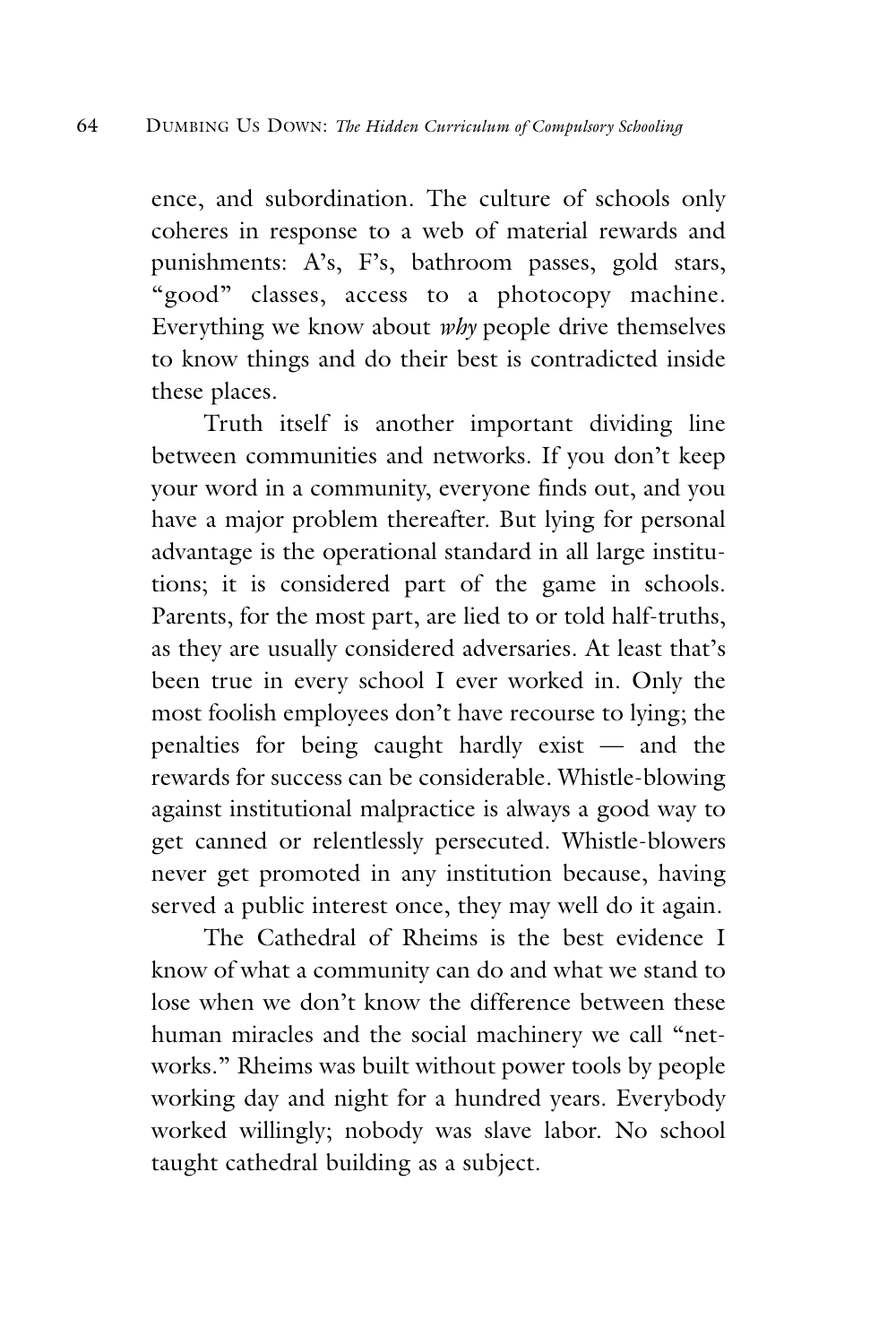What possessed people to work together for a hundred years? Whatever it was looks like something worth educating ourselves about. We know the workers were profoundly united as families and as friends, and as friends they knew what they really wanted in the way of a church. Popes and archbishops had nothing to do with it. Gothic architecture itself was invented out of sheer aspiration — the Gothic cathedral stands like a lighthouse illuminating what is possible in the way of uncoerced human union. It provides a benchmark against which our own lives can be measured.

At Rheims, the serfs and farmers and peasants filled gigantic spaces with the most incredible stained-glass windows in the world, but they never bothered to sign even one of them. No one knows who designed or made them, because our modern form of institutional boasting did not yet exist as a corruption of communitarian feeling. After all these centuries they still announce what being human really means.

## **VI**

Communities are collections of families and friends who find major meaning in extending the family association to a band of honorary brothers and sisters. They are complex relationships of commonality and obligation that generalize to others beyond the perimeter of the homestead.

When the integration of life that comes from being part of a family in a community is unattainable, the only alternative, apart from accepting a life in isolation, is to search for an artificial integration into one of the many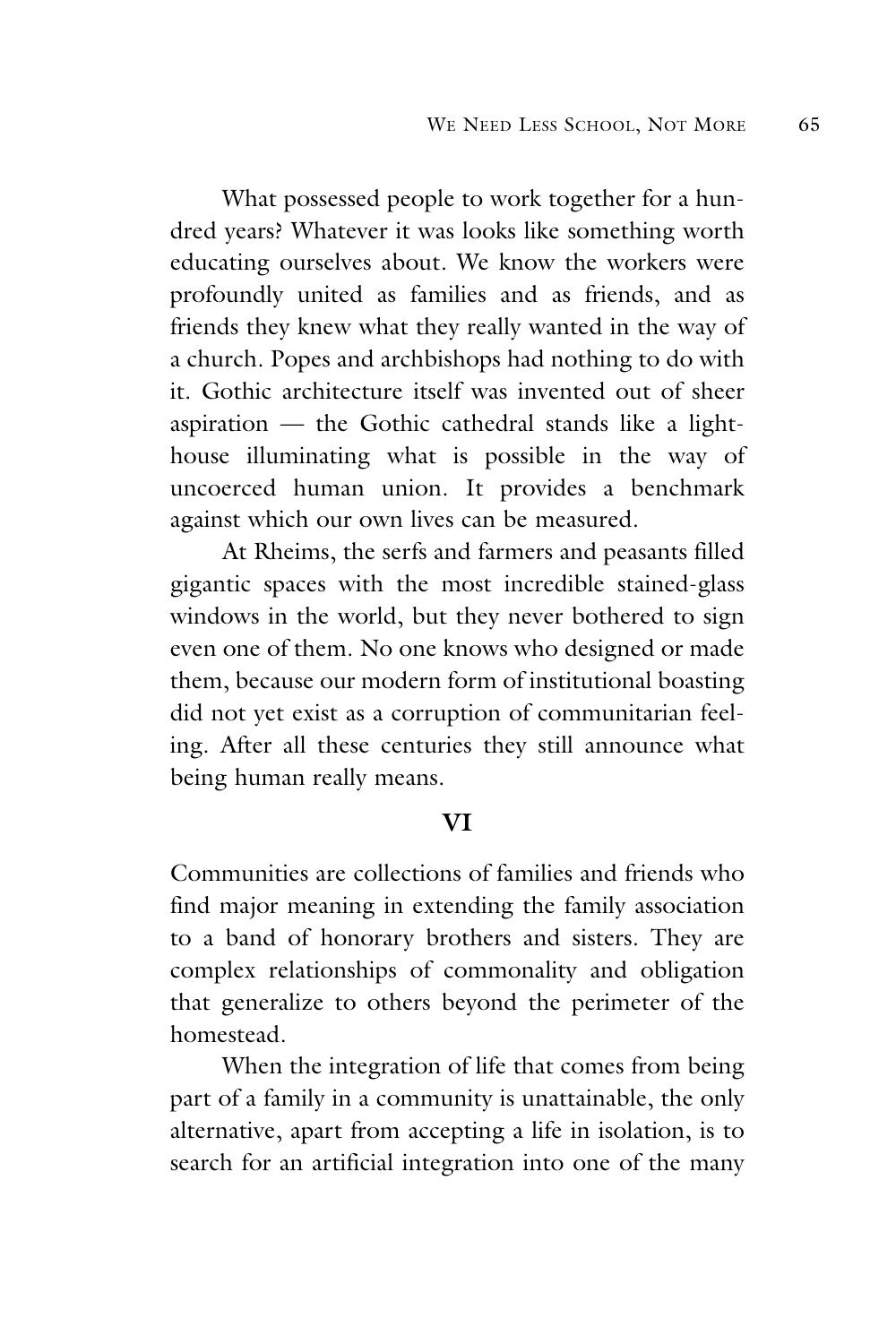expressions of network currently available. But it's a bad trade! Artificial integration within the realm of human association — think of those college dorms or fraternities — appears strong but is actually quite weak; seems close-knit but in reality has only loose bonds; suggests durability but is usually transient. And it is most often badly adjusted to what people need although it masquerades as being exactly what they need.

Welcome to the world of school. We should begin thinking about school reform by stopping these places from functioning like cysts, impenetrable, insular bodies that take our money, our children, and our time and give nothing back. Do we really want *more* of it?

In recent years I've given much thought to the problem of turning the compulsory school network into some kind of emotionally rewarding community, because a move seems to be afoot to do the reverse, to enlarge substantially the bite that schooling takes out of a young person's family time, community time, and private time. Trial balloons are floated about constantly in the press and on TV, meaning that some important groups are preparing to extend the reach of compulsory schooling in the face of its genuinely ghastly record. My Jewish friends would call that "chutzpah", but I take it as an index of just how confident these people are that they can pull it off.

Schools, I hear it argued, would make better sense and be better value as nine-to-five operations or even nine-to-nine ones, working year-round. We're not a farming community anymore, I hear, that we need to give kids time off to tend the crops. This new-world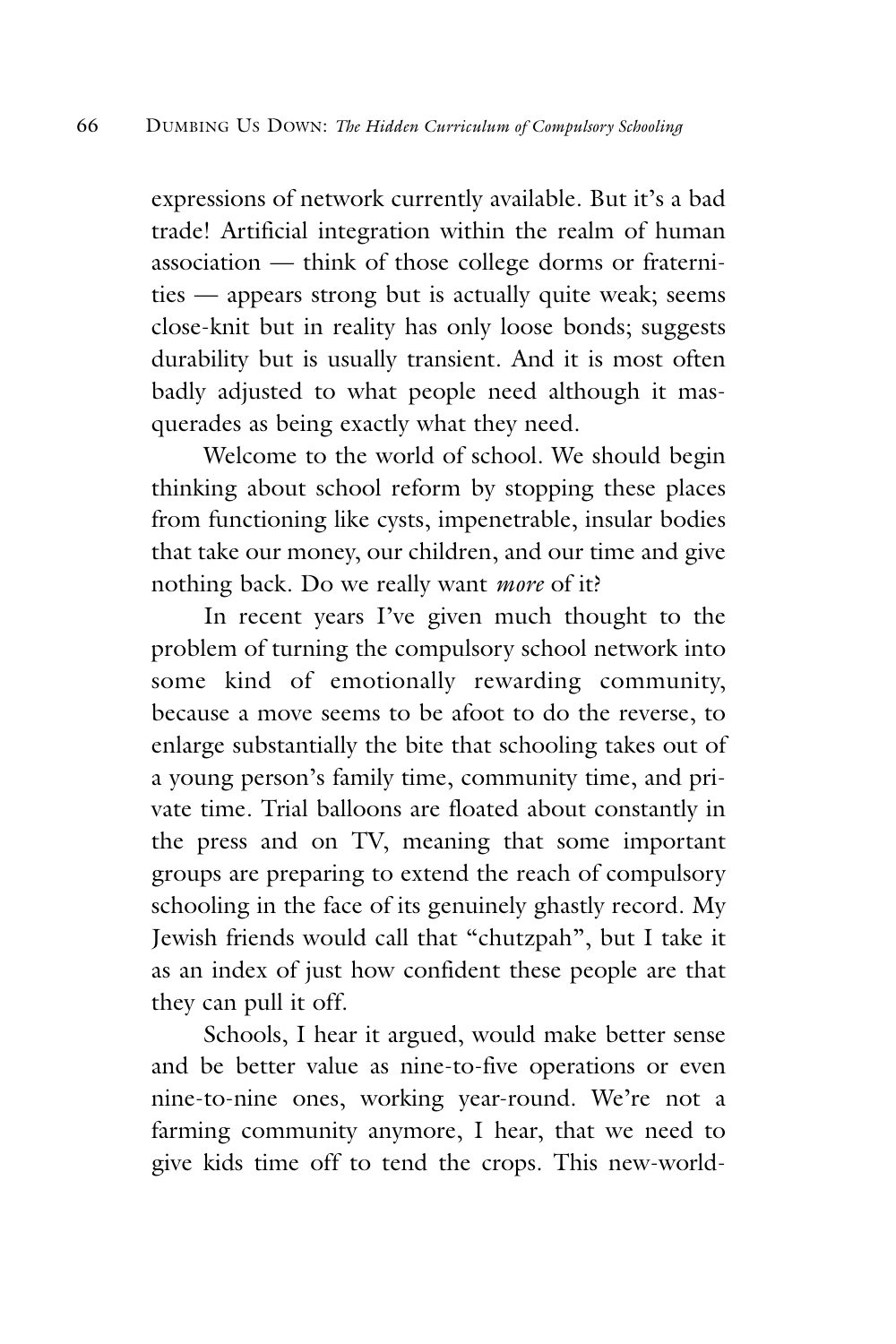order schooling would serve dinner, provide evening recreation, offer therapy, medical attention, and a whole range of other services, which would convert the institution into a true synthetic family for children, better than the original one for many poor kids, it is said — and this would level the playing field for the sons and daughters of weak families.

Yet it appears to me as a schoolteacher that schools are already a major cause of weak families and weak communities. They separate parents and children from vital interaction with each other and from true curiosity about each other's lives. Schools stifle family originality by appropriating the critical time needed for any sound idea of family to develop — then they blame the family for its failure to be a family. It's like a malicious person lifting a photograph from the developing chemicals too early, and then pronouncing the photographer incompetent.

A Massachusetts Senator said a while ago that his state had a higher literacy rate before it adopted compulsory schooling than after. It's certainly an idea worth considering: schools reached their maximum efficiency long ago, meaning that "more" for schools will make things worse, instead of better.

#### **VII**

Whatever an education is, it should make you a unique individual, not a conformist; it should furnish you with an original spirit with which to tackle the big challenges; it should allow you to find values which will be your road map through life; it should make you spiritually rich, a person who loves whatever you are doing, wherever you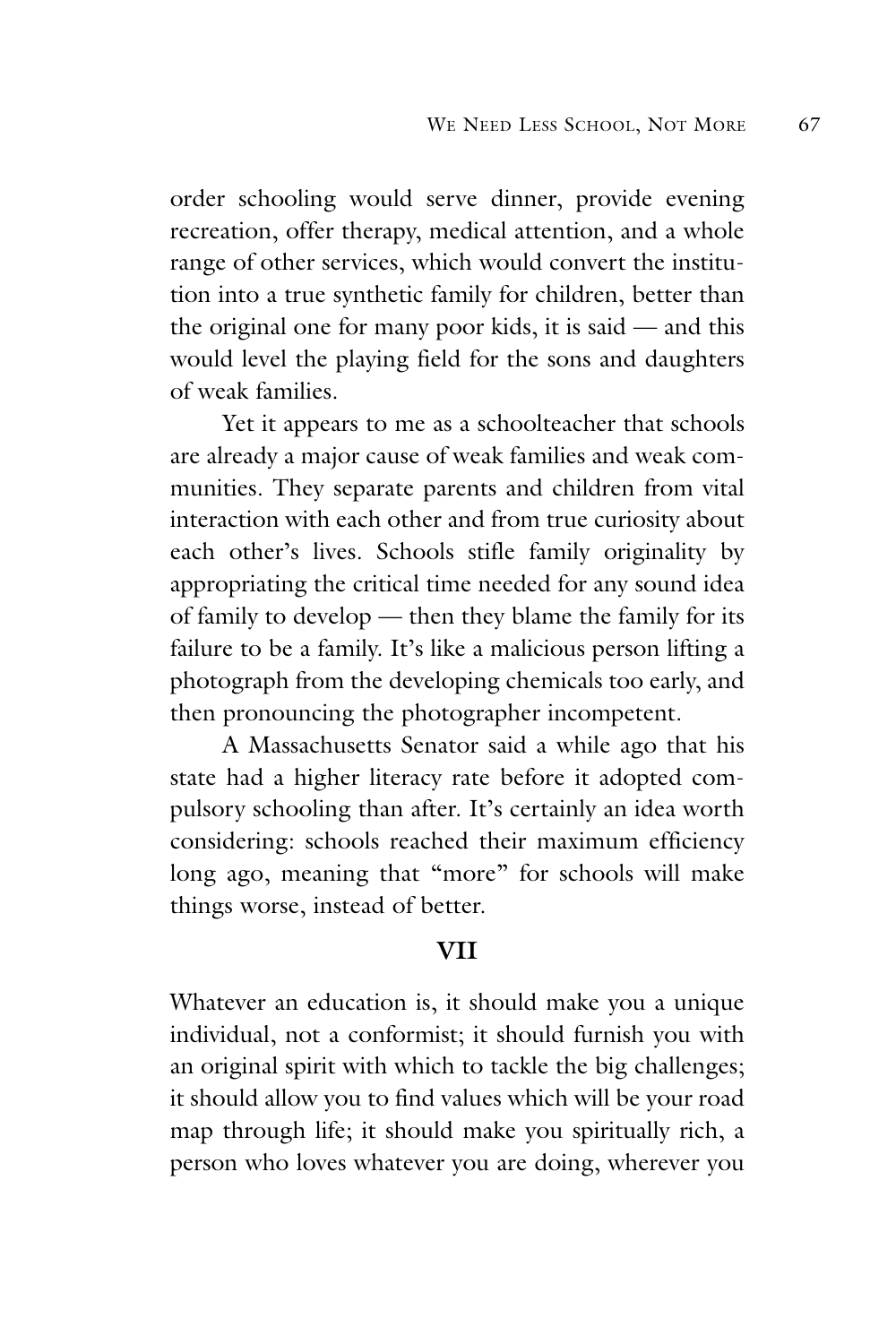are, whomever you are with; it should teach you what is important: how to live and how to die.

What's gotten in the way of education in the United States is a theory of social engineering that says there is *one right way* to proceed with growing up. That's an ancient Egyptian idea symbolized by the pyramid with an eye on top, the one that's on the other side of George Washington on our one-dollar bill. Everyone is a stone defined by its position on the pyramid. This theory has been presented in many different ways, but at bottom it signals the worldview of minds obsessed with the control of other minds, obsessed by dominance and strategies of intervention to maintain that dominance.

It might have worked for the Pharaohs but it certainly hasn't worked very well for us. Indeed, nothing in the historical record provides evidence that any one idea should dominate the developmental time of all the young, and yet aspirants to monopolize this time have never been closer to winning the prize. The humming of the great hive society foreseen by Francis Bacon, and by H.G. Wells in *The Sleeper Awakes,* has never sounded louder than it does to us right now.

The heart of a defense for the cherished American ideals of privacy, variety, and individuality lies in the way we bring up our young. *Children learn what they live*. Put kids in a class and they will live out their lives in an invisible cage, isolated from their chance at community; interrupt kids with bells and horns all the time and they will learn that nothing is important; force them to plead for the natural right to the toilet and they will become liars and toadies; ridicule them and they will retreat from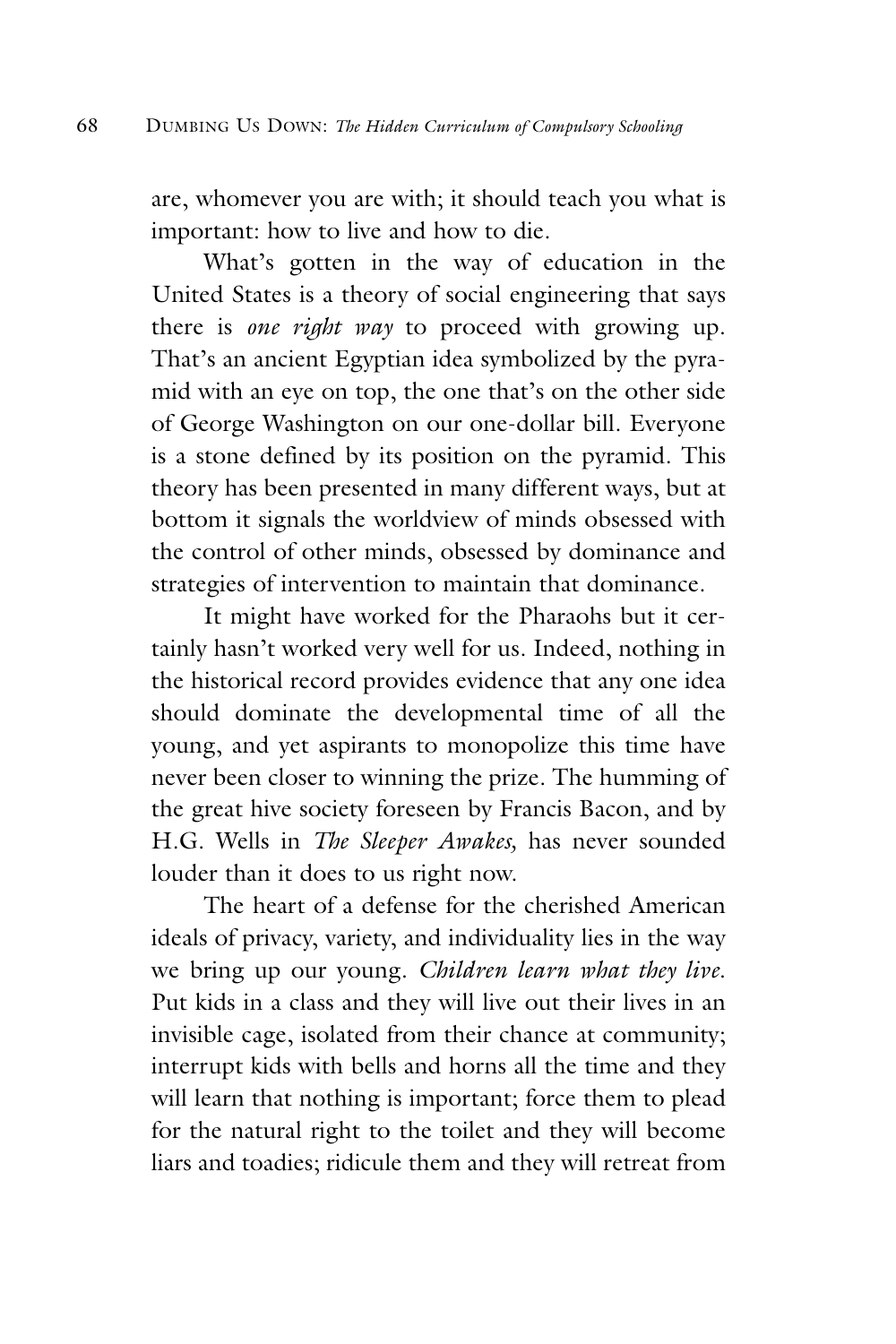human association; shame them and they will find a hundred ways to get even. The habits taught in large-scale organizations are deadly.

Individuality, family, and community, on the other hand, are, by definition, expressions of singular organization, never of "one-right-way" thinking on a grand scale. Private time is absolutely essential if a private identity is going to develop, and private time is equally essential to the development of a code of private values, without which we aren't really individuals at all. Children and families need some relief from government surveillance and intimidation if original expressions belonging to *them* are to develop. Without these freedom has no meaning.

The lesson of my teaching life is that both the theory and the structure of mass education are fatally flawed; they cannot work to support the democratic logic of our national idea because they are unfaithful to the democratic principle. The democratic principle is still the best idea for a nation, even though we aren't living up to it right now.

Mass education cannot work to produce a fair society because its daily practice is practice in rigged competition, suppression, and intimidation. The schools we've allowed to develop can't work to teach nonmaterial values, the values which give meaning to everyone's life, rich or poor, because the structure of schooling is held together by a Byzantine tapestry of reward and threat, of carrots and sticks. Official favor, grades, or other trinkets of subordination have no connection with education; they are the paraphernalia of servitude, not of freedom.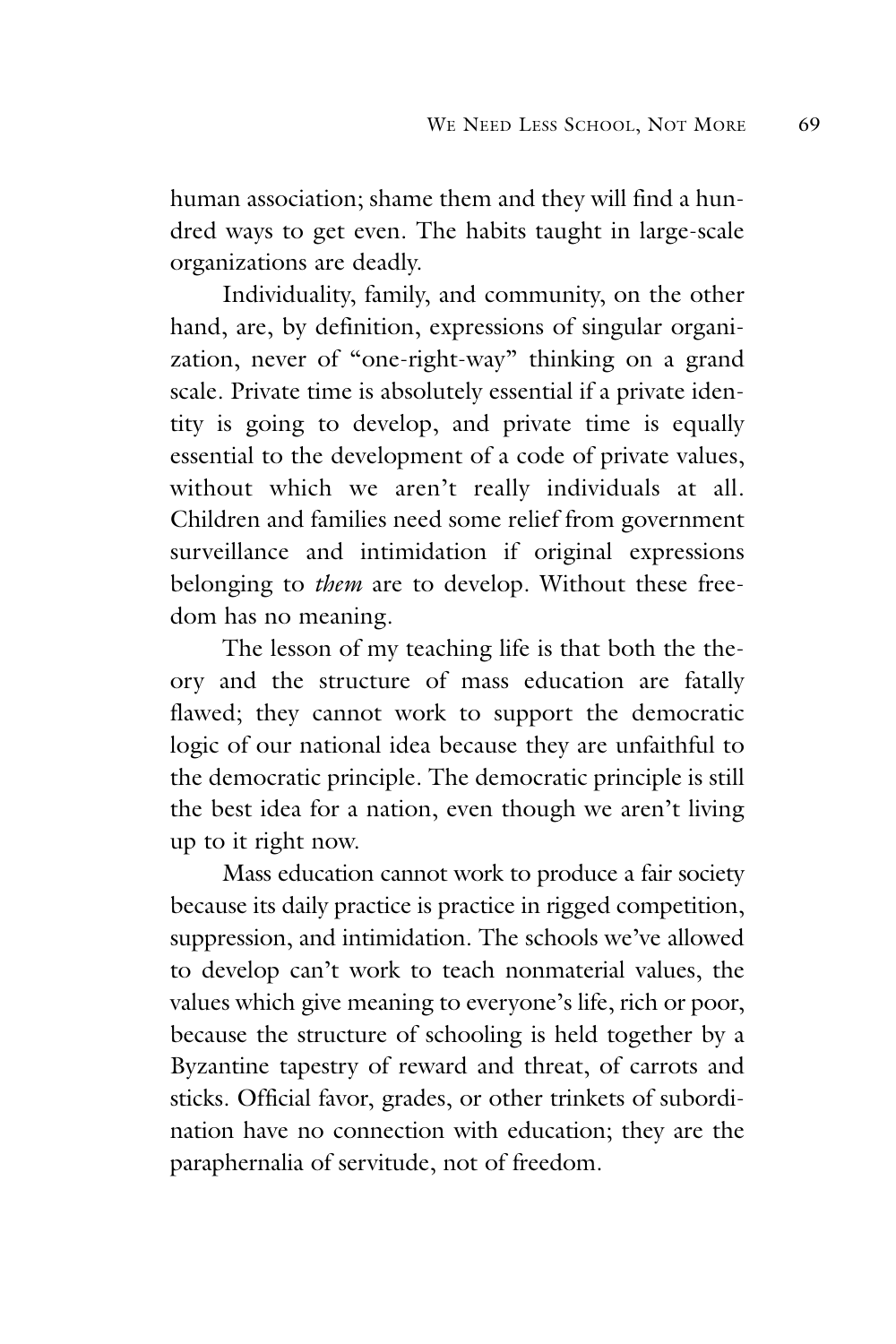Mass schooling damages children. We don't need any more of it. And under the guise that it is the same thing as education, it has been picking our pockets just as Socrates predicted it would thousands of years ago. One of the surest ways to recognize real education is by the fact that it doesn't cost very much, doesn't depend on expensive toys or gadgets. The experiences that produce it and the self-awareness that propels it are nearly free. It is hard to turn a dollar on education. But schooling is a wonderful hustle, getting sharper all the time.

Sixty-five years ago Bertrand Russell, one of the great mathematicians of this century, its greatest philosopher, and a close relation of the King of England to boot, saw that mass schooling in the United States had a profoundly anti-democratic intent, that it was a scheme to artificially deliver national unity by eliminating human variation and by eliminating the forge that produces variation: the family. According to Lord Russell, mass schooling produced a recognizably *American* student: anti-intellectual, superstitious, lacking self-confidence, and having less of what Russell called "inner freedom" than his or her counterpart in any other nation he knew of, past or present. These schooled children became citizens, he said, with a thin "mass character," holding excellence and aesthetics equally in contempt, being inadequate to the personal crises of their lives.

American national unity has always been the central problem of American life. It was inherent in our synthetic beginnings and in the conquest of a continental landmass. It was true in 1790 and it is just as true, perhaps even truer, two hundred years later. Somewhere around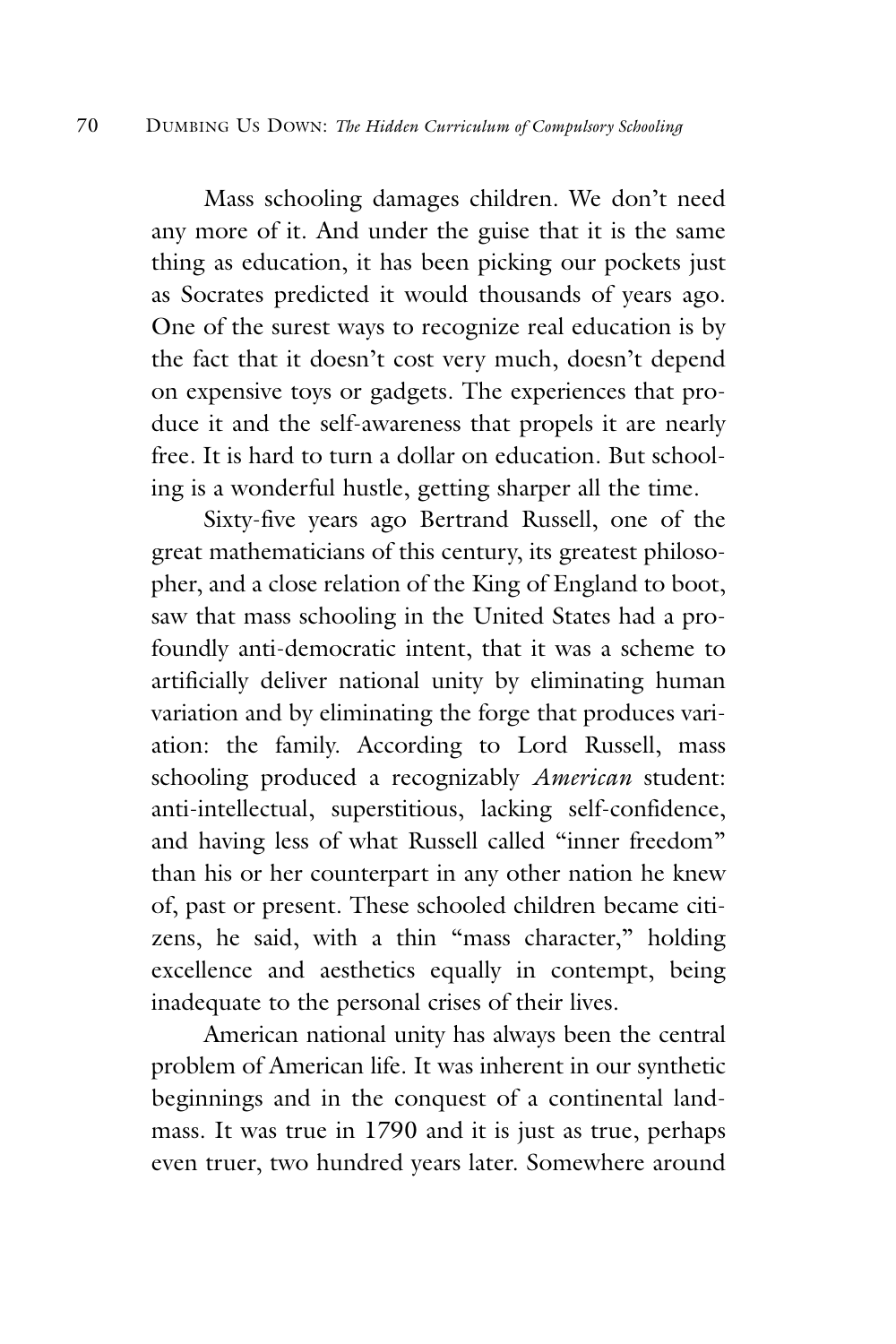the time of the Civil War we began to try shortcuts to get the unity we wanted faster, by artificial means. Compulsory schooling was one of those shortcuts, perhaps the most important one. "Take hold the children!" said John Cotton back in colonial Boston, and that seemed such a good idea that eventually the people who looked at "unity" almost as if it were a religious idea did just that. It took thirty years to beat down a fierce opposition, but by the 1880s it had come to pass — "they" had the children. For the last one hundred and ten years, the "one-right-way" crowd has been trying to figure out what to do with the children, and they still don't know.

Perhaps it is time to try something different. "Good fences make good neighbors," said Robert Frost. The natural solution to learning to live together in a community is first to learn to live apart as individuals and as families. Only when you feel good about yourself can you feel good about others.

But we attacked the problem of unity mechanically, as though we could force an engineering solution by crowding the various families and communities under the broad, homogenizing umbrella of institutions like compulsory schools. The outcome of this scheme was that the democratic ideas that were the only justification for our national experiment were betrayed.

The attempt at a shortcut continues, and it ruins families and communities now, just as it did then. Rebuild these things and young people will begin to educate themselves with our help — just as they did at the nation's beginning. They don't have anything to work for now except money, and that's never been a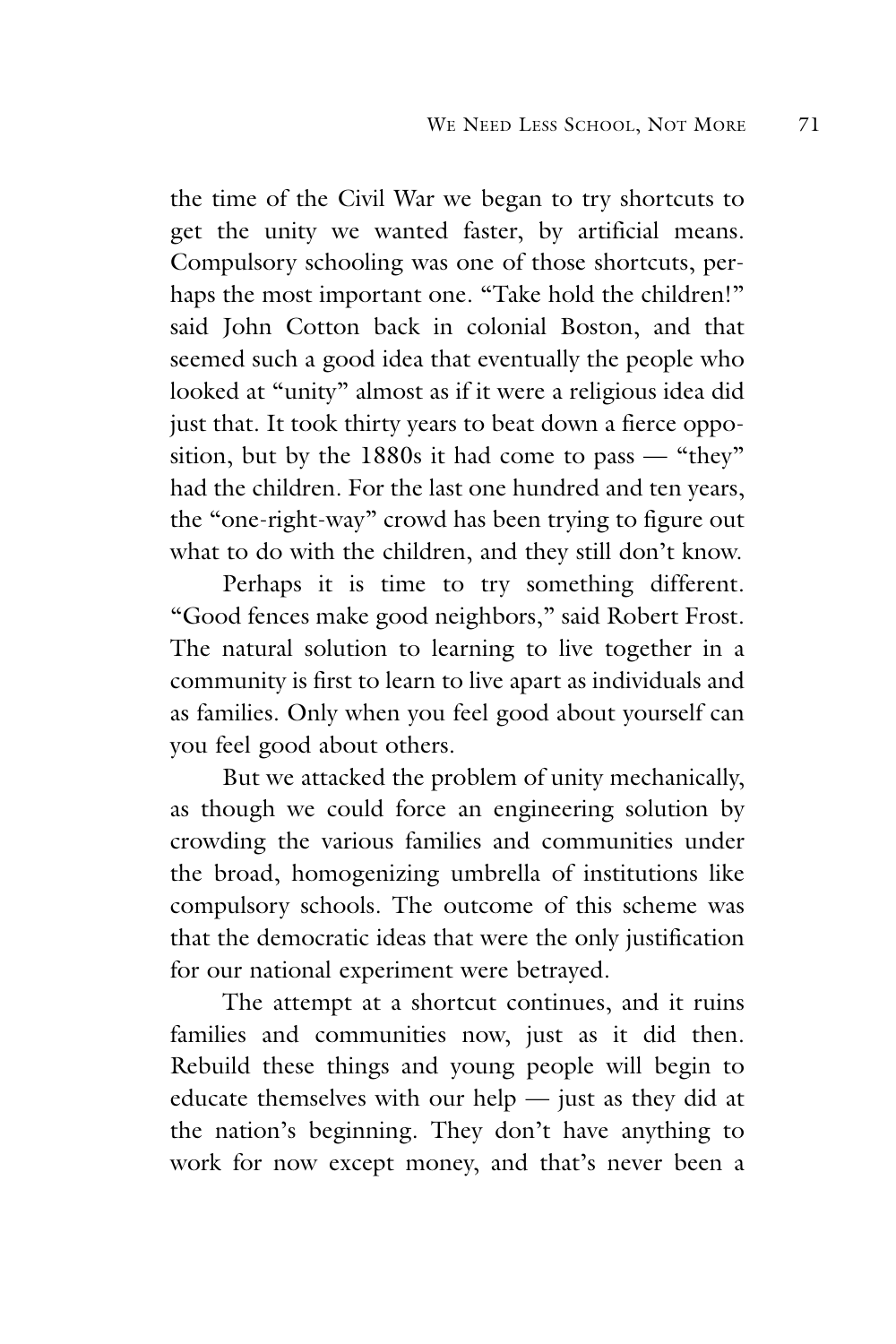### 72 DUMBING US DOWN: *The Hidden Curriculum of Compulsory Schooling*

first-class motivator. Break up these institutional schools, decertify teaching, let anyone who has a mind to teach bid for customers, privatize this whole business — trust the free market system. I know it's easier said than done, but what other choice do we have? We need less school, not more.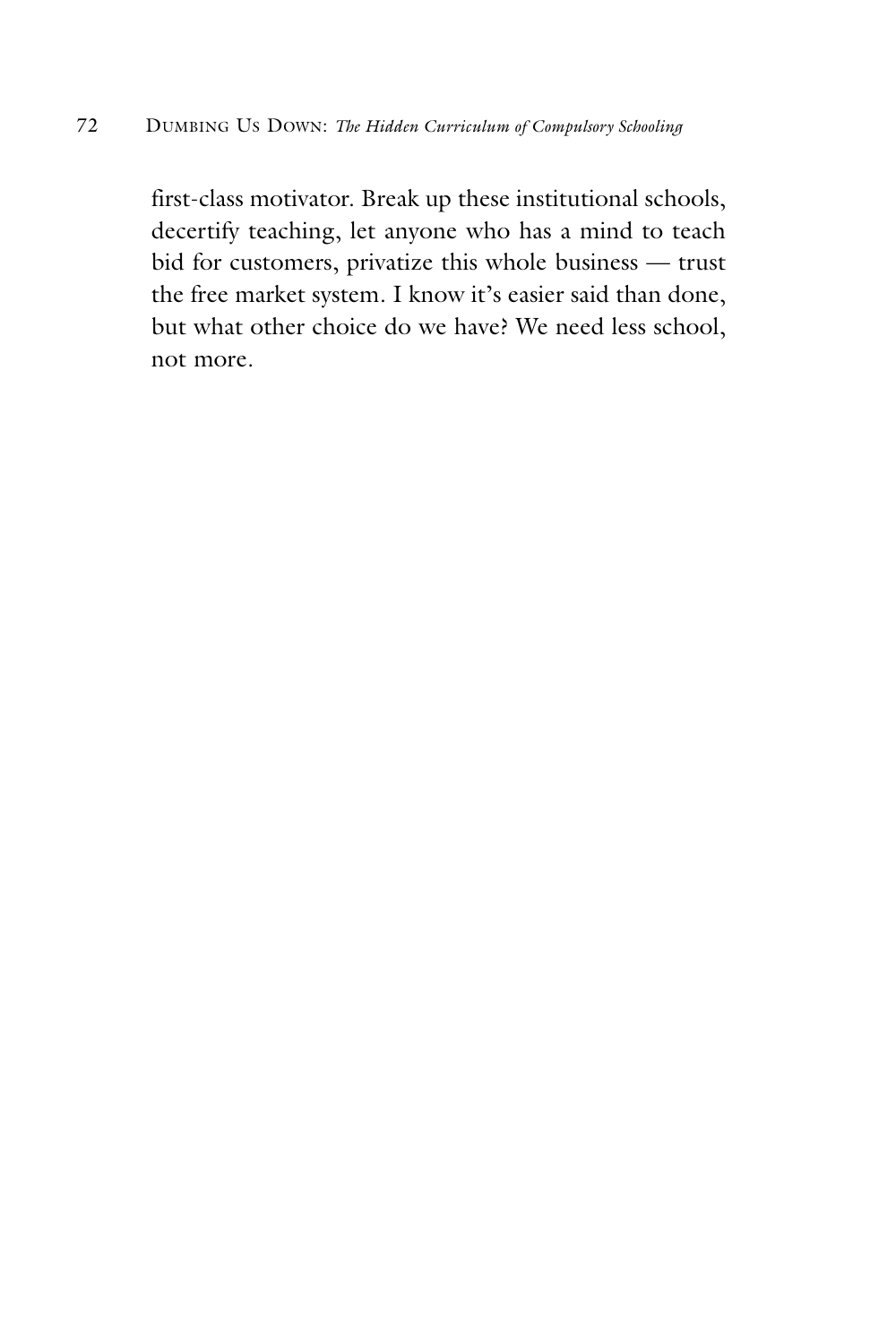hapte. *Chapter*

# **THE CONGREGATIONAL PRINCIPLE**

### **THE BEGINNING OF AN AMERICAN SOLUTION TO OUR SCHOOL PROBLEM**

*This talk, eventually one of the most popular arrows in my peripatetic speaker's quiver, began life in a slightly altered form as an essay in* The Maine Scholar.

THESE ARE SURREALISTIC TIMES. The scientific school establishment continues to float plans for further centralization in the form of national standards, a national curriculum, and improved national standardized testing. Magical promises are everywhere: machines are the answer; massive interventions are the answer; new forms of pre-schooling are the answer; baseball bats, bullhorns, and padlocks are the answer. In the face of a century and a half of searching for it unsuccessfully, nobody seems to doubt for a minute that there is an answer. One answer. The one right answer.

Perhaps you agree, perhaps not. But if some lingering doubt exists in your mind about the possibility of a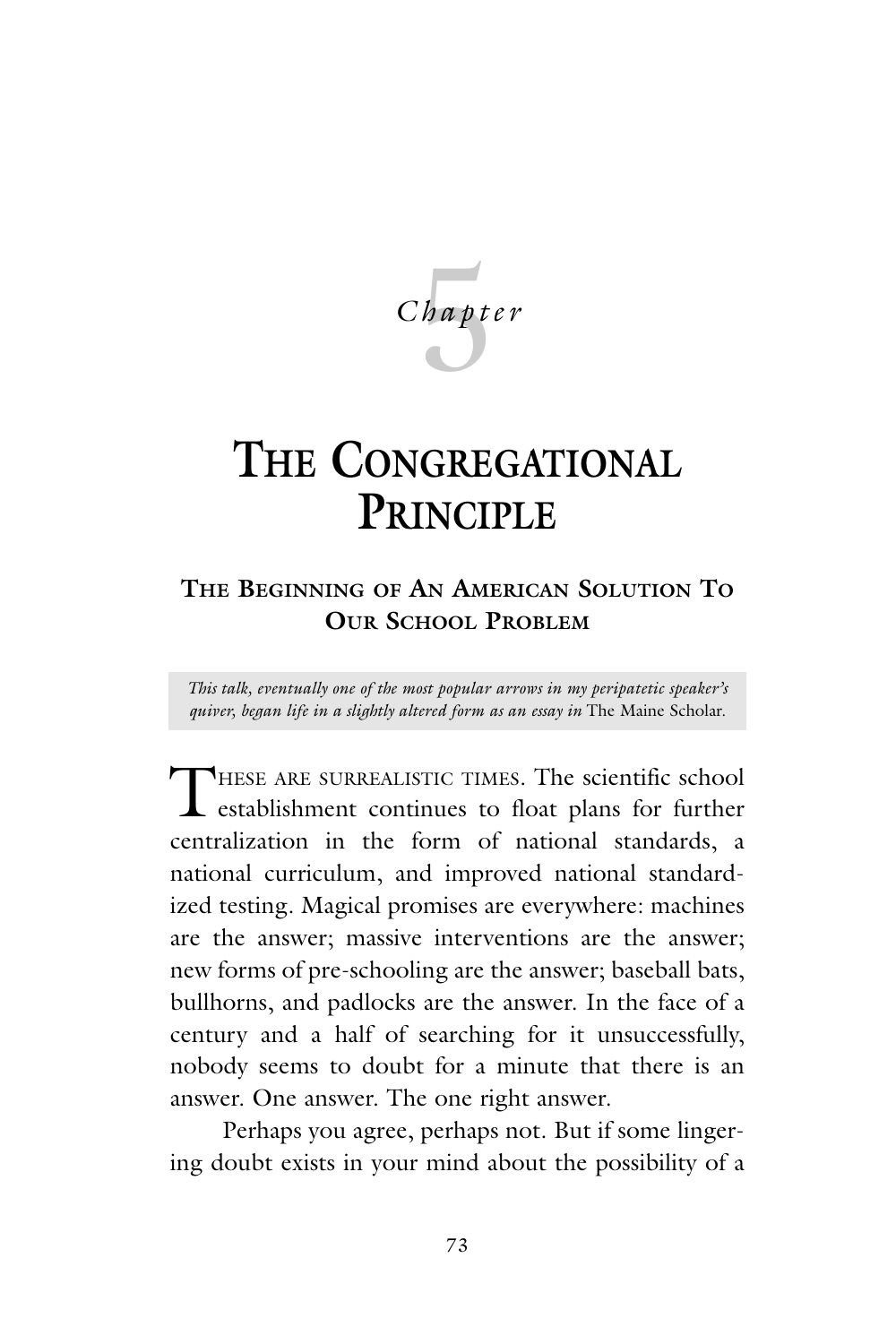central prescription ever touching the school disease, then come with me for a while back to Colonial New England where a different theory of institutions existed, a theory which might lead to the best kind of rethinking/reform, where serious mistakes are self-limiting and, in historical terms, quickly foreclosed by natural market mechanisms. Come with me to the coasts of Colonial New England, to towns like Salem and Marblehead, Framingham and Dedham, Wellfleet and Provincetown. Consider a different perspective that grew out of the soil of a New World, a perspective that shocked other nations with the productivity of its genius.

This new system began with the first Puritan church at Salem, organized in 1629 by the so-called "Salem Procedure." No "higher-up" was around to approve the selection of the church authorities, so the congregation took that responsibility upon themselves. With that simple act, they took power that had traditionally belonged to some certified expert and placed it in the hands of people who went to church. That was the sole criterion of governance: that a voter took going to church seriously and joined a congregation as evidence. It was an act of monumental localism. For the next two hundred years that simple shedding of traditional authority corroded the monopoly power of the state and church to broadcast uniform versions of the truth. Each separate congregation took a vigorous role in particularizing its own parish through debate of lay members, not through the centralization inherent in pronouncement by outside authority. Each separate congregation took on responsibility for solving its own problems —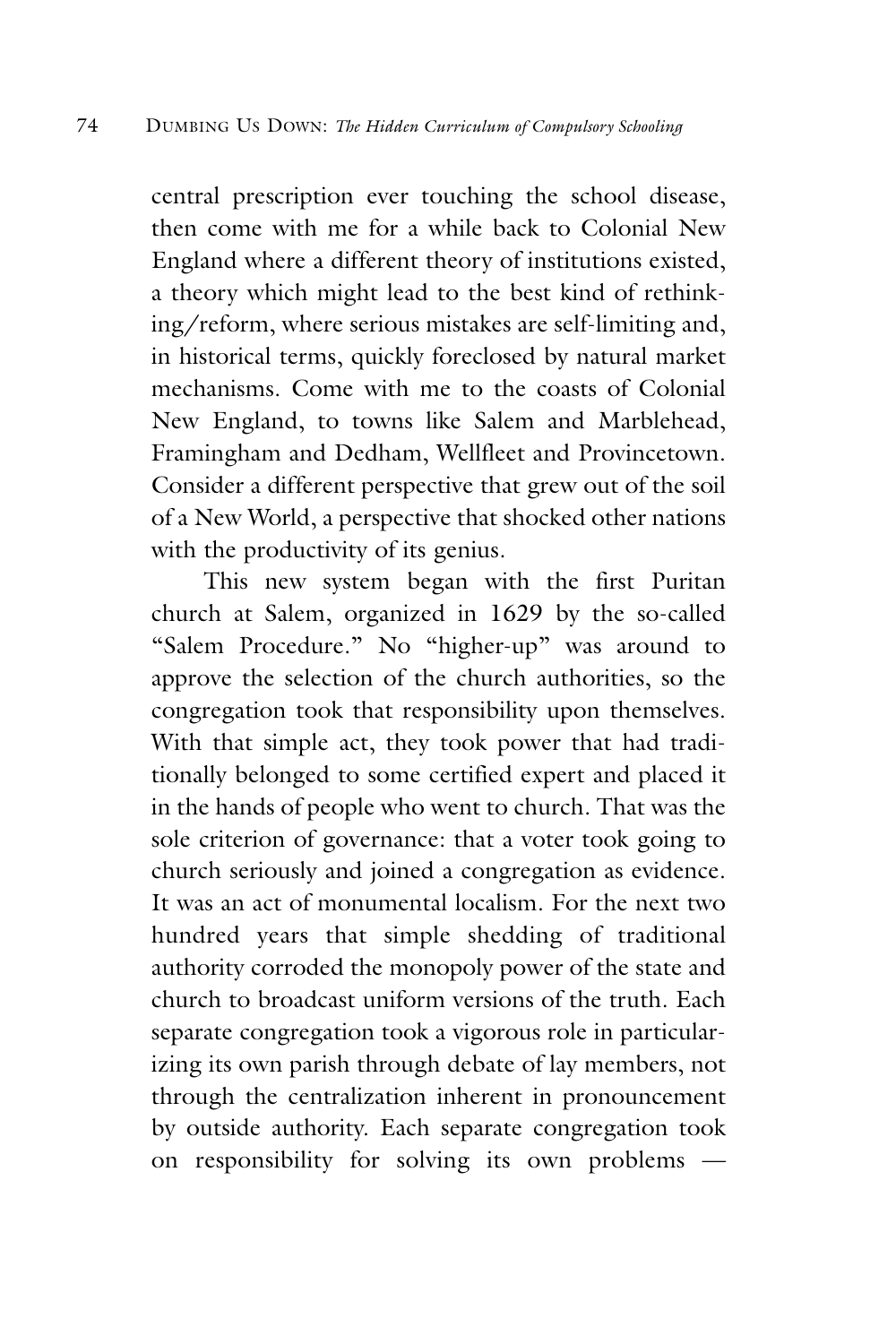whether of education, economics, or doctrine — rather than submitting to the old authority of England or to the new aristocracy of expertise.

- - -

Last fall I spoke in the town of Dedham at a church built in 1638, only nine years after the *Arbella* brought the Nonconformists to Boston. The church I spoke in was Unitarian Universalist, but had originally been Congregational. White spire, strikingly plain, graceful lines — the simplicity and rightness of Congregational church architecture is absolutely unmistakable, remarkable, and uniform. You may or may not be aware that the style of worship that went with this style of architecture was the original and exclusive religion of the Massachusetts Bay Colony, from the Salem Procedure until 1834, over two hundred years of what seems on the surface to be a "one-right-way" religion. You were either a Congregationalist or you weren't anything you dared speak of in public, at least without risk of being shunned, persecuted, or even burned at the stake. So far this sounds even worse than the school monopoly that ruins us, doesn't it?

These Congregationalists were so jealously protective of their monopoly that one hundred and seventy years ago, when Lyman Beecher got word that Unitarians were on their way out from the bowels of hell, he rode through the streets just like Paul Revere warning, "The Unitarians are coming! The Unitarians are coming!" You'll gather Parson Beecher wasn't exactly thrilled with their advent. But an amazing thing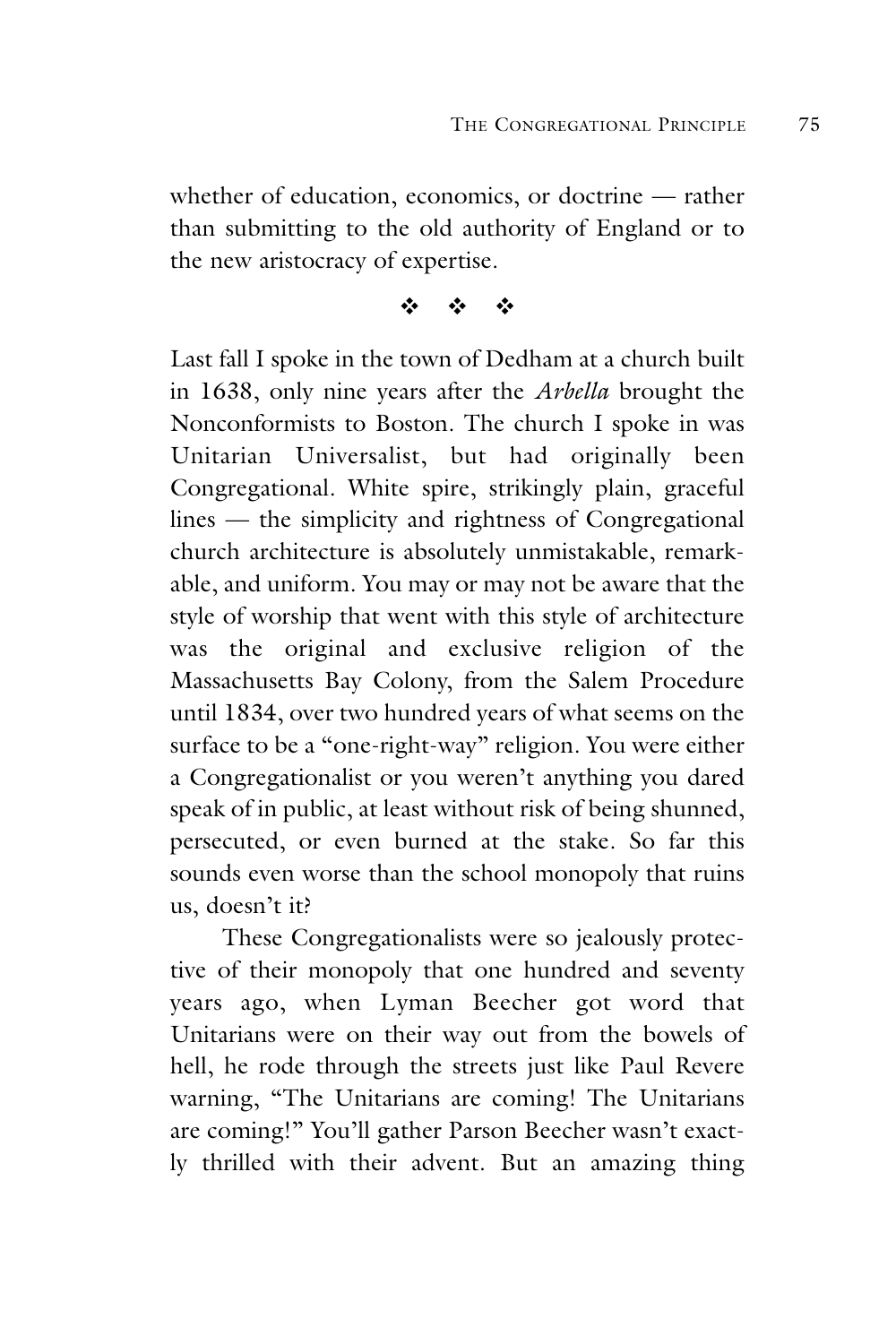happened over the next century. The Congregationalists slowly changed their minds *without being forced to do so*. By the end of the 1800s, the Unitarians were wellrespected throughout New England.

Most people think of Colonial New England as embodying the greatest period of conformity this country has ever seen. But the nature of Congregationalism hides a very great irony: structurally, this way of life demands individuality, not regimentation. The service is almost free of liturgy, emphasizing local preaching about local issues. This virtually guarantees *dissonance* inside the congregation. The constant struggle for clarity by every church member acting as his or her own priest, his or her own expert, invariably leads to progress toward truth. Why do I say that? Well, what I've just described is the process that Aristotle and Karl Marx and Thomas Hobbes and any of a large number of creative thinkers have called "the dialectic." The Congregational procedure was dialectical down to its roots, in a way acutely hostile to hierarchical thinking.

Central planners of any period despise the dialectic because it gets in the way of efficiently broadcasting "one right way" to do things. Half a century ago Bertrand Russell remarked that the United States was the only major country on earth that deliberately avoided teaching its children to think dialectically. He was talking about twentieth-century America, of course, the land of compulsory government schooling, not the New England of Congregational distinction. Did you wonder where "Yankees" got their lasting reputation for stubbornness, orneriness, and shrewd hair-splitting? Now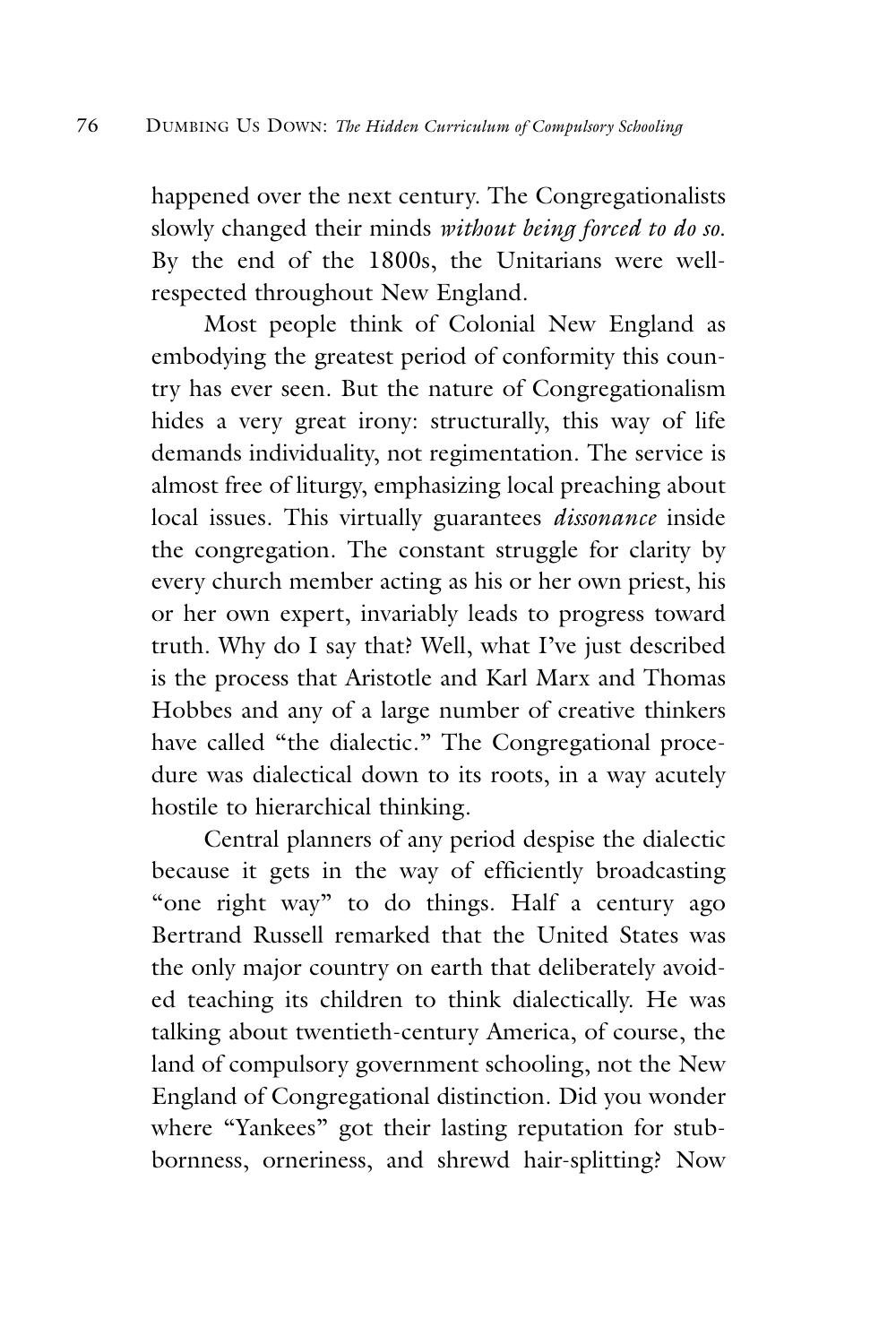you know. Roger Williams saw as clearly as any person of his time and recognized the inevitable connection between dissonance and quality of life. You can't have one without the other.

Much recent scholarship has shown the towns of Massachusetts in the seventeenth century not to be uniform at all, but to be laboratories of local choice and style. Each had considerable flexibility to deviate from what might have been central governmental rule. The town of Dedham, where I spoke last fall, drew its original settlers from East Anglia in England, a place that favored private ownership and individual choice. The institutions of East Anglia quickly established themselves in the New World too. On the other hand, Sudbury, the town next to Dedham, had been populated by colonists of Saxon and Celtic background, who traditionally shared their work. Just as they had done in Britain they held open fields in common in America. In Colonial Massachusetts, then, there was creative tension between the common culture of the region and the local village culture. Like tension in music or poetry between a regular pattern and creative departures from it, this tension among the small towns and among the different congregations and inside each separate congregation produced an astonishing energy, a fertile and idiosyncratic peculiarity that characterized the particular genius that distinguished colonial Massachusetts.

Now I want us to examine something that seems embarrassing in New England civil life; and yet, paradoxically, I think it hides a secret of great power, which the social engineers who built and maintain our government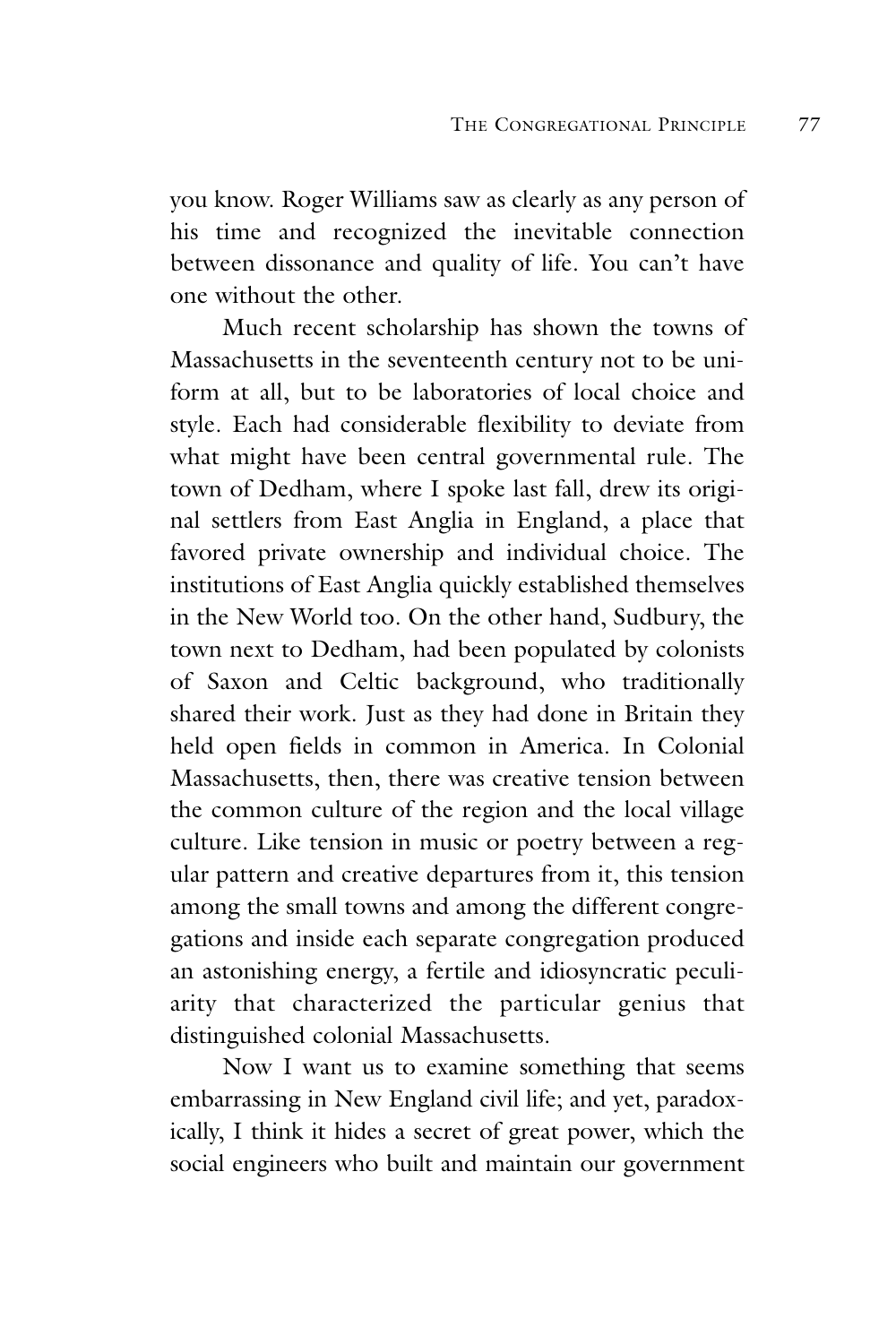### 78 DUMBING US DOWN: *The Hidden Curriculum of Compulsory Schooling*

monopoly schools are forced to overlook: *Each town was able to exclude people it didn't like*! People were able to *choose* whom they wanted to work with, to sort themselves into a living curriculum that worked for them. The words of the first Dedham charter catch this feeling perfectly; the original settlers wanted to (and did) shut out "people whose dispositions do not suit us, whose society will be hurtful to us." So in a funny way these early towns functioned like selective *clubs* or colleges, like MIT and Harvard do today, narrowing human differences down to a range that could be managed by them humanely. If you consider the tremendous stresses the dialectical process sets up anyway — where all people are their own priests, their own final masters — it's hard to see how a congregational society can do otherwise. If you have to accept everyone, no matter how hostile they may be to your own personality, philosophy, or mission, then an operation would quickly become paralyzed by fatal disagreements. The common causes and purposes that mark human association at its best would then degrade into those few innocuous undertakings that have no political dimension, if such can be found.

It's a subtle distinction: living dialectically as the New Englanders did produces spectacular accomplishments and brings out strong qualities of character and mind in individuals, but it isn't possible to manage where the whole catalogue of human beings is thrown together haphazardly or forced together, as it is in government monopoly school life. To prevent chaos in these places, management must aim, by hook or by crook, to make everything — time, space, texts, and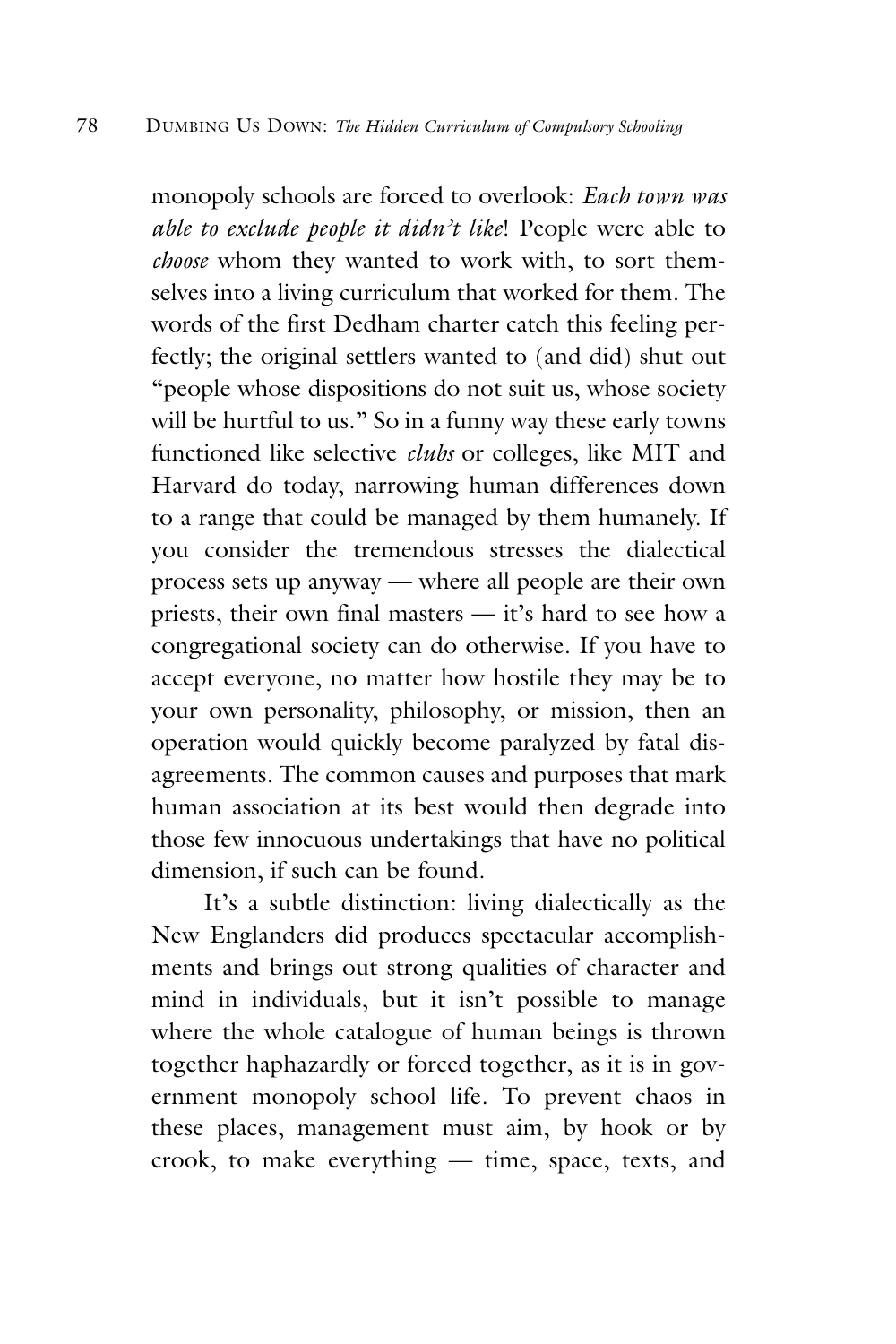procedures — as uniform as possible. The Greeks had a story about a man who did just that; his name was Procustes. He cut or stretched travelers to fit his guest bed. The system worked perfectly, but it played havoc with the traveler.

These New Englanders invented a system where people who wanted to live and work together could do so. Yet the whole region seemed to prosper in wonderful ways: materially, intellectually, and socially. It was almost as if by taking care of your own business you succeeded in some magical fashion in taking care of pubic business too. The habits of self-reliance, self-respect, fearlessness, democracy, and local loyalty produced good citizens. Government monopoly schools use a different blueprint these days, of course. People are drawn willy-nilly out of large "catchment" areas and dumped together into compartments according to similar scores on standardized tests. There they are exhorted to perform and behave according to the specifications of strangers. Christopher Lasch writes in *The True and Only Heaven:*

The capacity for loyalty is stretched too thin when it tries to attach itself to the hypothetical solidarity of the human race. It needs to attach itself to specific people and specific places, not to an abstract ideal of universal human rights. We love particular men and women, not humanity in general.

This catches a piece of what's wrong with compulsory schools as large as New England towns, schools that don't allow any choice of curricula, philosophy, or companions. Wendell Berry catches another piece of it in a letter to a magazine editor: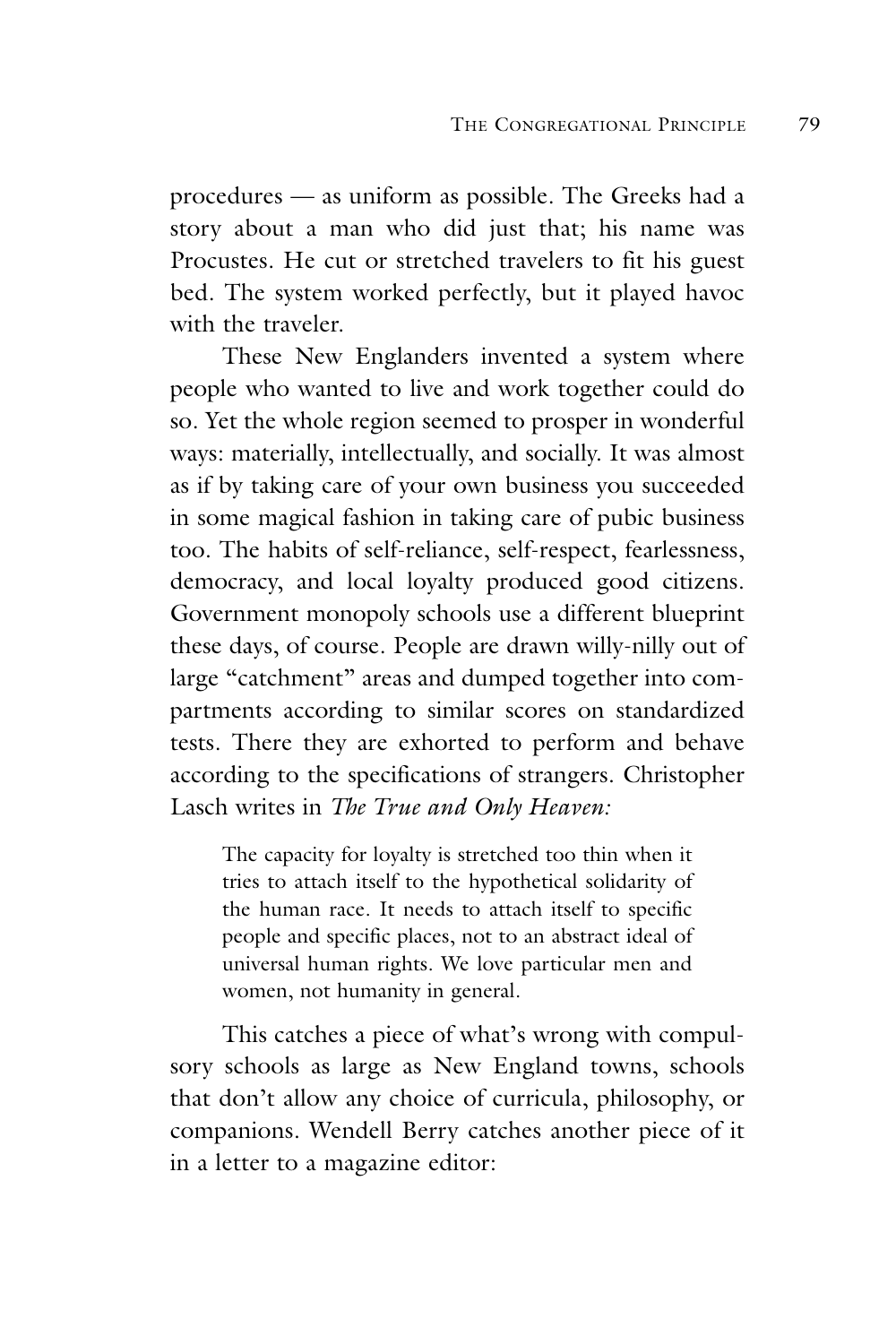I don't think "global thinking" is futile, I think it is impossible. You can't think about what you don't know and nobody knows this planet. Some people know a little about a few small parts of it ... The people who think globally do so by abstractly and statistically reducing the globe to quantities. Political tyrants and industrial exploiters have done this most successfully. Their concepts and their greed are abstract and their abstractions lead with terrifying directness and simplicity to acts that are invariably destructive. If you want to do good and preserving acts you must think and act locally. The effort to do good acts gives the global game away. You can't do a good act that is global ... a good act, to be good, must be acceptable to what Alexander Pope called "the genius of the place." This calls for local knowledge, local skills, and local love that virtually none of us has, and that none of us can get by thinking globally. We can get it only by a local fidelity that we would have to maintain through several lifetimes ... I don't wish to be loved by people who don't know me; if I were a planet I would feel exactly the same way.

Local skills, local knowledge, local love, and local fidelity were what the forge of Congregationalism in New England produced best, but there was a negative side to this localism as well.

The religious discrimination of early New England was a way of ensuring enough local harmony that a community of people who suited each other could arise bearing a common vision. Here is a scene from three hundred years ago in the town of Dedham, Massachusetts, which could have been witnessed from the very church where I spoke: three Quaker women are stripped to the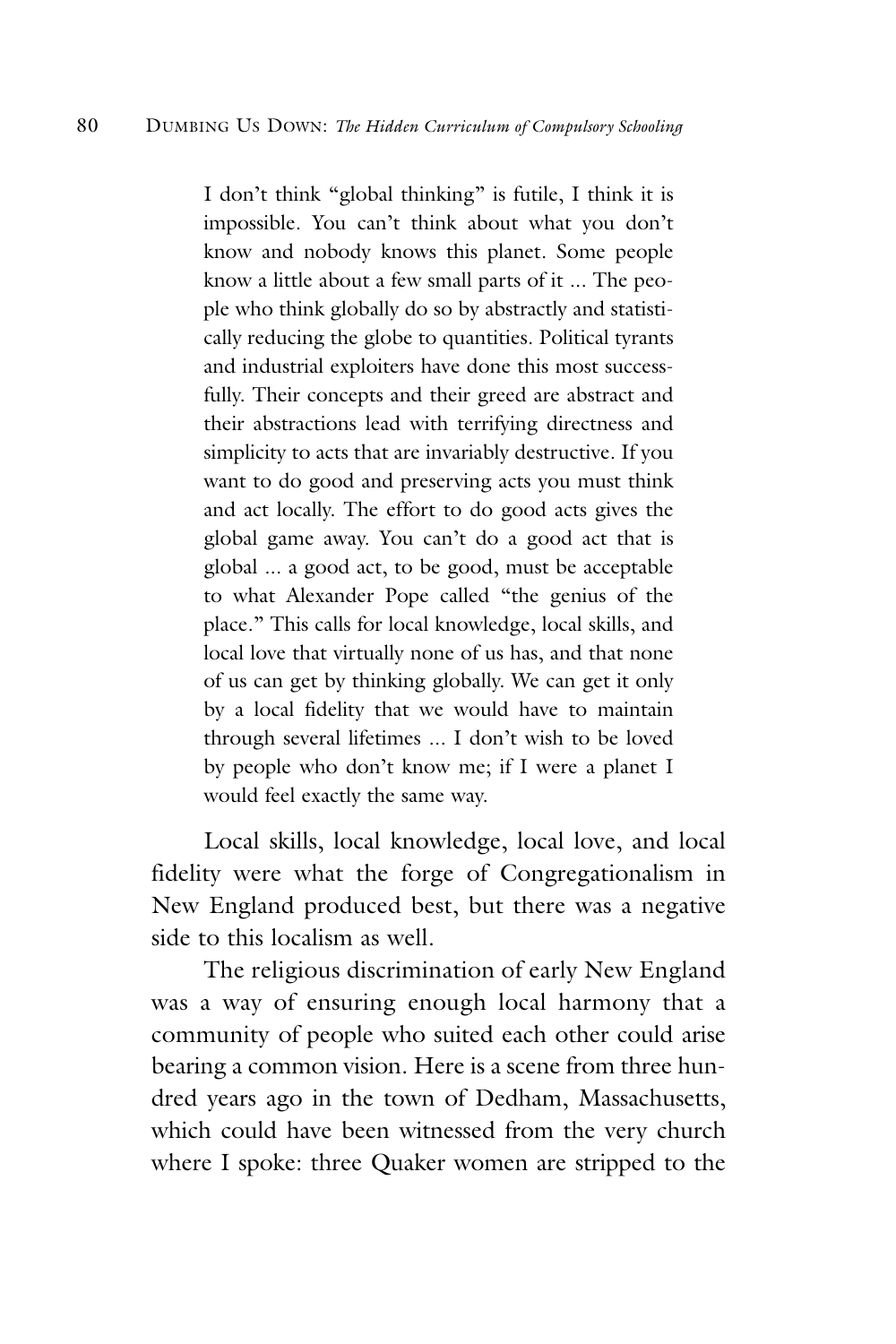waist and whipped the length of town, tied to the tail of a cart. It would be an understatement to say that such treatment underlined the fact that the Quaker disposition was not one of those suited to Dedham. But then, for that matter, neither was the Presbyterian disposition. John Milton himself had written that the "new Presbyter is but old Priest writ large," and so all Presbyterians were driven off to the wilds of New Jersey where they founded Princeton. Of course, it was equally bad for your health to be a Catholic in Dedham, or to be a Leveller, a Digger, or a Hutterite. In this detestable fashion Dedham was able to enjoy 234 years of religious purity before its Congregational monopoly was broken.

Well, what does this all mean? Just this: the negative side of local choice is very easy to see and even very easy to predict. We see it illustrated in the example of Colonial Dedham. But the whole matter is a good deal more complicated than assigning a bad grade to religious discrimination or to any other type of social choice that prescribes and limits a particular kind of human association. For instance, where could we begin to look for an explanation of how these people grew gradually more tolerant and came to accept all forms of religion? They even changed their conservative ways to the point where Massachusetts gained a national reputation as the most liberal state in the Union. That's quite a flip-flop to account for in the absence of compulsion, intimidation, or potent enabling legislation, isn't it. How did Dedham and the rest of those towns *teach themselves* to reform without experts making them do it and without central intervention? Remember, they only allowed the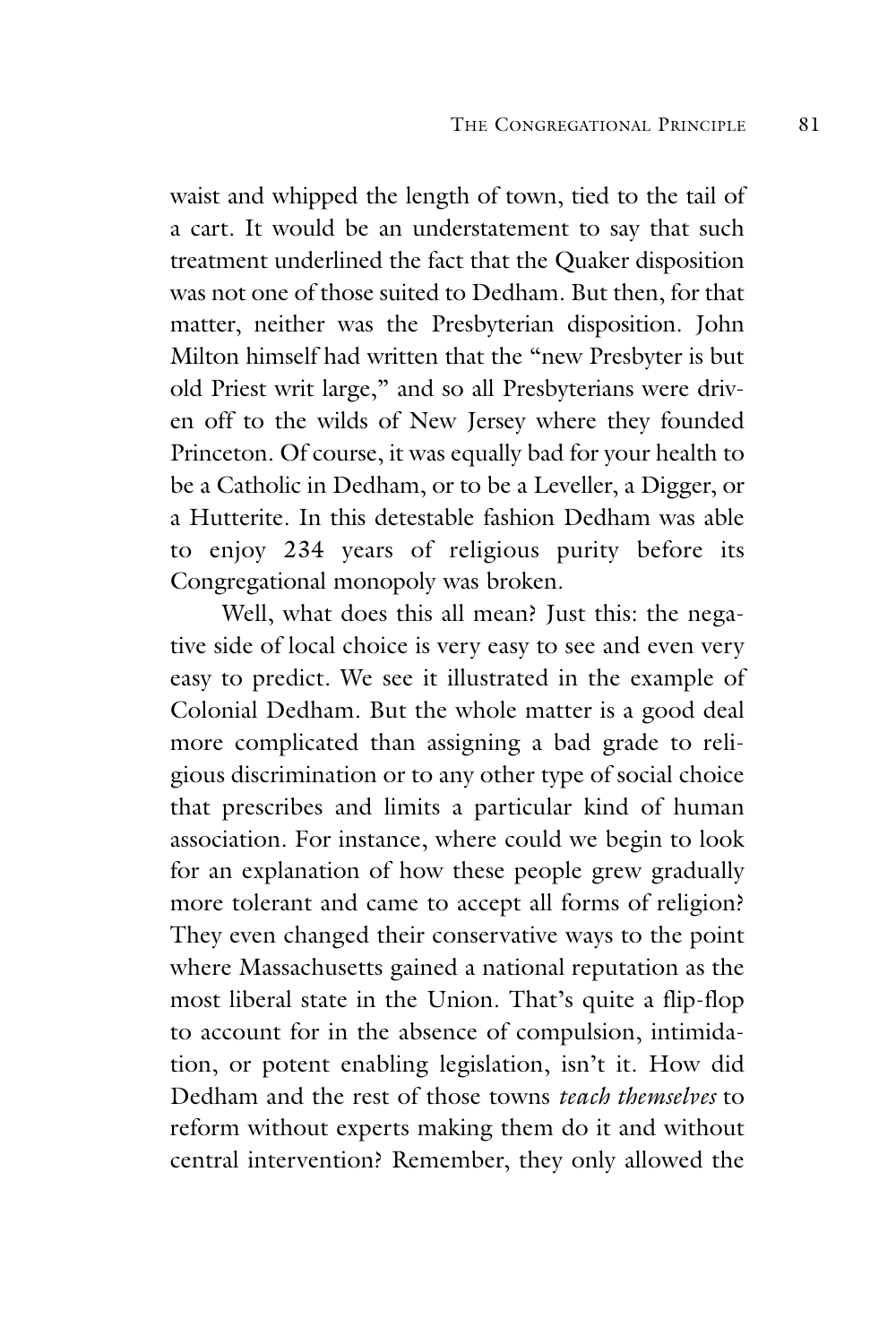practitioners of one religion to vote. But they changed! And nobody forced them to do it! Something mysterious inside the structure of Congregationalism worked to have them abandon some of the exclusivity that adherence to Biblical elite dogma had taught them.

I am certain that "something" was nearly unconditional local choice. And it was self-correcting! Because the town churches did not team up to present an institutional orthodoxy that made each town just like another — as government monopoly schools do today — error in one church could be countered by its correction in another. As long as people had the choice to vote with their feet, the free market punished severe errors by leaving a congregation empty, just as it could reward a good place by filling it up. And even if enough rotten people were found to make a rotten town or rotten congregation, as long as there was no machinery in place for that one idea to compel all others to bow down before it, the human damage it could cause was strictly limited. Only when situations exist out of which a central orthodoxy can arise, like a pyramid, is there a real danger that some central poison can poison us all.

#### $\mathbf{r}$  $\frac{1}{2}$  $\cdot$

Yes, the negative aspects of local choice are easy to spot, and the overwhelming argument in its favor — that without it the genius of democracy cannot exist  $-$  is hard to see. Because there is plenty of local tyranny as well, the temptation is to cede power to a central authority in the name of fairness, to manage some best way for all from central headquarters. That's what a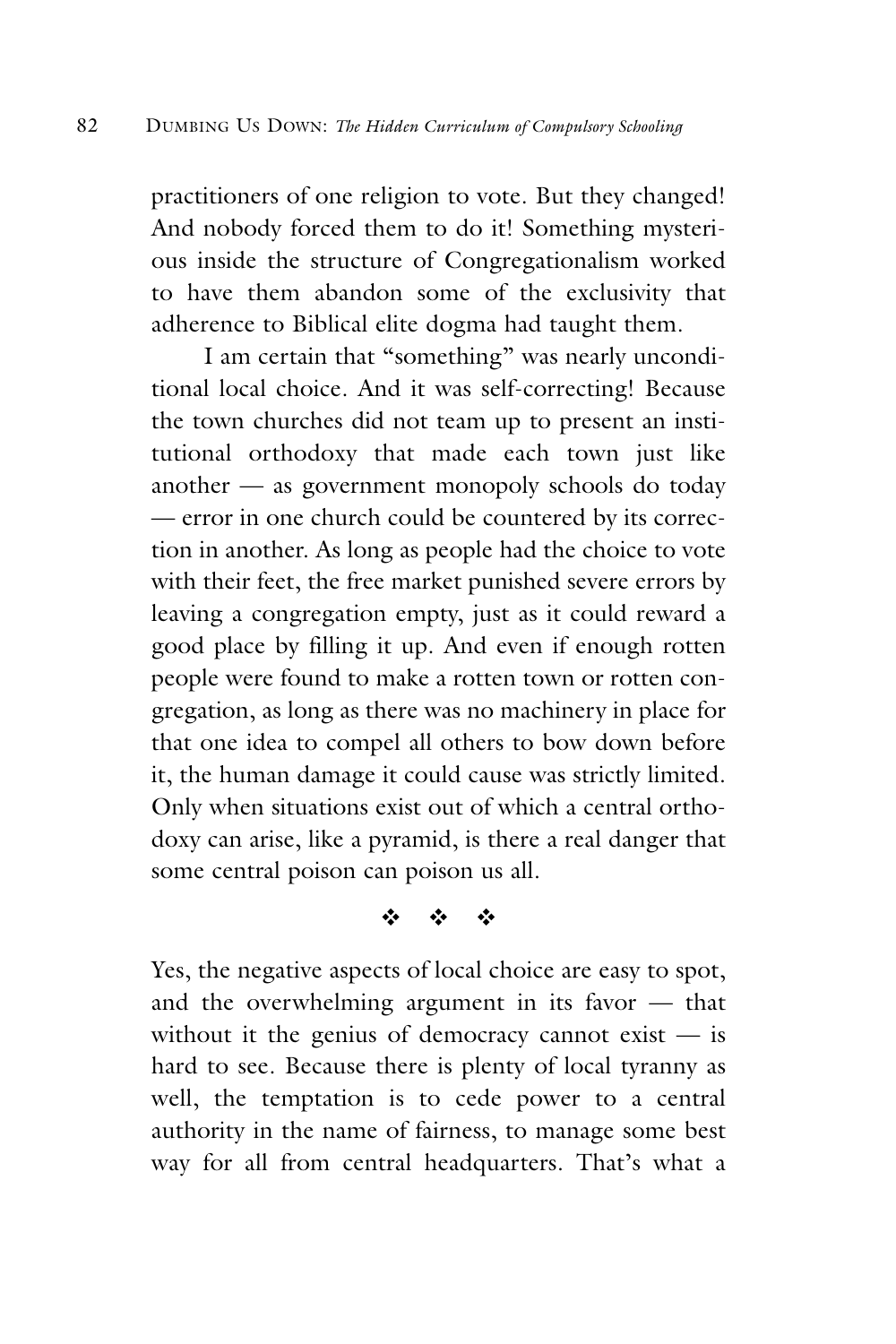national curriculum is supposed to be for schools, a rational, fair way to legislate bad schooling out of existence. A national curriculum would never have allowed Dedham or Sudbury or Framingham or Wellfleet to develop as they did; that would have been dangerous, unpredictable, divisive — no, they would have been regulated centrally, as our schools are today, even without a national curriculum and national standards.

And here comes the dialectic. The experience of our centrally planned century has not been very good for most people. According to some, the planet itself is in jeopardy. And things legislated out of existence, like alcohol and drug abuse or racism, don't seem to go away as religious exclusivity went away naturally in New England under a regime of local choice; instead, law appears to give bad habits an injection of virulent new life. Think of the great progressive victories won in the courts because social engineers were unable to build popular consensus, or were unwilling to wait: affirmative action, desegregation, restrictions on graphic sexual imagery available at the local newsstand, various women's rights issues, and so on. Are these victories for the groups the courts sought to protect, or do these victories hold the same value they would have, had they been won through change in the social consensus? By most parameters the plight of Black Americans, for example, now seems to be worse than it was in 1960. Furthermore, a mean-spiritedness seems to exist everywhere, including in our schools, that pours contempt and neglect on further efforts to give the descendants of slavery a hand. The predicament of women is a little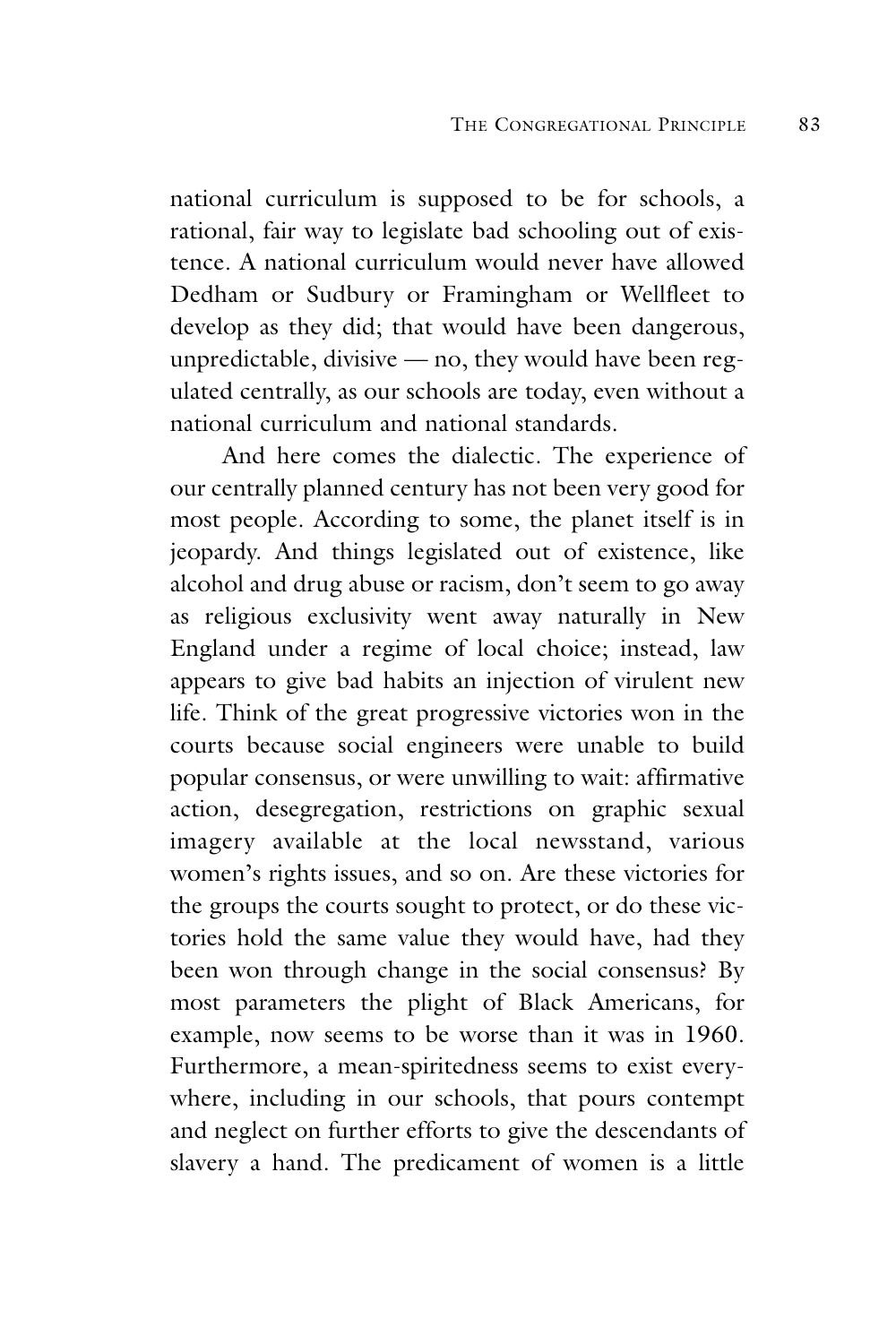### 84 DUMBING US DOWN: *The Hidden Curriculum of Compulsory Schooling*

trickier to see, but if sharply accelerated rates of suicide, heart disease, emotional illness, sterility, and other pathological conditions are an indicator, the admission of women *en masse* to the unisex workplace is not an unmixed blessing. Further, some disturbing evidence exists that the income of working *couples* in 1990 has only slightly more purchasing power than the income of the average working man did in 1910. In effect, two laborers are now being purchased for the price of one an outcome Adam Smith or David Ricardo might have predicted. And an unseen social cost of all of this has been the destruction of family life, the loss of home as sanctuary or haven, and the bewilderment of children who, since infancy, have been raised by strangers.

Does central legal intimidation produce the social results it promises? Not so long ago narcotics were legal in the United States; while they were always a pernicious nuisance, they never became an epidemic before legislation prohibiting their use came into existence. Is it possible that *compelling* people to do something guarantees that they will do it poorly, with a bad will, or indifferently, unless you are willing, as the Army is, to suspend most human rights and use any degree of intimidation necessary? And if the latter is the only way that compulsion can produce results, what is the *human* value of using it if it diminishes the quality of human life?

Multiple prohibitions of choice in the matter of education are now enforced by law, enshrining an exclusive bureaucracy of certified teachers and administrators, and literally hundreds of invisible agencies necessary to maintain the institution of government monopoly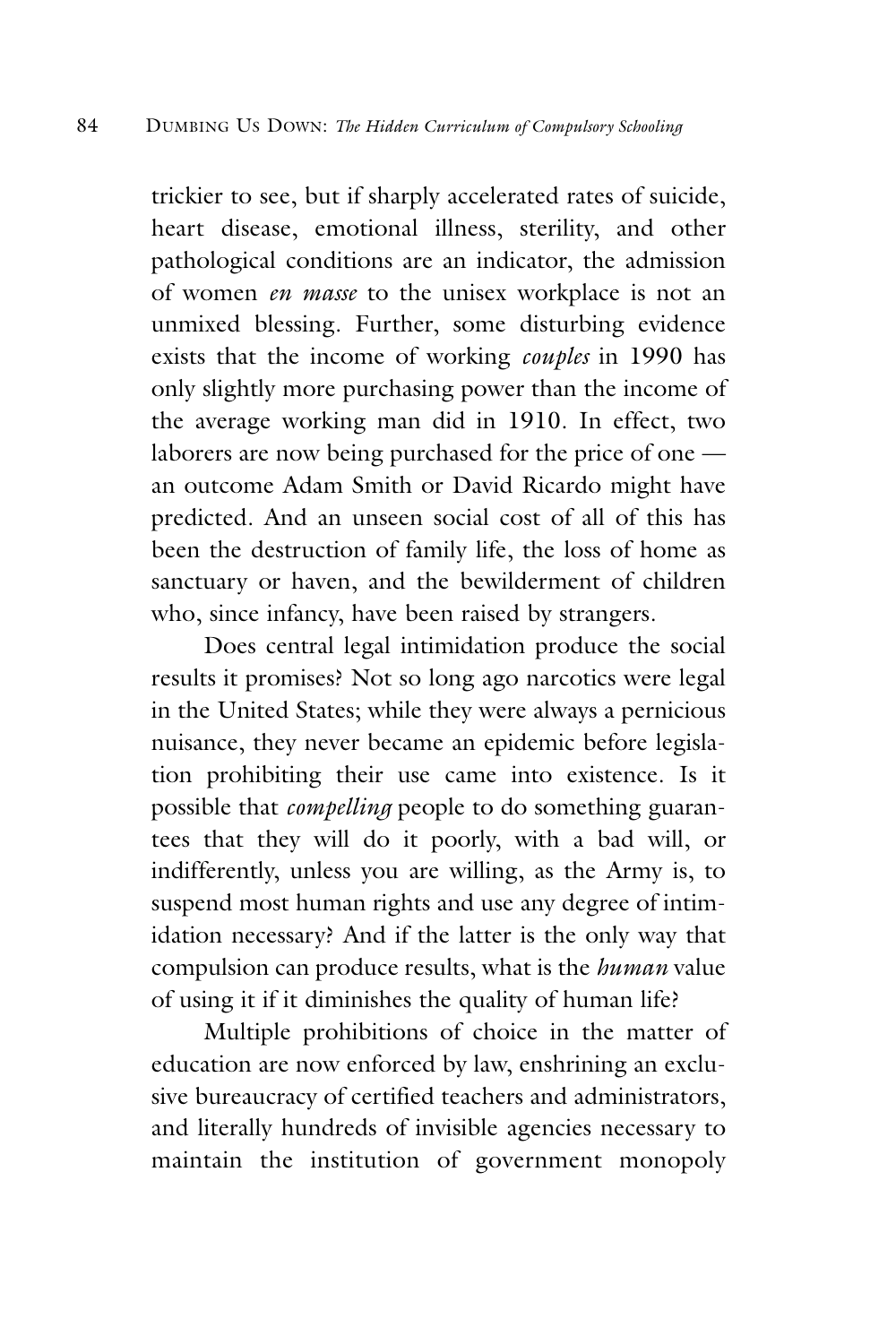schooling. Defying the lessons of the market, this psychopathic megalith has grown more and more powerful in spite of colossal failures to educate throughout its history. It succeeds in surviving only because it employs the police power of the State to fill its hollow classrooms. It prohibits local choice and variety and, because of this prohibition, has had a hideous effect on our national moral fabric. The effect the national prohibition of alcohol by legislation has had on social cohesion and common values is an object lesson too recent to forget, I hope. And compared to the prohibitions that compulsory government monopoly schooling imposes on the children and families of a nation, alcohol prohibition is a minor episode. By preventing a free market in education, a handful of social engineers, backed by the industries that profit from compulsory schooling teacher colleges, textbook publishers, materials suppliers, and others — has ensured that most of our children will not have an education, even though they may be thoroughly schooled.

Divorced from religion, the congregational principle is a psychological force propelling individuals to reach their maximum potential when working in small groups of people with whom they feel in harmony. If you think about this you wonder what purpose is achieved by arranging things any other way. The Congregationalists understood profoundly that good things happen to the human spirit *when it is left alone.*

The best immediate evidence I have to offer, that leaving people alone to work out their own local destinies is a splendid idea, is the curious sociology of my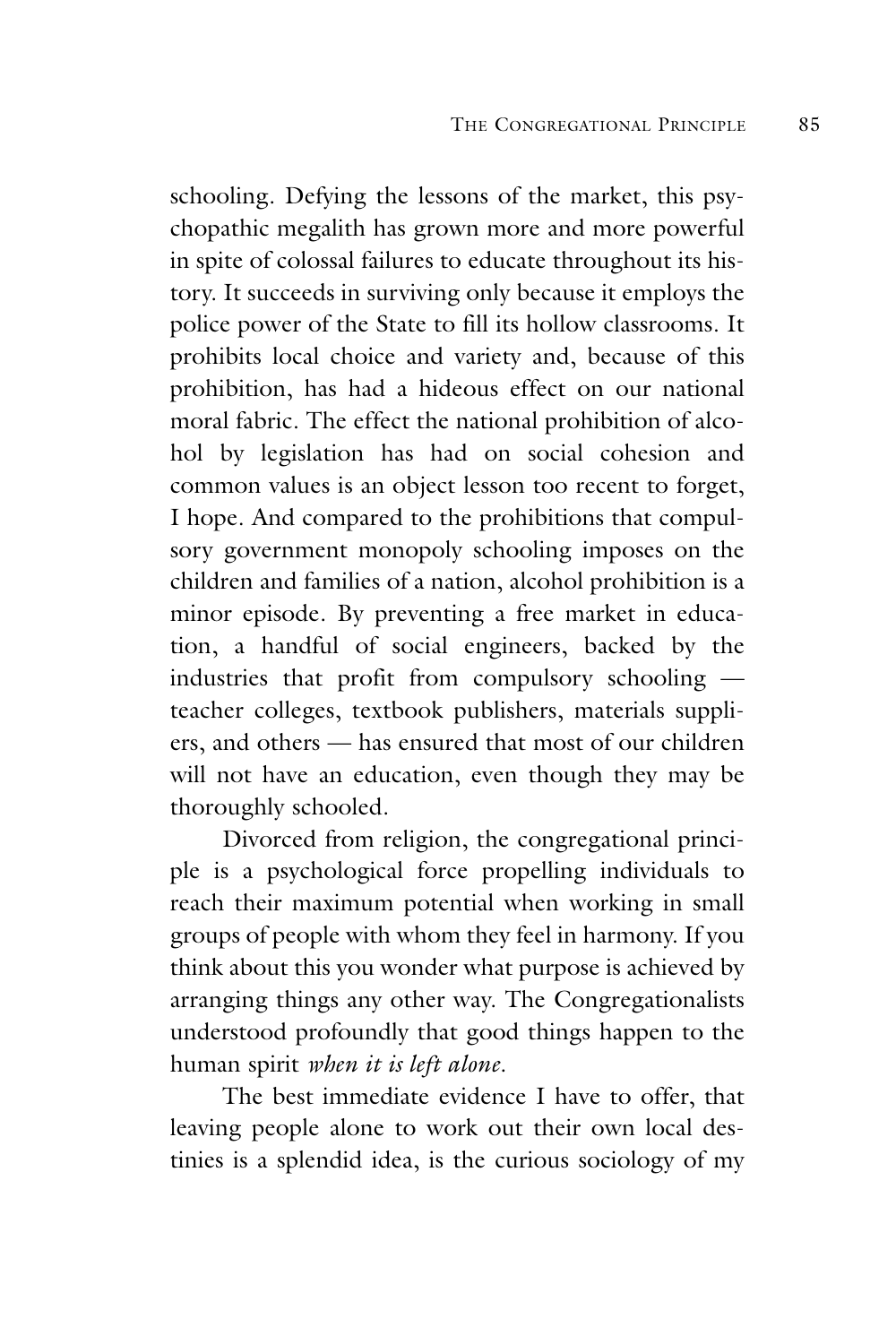presence as a speaker in Dedham last year. There, in a community that had whipped half-naked Quaker women, stood I — a Roman Catholic with a Scots Presbyterian wife, accompanied by my good friend Roland, half pagan, half Jewish — in a Unitarian Universalist church that had once been Congregational. No act of the Massachusetts legislature made that possible, no pronouncement of the Supreme Court. People learned to be neighbors in Dedham because for three hundred years they were allowed real choice, including the choice to make their own mistakes. Everyone learned a better way to deal with difference than exclusion because they had time to think about it and to work it through — time measured in generations.

But if they had been *ordered* to change, ordered, as other immigrants were, to change their behavior and to abandon their culture in compulsory schools set up for that purpose, I think what would have happened is this: some of them would have *seemed* to change but would have harbored such powerful resentments at being deprived of choice that some way to exact vengeance would have evolved. And most of the group deprived of choice and custom and family and roots would have reacted in a variety of ways to these social pressures, would have gone quietly insane or become simplified people, fit to haul stones to build someone else's pyramids, perhaps, or to watch television's simplified fantasies, but fit for little else.

Despite the lip service we have continued to pay to local choice ever since Congregational days, our schools are centrally planned and already have a national curricu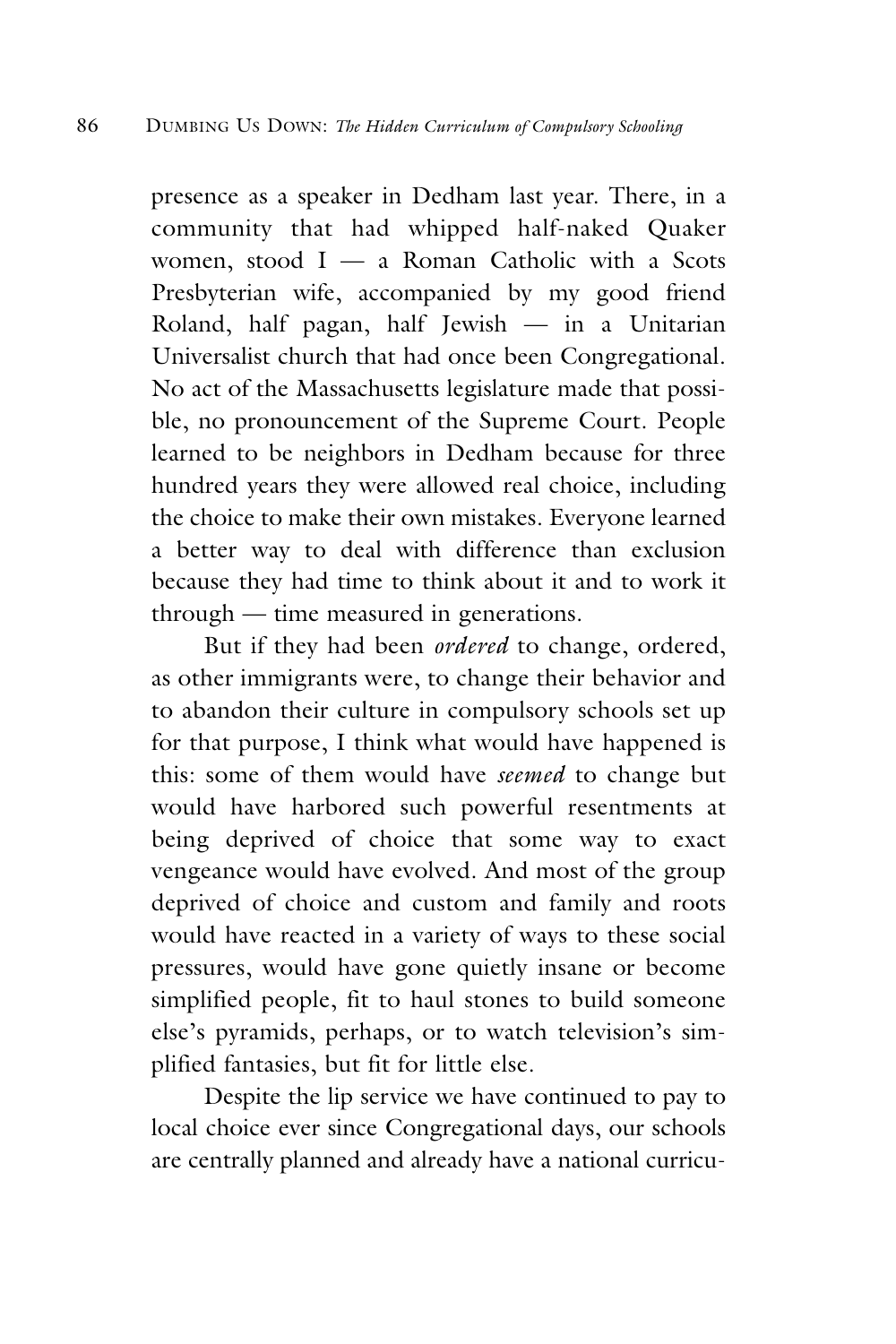lum in place mediated by the textbook publishing industry and the standardized training of teachers. That our schools have failed spectacularly to give our children the education we want for them, or the selves we want, or to deliver on the dream of the democratic, classless society we still yearn for is obvious enough; what we miss is the logic of our failure. By allowing the imposition of direction from centers far beyond our control, we have time and again missed the lesson of the Congregational principle: *people are less than whole unless they gather themselves voluntarily* into groups of souls in harmony. Gathering themselves to pursue individual, family, and community dreams consistent with their private humanity is what makes them whole; only slaves are gathered by others. And these dreams must be written locally because to exercise any larger ambition without such a base is to lose touch with the things which give life meaning: self, family, friends, work, and intimate community.

### - - -

There seem to me to be two "official" ways to look at the state of education in the United States these days, both of them wrong. First, we conceive it to be an engineering problem that can be made to yield to a pragmatic instrumental approach. From this vantage point there is a simple right and wrong way of schooling, never the thousand private individual possibilities the New England Congregationalists might have believed in. Second, we look upon schooling as if it were a character in a continuous courtroom drama, a drama wherein we search for the villains who have prevented our kids from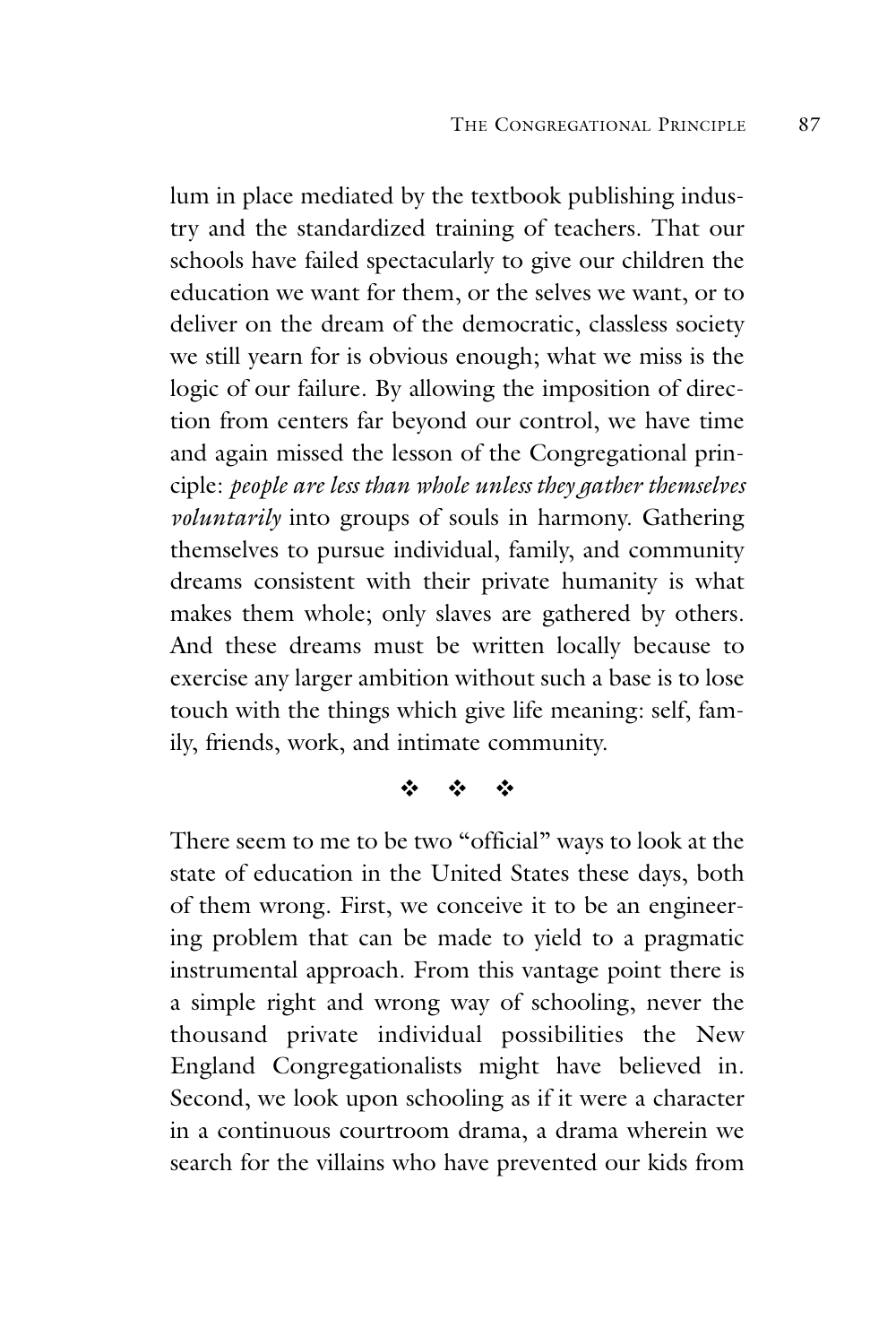learning. Bad teachers, poor textbooks, incompetent administrators, evil politicians, ill-trained parents, bad children — whoever the villains may be we shall find them, indict them, arraign them, prosecute them, perhaps even execute them! Then things will be okay.

Out of these two wrong-headed ways of looking at education have grown enormous industries that claim power to cure mass education of its frictions or of its demons in exchange for treasure. Into this carnival of magical thinking has come a parade of profit-seekers: analysts, consultants, researchers, academic houses, writers, advisors, columnists, textbook committees, school boards, testing corporations, journalists, teachers' colleges, state departments of education, monitors, coordinators, manufacturers, certified teachers and administrators, television programs, and hordes of school-related businesses — all parasitic growths of the government monopoly over the school concept.

To many of us, the greatest attraction of social engineering and antisocial demonologies is that both, at bottom, promise a quick fix. That has always been the dark side of the American dream, the search for an easy way out, a belief in magic. The endless parade of promises that constitutes the heart of American advertising, one of the largest of our national enterprises, testifies to the deep well of superstition in our national foundation, which has been institutionalized in the advertising business. Easy money, easy health, easy beauty, easy education — if only the right incantation can be found. Lurking behind the magic is an image of people as machinery that can be built and repaired. This is our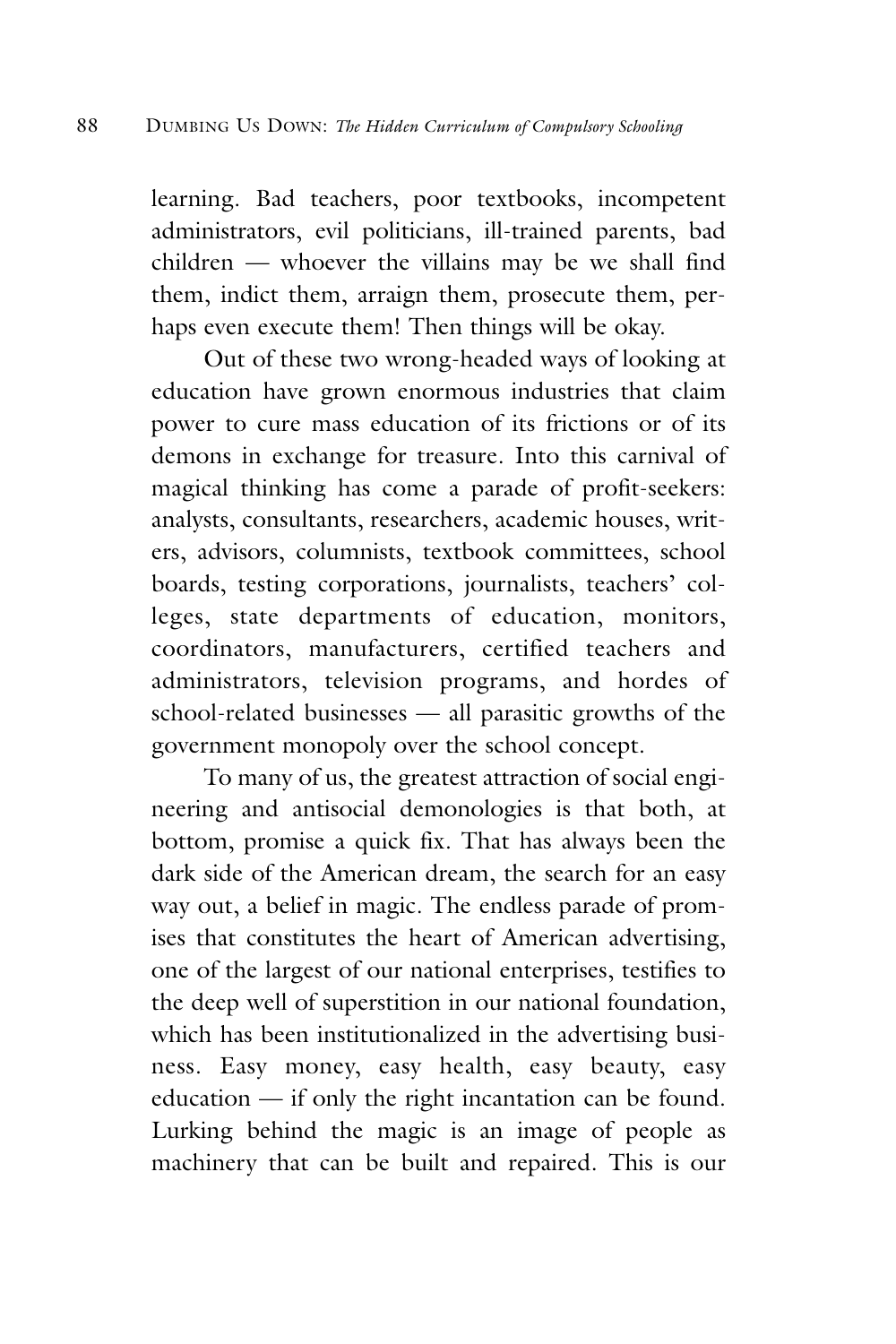Calvinist legacy calling to us over the centuries, saying that the world and all its living variety is just machinery, not very hard to adjust if we put sentimentality aside and fire the villains, either symbolically or with actual bonfires, depending on the century. School reform to most of us is an engineer reaching for the right wrench or Perry Mason finding the clue he needs to nail the bad guy.

> $\Phi = \Phi$  $\star^*$

Ultimately, how we think about social problems depends on our philosophy of human nature: what we think people are, what we think they are capable of, what the purposes of human existence may be, if any. If people are machines, then school can only be a way to make these machines more reliable; the logic of machines dictates that parts be uniform and interchangeable, all operations time-constrained, predictable, economical. Does this sound to you like the schools you attended, that your children attend? The Civil War unfortunately demonstrated beyond the shadow of a doubt both the financial and social utility of regimentation, but while this notion of people as machines has been around for thousands of years, its effective reign has only been operational since the end of World War I.

American education teaches by its methodology that people are machines. Bells ring, circuits open and close, energy flows or is constricted, qualities are reduced to a numbering system, a plan is followed of which the machine parts know nothing. Octavio Paz from Mexico, the 1990 winner of the Nobel Prize for Literature, has this to say about our schools: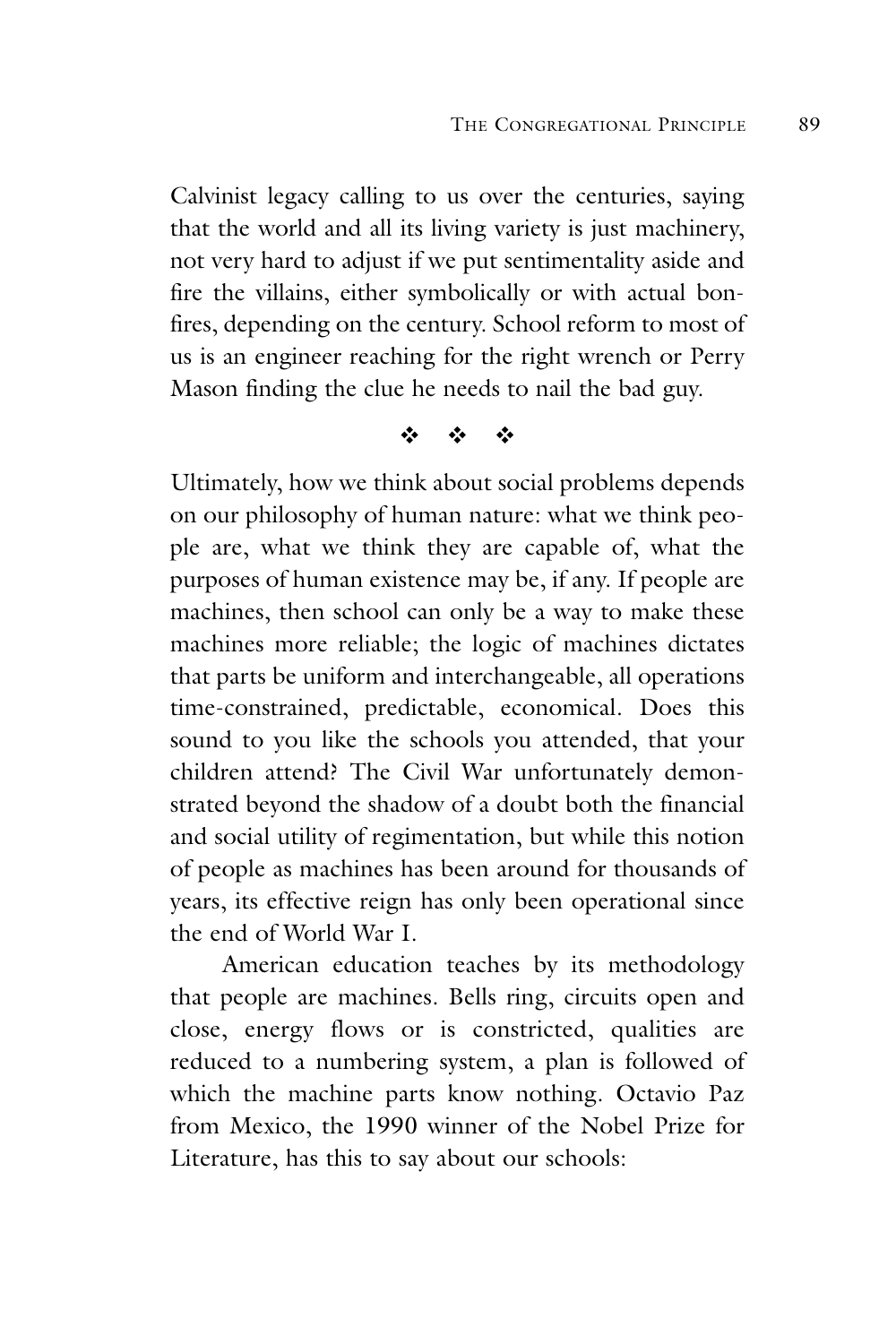In the North American system men and women are subjected from childhood to an inexorable process. Certain principles contained in brief formulas are endlessly repeated by the press, radio, television, churches, and especially schools. A person imprisoned by these schemes is like a plant in a flowerpot too small for it. He cannot grow or mature. This sort of conspiracy cannot help but provoke violent individual rebellions.

We cannot grow or mature, like plants in too little flowerpots. We are addicted to dependency; in the current national crisis of maturity we seem to be waiting for the teacher to tell us what to do, but the teacher never comes to do that. Bridges collapse, men and women sleep on the streets, bankers cheat, good will decays, families betray each other, the government lies as a matter of policy — corruption, shame, sickness, and sensationalism are everywhere. No school has a curriculum to provide the quick fix.

The old Congregationalists would have been able to put their finger at once on the reason pyramidal societies, such as the one our monopoly form of schooling sustains, must always end in apathy and disorganization. At the root they are based on the lie that there is "one right way" in human affairs and that experts can be awarded the permanent direction of the enterprise of education. It is a lie because the changing dynamics of time and situation and locality render expertise irrelevant and obsolete shortly after it is anointed.

Monopoly schooling has been the chief training institution of the hive society. It certifies permanent experts who enjoy privileges of status unwarranted by the results they produce. Because these privileges, once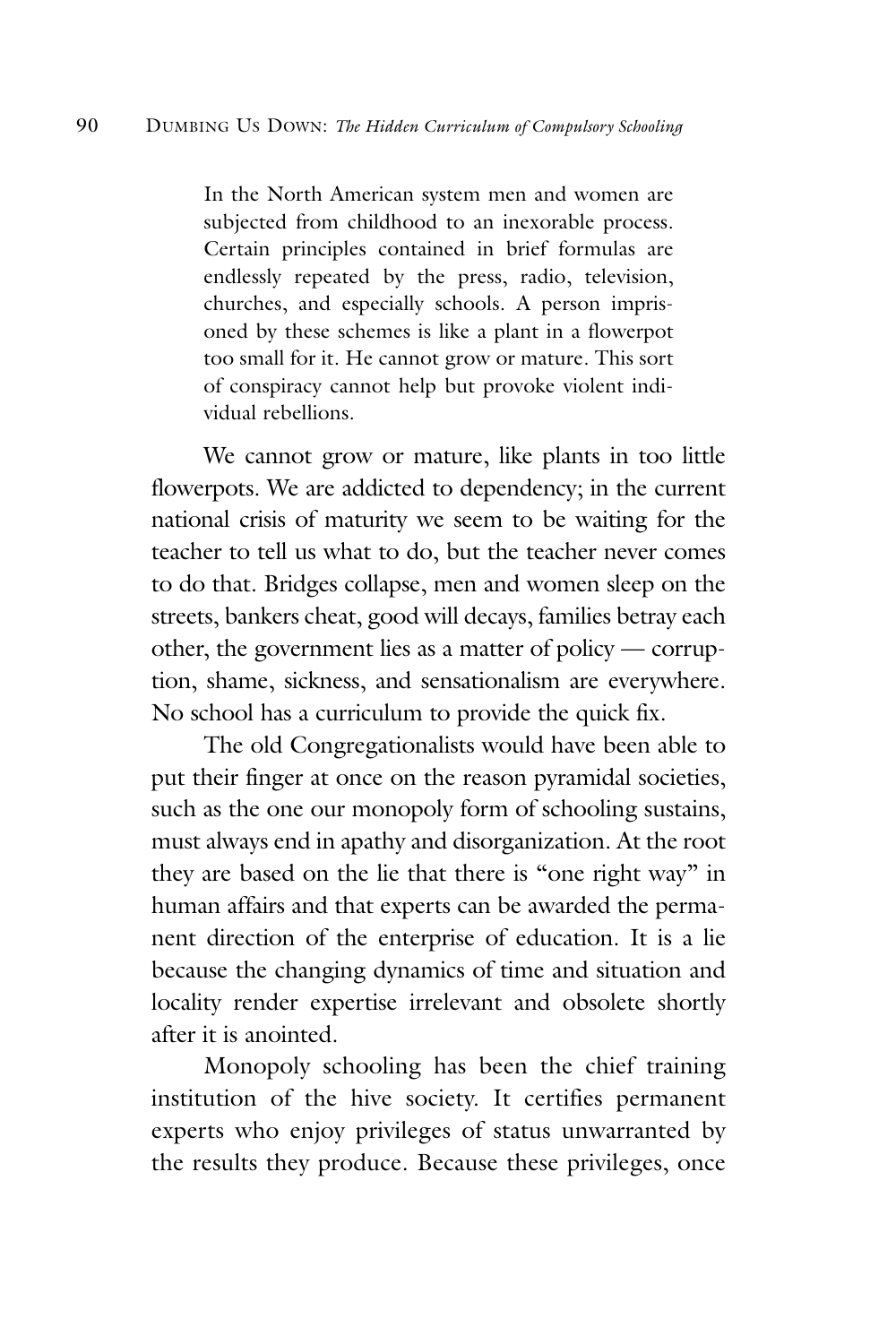achieved, will not willingly be given over, whole apparatuses of privilege have been fashioned that are impregnable to change. Even under the severest criticism they grow larger and more dangerous because they nourish important parts of our political and economic system. In the most literal sense they are impossible to reform because they have ceased to be human, having been transformed into abstract structures of superb efficiency, independent of lasting human control survival mechanisms. This is not a devil you can wrestle with as Daniel Webster did with Old Scratch, but one that has to be starved to death by depriving it of victims.

Monopoly schooling is the major cause of our loss of national and individual identity. Having institutionalized the division of social classes and acted as an agent of caste, it is repugnant to our founding myths and to the reality of our founding period. Its strength arises from many quarters, the antichild, antifamily stream of history being one — but it draws it greatest power from being a natural adjunct to the kind of commercial economy we have that requires permanently dissatisfied consumers.

### $\begin{array}{ccccc} \phi & \phi & \phi \end{array}$

It's time to stop. This system doesn't work, and it's one of the causes of our world coming apart. No amount of tinkering will make the school machine work to produce educated people; *education and schooling are, as we all have experienced, mutually exclusive terms*. In 1930, sixty long years ago, Thomas Briggs, delivering the Inglis Lecture at Harvard, charged that "the nation's great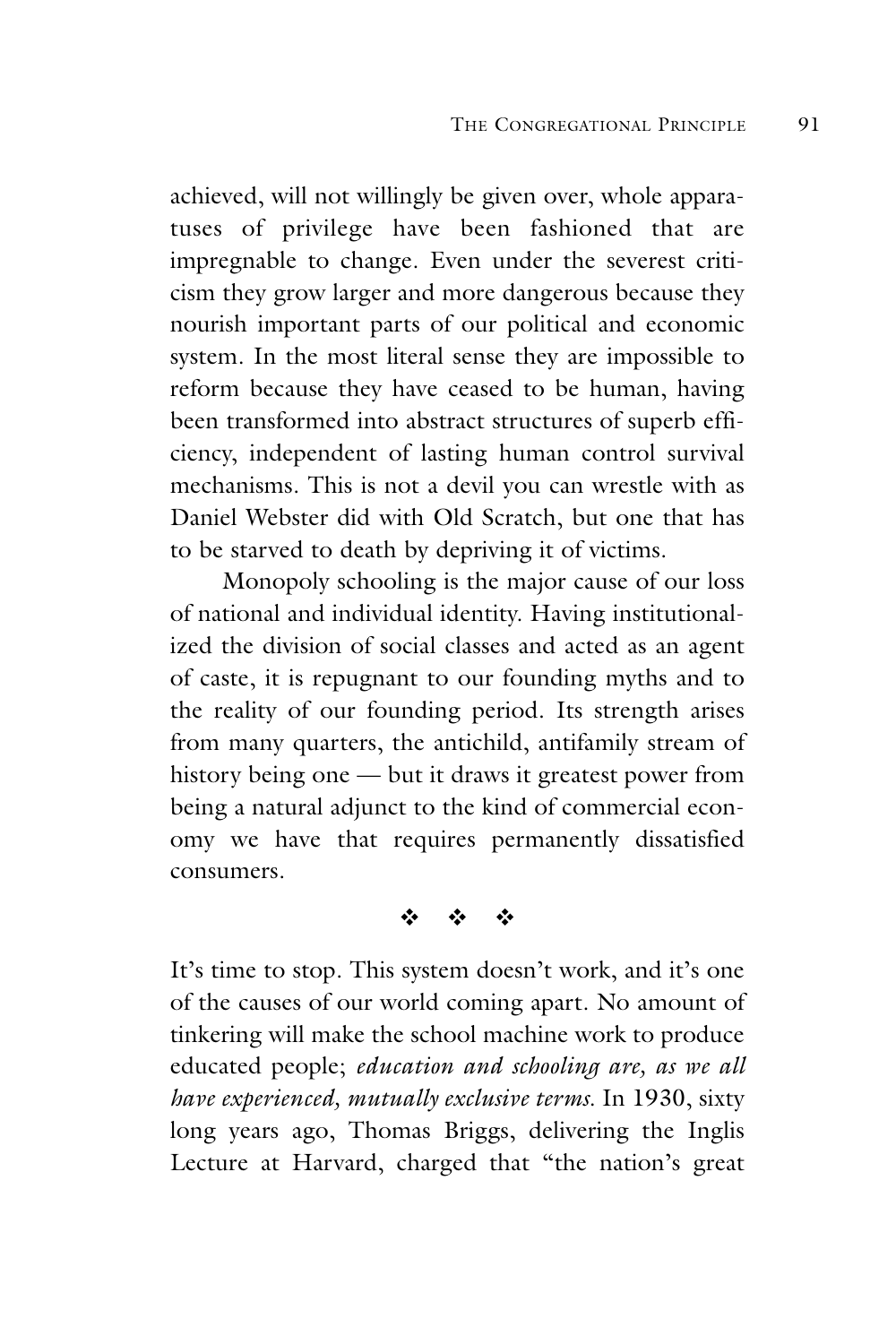investment in secondary education has shown no respectable achievement"; two decades later, in 1951, a survey made of 30,000 Los Angeles school children discovered that seventy-five percent of eighth graders couldn't find the Atlantic Ocean on a map and most of them couldn't calculate fifty percent of thirty-six. From my personal experience, I stand witness that the situation is certainly no better today.

What on earth is going on? Any genuine debate would have to grapple with the uniform failure of every type of government monopoly school. With the addition of television, the destructive power of schooling is now awesome and thoroughly out of control. The television institution, very similar to the structure of mass schooling, has expanded so successfully that all the former escape routes are now blocked. We have destroyed the minds and characters of the nation's children by preempting their youth, removing their choices. We will pay a huge price in lost humanity for this crime for another century, even if a way is found to overturn the pyramid. Getting rid of the monopoly is the beginning of an answer.

What is there to do? Look to Dedham, to Sudbury, to Marblehead, and to Provincetown, all different yet all capable of meeting their community's needs. Turn your back on national solutions and toward communities of families as successful laboratories. Let us turn inward until we master the first directive of any philosophy worthy of the name: "Know Thyself." Understand that successful communities know the truth of the maxim "Good fences make good neighbors," while at the same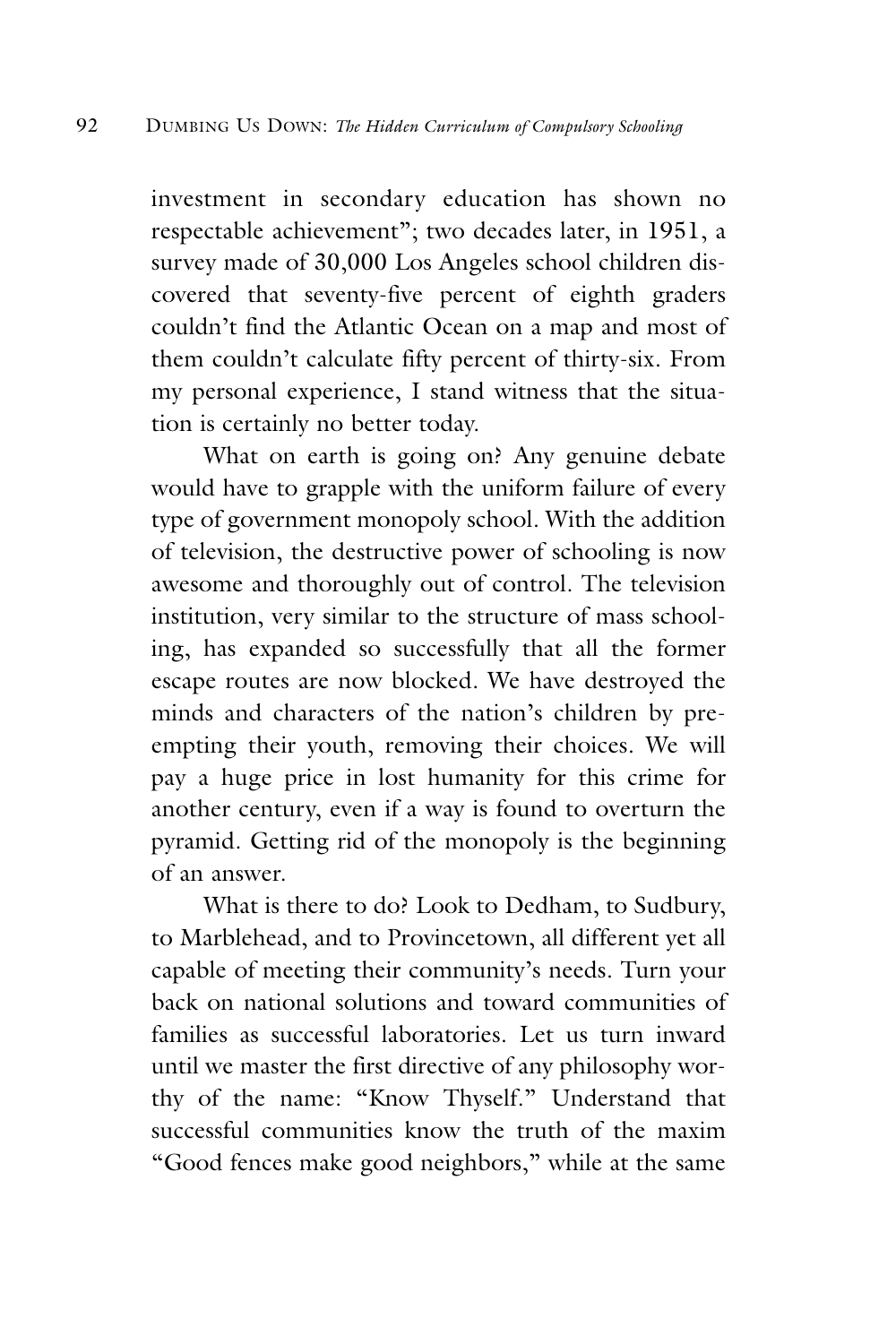time being able to recognize, respect, understand, appreciate, and learn from each other's differences.

Look to the Congregational principle for answers. Encourage and underwrite experimentation; trust children and families to know what's best for themselves; stop the segregation of children and the aged in walled compounds; involve everyone in every community in the education of the young: businesses, institutions, old people, whole families; look for local solutions and always accept a personal solution in place of a corporate one. You need not fear educational consequences: reading, writing, and arithmetic aren't very hard to teach if you take pains to see that compulsion and the school agenda don't short-circuit each individual's private appointment with themselves to learn these things. There is abundant evidence that less than a hundred hours is sufficient for a person to become totally literate and a self-teacher. Don't be panicked by scare tactics into surrendering your children to experts.

Teaching must, I think, be decertified as quickly as possible. That certified teaching experts like me are deemed necessary to make learning happen is a fraud and a scam. Look around you: the results of teacher-college licensing are in the schools you see. Let anybody teach who wants to; give families back their tax money to pick and choose — who could possibly be a better shopper if the means for comparison were made available? Restore the Congregational system by encouraging competition after a truly unmanipulated free-market model — in that way the social dialectic can come back to life. Trust in families and neighborhoods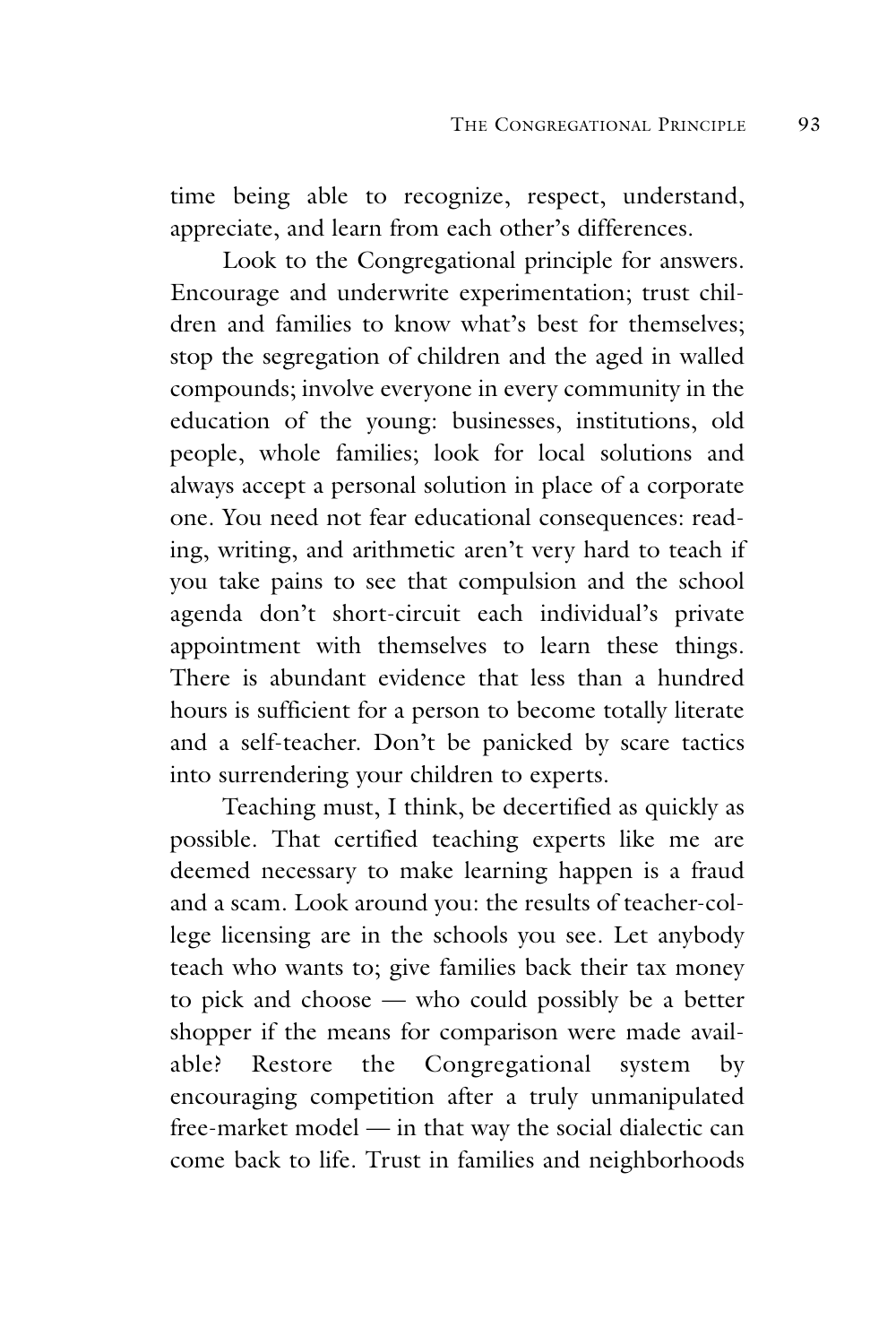#### 94 DUMBING US DOWN: *The Hidden Curriculum of Compulsory Schooling*

and individuals to make sense of the important question, "What is education for?" If some of them answer differently from what you might prefer, that's really not your business, and it shouldn't be your problem. Our type of schooling has deliberately concealed the fact that such a question must be framed and not taken for granted if anything beyond a mockery of democracy is to be nurtured. It is illegitimate to have an expert answer that question for you. It was our own trust in our own potential that helped lay down good foundations back in the colonial period. I feel certain that the structure we built then still houses powerful potential. Let's use it once again, and create a truly American solution to the great school nightmare.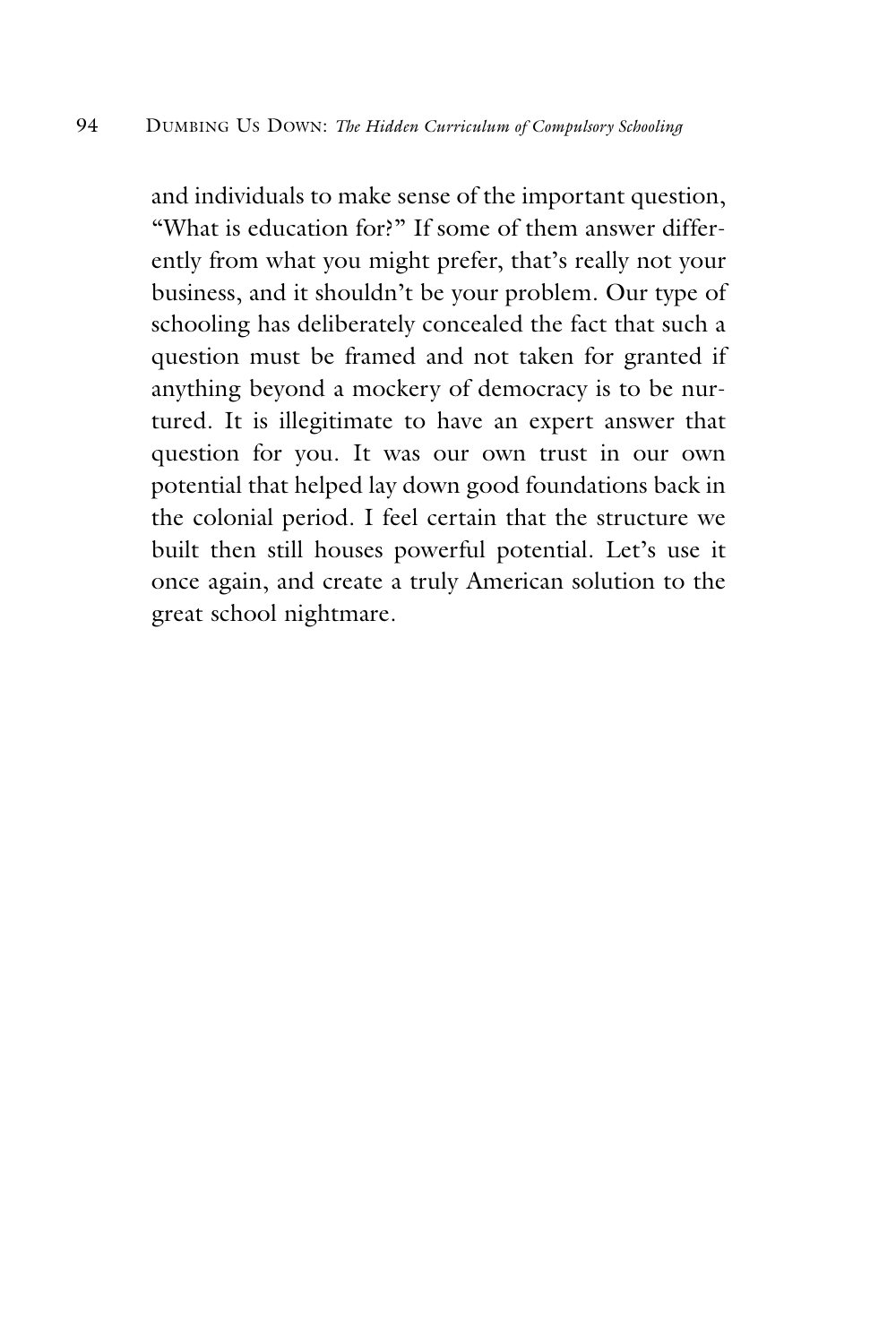### *Afterword*

### **To the Tenth Anniversary Edition**

THE TINGS! As I sit here trying to think of something Us to say that might illuminate the effect *Dumbing Us Down* continues to have on my life and the lives of others, faxes, letters, e-mails, notes, and manuscripts have completely taken over my six-room apartment in Manhattan as well as my 128-acre farm in upstate New York, each and every one bearing on some aspect of the institutional soup I began to stir with the publication of that book.

My correspondents honor me with words I hardly deserve: "Thank you for your dedication to the task of unraveling this pestilence. Tears come to my eyes from an odd mix of joy and anger." A former teacher had this to say: "This book tied together many loose ends that I felt intuitively but could not pin down. I bought twelve copies, sharing them with co-workers and many friends. Because of your book, one of these families has made the decision to homeschool while several others are now contemplating doing so." Over the years I've had nearly a thousand letters like that, from all over the world, tying the decision to homeschool to a chance encounter with *Dumbing Us Down*. From Cuajimalpa, Mexico, came this one: "I had refused my wife's idea to homeschool our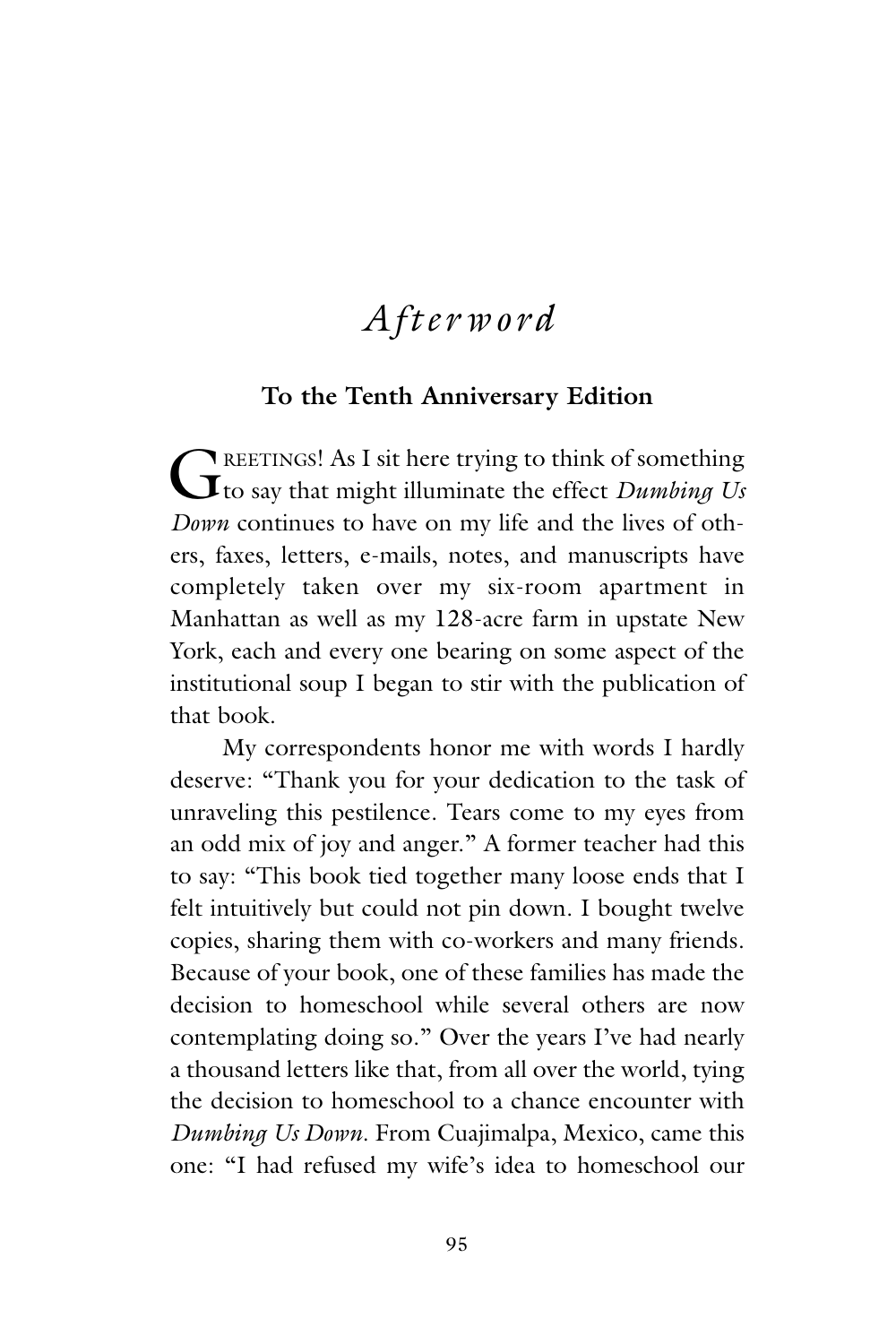children until I read your book. What an impact it made in my life! Now I'm happy to see the rapid development of my daughters in the loving environment of our home."

So is it false modesty that forces me to say that I hardly deserve such praise? Not so, for only I can be aware of how little I had to do, consciously, with the writing of this book; more honestly it should be seen as a book that wrote itself, using me as scribe and confessor.

Over the decade since *Dumbing Us Down* first saw the light of day, a full fifteen thousand of its readers took pains to see that I knew their personal reactions to the book's ideas and to augment my insights into the dismal reality of forced schooling with their own. A dazzling, exhausting, humbling, exhilarating torrent of protest an outrage distilled from years of confinement, limitation, and humiliation, years of intimidation, of chasing prizes not worth winning, of lost opportunities, of ruined relationships, often with one's own parents, family, neighbors, friends, and self, that came, at times, close to drowning me in grief.

I could answer only a fraction of these communications, yet their cumulative presence and continual arrival, year after year, makes me conscious of just how widespread the harm institutional schooling inflicts really is and of how grimly aware its victims are of the things it has caused them to lose, the greatest of which is selfknowledge, along with, perhaps, the capacity to fully love. *Dumbing Us Down* has been the catalyst that floats buried memories to the surface: it reminds thousands of men and women of the moments when they struggled to be themselves, only to be broken to a meaner destiny by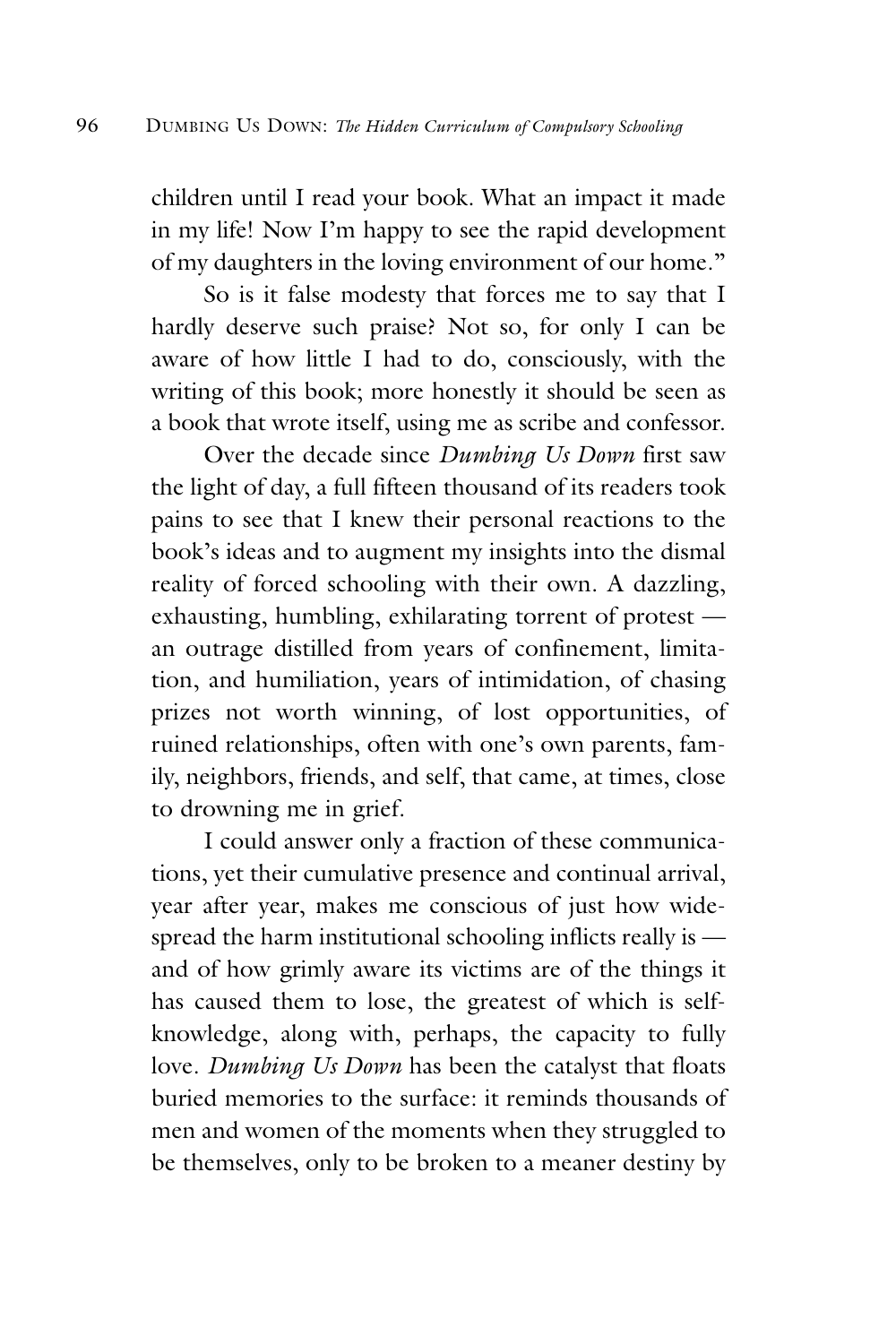bells, insults, and standardized tests. The otherwise silent majority wrote to me because they wanted at least one other person to know how they had been wronged.

How did I come to write *Dumbing Us Down*? When I won the first of my Teacher of the Year awards in 1990, I intended to do nothing at the ceremony except to thank the presenter and to wave at my daughter in the audience or, if I were bold enough, to ask her to the podium for a public hug (I was; I did). But on the evening before the ceremony, a student from many years past called to offer congratulations. He casually asked what I intended by way of remarks.

Remarks? I set him straight, or so I thought. "Nobody," I told him, "wants to hear a public school teacher make a speech." There would be no remarks.

"But you *have* to make speech," he demanded. "You have to speak for me, for Wendy, for Amy, for Bruce, for Tamir, for Janet, Jane, Jill, Andy; for all your classes over the years you have to sum up what it's all meant."

"No one will listen," I said.

"I'll listen," he said.

And so that's how "The Psychopathic School" came to be written, in one blaze of all-night coffeedrenched passion. As I expected, the officials of the school district (which actively disliked me) presenting me with the plaque in a Harlem school the next evening neither listened nor commented on my words. But over the next six months I received hundreds of requests to reprint the text. A chunk of it was even entered into the Congressional Record by Senator Bob Kerrey of Nebraska.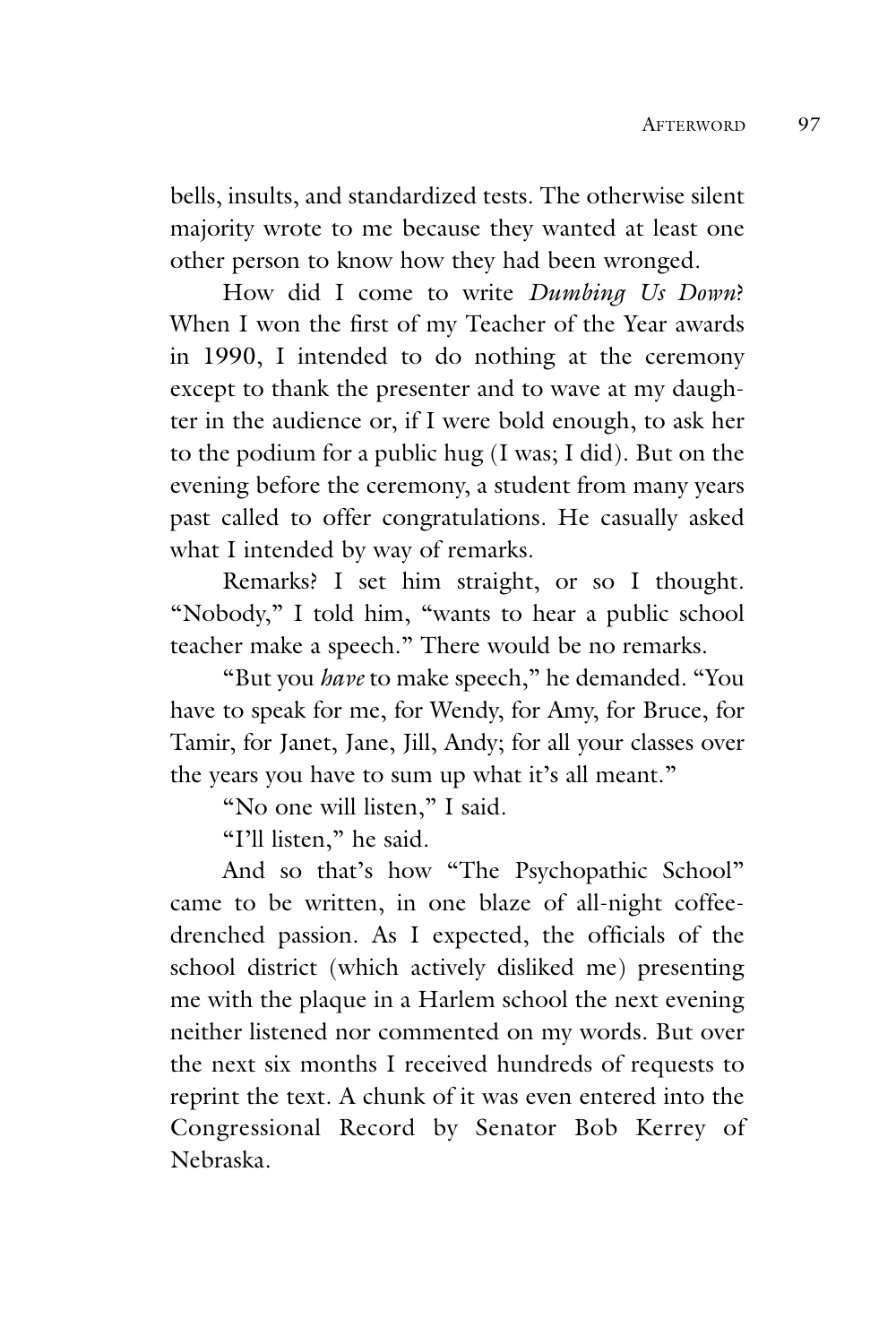"The Psychopathic School," the key essay in this book, deals with a number of pathological patterns I had noticed in schoolchildren over the years, in rich kids as well as in poor. My speech's rapid dissemination all over the land, by word of mouth and small journal, quickly led to requests for an explanation of what specific mechanisms might account for these pathologies.

It was a worthy challenge that took eighteen months of wrestling with myself to answer. Just in time for the ceremony in Albany naming me New York State Teacher of the Year for 1991, I began to see clearly my own role in the crime. Thus parts of "The Seven-Lesson Schoolteacher" comprise my acceptance speech before the state commissioner of education — and soon, that one, too, was reprinted in hundreds of journals, op-ed pages, and homeschool magazines. Both of these talks were finished at the last minute, cost me a groaning to write, and did not arise from any process of ratiocination that I had been familiar with. They "emerged" from my fingertips in the wee hours of the morning, surprising me as much as they did my audience.

Giving these speeches (and there were others, each a chapter in this book) led directly to another phenomenon, which challenged some of my most dearly-held assumptions: there was an outpouring of invitations to speak to groups so diverse that, had they been assembled together in one room, they surely would have killed one another! Suffice it to say that in short order a fellow from Monongahela, Pennsylvania, who had spent most of his adult life speaking to 13 year-old children found himself speaking in the western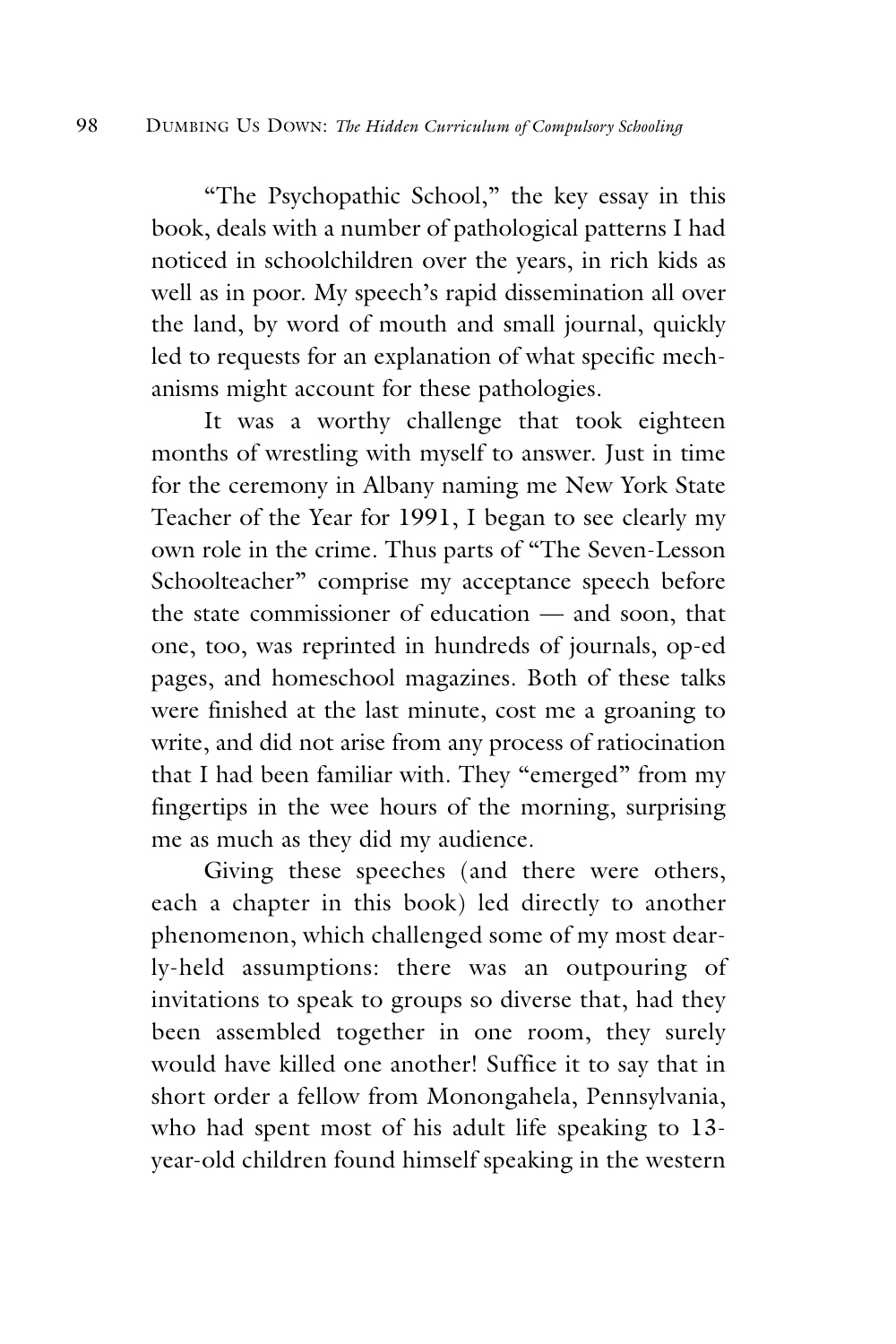White House, in the Old Senate Office Building, to the Cato Institute, the Nashville Center for the Arts, the NASA Space Center's "Engineers' Colloquium", Apple Computers, the Eagle Forum, the United Technologies Corporation, and the Farm Commune as well as before government bureaus in Singapore, Kuala Lumpur, Bogota, and elsewhere — enough places to account for one and a half million miles of travel in the past ten years.

Although I altered the rhetorical clothing to fit the various audiences and situations, my core message was (and remains) that forced institutional schooling is absolutely unreformable because it is already an unqualified success! It does brilliantly precisely what it was originally designed to do, that is, to be the "educational" component of a centralized mass production economy directed from a handful of command centers. Such an economy has desperate needs: in order to work, it requires a particular kind of "human resource," specifically one driven to define itself by purchasing things, by owning "stuff," by evaluating everything from the perspective of comfort, physical security, and status.

Schools are a great mechanism to condition the onrushing generations to accept total management, to impose a kind of lifelong childishness on most of us in the interests of scientific management. Efficient management requires incomplete people to manage because whole people, or those who aspire to wholeness, reject extended tutelage. It's impossible to grow up under total management, whether that's total *quality* management or any other version. Centralized mass production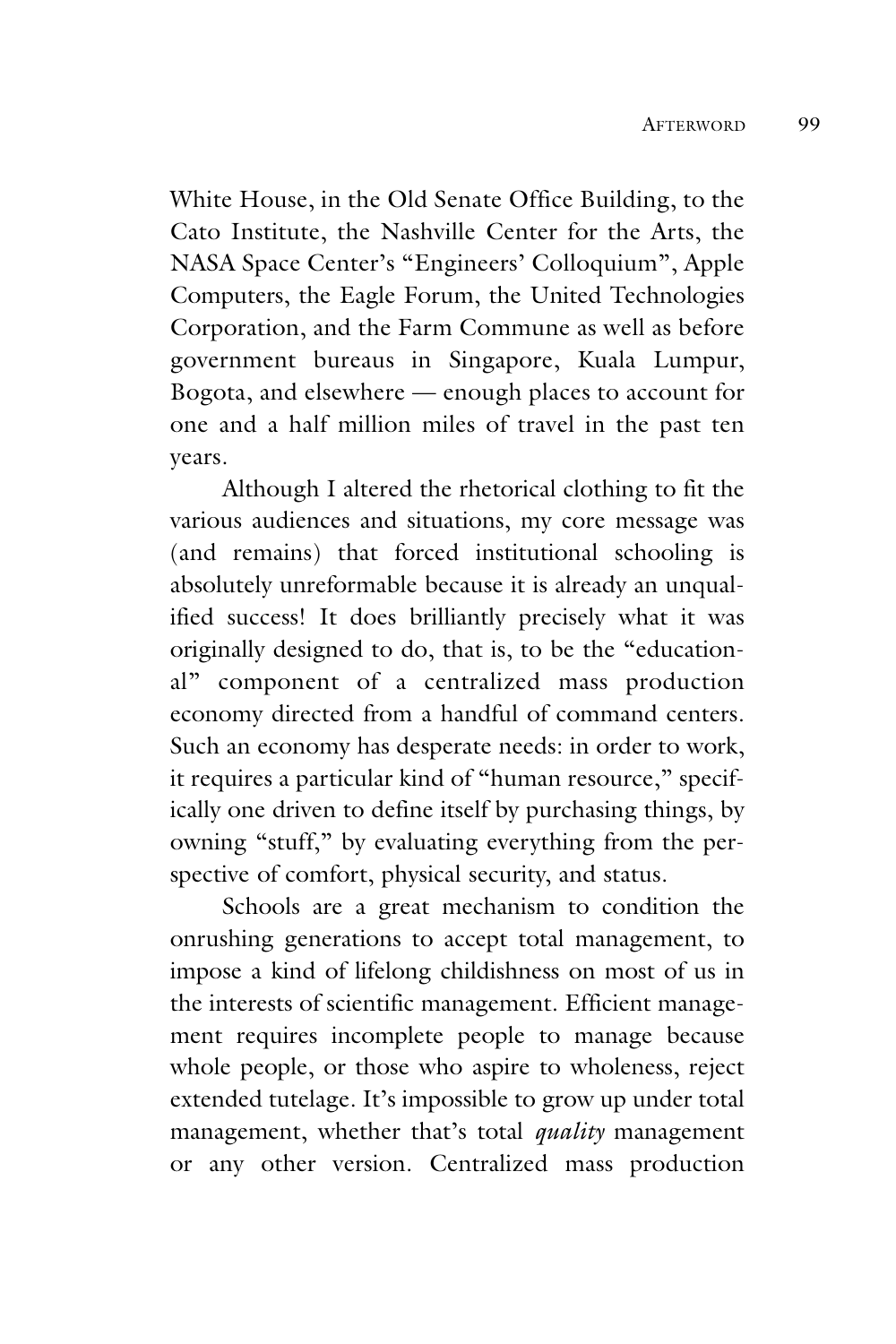economies, however, can demand no less than this if they are to survive.

The piece "Green Monongahela," like the others, was written in response to my auditors' constant questions about who I was and how I'd come to think this way. It has a hidden agenda that I'm now prepared to expose: I wanted to show all the people who bore scars from their upbringing (that experts of various stripes spin theories of lifelong limitation about), that social "science" is mostly hooey — and dangerous hooey at that. It exists to justify pseudo-scientifically the multiple subordinations which modern management imposes on the managed. If I could demonstrate through my own example that I turned out okay, even though I sprang from a family of eccentric geniuses who fought one another tooth and nail on a daily basis; that I became independent, self-reliant, civil, and reasonably principled even though, had the authorities known some of the events which transpired behind our doors, we would have been in deep trouble, I might become a mirror in which others could see their own stories reflected. And affirmed. By my own example I hoped to become a living refutation to the cult of anointed expertise which has poisoned every aspect of our liberties. Time we were done with this thing. This was once a land where every sane person knew how to build a shelter, grow food, and entertain one another. Now we have been rendered permanent children. It's the architects of forced schooling who are responsible for that.

I credit any success I had in finding a way to be valuable to young people to the accident of my family and the accident of growing up in a place —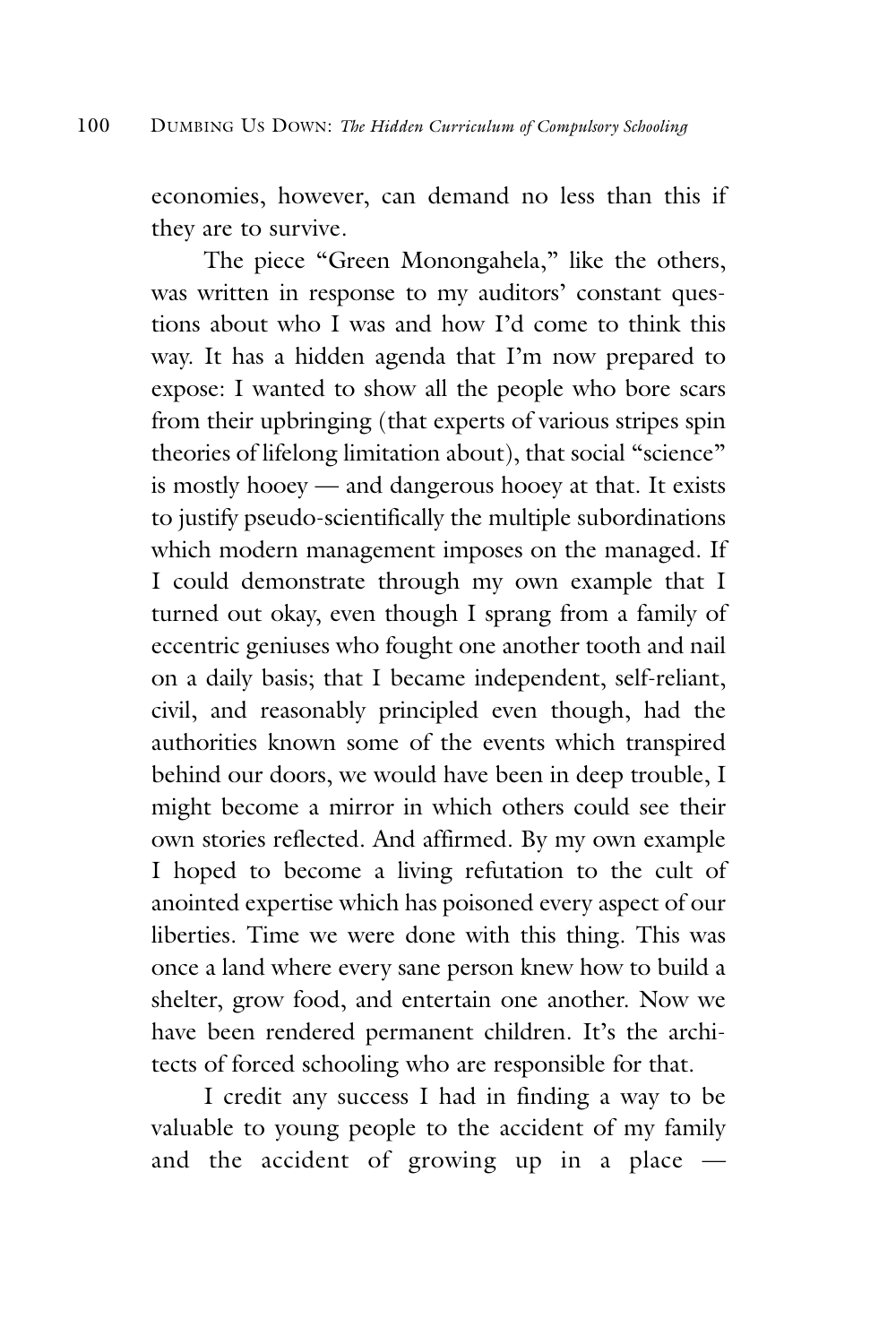Monongahela — where people punched anyone who minded their business too closely. And to the fact that my libertarian upbringing turned me, inadvertently, into a saboteur of oppressive schemes. Lest that pass as idle hyperbole, let me confess that every single day of my life as a schoolteacher I chanted a litany to myself while shaving in the morning. In it I pledged to find, that very day, a way, however small, to throw sand in the gears of the system. Someday I'll write about the particulars, but probably under a *nom de plume* because the details would surely result in a stretch behind bars! I urge all of you who ask me about what to do in your own schools to become such saboteurs, to become little drops of water that erode this waste land of forced institutional schooling.

The last two essays in the book, "We Need Less School, Not More" and "The Congregational Principle," represent my attempts to find the broad outlines of a solution to the problem of modern schooling. Once, long ago, we had the problem solved and became a beacon of hope to others because of it. The rise of industrial society — with cheap, unlimited energy promising riches without precedent, if only the liberty impulses of ordinary people could be reined in — covered the traces of those earlier discoveries, yet not so deeply that they can't be unearthed again, that they can't be resurrected and become the banner to follow. Read these essays slowly, forgetting how comprehensively schooling destroyed your grasp of the vital nature of historical understanding, argue with the nuances of my reasoning — the best America is about argument, not about premature consensus. Both pieces explore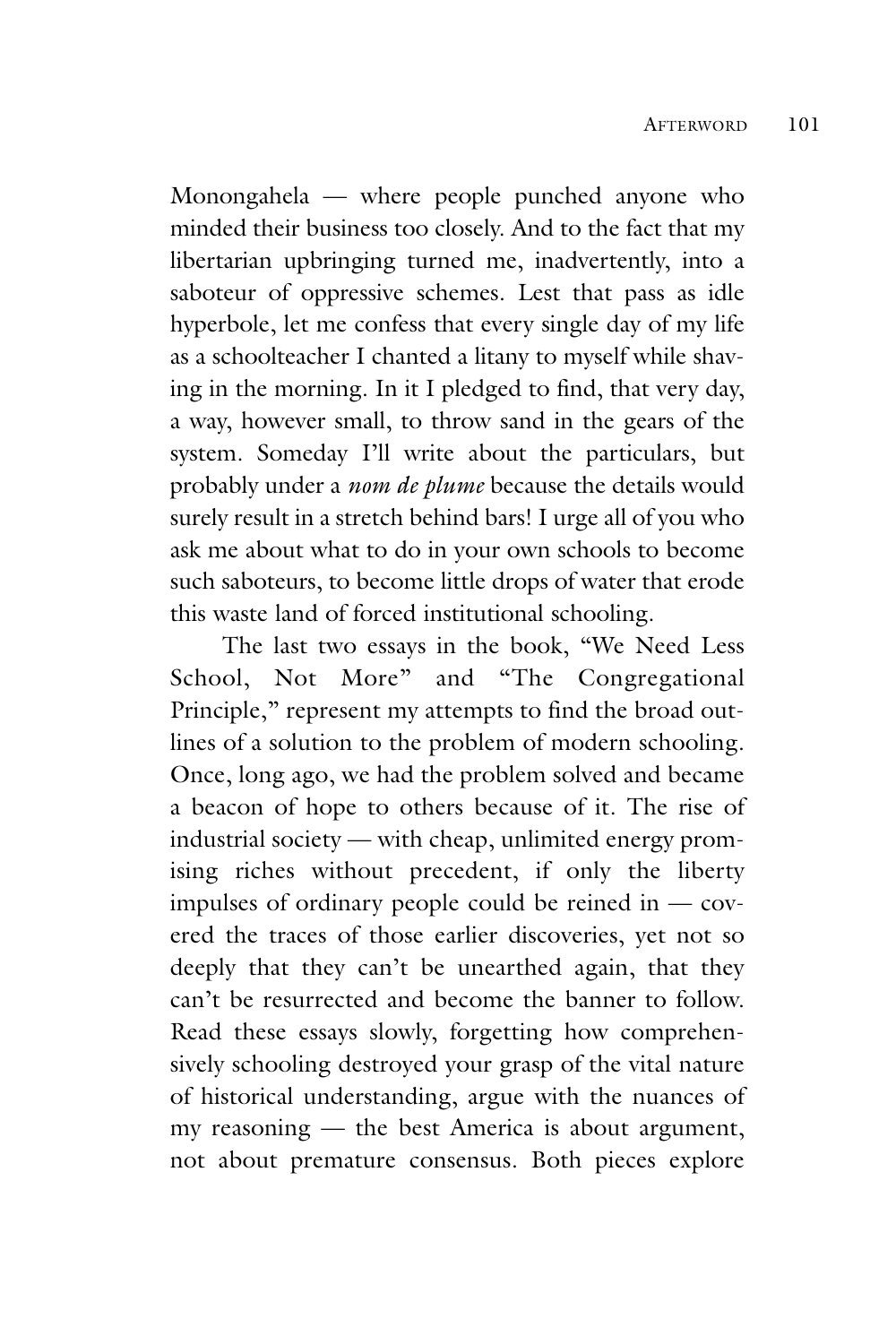inexpensive alternatives to the inane institution that chokes the life out of our children.

Since *Dumbing Us Down*, I've written four other books, one an epic poem, still unpublished, called "The Adventures of Snider, the CIA Spider." But *Dumbing Us Down* remains my favorite because it opened my eyes to the harm I had caused in order to make a living.

These days I'm trying to build a rural retreat and library on 128 acres I own in upstate New York. I want to call the place "Solitude," and that name will explain almost everything about it. If I hadn't owned that land and been able to escape the cacophony of New York City to be with myself from time to time, my spirit would surely have perished, my soul been mutilated beyond repair. I'm only a hundred thousand or so short of finishing the thing, so if you hear of an angel, let me know. I'd hope to use the first Solitude Retreat to show every town and village, every big city neighborhood, how easy and valuable it is to provide such a public resource — a place where one can be alone with oneself, with no schedule, no agenda, no lectures, no classes, no planned recreation.

And I'm up to some major mischief, trying to produce a long definitive documentary film about the history and the anomalies of (as well as the antidotes for) modern institutional forced schooling. I'm only six or seven million short on that project — but a script is in hand, a national network of assistants created, a production crew organized, and a sample made. If you think of Ken Burns' *Civil War*, you'll get an idea of the scope of the project. Incidentally, the former student who badg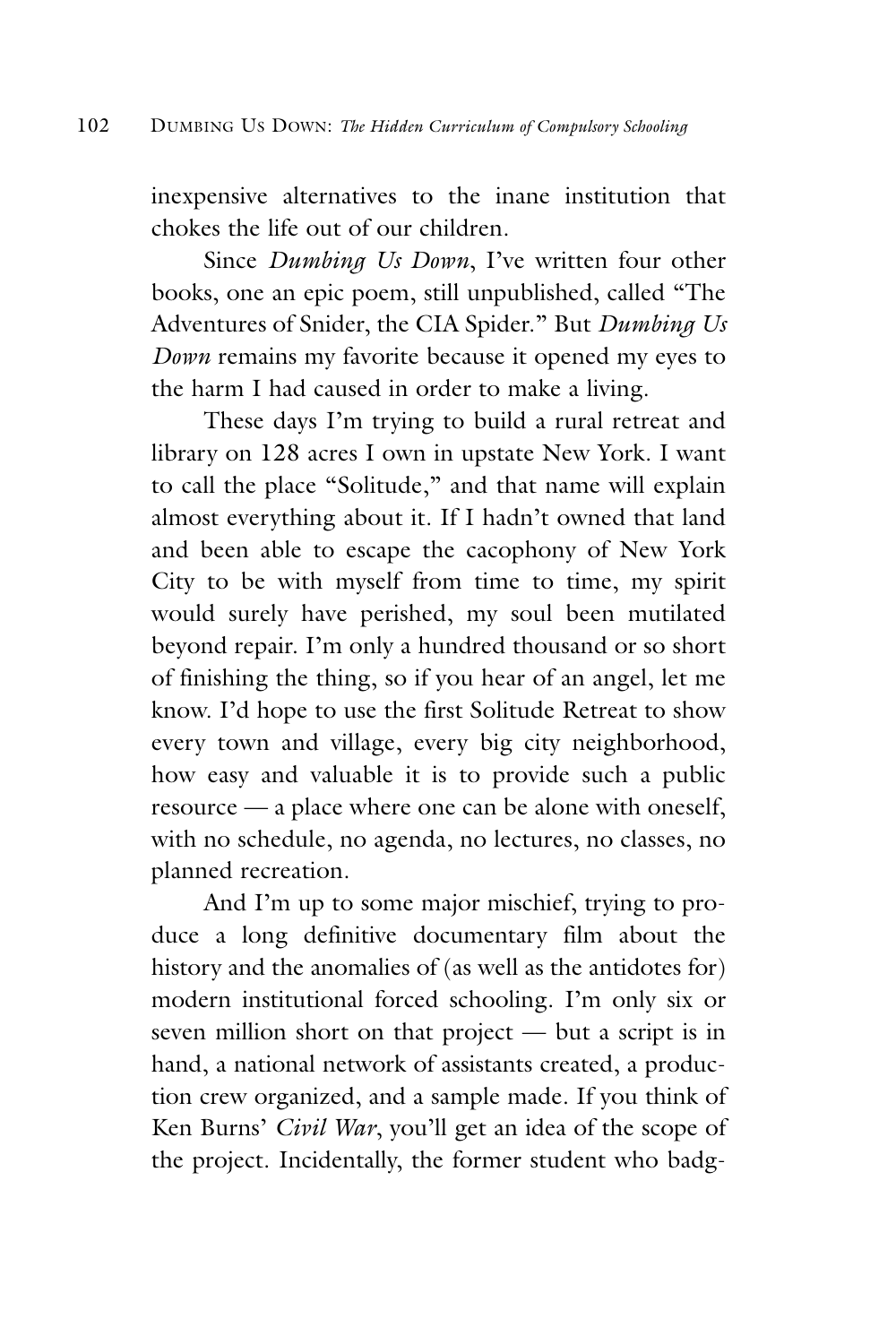ered me into writing "Psychopathic School" — and through it, this entire book — is a fine filmmaker; he'll be the director.

Both these undertakings are discussed at some length on my website (www.johntaylorgatto.com), where, if the daemon overtakes you, you can also send me your thoughts from time to time. I can't promise to answer because, like you, I'm often overwhelmed, but I do promise to read every communication twice and to think hard about what you say — and if our paths ever cross, the first Iron City is on me.

God's mercy on us all,

John Taylor Gatto Oxford, New York January 2002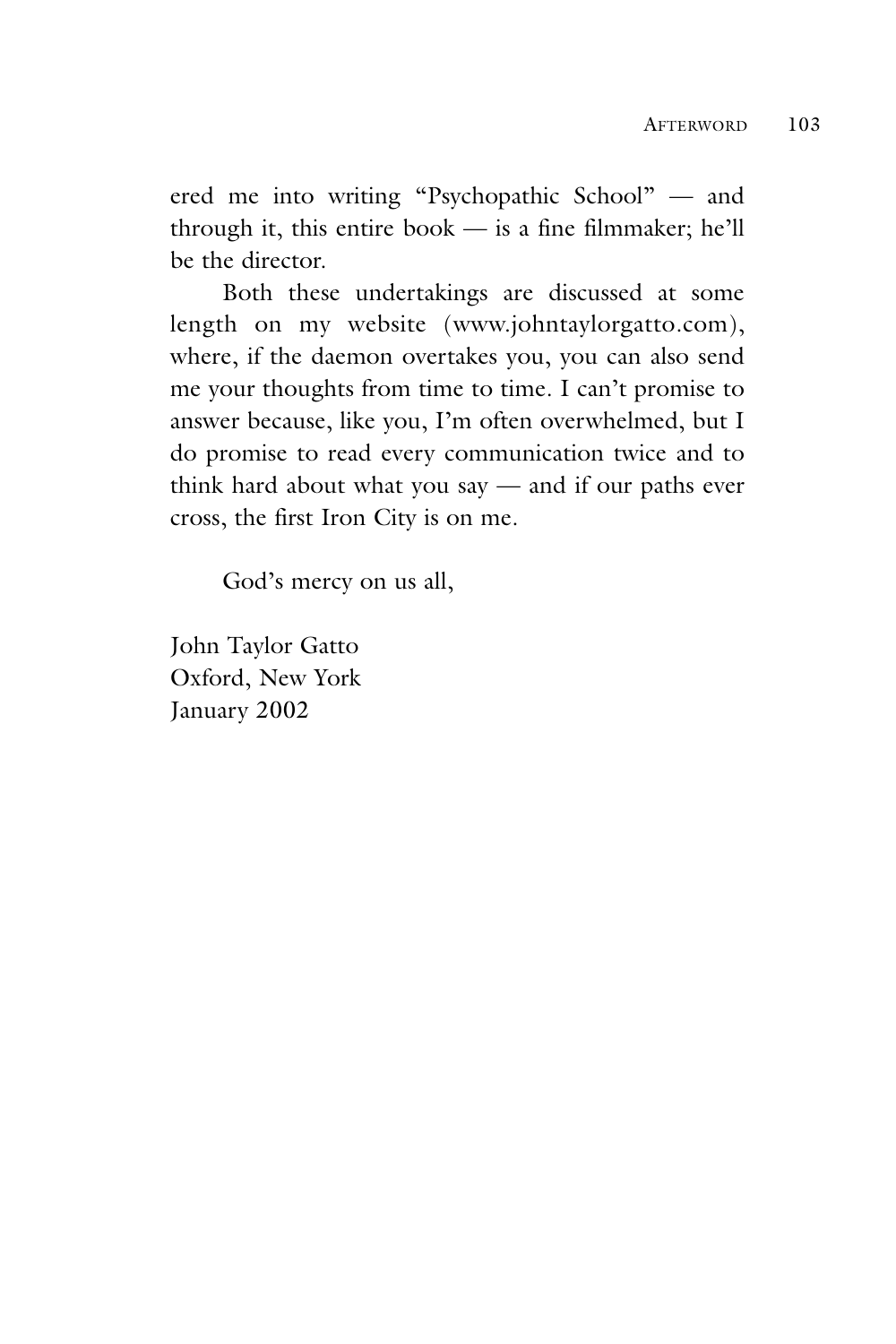## *Postscript, 2005*

### **From the Publisher**

ON APRIL 7, 2004, the *Mid-Hudson Highland Post* carried an article about an appearance that John Gatto made at Highland High School. Headlined "Rendered Speechless," the report was subtitled "Advocate for education reform brings controversy to Highland."

The article relates the events of March 25 evening of that year when the second half of John Gatto's presentation was canceled by the School Superintendent, "following complaints from the Highland Teachers Association that the presentation was too controversial." On the surface, the cancellation was in response to a video presentation that showed some violence. But retired student counselor Paul Jankiewicz begged to differ, pointing out that none of the dozens of students he talked to afterwards were inspired to violence. In his opinion, few people opposing Gatto had seen the video presentation. Rather, "They were taking the lead from the teacher's union who were upset at the whole tone of the presentation." He continued, "Mr. Gatto basically told them that they were not serving kids well and that students needed to be told the truth, be given real-life learning experiences, and be responsible for their own education.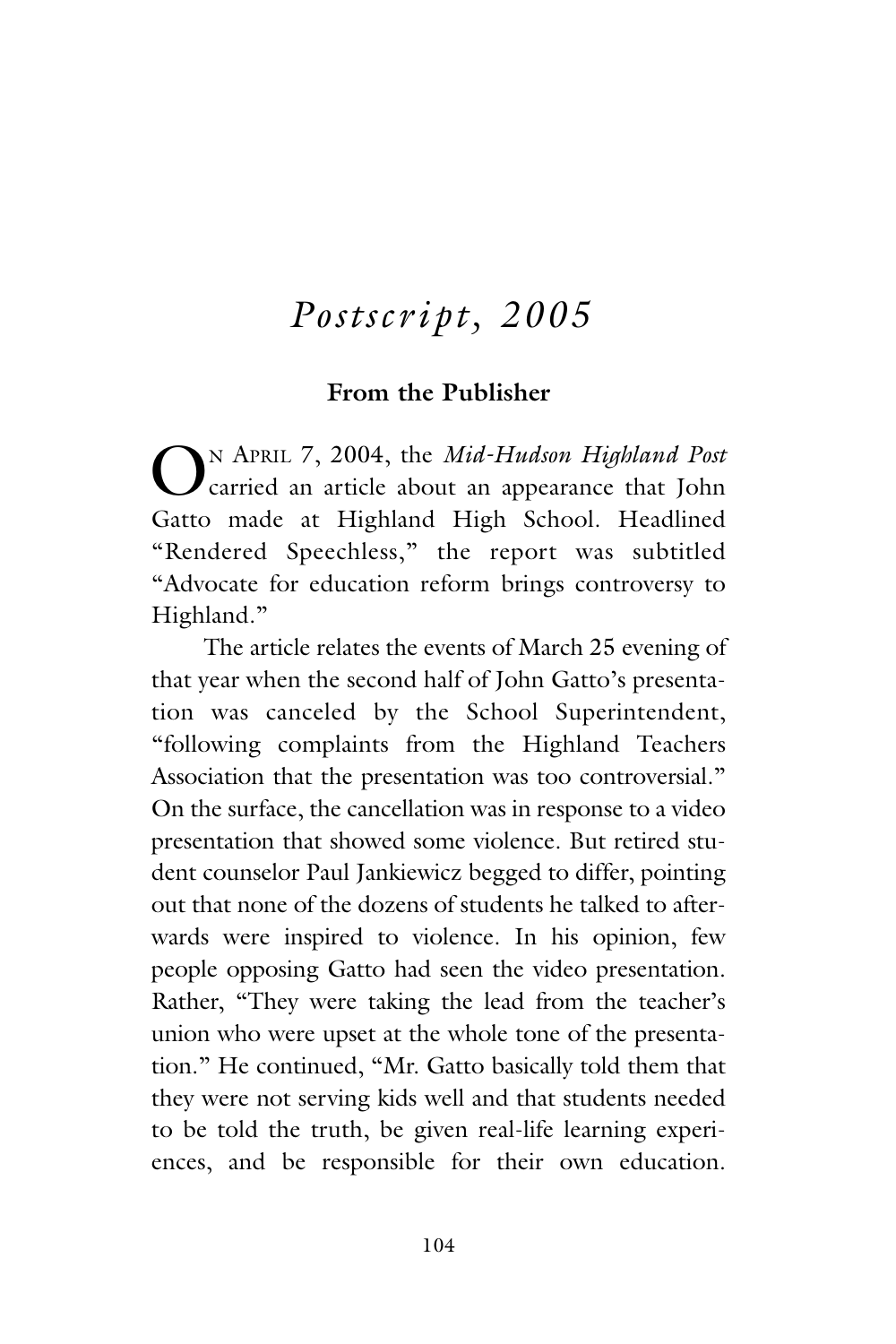[Gatto] questioned the validity and relevance of standardized tests, the prison atmosphere of school, and the lack of relevant experience given students." He added that Gatto also had an important message for parents: "That you have to take control of your children's education."

Highland High School senior Chris Hart commended the school board for bringing Gatto to speak, and wished that more students had heard his message. Senior Katie Hanley liked the lecture for its "new perspective," adding that "it was important because it started a new exchange and got students to think for themselves." High School junior Qing Guo found Gatto "inspiring." Highland teacher Aliza Driller-Colangelo was also inspired by Gatto, and commended the "risktakers," saying that, following the talk, her class had an exciting exchange about ideas. Concluded Jankiewicz, the students "were eager to discuss the issues raised. Unfortunately, our school did not allow that dialogue to happen, except for a few teachers who had the courage to engage the students."

What was *not* reported in the newspaper is the fact that the school authorities called the police to intervene and 'restore the peace' which, ironically enough, was never in the slightest jeopardy as the student audience was well-behaved and attentive throughout. A scheduled evening meeting at the school between Gatto and the Parents Association was peremptorily forbidden by school district authorities in a final assault on the principles of free speech and free assembly…

There could be no better way of demonstrating the lasting importance of John Taylor Gatto's work, and of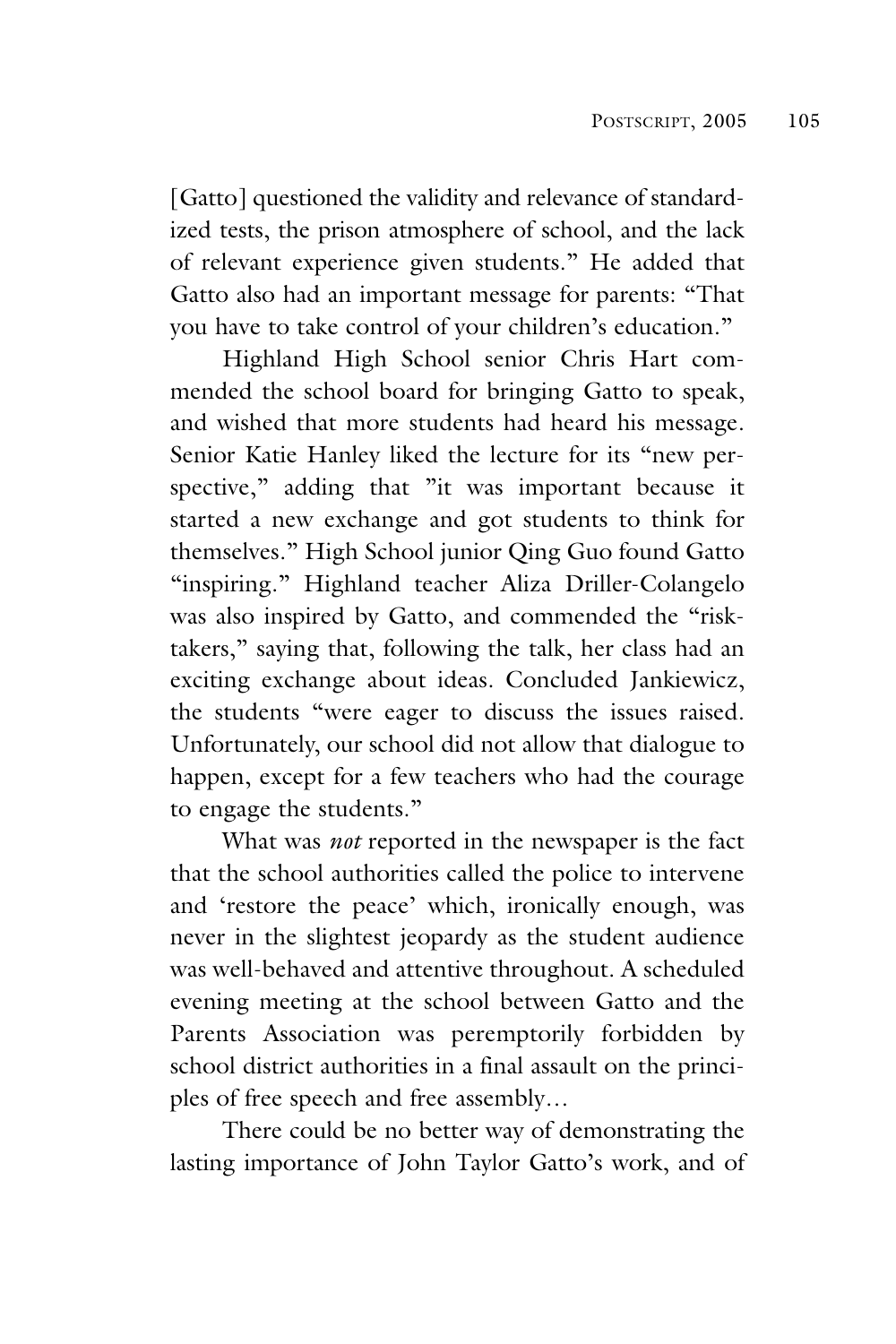#### 106 DUMBING US DOWN: *The Hidden Curriculum of Compulsory Schooling*

this small book, than this sorry tale. It is a measure of the power of Gatto's ideas, their urgency, and their continuing relevance that school authorities are still trying to shut them out 12 years after their initial publication, afraid even to debate them. — May the crusade continue!

> Chris Plant Gabriola Island, B.C. February, 2005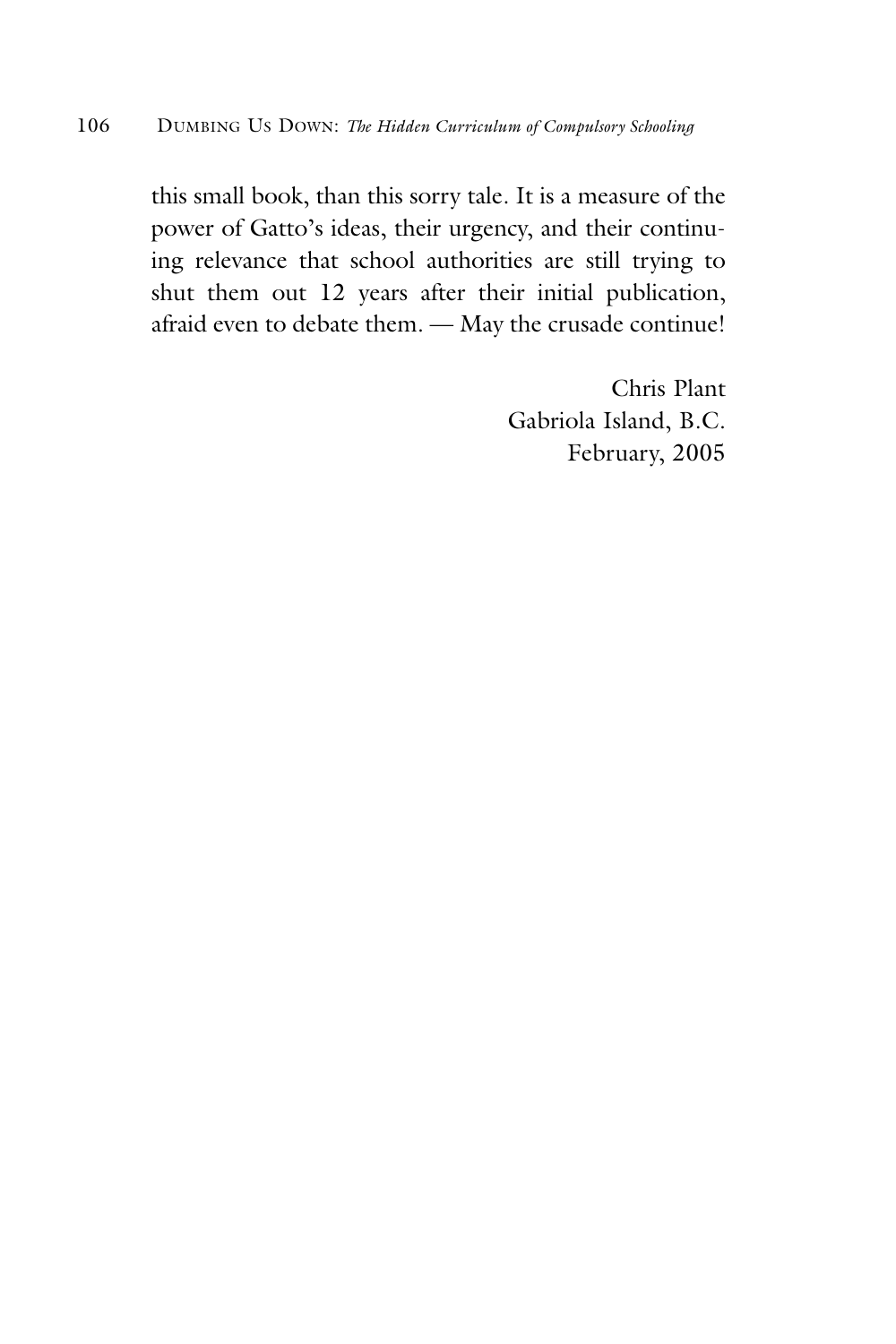*Also Available by John Taylor Gatto*

### **The Underground History of American Education**

**A Schoolteacher's Intimate Investigation into the Problem of Modern Schooling** (Oxford Village Press, 2000).

448 pages Pb ISBN 0-945-70004-0 US\$30.00

### **A Different Kind of Teacher**

**Solving the Crisis of American Schooling** (Berkeley Hills Books, 2001) Pb ISBN 1-893163-21-0 US\$23.00

### **The Exhausted School Bending the Bars of Traditional Education**

(Oxford Village Press/The Odysseus Group, 2002) 120 pages Pb ISBN 0-945700-02-4

— All available from www.johntaylorgatto.com